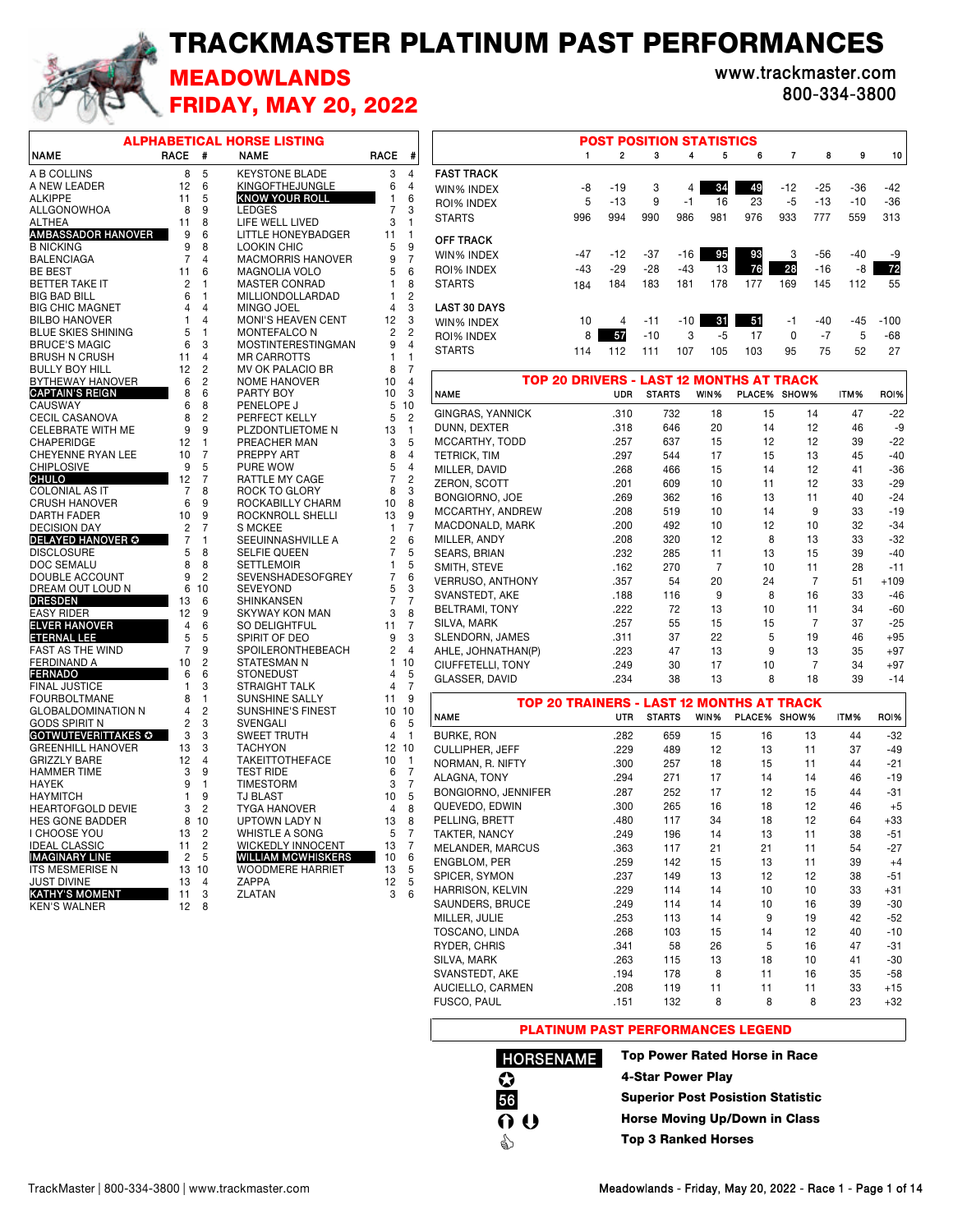|                                     |                                                                                       | PACE - 1 MILE<br>WARM UP - Not Available |                                      | SER MEADOWLANDS - FRIDAY, MAY 20, 2022                                                               |                                     |                                 |                                             | GSY 1 Post Positions 1-2 - Drawn Post Positions 3-10 - Drawn                             |                       |                                                       |                                                                                                                                 |                                                 |                                       |                                        |                                      |                         |                                                                                    |                                  | <b>PURSE \$12,500</b><br>EXACTA AND TRIFECTA 1st HALF DAILY<br>DOUBLE (1-2) 20 CENT PICK 5 (1-2-3-4-5)        |
|-------------------------------------|---------------------------------------------------------------------------------------|------------------------------------------|--------------------------------------|------------------------------------------------------------------------------------------------------|-------------------------------------|---------------------------------|---------------------------------------------|------------------------------------------------------------------------------------------|-----------------------|-------------------------------------------------------|---------------------------------------------------------------------------------------------------------------------------------|-------------------------------------------------|---------------------------------------|----------------------------------------|--------------------------------------|-------------------------|------------------------------------------------------------------------------------|----------------------------------|---------------------------------------------------------------------------------------------------------------|
|                                     |                                                                                       | POST - 6:20 CR 74                        |                                      |                                                                                                      |                                     |                                 |                                             |                                                                                          |                       |                                                       |                                                                                                                                 |                                                 |                                       |                                        |                                      |                         |                                                                                    |                                  | (TAKEOUT 15%)                                                                                                 |
| 20/1                                | Owner - Brandon L Mongiello, Manalapan, NJ                                            |                                          |                                      |                                                                                                      |                                     |                                 |                                             |                                                                                          |                       |                                                       | Breeder - Melvyn C Varcoe, ON, CA                                                                                               |                                                 |                                       | <b>POWER</b>                           | 70.4                                 | SPEED-                  | 66<br>Life                                                                         | 209<br>15                        | 30 \$313,818 151 Wdb <sup>2</sup> 4<br>30                                                                     |
|                                     | <b>MR CARROTTS(L)</b>                                                                 |                                          |                                      |                                                                                                      |                                     |                                 |                                             |                                                                                          |                       |                                                       | b g 10 Mach Three(ON®)[\$7,500]-Cueless(ON)-Run The Table                                                                       |                                                 |                                       | PACE -                                 | 65.0 CLASS-                          |                         | 74<br>2022<br>2021                                                                 | 13<br>0<br>18<br>0               | $\mathbb O$<br>\$3,088<br>$\mathbf{1}$<br>\$3,359<br>-1                                                       |
|                                     |                                                                                       |                                          |                                      | Driver - KUBI ERZENE (P) (*St 25 W 0% P 0% S 4% UDR .013)                                            |                                     |                                 |                                             |                                                                                          |                       |                                                       | Trainer - KUBI ERZENE (*St 67 W 7% P 19% S 4% UTR .189)                                                                         |                                                 |                                       |                                        |                                      |                         | Off                                                                                | 23<br>3                          | 3<br>\$58,464<br>\$2,500<br>$\overline{1}$<br>L5                                                              |
|                                     | <b>TEM</b> 13May22 1M <sup>1</sup><br>12Fhid                                          |                                          | ft <sup>64</sup><br>$SV^{48}$        | 12500 GSY 1<br>4800 NW1000L5CD                                                                       | 27 <sup>1</sup><br>291              |                                 | 584 1273 1554 76                            | 55 <sup>2</sup> 124 <sup>3</sup> 1534 75 64<br>$\blacksquare$                            | -5                    | 78 <sup>1</sup>                                       | 79<br>SCRATCHED - JUDGES                                                                                                        | $77\frac{1}{4}$                                 | 86                                    | $74\frac{3}{4}$                        | 284 1544 54.1                        |                         | Erzene, Kubi L -4                                                                  | $-5$                             | Kingofthejungle, Fernado, CrushHanover10<br>LendaHandMan, ScottOntheRocks, MtAdams 6                          |
| Red                                 | 29Apr22 1M <sup>1</sup><br>О<br>22Apr22 5M1<br>О                                      |                                          | ft54<br>$ft^{58}$                    | 12500 GSY 1<br>12500 GSY 1                                                                           | 27<br>27 <sup>4</sup>               |                                 |                                             | 544 1233 1543 75 62<br>563 1254 1543 75 61                                               | -1<br>-6              | 912<br>$87\frac{1}{2}$                                | 913<br>$97\frac{1}{2}$                                                                                                          | 1012<br>$10^{6}$                                | 108<br>$10^{7}$                       | 10 <sup>9</sup><br>$76\frac{1}{4}$     | 302 1562 28.7<br>284 1554 28.4       |                         | Erzene, Kubi L 1<br>Erzene, Kubi L -3                                              |                                  | Takeittotheface, Watchmeneighneigh, Causway10<br>Haymitch, BrucesMagic, Takeittotheface10                     |
| PP1 (-8)<br>HR: 66.61               | <b>EM</b> 15Apr22 5M <sup>1</sup>                                                     |                                          | ft61                                 | 12500 GSY 1                                                                                          | 263                                 |                                 | 564 1254 1541 73                            | 64                                                                                       | 10                    | 1013                                                  | 9600                                                                                                                            | $109\frac{3}{4}$ 00                             | 1012                                  | $10^{7}$                               | 28<br>1554 33.1                      |                         | Erzene, Kubi L -1                                                                  |                                  | PeterPumpkineater, MistyMemoryN, Takeittothfc10                                                               |
| 15/1                                | Owner - Dakota A Jackson, Monroe, MI                                                  |                                          |                                      |                                                                                                      |                                     |                                 |                                             |                                                                                          |                       | Breeder - Philip G Reid, QC, CA                       |                                                                                                                                 |                                                 |                                       | POWER-<br>PACE -                       | 64.7<br>65.0                         | SPEED-<br><b>CLASS-</b> | 66<br>Life<br>2022<br>72                                                           | 379<br>14<br>$\mathbf{0}$        | 3834 39<br>46 \$188,686 1542 GeoD \$3<br>$\mathbf 0$<br>\$5,274                                               |
|                                     |                                                                                       |                                          |                                      | <b>MILLIONDOLLARDAD(L)</b><br>Driver - DAVID YAROCK r blu-k grn-wh (*St 78 W 13% P 6% S 8% UDR .190) |                                     |                                 |                                             |                                                                                          |                       |                                                       | b q 14 Million Dollar Cam(ON®)[\$3,500]-Pinchot(NB)-Real Artist<br>Trainer - DAKOTA JACKSON (*St 118 W 12% P 10% S 6% UTR .196) |                                                 |                                       |                                        |                                      |                         | 2021<br>Off                                                                        | 52<br>79<br>10                   | 6<br>$\overline{c}$<br>\$22,736 1571 Skow 13<br>$\overline{7}$<br>\$50,342<br>$\overline{7}$<br>\$2,104<br>L5 |
|                                     | <b>The 13May22 1M<sup>1</sup></b>                                                     |                                          | ft <sup>64</sup>                     | 12500 GSY 1                                                                                          | 271                                 |                                 |                                             | 552 1243 1534 75 65                                                                      | -6                    | $89\frac{3}{4}$                                       | 810                                                                                                                             | $87\frac{1}{4}$ <sup>o</sup>                    | 75                                    | $63\frac{3}{4}$                        | 283 1543 57.3                        |                         | Yarock, David L -4                                                                 |                                  | Kingofthejungle, Fernado, CrushHanover10                                                                      |
| Blue                                | <b>Extra 06May22 5M1</b><br>30Apr22 3Stga}<br>о                                       |                                          | $sy^{52}$<br>ft60                    | 12500 GSY 1<br>5000 NW1500L5CD                                                                       | 273<br>273                          |                                 |                                             | 56 <sup>2</sup> 125 <sup>1</sup> 153 <sup>4</sup> 75 61<br>571 1261 1551 77 71           | $\overline{c}$        | 42 <sub>4</sub><br>711                                | 433<br>$78\frac{3}{4}$                                                                                                          | 453<br>$75\frac{3}{4}$                          | $79\frac{1}{4}$<br>66                 | 814<br>$44\frac{1}{4}$                 | 301<br>1563 36.5<br>283<br>156       |                         | Jackson, Dakota L 2<br>18.5 Hennessey, Walte L -4                                  |                                  | DreamOutLoudN, Causway, Fernado 9<br>InASingleBound, Atlantis, SneakOnBye 8                                   |
| PP2 (-19)<br>HR: 66.48              | 23Apr22 4Stga<br>П                                                                    |                                          | ft52<br>ft71                         | 5000 NW1500L5CD                                                                                      | 27 <sup>2</sup>                     |                                 |                                             | 564 1253 1544 74 66                                                                      |                       | $34\frac{1}{4}$                                       | $33\frac{1}{4}$                                                                                                                 | 44<br>$75\frac{1}{2}$ 00                        | 431                                   | $45\frac{3}{4}$                        | 293<br>156                           |                         | 27.0 Hennessey, Walte L -8                                                         |                                  | HotJoe, SassyHanover, FifthSon 8                                                                              |
| 15/1                                | 16Apr22 10Fhld}<br>Owner - Joseph Loprete, Clark, NJ                                  |                                          |                                      | 3800 TMR67.50                                                                                        | 28                                  |                                 | 58 1283 1592 64                             | 60                                                                                       |                       | 794                                                   | 78}<br>Breeder - Bulletproof Enterprises,PA                                                                                     |                                                 | $74\frac{3}{4}$                       | 431                                    | 30 <sup>2</sup> 200<br>POWER- 73.2   | 57.2<br>SPEED-          | Cutting, Jacob L -2<br>75<br>_ife                                                  | 259<br>24                        | MagazineTheme, VictorydazeWilwin, SirRichieN 8<br>24 \$247,139 152 Phis<br>35<br>5                            |
|                                     | <b>FINAL JUSTICE (L)</b>                                                              |                                          |                                      |                                                                                                      |                                     |                                 |                                             |                                                                                          |                       |                                                       | b g 10 Western Terror(PA®)[\$15,000]-Pw Lover(PA)-Grinfromeartoear                                                              |                                                 |                                       | PACE -                                 | 75.0                                 |                         | <b>CLASS-77</b><br>2022<br>2021                                                    | 18<br>49<br>$\overline{c}$       | 0<br>\$14,079 2012 Fhid<br>4<br>10<br>$6\overline{6}$<br>\$27,165 1532 M1<br>4<br>9                           |
|                                     |                                                                                       |                                          |                                      | Driver - TONY BELTRAMI mar-blk-wh (St 72 W 13% P 10% S 11% UDR 222)                                  |                                     |                                 |                                             |                                                                                          |                       |                                                       | Trainer - JULIUS CZERMANN JR (*St 139 W 9% P 14% S 8% UTR .194)                                                                 |                                                 |                                       |                                        |                                      |                         | Off                                                                                | 47                               | 8<br>5<br>\$52,433<br>L5<br>\$3,000                                                                           |
|                                     | <b>THE 14May22 13M1</b><br>1M <sup>1</sup>                                            |                                          | SV <sup>64</sup><br>SV <sup>52</sup> | 9000 TM<77.5CD<br>12500 GSY 1                                                                        | 27 <sup>1</sup><br>$\overline{272}$ | 554 1241<br>$543 \frac{124}{ }$ | 153                                         | 153 <sup>2</sup> 78 72<br>78 68                                                          | 3<br>9                | 87<br>1012                                            | $6^{230}$<br>$10^{14}$                                                                                                          | 56300<br>983                                    | $86\frac{1}{2}$<br>$10^{6}$           | 861<br>$10^{10}$                       | 29<br>291<br>155 65.3                | 1543 42.6               | Stratton, Jordan L 2<br>Jackson, Dakota L 1                                        |                                  | DarthFader, BungalowBillN, BigBadBill 9<br>CecilCasanova, Takeittotheface, ABCollins10                        |
| Mhite                               | 29Apr22 13M1<br><b>THE 22Apr22 2M1</b>                                                |                                          | ft <sup>54</sup><br>ft58             | 15000 TM<74.5CD<br>10000 TM<74.5CD                                                                   | 27 <sup>3</sup><br>27 <sup>1</sup>  |                                 | 551 1231 1521 76                            | 552 1241 1531 76 73<br>74                                                                | 8<br>7                | 910<br>79}                                            | $87\frac{1}{2}$<br>$75+$                                                                                                        | 96<br>76                                        | $10^{4}$<br>76 <sup>1</sup>           | $10^{5}$<br>65                         | 1541 63.1<br>284<br>284 1531 17.4    |                         | Callahan, Corey L 1                                                                |                                  | DoctorButch, GalacticGalleonNDH, BronsonsDlght10<br>TiBlast, BungalowBillN, DoctorButch 7                     |
| PP3 (+3)<br>HR: 73.93               | 15Apr22 3M <sup>1</sup>                                                               |                                          | ft61                                 | 10000 TM<74.5CD                                                                                      | 263                                 |                                 | 55 1252 1532 75                             | 73                                                                                       | 6                     | $79\frac{1}{4}$                                       | $74\frac{1}{2}$                                                                                                                 | $74\frac{3}{4}$                                 | 44                                    | 2 <sup>1</sup>                         | 271 1533                             | 3.7                     | Smith, Steve L -3<br>Callahan, Corey L -1                                          |                                  | BungalowBillN, FinalJustice, Svengali 8                                                                       |
| 9/2()                               | Owner - Clifford N Grundy, Boca Raton, FL                                             |                                          |                                      |                                                                                                      |                                     |                                 |                                             |                                                                                          |                       |                                                       | <b>Breeder</b> - Hanover Shoe Farms Inc.PA                                                                                      |                                                 |                                       | $\frac{21}{3}$ POWER - 74.4<br>PACE-   | 75.0                                 | SPEED-                  | 76<br>Life<br>CLASS-81<br>2022                                                     | 307<br>45<br>14<br>0             | 51<br>39 \$573,478 1493 Moh 3 5<br>\$7,635<br>$\mathbf{1}$<br>$\overline{c}$                                  |
|                                     |                                                                                       |                                          |                                      | <b>BO HANOVER (L) \$25,000</b>                                                                       |                                     |                                 |                                             |                                                                                          |                       |                                                       | b g 12 Yankee Cruiser(PA®)[\$6,000]-Bet Again Hanover(PA)-Western Hanover                                                       |                                                 |                                       |                                        |                                      |                         | 2021                                                                               | 30<br>$\overline{c}$             | 6<br>\$36,180 1541 YR3<br>3<br>11                                                                             |
|                                     | <b>THE 10May22 11PcD</b>                                                              |                                          | ft77                                 | Driver - DAVID GLASSER go-blu-wh (*St 56 W 9% P 5% S 18% UDR .178)<br>8500 NW4000L5                  | 263                                 |                                 |                                             | 1224 1522 81 71                                                                          | 3                     | $76\frac{1}{4}$                                       | Trainer - MIKE WATSON (St 94 W 11% P 11% S 19% UTR .234)<br>76+                                                                 | $63^{10}$                                       | $73\frac{1}{2}$                       | $5^{3}$                                | 294<br>1531 119                      |                         | Off<br>Napolitano, Anth L -5                                                       | 38<br>5                          | $\overline{4}$<br>\$62,007<br>7<br>\$3,925<br>StarvinMarvin, Hereittiz, ArchangelThree 7                      |
| Green                               | <b>THI 02May22 13PcD<sup>§</sup></b><br>25Apr22 13PcD                                 |                                          | ft63<br>ft66                         | 7000 NW2500L5<br>7000 NW2500L5                                                                       | 27<br>264                           | 54<br>56                        | 124<br>153<br>563 1233 152                  | 80<br><u>79</u><br>$\begin{array}{ c c } \hline 79 & \textbf{71} \end{array}$            | 7<br>4                | $11\frac{1}{4}$<br>$77\frac{1}{2}$                    | $2\frac{1}{2}$ <sup>o</sup><br>$63\frac{1}{2}$                                                                                  | $1\frac{1}{2}$<br>57                            | $11\frac{1}{4}$<br>58}                | $1hd$ <sub>DO</sub> 2<br>4114          | 29<br>153<br>291<br>1541 24.6        | 6.0                     | Napolitano, G Jr L 1<br>Morales, R III L 0                                         |                                  | BilboHanover-, BullvilleTerror+, Janaid 8<br>Hereittiz, Believeinthespirit, Janaid 8                          |
| PP4 (+4)<br>HR: 75.66               | <b>The 19Apr22 9PcD</b>                                                               |                                          | ft41                                 | 7000 NW2500L5                                                                                        |                                     |                                 | 571 1252 1553 80                            | 68                                                                                       | $\overline{4}$        | $2^{\frac{1}{2}^{\circ}}$                             | 21‡                                                                                                                             | $41\frac{3}{4}$                                 | 53}                                   | $5^{4}$                                | 304 1563                             | 4.5                     | Boyd, Braxten L 8                                                                  |                                  | KauaiKing, MuscleMachA, RockIdol 8                                                                            |
| 12/1                                | <b>THE 11Apr22 8PcD</b><br>Owner - Ettore Annunziata Rev Tr, Mahopac, NY              |                                          | ft61                                 | 7000 NW2500L5                                                                                        | 27                                  |                                 |                                             | 564 1244 1544 79 69                                                                      | 5                     | $21\frac{1}{4}$                                       | 42}<br>Breeder - D Steinberg,FL;J Jannuzzelli,NJ,P Steinberg,FL                                                                 | $52\frac{1}{2}$                                 | $5^{13}$                              | $3^{11}$                               | 294 155                              | 4.3<br>SPEED-           | Boyd, Braxten L 2<br>72<br>Life                                                    | 217<br>21                        | RockThreeTimes, BloodBrother, BilboHanover 8<br>23<br>20 \$367,597 1512 Stga} 5                               |
|                                     |                                                                                       |                                          |                                      | <b>SETTLEMOIR (L) \$105,000</b>                                                                      |                                     |                                 |                                             |                                                                                          |                       |                                                       | b g 9 Western Ideal(PA®)[\$10,000]-Dreams Are Great(PA)-Dream Away                                                              |                                                 |                                       | $\frac{8}{2}$ POWER- 74.7<br>PACE -    | 71.0                                 |                         | <b>CLASS - 75</b><br>2022<br>2021                                                  | 17<br>$\mathbf{0}$<br>35         | $\mathbf{0}$<br>\$7,731<br>$\mathbf{1}$                                                                       |
|                                     |                                                                                       |                                          |                                      | Driver - JOHN CALABRESE br-wh-o go (*St 90 W 16% P 14% S 12% UDR .278)                               |                                     |                                 |                                             |                                                                                          |                       |                                                       | Trainer - MICHAEL ANNUNZIATA (St 90 W 9% P 8% S 4% UTR .148)                                                                    |                                                 |                                       |                                        |                                      |                         | Off                                                                                | 36                               | 3<br>5<br>\$15,319 152 M1<br>8<br>$\boldsymbol{6}$<br>\$44,079<br>\$3,125<br>$\mathbf{1}$<br>L5               |
|                                     | $\frac{1}{2}$ 14May22 7Fhld $\frac{1}{2}$<br><b>Extra 06May22 5M1</b>                 |                                          | $sy^{67}$<br>SV <sup>52</sup>        | 4200 TMR72.20<br>12500 GSY 1                                                                         | 273                                 |                                 |                                             | 293 1001 1293 1582 72 71<br>56 <sup>2</sup> 1251 1534 75 62                              | - 1<br>$\overline{4}$ | $11\frac{1}{2}$<br>$64\frac{1}{4}$                    | $11\frac{1}{2}$<br>$64\frac{3}{4}$                                                                                              | $11\frac{1}{2}$<br>$57\frac{1}{4}$              | $11\frac{1}{2}$<br>811                | $2^{11}$<br>7124                       | 29<br>1583<br>293<br>1561 21.1       | $*1.0$                  | Siegelman, Austi L 3<br>Yarock, David L 2                                          |                                  | VillageChamp, Settlemoir, SweetTalkinGypsy 7<br>DreamOutLoudN, Causway, Fernado 9                             |
| Black                               | 29Apr22 1M <sup>1</sup><br>а                                                          |                                          | ft <sup>54</sup>                     | 12500 GSY 1                                                                                          | 27                                  |                                 |                                             | 544 1233 1543 75 67                                                                      | $\overline{4}$        | $2^{2}$                                               | $21\frac{1}{4}$                                                                                                                 | $21\frac{1}{4}$                                 | $5^{2}$                               | $73\frac{3}{4}$                        | 313 1552 23.9                        |                         | Jackson, Dakota L                                                                  |                                  | Takeittotheface, Watchmeneighneigh, Causway10                                                                 |
| PP5 (+34)<br>HR: 72.42              | 20Apr22 1YR3<br>15Apr22 5M <sup>1</sup><br>æ                                          |                                          | ft <sub>57</sub><br>ft61             | 11500 NW5665L5<br>12500 GSY 1                                                                        | 274<br>263                          |                                 | 564 1254 1541 73                            | 562 1234 1523 82 81<br>67                                                                | $\overline{2}$<br>6   | 58<br>811                                             | $55\frac{3}{4}$<br>86                                                                                                           | 55 <sup>3</sup><br>$76\frac{3}{4}$              | $55\frac{1}{2}$<br>66                 | $65\frac{1}{2}$ PL5<br>73              | 1533 66.5<br>284<br>273 1544 21.6    |                         | Siegelman, Austi L -4<br>Jackson, Dakota L -1                                      |                                  | LucianoN, KeystoneDash, Secrecy 7<br>PeterPumpkineater, MistyMemoryN, Takeittothfc10                          |
| 5/1 ()                              | Owner - Susan L Riggs, Louisville, KY                                                 |                                          |                                      |                                                                                                      |                                     |                                 |                                             |                                                                                          |                       |                                                       | Breeder - Blue Chip Bloodstock Inc.NY                                                                                           |                                                 |                                       | $1$ POWER - 76.7<br>PACE -             | 73.0                                 | <b>SPEED</b>            | 74<br>Life<br><b>CLASS-77</b><br>2022                                              | 57<br>9<br>15<br>$\overline{c}$  | \$82,400 1523 DD<br>6<br>$\overline{4}$<br>\$12,764 1541 RcR \$5                                              |
|                                     |                                                                                       |                                          |                                      | <b>KNOW YOUR ROLL (L) \$27,000</b>                                                                   |                                     |                                 |                                             |                                                                                          |                       |                                                       | b m 5 Roll With Joe(NY®)[\$5,000]-Park Avenue(NY)-Keystone Raider                                                               |                                                 |                                       |                                        |                                      |                         | 2021                                                                               | 26<br>4                          | $\overline{2}$<br>\$42,911 1523 DD<br>0<br>$\overline{4}$                                                     |
|                                     | <b>EN 13May22 2M1</b>                                                                 |                                          | ft64                                 | Driver - JAMES SLENDORN wh-grn-or (*St 63 W 14% P 8% S 16% UDR .238)<br>10500 FMTM<76.5              | 264                                 | 552 1233                        | 151                                         | 80 69                                                                                    |                       | $66\frac{1}{2}$                                       | Trainer - BRUCE LAUER (*St 277 W 10% P 16% S 14% UTR .236)<br>66‡                                                               | $78\frac{1}{4}$                                 | 710                                   |                                        | 283                                  |                         | Off<br>1534 48.3 Mccarthy, Andrew L -4                                             | 9                                | $\mathbf{0}$<br>\$10,750<br>\$3,660<br>L5<br>Dresden, IChooseYou, IdealClassic 7                              |
|                                     | 29Apr22 3M <sup>1</sup><br>с                                                          |                                          | $ft^{54}$<br>ft58                    | 8000 FMTM<74.25                                                                                      | $\bar{27}$ <sup>3</sup>             |                                 | 554 1243 154                                | $\overline{75}$ 72                                                                       | $\frac{3}{2}$         | $42\frac{3}{4}$                                       | 423                                                                                                                             | $52\frac{3}{4}$                                 | $43\frac{1}{4}$                       | 3 <sup>3</sup>                         | 292<br>1543 14.7                     |                         | Callahan, Corey L                                                                  |                                  | SocietyJill, BeBest, KnowYourRoll 7                                                                           |
| Yellow<br>PP6 (+49)                 | 22Apr22 12M <sup>1</sup><br>о<br><b>TEM</b> 15Apr22 11M <sup>1</sup>                  |                                          | ft61                                 | 8000 FMTM<74.25<br>8000 MTM<74.5CD                                                                   | 281<br>264                          |                                 |                                             | 561 1251 1531 75 71<br>564 126 1532 75 74                                                | 5                     | 533<br>33                                             | 55<br>$32+$                                                                                                                     | $64^{10}$<br>42 <sup>3</sup>                    | $65\frac{1}{4}$<br>33 <sup>1</sup>    | 54<br>2 <sup>nk</sup>                  | 28<br>154<br>1532<br>264             | 6.8<br>6.0              | Callahan, Corey L -3<br>Callahan, Corey L -1                                       |                                  | SocietyJill, Alkippe, BeBest 9<br>SoDelightful, Know YourRoll, BeBest 8                                       |
| HR: 73.58<br>7/2                    | $\Box$ 06Apr22 12RcR $\overline{\mathcal{E}}$<br>Owner - Juan M Cano, Cream Ridge, NJ |                                          | $ft^{55}$                            | 6000 MPFMNW3000                                                                                      |                                     |                                 | 27 <sup>2</sup> 56 <sup>3</sup> 1254 155 75 | <u>68</u>                                                                                | 2                     | $43\frac{1}{2}$                                       | 4330<br>Breeder - Albert C Crawford, FL; Michelle C Crawford, NY                                                                | 2n <sub>s</sub>                                 | 423                                   | 533<br>POWER-                          | 30<br>69.4                           |                         | 1554 *0.5 Thompson, Jason L -3<br><b>SPEED-72</b><br>Life                          | 89                               | CaribbeanSamNin, FlashazzN, FoolishTerror 9<br>\$60,871 1523 M1<br>8<br>15<br>4                               |
|                                     | <b>S MCKEE (L) \$30,000</b>                                                           |                                          |                                      |                                                                                                      |                                     |                                 |                                             |                                                                                          |                       |                                                       | b g 6 Art Major(NY®)[\$12,000]-Taiya Hanover(NY)-Rock N Roll Heaven                                                             |                                                 |                                       | PACE -                                 | 72.0                                 |                         | <b>CLASS - 75</b><br>2022                                                          | 16                               | 3<br>\$9,675 1571 Fhld} 6                                                                                     |
|                                     |                                                                                       |                                          |                                      | Driver - JUAN CANO (P) (*St 33 W 15% P 3% S 18% UDR .227)                                            |                                     |                                 |                                             |                                                                                          |                       |                                                       | <b>Trainer</b> - JUAN CANO (St 112 W 8% P 11% S 12% UTR 181)                                                                    |                                                 |                                       |                                        |                                      |                         | 2021<br>Off                                                                        | 18<br>$\overline{2}$<br>10       | 3<br>\$13,817 153 M1<br>5<br>$$6,453$ L5<br>$\overline{c}$<br>\$3,850                                         |
|                                     | <b>External 13May22 1M<sup>1</sup></b><br><b>EN 06May22 5M1</b>                       |                                          | ft64<br>$sy^{52}$                    | 12500 GSY 1<br>12500 GSY 1                                                                           | 27 <sup>1</sup><br>273              |                                 |                                             | 55 <sup>2</sup> 124 <sup>3</sup> 153 <sup>4</sup> 75 66<br>562 1251 1534 75 69           | 8<br>-1               | 911                                                   | 912<br>$31\frac{1}{2}$                                                                                                          | 9800<br>$3^{24}$ °                              | $64\frac{1}{4}$                       | $5^{3}$<br>56                          | 281 1542 21.1<br>292 155             | 6.4                     | Cano, Juan L -4                                                                    |                                  | Kingofthejungle, Fernado, CrushHanover10                                                                      |
| Pink                                | 30Apr22 2Fhld3                                                                        |                                          | ft63                                 | 4900 TMR74.50                                                                                        | 28                                  | 571 127                         |                                             | 1583 73 64                                                                               | 6                     | $31\frac{1}{2}$<br>$7^{73}$                           | $77\frac{1}{2}$ <sup>o</sup>                                                                                                    | 6500                                            | $44\frac{3}{4}$<br>$74\frac{1}{2}$    | $84\frac{3}{4}$                        |                                      |                         | Cano, Juan L 2<br>313 1593 11.7 Marohn, James Jr L 0                               |                                  | DreamOutLoudN, Causway, Fernado 9<br>CallHimRocky, GoodDayMate, Brooklynite 8                                 |
| PP7 (-12)<br>HR: 72.08              | 15Apr22 3Fhld}<br><b>EM</b> 08Apr22 8M <sup>1</sup>                                   |                                          | $ft^{66}$<br>ft54                    | 4200 TMR71.50<br>12500 GSY 1                                                                         | 283<br>27 <sup>1</sup>              |                                 |                                             | 58 <sup>2</sup> 128 1571 69 76<br>55 1242 1534 74 72                                     | 3<br>10               | $1\frac{1}{2}$ <sup>o</sup><br>1015                   | $11\frac{1}{2}$<br>10 12 <sup>o</sup>                                                                                           | $11\frac{1}{2}$<br>$87\frac{3}{4}$ <sup>o</sup> | $1\frac{1}{4}$<br>98                  | 1 <sup>nk</sup><br>Q <sub>3</sub>      | 282 1542 7.2                         |                         | 291 1571 *0.2 Marohn, James Jr L 2<br>Yarock, David L -1                           |                                  | SMckee, PurpleSky, Aintnosunshine 8<br>Watchmeneighneigh, MasterConrad, Haymitch10                            |
| 3/1                                 | Owner - Chiodo Racing LLC, Jackson, NJ                                                |                                          |                                      |                                                                                                      |                                     |                                 |                                             |                                                                                          |                       |                                                       | Breeder - Edwin J Gold, PA; Conrad E Zurich, NY                                                                                 |                                                 |                                       | PACE -                                 | POWER- 70.3 SPEED-<br>71.0 CLASS- 76 |                         | 72<br>Life<br>2022                                                                 | 77<br>9<br>15                    | 8<br>9 \$93,915 152 M1<br>2 \$16,615 1553 M1<br>5                                                             |
|                                     |                                                                                       |                                          |                                      | <b>MASTER CONRAD \$160,000</b>                                                                       |                                     |                                 |                                             |                                                                                          |                       |                                                       | b g 5 Somebeachsomewhere(PA®)[\$20,000]-Mastery Blue Chip(PA)-Shadow Play                                                       |                                                 |                                       |                                        |                                      |                         | 2021                                                                               | 40                               | 4<br>4<br>\$45,149 152 M <sup>1</sup><br>4                                                                    |
|                                     | <b>EH</b> 13May22 1M <sup>1</sup>                                                     |                                          | ft64                                 | Driver - BRUNO CHIODO (P)r blu-grn (*St 51 W 4% P 18% S 12% UDR .180)<br>12500 GSY 1                 | 27 <sup>1</sup>                     |                                 |                                             | 55 <sup>2</sup> 1243 1534 75 68 10                                                       |                       | 1013                                                  | Trainer - STACY CHIODO (St 113 W 5% P 14% S 9% UTR .158)<br>1013                                                                | $109\frac{1}{4}$                                | $10^{6}$                              | 43                                     | 28 1542 13.0                         |                         | Off<br>Chiodo, Bruno                                                               | 12<br>$-4$                       | $\overline{1}$<br>\$11,284 L5<br>\$5,125<br>Kingofthejungle, Fernado, CrushHanover10                          |
|                                     | 23 06May22 5M1                                                                        |                                          | $sy^{52}$                            | 12500 GSY 1                                                                                          | 273                                 |                                 |                                             | 56 <sup>2</sup> 125 <sup>1</sup> 153 <sup>4</sup> 75 69                                  | 5                     | $87\frac{1}{4}$                                       | 88}                                                                                                                             | 89}                                             | $68\frac{3}{4}$                       | $45\frac{1}{2}$                        | 274 1544 46                          |                         | Chiodo, Bruno                                                                      | $\overline{2}$                   | DreamOutLoudN, Causway, Fernado 9                                                                             |
| Gray<br>PP8 (-25)<br>HR: 70.90      | 29Apr22 1M <sup>1</sup><br><b>EN 15Apr22 5M1</b>                                      |                                          | $ft^{54}$<br>ft61                    | 12500 GSY 1<br>12500 GSY 1                                                                           | 27<br>263                           |                                 |                                             | 544 1233 1543 75 68<br>564 1254 1541 73 65                                               | $\frac{2}{5}$         | $68\frac{3}{4}$<br>79 <sub>3</sub>                    | $79\frac{1}{4}$<br>76 <sup>o</sup>                                                                                              | 89<br>$87\frac{3}{4}$ 00                        | 84<br>911                             | $63\frac{3}{4}$<br>$95\frac{1}{4}$     | 30<br>1552 3.3<br>274 1551 *1.1      |                         | Chiodo, Bruno<br>Chiodo, Bruno                                                     | $-1$                             | Takeittotheface, Watchmeneighneigh, Causway10<br>PeterPumpkineater, MistyMemoryN, Takeittothfc10              |
|                                     | <b>EN 08Apr22 8M1</b><br>Owner - Marianna C Monaco, Poughquag, NY                     |                                          | $ft^{54}$                            | 12500 GSY 1                                                                                          |                                     |                                 |                                             | 271 55 1242 1534 74 73                                                                   |                       | $31\frac{1}{2}$<br>Breeder - William F Moffett Inc.DE | $34\frac{1}{2}$                                                                                                                 | 33 <sup>1</sup>                                 | $34\frac{1}{2}$                       | $2\frac{1}{2}$                         | 284 1534 *1.7<br>POWER- 70.4         | SPEED-                  | Chiodo, Bruno<br>72<br>Life                                                        | -1<br>92<br>13                   | Watchmeneighneigh, MasterConrad, Haymitch10<br>10 \$109,083 1523 M1                                           |
| 10/1                                | HAYMITCH(L)                                                                           |                                          |                                      |                                                                                                      |                                     |                                 |                                             |                                                                                          |                       |                                                       | b g 6 Roddy's Bags Again(DE®)[\$3,500]-Blue Moon Artist(MD)-Real Artist                                                         |                                                 |                                       | PACE -                                 | 71.0                                 | CLASS -                 | 75<br>2022                                                                         | 14<br>$\overline{2}$             | 3 \$13,230 1543 M1<br>6                                                                                       |
|                                     |                                                                                       |                                          |                                      | Driver - MCKENZIE SOWERS (P) (*St 57 W 7 % P 16 % S 14 % UDR .206)                                   |                                     |                                 |                                             |                                                                                          |                       |                                                       | Trainer - MARIANNA MONACO (*St 91 W 11% P 13% S 14% UTR 229)                                                                    |                                                 |                                       |                                        |                                      |                         | 2021<br>Off                                                                        | 27<br>4<br>14<br>$\overline{2}$  | 2 \$15,461 1562 Fhld} 5<br>\$12,558<br>$\mathbf{1}$<br>\$7,625<br>L5                                          |
|                                     | <b>EN 13May22 13M1</b><br>73 06May22 1M <sup>1</sup>                                  |                                          | ft <sup>64</sup><br>$sy^{52}$        | 12500 GSY 1<br>12500 GSY 1                                                                           | 271<br>27 <sup>2</sup>              |                                 |                                             | 55 <sup>2</sup> 124 <sup>2</sup> 152 <sup>4</sup> 77 68<br>54 <sup>3</sup> 124 153 78 70 | - 6<br>6              | $75\frac{1}{2}$<br>$88\frac{1}{2}$                    | $63^{10}_{2}$<br>810                                                                                                            | $6^{230}$<br>8830                               | $8^{8}\frac{1}{2}$<br>$85\frac{1}{2}$ | 76‡<br>$88\frac{1}{4}$                 | 29<br>154<br>284<br>1543             |                         | 21.8 Sowers, Mckenzie L -4                                                         |                                  | HurrikaneGeorgie, RockToGlory, ABCollins10                                                                    |
|                                     | 29Apr22 5M1                                                                           |                                          | ft <sup>54</sup>                     | 12500 GSY 1                                                                                          | 272                                 |                                 |                                             | 55 <sup>2</sup> 1243 1542 77 70                                                          | 6                     | $75\frac{3}{4}$                                       | 86‡                                                                                                                             | 85‡                                             | 42                                    | $3^{1}$                                | 29<br>1543                           |                         | 4.3 Monaco, Marianna L 1<br>5.9 Monaco, Marianna L 1                               |                                  | CecilCasanova, Takeittotheface, ABCollins10<br>FerdinandA, ABCollins, Haymitch 9                              |
| Purple<br>PP9 (-36)<br>HR: 71.67    | <b>EN 22Apr22 5M1</b><br>$15$ Apr22 5M <sup>1</sup>                                   |                                          | $ft^{58}$<br>ft61                    | 12500 GSY 1<br>12500 GSY 1                                                                           | 274<br>263                          |                                 |                                             | 563 1254 1543 75 67<br>564 1254 1541 73 68                                               |                       | $21\frac{1}{4}$<br>$67\frac{3}{4}$                    | 21‡<br>6430                                                                                                                     | 31<br>$65\frac{3}{4}$ 00                        | 2ns<br>$77\frac{1}{2}$                | $1^{2^{3}}$<br>63                      | 283 1543                             |                         | 5.5 Monaco, Marianna L -3<br>274 1544 5.0 Monaco, Marianna L-1                     |                                  | Haymitch, BrucesMagic, Takeittotheface10<br>PeterPumpkineater, MistyMemoryN, Takeittothfc10                   |
| 10/1                                | Owner - Newton M Sheridan, Freehold, NJ                                               |                                          |                                      |                                                                                                      |                                     |                                 |                                             |                                                                                          |                       | Breeder - B A Spurdle, NZ                             |                                                                                                                                 |                                                 |                                       |                                        | <b>POWER-69.1</b>                    |                         | <b>SPEED-71</b><br>Life                                                            | 327<br>66                        | 40 \$993,320 1502 Phil 6<br>52                                                                                |
|                                     | STATESMAN                                                                             |                                          |                                      | N(L)                                                                                                 |                                     |                                 |                                             |                                                                                          |                       |                                                       | b g 15 Christian Cullen-Club Sport(NZL)-Sokys Atom                                                                              |                                                 |                                       | PACE -                                 | 70.0 CLASS- 77                       |                         | 2022<br>2021                                                                       | 15<br>$\overline{c}$<br>28<br>10 | 0<br>2 \$16,101 156 M <sup>1</sup><br>15<br>3 \$48,453 1524 M1<br>14                                          |
|                                     | <b>External 13May 22 13M<sup>1</sup></b>                                              |                                          | ft <sup>64</sup>                     | Driver - NEWTON (YOGI) SHERIDAN k grn-wh-b go (*St 14 W 7 % P 7 % S 14 % UDR .156)<br>12500 GSY 1    | 27 <sup>1</sup>                     |                                 |                                             | 552 1242 1524 77 65                                                                      | 3                     | $64\frac{1}{4}$                                       | Trainer - NEWTON (YOGI) SHERIDAN (*St 70 W 20% P 9% S 7% UTR 273)<br>$74\frac{1}{2}$                                            | $73\frac{3}{4}$                                 | $7^{3}$                               | 99                                     |                                      |                         | Off<br>292 1543 23.2 Sheridan, Newton L -4                                         | 32<br>5                          | 6<br>6 \$80,793 L5<br>\$7,375<br>HurrikaneGeorgie, RockToGlory, ABCollins10                                   |
|                                     | 29Apr22 5M1<br>22Apr22 7M1                                                            |                                          | $ft^{54}$                            | 12500 GSY 1                                                                                          | 27 <sup>2</sup>                     |                                 |                                             | 552 1243 1542 77 69                                                                      | 2                     | $64\frac{1}{2}$                                       | 75 <sup>o</sup>                                                                                                                 | $52\frac{1}{2}$ 00                              | 53                                    | $5^{3+}$                               | 30<br>155                            |                         | 7.9 Sheridan, Newton L 1                                                           |                                  | FerdinandA, ABCollins, Haymitch 9                                                                             |
| Blue-Red<br>PP10 (-42)<br>HR: 71.15 | 15Apr22 7M1                                                                           |                                          | $ft^{58}$<br>ft61                    | 12500 GSY 1<br>12500 GSY 1                                                                           | 27 <sup>1</sup><br>273              |                                 |                                             | 553 1234 153 77 73<br>551 1243 1531 76 69                                                | 3<br>4                | $43\frac{1}{2}$<br>$75\frac{1}{2}$                    | $43\frac{1}{2}$ <sup>o</sup><br>77                                                                                              | $32\frac{1}{2}$<br>863                          | 23<br>$85$ ix                         | $42\frac{1}{4}$<br>$86\frac{3}{4}$ PL7 | 291                                  |                         | 1532 8.9 Sheridan, Newton L -3<br>283 1543 13.2 Sheridan, Newton L -1              |                                  | WavesOfFireA, ElramaN, PreppyArt10<br>BythewayHanover, TjBlast, Kingofthejungle10                             |
|                                     | <b>EX 01Apr22 5M1</b>                                                                 |                                          | ft <sup>46</sup>                     | 12500 GSY 1                                                                                          | 282                                 |                                 |                                             | 57 1252 156 76 69                                                                        | 3                     | $55\frac{1}{4}$                                       | 55                                                                                                                              | $54\frac{1}{2}$ <sup>o</sup>                    | 33                                    | 1nk                                    |                                      |                         |                                                                                    |                                  | 294 156 14.3 Sheridan, Newton L 6 StatesmanN, Gottalovemyshadow吗, RockToGlory10                               |
|                                     | <b>TrackMaster Highest Win %:</b><br><b>Analysis</b>                                  |                                          |                                      | <b>STATESMAN N - 20%</b><br>Best SR Last Race: FINAL JUSTICE - 72                                    |                                     |                                 |                                             |                                                                                          |                       | Hard Closer: S MCKEE                                  | Early Speed: KNOW YOUR ROLL                                                                                                     |                                                 |                                       |                                        |                                      |                         | Last Race Beaten Fav: SETTLEMOIR<br>Best Earnings Per Start: STATESMAN N - \$3,038 |                                  |                                                                                                               |
|                                     |                                                                                       |                                          |                                      | $\bullet$ Help   800-334-3800   www.trackmaster.com                                                  |                                     |                                 |                                             |                                                                                          |                       |                                                       |                                                                                                                                 |                                                 |                                       |                                        |                                      |                         |                                                                                    |                                  | Meadowlands - Friday, May 20, 2022 - Race 1 - Page 2 of 14                                                    |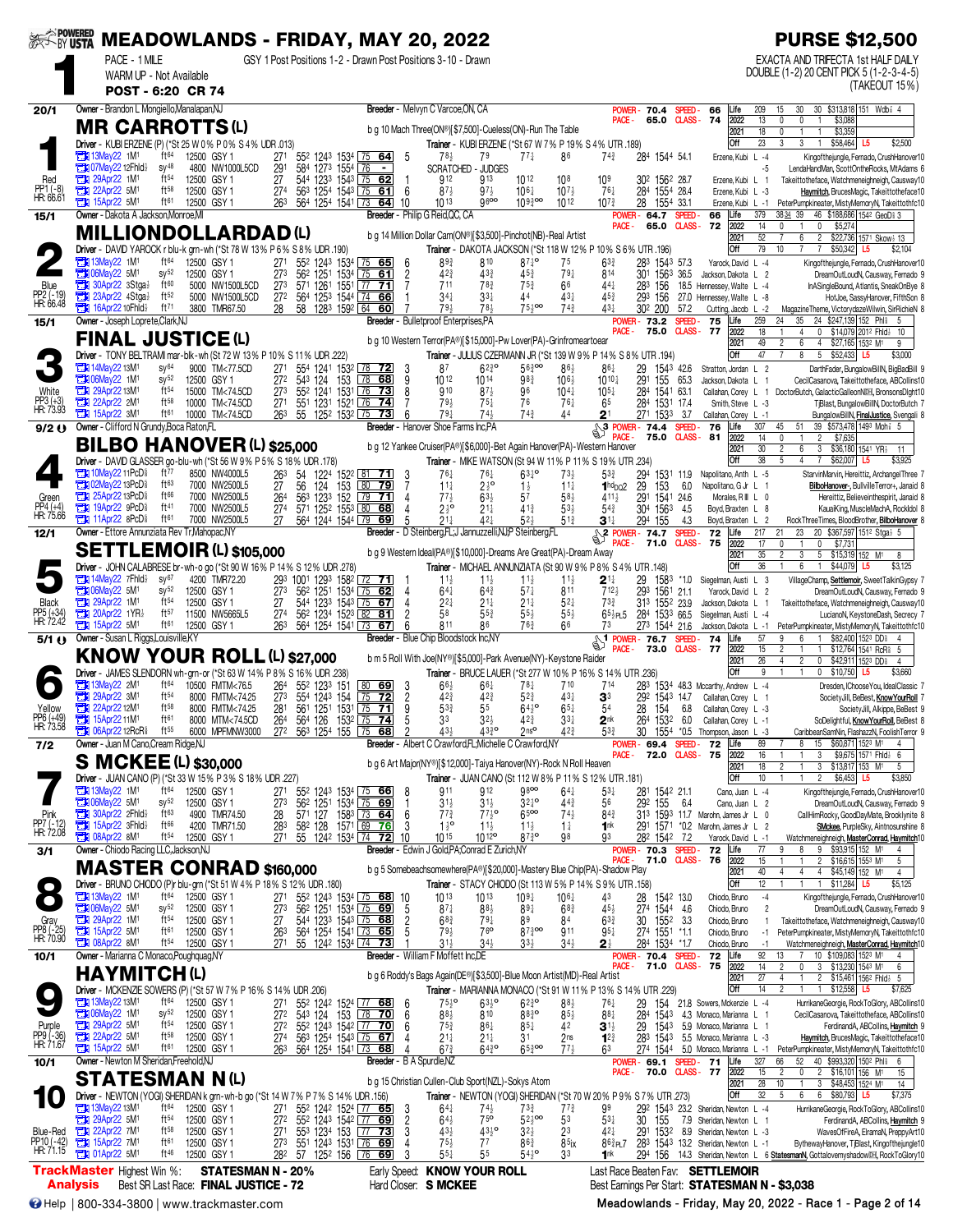| <b>SEEK BY USTA</b>              |                                                                                                          |                                              |                                      | <b>MEADOWLANDS - FRIDAY, MAY 20, 2022</b>                                                                                              |                                                    |                                                    |                                                                                                                                            |                                                |                                    |                                                |                                                                  |                                                   | <b>PURSE \$12,500</b>                                                                                                |
|----------------------------------|----------------------------------------------------------------------------------------------------------|----------------------------------------------|--------------------------------------|----------------------------------------------------------------------------------------------------------------------------------------|----------------------------------------------------|----------------------------------------------------|--------------------------------------------------------------------------------------------------------------------------------------------|------------------------------------------------|------------------------------------|------------------------------------------------|------------------------------------------------------------------|---------------------------------------------------|----------------------------------------------------------------------------------------------------------------------|
|                                  | PACE - 1 MILE                                                                                            |                                              |                                      | N/W \$7,500 (GSY Money N/C) in Last 5 Starts AE: TM Rating 83 or Less as of 5/17 Starters in a Class Higher Than                       |                                                    |                                                    |                                                                                                                                            |                                                |                                    |                                                |                                                                  |                                                   | EXACTA AND TRIFECTA 2nd HALF DAILY                                                                                   |
|                                  |                                                                                                          | WARM UP - Not Available<br>POST - 6:45 CR 90 |                                      | N/W \$12,000 or a Winner of This Class or Higher in Last Start Ineligible                                                              |                                                    |                                                    |                                                                                                                                            |                                                |                                    |                                                |                                                                  |                                                   | DOUBLE 10 CENT SUPERFECTA PICK 3 (2-3-4)                                                                             |
|                                  |                                                                                                          |                                              |                                      | Owner - Pollack Racing LLC.Venetia.PA:Jeffrey W Cullipher.Middletown.IN                                                                |                                                    |                                                    | Breeder - Robert McIntosh Stables Inc.ON, CA                                                                                               |                                                |                                    |                                                |                                                                  |                                                   |                                                                                                                      |
| 3/1                              |                                                                                                          |                                              |                                      |                                                                                                                                        |                                                    |                                                    |                                                                                                                                            |                                                |                                    | 2 POWER<br>PACF -                              | 85.6<br>SPEED-<br>90.0<br><b>CLASS-</b>                          | 90<br>52<br>Life<br>90<br>2022<br>6               | 9 \$133,773 1493 Phis<br>13<br>8<br>4<br>\$7,600<br>0                                                                |
|                                  | <b>BETTER TAKE IT (L)</b>                                                                                |                                              |                                      | Driver - TIM TETRICK grn-yel-wh (St 544 W 17% P 15% S 13% UDR .297)                                                                    |                                                    |                                                    | b q 5 Bettor's Delight(ON®)[\$12,000]-Everybreathutake(ON)-Western Hanover<br>Trainer - JEFF CULLIPHER (St 489 W 12% P 13% S 11% UTR .229) |                                                |                                    |                                                |                                                                  | 2021<br>33<br>Off<br>8                            | $\overline{9}$<br>\$99,861 1493 Phl<br>4<br>4<br>$\overline{2}$<br>$\overline{2}$<br>0<br>\$14,616<br>\$6,450<br>L5  |
|                                  | 14May22 5M                                                                                               | gd <sup>64</sup>                             | 12500 NW7500L5CD                     | 263<br>551<br>123                                                                                                                      | 1493 89 87                                         | 43                                                 | $43\frac{1}{2}$                                                                                                                            | $2\frac{1}{2}$ <sup>o</sup>                    | 2 <sub>hd</sub>                    | $3^{2}$                                        | 271 1501 *2.0                                                    | Tetrick, Tim L -5                                 | FabrizioN, Machdavid, Better Takelt 9                                                                                |
| Red                              | <b>Extra 07May22 5M1</b><br>30Apr22 2M1                                                                  | $d^{47}$<br>ft57                             | 12500 NW7500L5CD<br>12500 NW7500L5CD | 534 122<br>26<br>543 1224<br>27                                                                                                        | 1493 90<br>93<br>10<br>1501 L89<br>90<br>5         | 8110<br>67                                         | $97\frac{1}{4}$ o<br>66‡                                                                                                                   | $97\frac{3}{4}$ 00<br>66                       | $66\frac{3}{4}$<br>51}             | $64\frac{3}{4}$                                | 1503 148<br>27<br>261<br>1501<br>- 4.6                           | Tetrick, Tim L 1<br>Dunn, Dexter L -1             | HezaRealDiamond, BaileysRockN, DecisionDay10<br>WaterSportsTeen, BetterTakelt, Palomar 6                             |
| PP1 (-8)<br>HR: 90.04            | 23Apr22 7M1                                                                                              | ft55                                         | 15500 NW10500L5                      | 26 <sup>1</sup><br>1224<br>544                                                                                                         | 1493 89<br>5<br>89                                 | 781                                                | 76 <sup>o</sup>                                                                                                                            | $74^{30}$                                      | $74\frac{1}{4}$                    | 21<br>52 <sup>3</sup>                          | 262 1501 8.7                                                     | Miller, David L -2                                | HailChristianN, Tookadiveoffdipper, GrandCymn 8                                                                      |
|                                  | <b>THE 16Apr22 9M1</b><br><b>TH</b> 09Apr22 9M <sup>1</sup>                                              | $sy^{59}$<br>$ft^{51}$                       | 21000 NW16500L5<br>23000 NW14000L5   | 274<br>552 123<br>542 1224 1492 92<br>263                                                                                              | 1492 92<br>3<br>85<br>89                           | 433<br>$57\frac{1}{4}$                             | 44<br>55                                                                                                                                   | $43\frac{3}{4}$<br>65                          | 441<br>$54\frac{1}{4}$             | $56\frac{1}{2}$<br>$54\frac{1}{4}$             | 264 1503 83.1<br>262 1501 45.6                                   | Zeron, Scott L -3<br>Tetrick, Tim L -3            | IgnatiusA, TitoRocks, OneEightHundred10<br>AnaAfreetN, DeLosCielosDeo, ArtiesIdeal10                                 |
| 15/1                             | Owner - James B Slendorn.Howell.NJ:Kelvin J Harrison.Bordentown.NJ                                       |                                              |                                      |                                                                                                                                        |                                                    |                                                    | Breeder - G R Adamson & S A Dolan, NZ                                                                                                      |                                                |                                    |                                                | <b>POWER-78.1</b><br>SPEED-                                      | 47<br>85<br>Life                                  | \$84,778 1501 M1<br>11<br>6                                                                                          |
|                                  | <b>MONTEFALCO N(L)</b>                                                                                   |                                              |                                      |                                                                                                                                        |                                                    |                                                    | br g 7 Shadow Play(ON®)[\$4,000]-Bellagio Lover(NZL)-Art Major                                                                             |                                                |                                    | PACE -                                         | <b>CLASS-</b><br>85.0                                            | 2022<br>87<br>5<br>2021<br>26                     | \$9,865 1512 M1<br>0<br>$\mathbf{1}$<br>$\overline{7}$<br>3<br>\$34,187 1501 M1<br>4<br>6                            |
|                                  |                                                                                                          |                                              |                                      | Driver - ANDREW MCCARTHY r blu-grn (St 519 W 10% P 14% S 9% UDR .208)                                                                  |                                                    |                                                    | Trainer - KELVIN HARRISON (St 114 W 14% P 10% S 10% UTR .229)                                                                              |                                                |                                    |                                                |                                                                  | Off<br>5                                          | $\mathbf 0$<br>$\theta$<br>\$9,375<br>\$9,865<br>L <sub>5</sub>                                                      |
|                                  | 14May22 5M<br><b>T307May22 5M1</b>                                                                       | gd <sup>64</sup><br>gd <sup>47</sup>         | 12500 NW7500L5CD<br>12500 NW7500L5CD | 263<br>551 123<br>26<br>534 122                                                                                                        | 1493 89<br><u>86</u><br>1493 90<br>9<br>90         | $2\frac{1}{2}$<br>$10^{130}$                       | $21\frac{1}{4}$<br>$108^{30}_{4}$                                                                                                          | $31\frac{1}{2}$<br>$10^{8}$                    | $5^{13}$<br>87                     | $53\frac{1}{2}$<br>861                         | 27<br>1501<br>13.1<br>271<br>1504                                | Mccarthy, Todd L -5<br>79.7 Mccarthy, Andrew L    | FabrizioN, Machdavid, Better Takelt 9<br>HezaRealDiamond, BaileysRockN, DecisionDay10                                |
| Blue                             | <b>EM 08Apr22 10M1</b>                                                                                   | ft <sub>54</sub>                             | 14000 GSY 2                          | 551 124<br>271                                                                                                                         | 1512 84 85                                         | $2^{10}$                                           | 11                                                                                                                                         | $1\frac{3}{4}$                                 | 12                                 | 14                                             | 272 1512 3.7                                                     | Slendorn, James L -1                              | MontefalcoN, TuxedoBay, Camwood10                                                                                    |
| PP2 (-19)<br>HR: 86.97           | <b>External O1Apr22 9M1</b><br>Ħ<br>25Mar22 9M1                                                          | ft46<br>ft52                                 | 14000 GSY 2<br>14000 GSY 2           | 552 1232<br>28 <sup>1</sup><br>273<br>551 1231                                                                                         | 153 83 79<br>10<br>152 <sup>2</sup> L82<br>85<br>2 | 1010<br>3hd                                        | $106\frac{1}{4}$ <sup>o</sup><br>2∛                                                                                                        | 10 10 <sup>o</sup><br>11                       | $58\frac{1}{2}$<br>$12\frac{1}{2}$ | $47\frac{1}{4}$<br>2 ₹                         | 1542 11.4<br>29<br>291 1522 34.1                                 | Slendorn, James L 6<br>Slendorn, James L 4        | CheyenneRyanLee, PartyBoy, LearSeelster10<br>SoTakeThat, MontefalcoN, Notabadgame10                                  |
|                                  | 8Mar22 7M<br>Owner - Team Tritton Inc.Pinebush.NY                                                        | ft57                                         | QUA                                  | 303<br>583 1263 153                                                                                                                    | ٠.                                                 | $11\frac{1}{2}$                                    | $21\frac{1}{4}$                                                                                                                            | $2^{2^{3}}$                                    | 36                                 | $5^{10}$                                       | 28<br>155                                                        | Slendorn, James L<br>47                           | WorkinOnaMystery, ColossalStrideA, StinmsBch 5<br>6 \$101,820 1501 M1<br>11<br>8<br>6                                |
| 10/1 $\Omega$                    |                                                                                                          |                                              |                                      |                                                                                                                                        |                                                    | <b>Breeder</b> - Hambletonian Limited.NZ           |                                                                                                                                            |                                                |                                    | <b>POWER</b><br><b>PACE</b>                    | 78.6<br>SPEED-<br>CLASS-<br>86.0                                 | Life<br>86<br>87<br>2022<br>5                     | \$9,075 1511 M1<br>0<br>8                                                                                            |
|                                  | <b>GODS SPIRIT N(L)</b>                                                                                  |                                              |                                      | <b>Driver</b> - DEXTER DUNN red-blk-wh (St 646 W 20% P 14% S 12% UDR 318)                                                              |                                                    |                                                    | br g 8 Tintin In America-Cathar(NZL)-Red River Hanover<br>Trainer - SHANE TRITTON (*St 341 W 13% P 16% S 13% UTR .262)                     |                                                |                                    |                                                |                                                                  | 13<br>2021<br>Off                                 | $\overline{c}$<br>3<br>\$25,820 1514 M1<br>$\overline{7}$<br>$\mathbf 0$<br>$\mathbf{0}$<br>\$0 L5<br>\$9,075<br>0   |
|                                  | <b>11M1</b> 09Apr22 11M1                                                                                 | ft <sup>51</sup>                             | 15000 NW7500L5CD                     | 273<br>551 1231                                                                                                                        | 1503 84 72<br>3                                    | $11^{19}$                                          | 21‡                                                                                                                                        | 31                                             | 34                                 | $914\frac{3}{4}$                               | 301 1533<br>-41                                                  | Dunn, Dexter L -3                                 | LikeClockwork, DontpassmeHanovr, WrDnDlghtN 9                                                                        |
| White                            | <b>THE 26Mar22 12M1</b><br><b>THE 19Mar22 3M1</b>                                                        | ft <sup>46</sup><br>ft61                     | 12500 NW7500L5CD<br>10000 NW2500L5CD | 284<br>126<br>574<br>273<br>56<br>1241                                                                                                 | 1523 85 79<br>4<br>1511 83<br>81                   | 441<br>44}                                         | 43 <sup>3</sup><br>440                                                                                                                     | 210<br>210                                     | 22<br>$1\frac{1}{2}$               | 23<br>1 <sup>1</sup>                           | 27<br>1531<br>$*1.5$<br>264<br>1511 *0.6                         | Dunn, Dexter L 3<br>Dunn, Dexter L -6             | Machdavid, GodsSpiritN, Manholmes 8<br>GodsSpiritN. ThndrfrmthethronN. DuddiesLor10                                  |
| PP3 (+3)<br>HR: 81.48            | <b>EN 05Mar22 12M1</b>                                                                                   | ft40                                         | 11875 NW4500L5CD                     | 542 1224 1511 86<br>27                                                                                                                 | 84                                                 | 96}                                                | $98^{10}$                                                                                                                                  | $86\frac{1}{2}$ 00                             | 45+                                | 42                                             | 273 1513 20.1                                                    | Dunn, Dexter L 0                                  | HailChristianN, HappyTrio, RockeyedOptimist10                                                                        |
|                                  | <b>TEM</b> 26Feb22 13M <sup>1</sup><br>12Feb22 3M                                                        | ft31<br>ft56                                 | 11875 NW4500L5CD<br><b>QUA</b>       | 571 126<br>282<br>153<br>281<br>1252 152<br>57                                                                                         | $\lfloor 85 \rfloor$<br>77                         | 88}<br>$3^{2^{3}}$                                 | 883<br>$32\frac{1}{2}$                                                                                                                     | $85\frac{1}{2}$<br>4230                        | $75\frac{3}{4}$<br>454             | $65\frac{1}{4}$<br>59}                         | 27<br>154<br>10.6<br>28<br>154                                   | Dunn, Dexter L 5<br>Mccarthy, Todd L              | RogerthatBluechip, BettingExchang, GlbldmntnN10<br>AllHandsOnDeck, Ucanttouchthis, SheriffN 7                        |
| 8/1                              | Owner - Graham Grace Stables LLC, Clifton, VA                                                            |                                              |                                      |                                                                                                                                        |                                                    | <b>Breeder</b> - Hanover Shoe Farms Inc.PA         |                                                                                                                                            |                                                |                                    | <b>POWER</b>                                   | 78.8<br>SPEED-<br><b>CLASS-</b>                                  | 103<br>Life<br>83                                 | 18<br>1514<br>10 \$145,020 151 M <sup>1</sup><br>6                                                                   |
|                                  |                                                                                                          |                                              |                                      | <b>SPOILERONTHEBEACH(L) \$40,000</b>                                                                                                   |                                                    |                                                    | b g 7 Somebeachsomewhere(PA®)[\$30,000]-Society's Child(PA)-I Am A Fool                                                                    |                                                |                                    | <b>PACE</b>                                    | 82.0                                                             | 86<br>2022<br>13<br>25<br>2021                    | $\mathbf{0}$<br>\$26,060 154 YR <sub>2</sub><br>2<br>7<br>3<br>\$31,679 151 M <sup>1</sup><br>6<br>6                 |
|                                  |                                                                                                          | gd <sup>68</sup>                             |                                      | <b>Driver</b> - DAVID MILLER wh-pur-b go (St 466 W 15% P 14% S 12% UDR 268)                                                            |                                                    |                                                    | Trainer - SOFIA ZINGALE (*St 134 W 21% P 8% S 11% UTR .291)                                                                                |                                                |                                    |                                                |                                                                  | Off<br>22                                         | 3<br>\$25,940<br>3<br>L5<br>\$7,185                                                                                  |
|                                  | <b>THE 14May 22 11 YR</b><br><b>THI 08May22 3Phl?</b>                                                    | ft <sub>53</sub>                             | 17500 NW10000L5<br>11200 NW10000L5   | 28<br>564 1242 1531 86 83<br>554 1234 1504 86<br>274                                                                                   | 3<br>83                                            | 55}<br>45                                          | $57\frac{1}{2}$<br>44}                                                                                                                     | $56\frac{1}{2}$<br>$2\frac{1}{2}$ <sup>o</sup> | $56\frac{1}{2}$<br>44              | $5^{4}$<br>$59\frac{3}{4}$                     | 283 1541 11.7<br>29<br>1524 49.0                                 | Buter, Tyler L 1<br>Beyer, Troy L 4               | Cantstoplying, WichitaLineman, ShanwayN 8<br>GrayDragon, Fullback, MrCensi 7                                         |
| Green                            | $26$ Apr22 7YR<br><b>External 19Apr22 12YR</b>                                                           | ft59<br>ft48                                 | 17500 NW10000L5<br>17500 NW10650L5   | 581 1261 1541 85 76<br>281<br>26<br>551 1242 1541 87 84                                                                                | 7<br>8                                             | 79<br>812                                          | 79<br>810                                                                                                                                  | $77\frac{3}{4}$<br>85                          | $74\frac{1}{2}$<br>831             | $73\frac{3}{4}$<br>63                          | 155<br>27 <sup>1</sup><br>24.3<br>292 1544 61.0                  | Dube, Daniel L -4<br>Miller, Marcus L             | WindsunRicky, EpicAce, AintnobettorA 7                                                                               |
| PP4 (+4)<br>HR: 83.60            | 08Apr22 10 YR <sub>2</sub>                                                                               | ft57                                         | 11500 NW5175L5                       | 272<br>571 1244 154                                                                                                                    | 84<br>79                                           | 45                                                 | 43 <sup>o</sup>                                                                                                                            | 2n <sub>s</sub>                                | 2 <sub>ns</sub>                    | 1nk                                            | 291<br>154<br>$*0.8$                                             | Stratton, Jordan L -4 game winner                 | AlexTye, Talbotcreekwhiskey, Ehrmantraut 8<br>Spolrnthbch, PlyThFld, DGhttWzrd 8                                     |
| 5/1                              | $29$ Mar22 12YR $\frac{1}{2}$<br>Owner - Robert M Weinstein, Bellmore, NY; Joshua Jay Graber, Quincy, MI | ft29                                         | 11500 NW5000L5                       | 563 1251 154 82<br>273                                                                                                                 | 84                                                 | $11\frac{1}{2}$<br>Breeder - Walnridge Farm Inc.NJ | $11\frac{1}{2}$                                                                                                                            | 11 <sub>3</sub>                                | 11                                 | 2 <sub>ns</sub><br>$\sqrt{\frac{1}{n}}$ POWER- | 284 154<br>1.6<br>86.0<br><b>SPEED</b>                           | Bartlett, Jason L<br>Life<br>38<br>88             | OurrhythmnbluesN, Spoilrnthbch, ImmrbrghtsdN 8<br>7 \$124,898 1503 Phis<br>3<br>8Z<br>4                              |
|                                  | <b>IMAGINARY LINE \$15,000</b>                                                                           |                                              |                                      |                                                                                                                                        |                                                    |                                                    |                                                                                                                                            |                                                |                                    |                                                | 87.0<br><b>CLASS-</b>                                            | 89<br>2022<br>9                                   | $\overline{c}$<br>\$18,250 1522 M1<br>4                                                                              |
|                                  |                                                                                                          |                                              |                                      | Driver - JOE BONGIORNO mar-gra-wh (St 362 W 16% P 13% S 11% UDR 269)                                                                   |                                                    |                                                    | b g 4 Betting Line(PA®)[\$10,000]-Lets Imagine(NJ)-Dragon Again                                                                            |                                                |                                    |                                                | Trainer - JENNIFER BONGIORNO (St 252 W 17% P 12% S 15% UTR .287) | 2021<br>22<br>Off<br>6                            | 3<br>$\overline{c}$<br>\$98,616 1503 Phl<br>3<br>0<br>$\mathbf 0$<br>\$4,401<br>0<br>L <sub>5</sub><br>\$5,475       |
|                                  | 73 07May 22 12M <sup>1</sup>                                                                             | $qd^{47}$                                    | 15500 NW10000L5                      | 271<br>55                                                                                                                              | 1231 1503 90 87                                    | $55\frac{1}{2}$                                    | 55                                                                                                                                         | $64\frac{1}{2}$ 00                             | 41                                 | $43\frac{1}{2}$                                | 271 1511 10.8                                                    | Mccarthy, Todd                                    | $\mathbf{1}$<br>AllHandsOnDeck, MayhemHanover, LetsRoll 7                                                            |
| Black                            | <b>THE 30Apr22 12PcD</b><br>24Apr22 11Phl <sup>§</sup>                                                   | ft64<br>ft72                                 | 17500 NW20000L5<br>13000 NW14000L5   | $26^{\circ}$<br>531 1214 1511 90<br>55<br>281                                                                                          | 8<br><u>84   </u><br>1231 1511 89 84<br>8          | 810<br>31                                          | 814<br>$45\frac{1}{4}$                                                                                                                     | <b>714°</b><br>$63\frac{1}{2}$                 | 713<br>$74\frac{1}{2}$             | $5^{3}{}_{4}^{3}$<br>$3^{23}$                  | 272 152<br>52.0<br>1514 12.8<br>28                               | Allard, Simon<br>Bongiorno, Joe                   | $-1$<br>ShakeThatHouse, Shvaiko, VirginStorm 8<br>$\mathbf{0}$<br>TappedTeen, LouieTheHorseN, <i>maginaryLine</i> 8  |
| PP5 (+34)<br>HR: 88.01           | 16Apr22 8M1<br>CH<br><b>THE 09Apr22 3M1</b>                                                              | gd <sup>59</sup><br>ft <sub>51</sub>         | 22500 NW7500L5CD<br>15000 NW7500L5CD | 544 1223 1494 87 79<br>273                                                                                                             | 10                                                 | 913 <sup>o</sup>                                   | 10 10 <sup>o</sup>                                                                                                                         | $96\frac{1}{2}$                                | 910                                | 1010                                           | 28<br>1514 66.0                                                  | Bongiorno, Joe                                    | AltaEngenA, AlluneedisfaithN, IllDrinkToThat10<br>$-7$                                                               |
|                                  | <b>THE 02Apr2211M1</b>                                                                                   | ft48                                         | 15000 NW7500L5CD                     | 282<br>562 1241 1503 90<br>274<br>572 1253 1522 89                                                                                     | 82<br>5<br>ŋ<br>79                                 | $21\frac{1}{4}$<br>21                              | $32\frac{1}{2}$<br>$11\frac{1}{4}$                                                                                                         | 43<br>11                                       | $34\frac{1}{2}$<br>$11\frac{1}{2}$ | $34\frac{1}{4}$<br>$11\frac{1}{4}$             | 263 1512 7.8<br>264 1522 *1.6                                    | Bongiorno, Joe<br>Bongiorno, Joe                  | -3<br>AlluneedisfaithN, IIIDrinkToThat, ImaginaryLine 6<br>-3<br><b>ImaginaryLine</b> , ActonHanover, StraightTalk 9 |
| 4/1                              | Owner - Carl Tirella, Pawling, NY                                                                        |                                              |                                      |                                                                                                                                        |                                                    |                                                    | Breeder - ID Sutherland & K Sutherland, AS                                                                                                 |                                                |                                    | <b>POWER</b><br>PACE -                         | 80.9<br><b>SPEED</b><br>82.0<br><b>CLASS-</b>                    | 91<br>Life<br>82<br>83<br>2022<br>11              | 12 \$143,489 1511 FT_AS 6<br>18<br>12<br>$\overline{2}$<br>\$22,730 1513 M1<br>$\mathbf{1}$<br>8                     |
|                                  | <b>SEEUINNASHVILLE A (L)</b>                                                                             |                                              |                                      |                                                                                                                                        |                                                    |                                                    | b q 8 Mach Three(ON®)[\$7,500]-Zoeyzoey(AUS)-Fake Left                                                                                     |                                                |                                    |                                                |                                                                  | 2021<br>33                                        | 5<br>\$26,989<br>7<br>0                                                                                              |
|                                  | <b>EN 14May22 5M1</b>                                                                                    | gd <sup>64</sup>                             | 12500 NW7500L5CD                     | Driver - YANNICK GINGRAS higrn-wh-go (St 732 W 18% P 15% S 14% UDR .310)<br>263<br>551 123 1493 89 86                                  | 9                                                  | $99\frac{3}{4}$                                    | Trainer - CARL TIRELLA (*St 137 W 15% P 13% S 13% UTR .266)<br>87                                                                          | 98‡                                            | $65\frac{3}{4}$                    | $64\frac{1}{2}$                                | 254 1502 68.7                                                    | Off<br>Callahan, Corey L -5                       | 0<br>0<br>$$1,925$ L5<br>\$13,055<br>FabrizioN, Machdavid, Better Takelt 9                                           |
|                                  | 29Apr22 10M1                                                                                             | $ft^{54}$                                    | 14000 GSY 1/2                        | 271<br>553 124                                                                                                                         | 1531 81 78<br>6                                    | $21^{\circ}$                                       | $11\frac{1}{2}$                                                                                                                            | $11\frac{1}{4}$                                | $12\frac{1}{4}$                    | $1^{2}$                                        | 291 1531 *1.8                                                    | Lee, Joseph L 1                                   | SeeuinnashvilleA, CheyenneRyanLee, CptnsRqn10                                                                        |
| Yellow<br>PP6 (+49)<br>HR: 82.60 | 22Apr22 1M1<br>1M <sup>1</sup>                                                                           | $ft^{58}$<br>ft61                            | 14000 GSY 2<br>14000 GSY 2           | 534 1231 1524 82 74<br>263<br>264                                                                                                      | 10                                                 | 310<br>$11\frac{1}{2}$                             | $11\frac{1}{4}$                                                                                                                            | 1 <sub>hd</sub>                                | $3^{2}$<br>$1\frac{1}{2}$          | 84<br>$1^{11}$                                 | 30 <sup>2</sup> 153 <sup>3</sup> 6.7                             | Lee, Joseph L -3<br>Lee, Joseph L -1              | TuxedoBay, Fourboltmane, ThndrfrmthethronN10<br>SeeuinnashvilleA, TuxedoBay, BrazenBrazilian 9                       |
|                                  | <b>EX 05Apr22 5YR</b>                                                                                    | $ft^{52}$                                    | 17500 NW10000L5                      | 554 124 1513 82 84<br>56 1243 1532 85 81<br>27                                                                                         |                                                    | $44\frac{1}{2}$                                    | $21$<br>$43\frac{1}{2}$ o                                                                                                                  | $2^{11}_{42}$<br>42 <sup>1</sup>               | $51\frac{1}{2}$                    | $54\frac{1}{4}$                                | 272 1513 8.8<br>291 1541 16.5                                    | Dube, Daniel L -1                                 | Waterway, MaximusRedA, ReigningDeo 8                                                                                 |
| $7/2$                            | $22$ Mar22 $9YR\frac{1}{2}$<br>Owner - Shirley A Le Vin, Barrington Hills, IL                            | $ft^{54}$                                    | 17500 NW10000L5                      | 274<br>572 1252 1541 85 78                                                                                                             |                                                    | 56‡                                                | 56<br>Breeder - Curran Racing LLC,NY;Adam T Michael,PA                                                                                     | 54                                             | $5^{2}$                            | 3 <sup>3</sup>                                 | 281 1542 16.6<br><b>A</b> 3 POWER - 82.3<br>SPEED-               | Dube, Daniel L -3<br>91<br>Life<br>172            | RockNTony, AintnobettorA, SeeuinnashvilleA 8<br>23<br>31 \$394,725 149 M1<br>27<br>5                                 |
|                                  | <b>DECISION DAY \$35,000</b>                                                                             |                                              |                                      |                                                                                                                                        |                                                    |                                                    | b g 7 Rock N Roll Heaven(NY®)[\$8,500]-Chief Karen(NY)-Camluck                                                                             |                                                |                                    | PACE -                                         | 91.0<br><b>CLASS-</b>                                            | 91<br>2022<br>17<br>2021<br>43                    | $\overline{2}$<br>3 \$37,382 1501 M1<br>$\overline{7}$<br>5<br>10 \$95,726 1502 M1<br>5<br>6                         |
|                                  |                                                                                                          |                                              |                                      | Driver - MARK MACDONALD wh-yel-blu (St 492 W 10% P 12% S 10% UDR .200)                                                                 |                                                    |                                                    | <b>Trainer - BRUCE SAUNDERS (St 114 W 14% P 10% S 16% UTR 249)</b>                                                                         |                                                |                                    |                                                |                                                                  | $35\,$<br>Off                                     | $5\phantom{.0}$<br>9<br>6 \$92,044<br>\$5,985<br>L5                                                                  |
|                                  | <b>TEM</b> 14May22 4M <sup>1</sup><br><b>Extra 07May22 5M1</b>                                           | gd <sup>64</sup><br>gd <sup>47</sup>         | 10500 NW5000L5CD<br>12500 NW7500L5CD | 551 1241 1503 90 84<br>272<br>534 122<br>26                                                                                            | 1493 90 93<br>-7                                   | $21\frac{1}{4}$<br>793                             | $11\frac{1}{4}$<br>$65\frac{3}{4}$                                                                                                         | $1\frac{3}{4}$<br>65                           | $1\frac{1}{2}$<br>441              | $2^{\text{ns}}$<br>$3^{2+}$                    | 262 1503 *1.1<br>27<br>150<br>8.0                                | Callahan, Corey<br>Callahan, Corey                | $-5$<br>BayfieldBeach, DecisionDay, ElverHanover 9<br>HezaRealDiamond, BaileysRockN, DecisionDay10                   |
| Pink                             | 30Apr22 4M <sup>1</sup>                                                                                  | ft57                                         | 15500 NW10000L5                      | 263<br>552 124                                                                                                                         | 1511 91 84<br>4                                    | 67                                                 | $65\frac{1}{4}$ <sup>o</sup>                                                                                                               | 42 <sup>o</sup>                                | $5^{2}$                            | $\mathbf{3}^{1\frac{1}{2}}$                    | 27<br>1512 6.4                                                   | Callahan, Corey                                   | GrandCayman, RockinM, DecisionDay 7<br>$-1$                                                                          |
| PP7 (-12)<br>HR: 91.07           | 16Apr22 9M1<br><b>THE 09Apr22 9M1</b>                                                                    | $sy^{59}$<br>$ft^{51}$                       | 21000 NW16500L5<br>23000 NW14000L5   | 27 <sup>4</sup><br>55 <sup>2</sup> 123 149 <sup>2</sup> 92 <b>76</b><br>54 <sup>2</sup> 122 <sup>4</sup> 149 <sup>2</sup> 92 88<br>263 | 5                                                  | 913<br>$68\frac{3}{4}$                             | 911<br>66‡                                                                                                                                 | 912<br>$54$ <sup>o</sup>                       | 913<br>6 <sup>5</sup>              | 915<br>$74\frac{3}{4}$                         | 1522 61.0<br>27<br>264 1502 6.5                                  | Callahan, Corey<br>Callahan, Corey                | IgnatiusA, TitoRocks, OneEightHundred10<br>-3<br>-3<br>AnaAfreetN, DeLosCielosDeo, ArtiesIdeal10                     |
|                                  | <b>EX 02Apr22 10M1</b>                                                                                   | ft48                                         | 23000 NW14000L5                      | 27<br>552 1222 1491 92 91                                                                                                              | 5                                                  | $75\frac{1}{2}$                                    | 74}                                                                                                                                        | $75\frac{3}{4}$                                | 55                                 | $42\frac{3}{4}$                                | 261 1494 22.0                                                    | Callahan, Corey<br>-3                             | Shvaiko, AnaAfreetN, ImABigDeal 9                                                                                    |
|                                  | <b>TrackMaster Highest Win %:</b>                                                                        |                                              |                                      | <b>MONTEFALCO N - 23%</b>                                                                                                              |                                                    |                                                    | Early Speed: SEEUINNASHVILLE A                                                                                                             |                                                |                                    |                                                |                                                                  |                                                   | Last Race Beaten Fav: BETTER TAKE IT, DECISION DAY                                                                   |
|                                  | Analysis                                                                                                 |                                              |                                      | Best SR Last Race: BETTER TAKE IT - 87                                                                                                 |                                                    |                                                    | Hard Closer: BETTER TAKE IT                                                                                                                |                                                |                                    |                                                |                                                                  | Best Earnings Per Start: IMAGINARY LINE - \$3,287 |                                                                                                                      |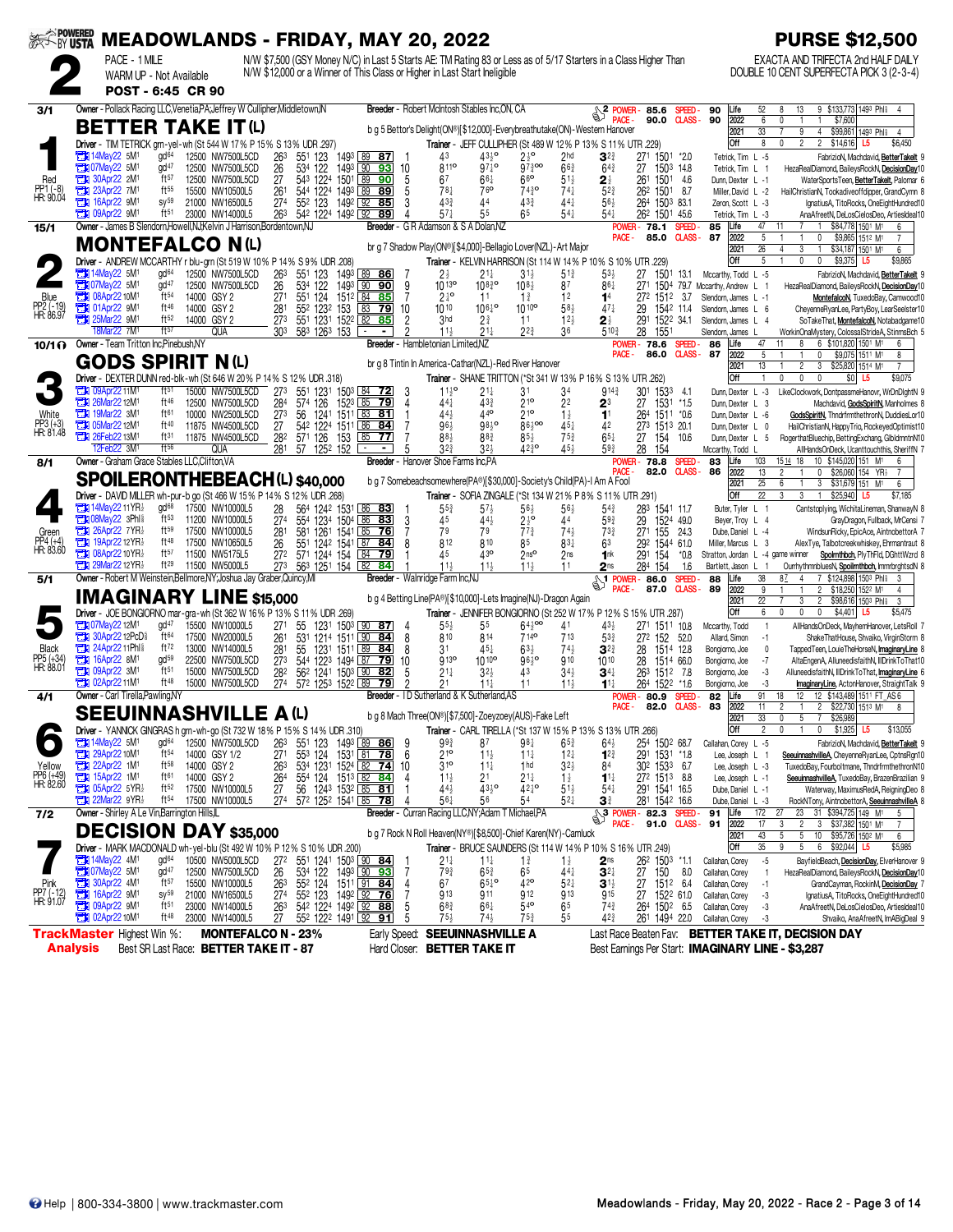| <b>EXAPOWERED</b>                 |                                                                                                                     |                                                               |                                       |                          | <b>MEADOWLANDS - FRIDAY, MAY 20, 2022</b>                                                             |            |                                    |                              |                                                                                                   |                |                                                |                                                 |                                                                    |                                    |                                                                                |                                                                                                                                                                                                                                          |                         |                                                                        | <b>PURSE \$10,500</b>                                                                                                         |
|-----------------------------------|---------------------------------------------------------------------------------------------------------------------|---------------------------------------------------------------|---------------------------------------|--------------------------|-------------------------------------------------------------------------------------------------------|------------|------------------------------------|------------------------------|---------------------------------------------------------------------------------------------------|----------------|------------------------------------------------|-------------------------------------------------|--------------------------------------------------------------------|------------------------------------|--------------------------------------------------------------------------------|------------------------------------------------------------------------------------------------------------------------------------------------------------------------------------------------------------------------------------------|-------------------------|------------------------------------------------------------------------|-------------------------------------------------------------------------------------------------------------------------------|
|                                   |                                                                                                                     | TROT - 1 MILE<br>WARM UP - Not Available<br>POST - 7:10 CR 85 |                                       |                          |                                                                                                       |            | - Drawn Post Positions 6-9 - Drawn |                              |                                                                                                   |                |                                                |                                                 |                                                                    |                                    |                                                                                | N/W \$3,000 (N/W L3 \$3,770) in L5 AE: TM Rating 76.5 or Less as of 5/17 Starters Higher Than N/W \$6,000 in L/S N/E<br>AE: N/W \$5,000 (N/W L3 \$5,500) in L5 May Enter and Draw Outside No coupled entries per NJRC Post Positions 1-5 |                         |                                                                        | EXACTA AND TRIFECTA 10 CENT SUPERFECTA<br>20 CENT SURVIVOR PICK 7 (3-4-5-6-7-8-9)<br>SURVIVOR MANDATORY PAYOUT                |
|                                   | 8/1 @ Owner - Fox Racing Inc, New York, NY                                                                          |                                                               |                                       |                          |                                                                                                       |            |                                    |                              |                                                                                                   |                | Breeder - Winbak Farm, MD                      |                                                 |                                                                    |                                    | <b>POWER</b>                                                                   | 77.1                                                                                                                                                                                                                                     | SPEED-                  | 175<br>77<br>Life                                                      | 21 \$334,009 1542 M1<br>19<br>26                                                                                              |
|                                   |                                                                                                                     |                                                               |                                       |                          | LIFE WELL LIVED (L) \$33,000                                                                          |            |                                    |                              |                                                                                                   |                |                                                |                                                 | b g 8 Muscle Mass(ON®)[\$5,000]-Life Class(ON)-Angus Hall          |                                    | PACE -                                                                         | 77.0 CLASS-                                                                                                                                                                                                                              |                         | 2022<br>83<br>7<br>2021<br>31                                          | \$5,015<br>0<br>$\overline{c}$<br>$\overline{c}$<br>6<br>5 <sub>5</sub><br>\$41,864 155 M                                     |
|                                   | <b>The 13May22 7Wbsb</b> <sup>2</sup> ft <sup>64</sup>                                                              |                                                               |                                       |                          | Driver - DEXTER DUNN red-blk-wh (St 646 W 20% P 14% S 12% UDR 318)<br>10140 NW3000L5CD                | 264        | 56                                 |                              | 1251 1542 80 75                                                                                   |                | $2^{13}$                                       | $43\frac{1}{2}$                                 | 433                                                                | 43                                 | $66\frac{1}{2}$                                                                | Trainer - CARMEN AUCIELLO (St 119 W 11% P 11% S 11% UTR .208)<br>293 1553                                                                                                                                                                | - 7.2                   | Off<br>31<br>Jamieson, Jody L -5                                       | 5<br>$\overline{4}$<br>\$59,719<br>\$3,767<br>5<br>TymalRiggs, VillefrancheAs, Westfiftysecond 9                              |
| Red                               | $\frac{1}{2}$ 09May22 8Wbsb $\frac{1}{2}$ ft <sup>53</sup><br><b>TH</b> 02May22 8Wbsb <sup>2</sup> ft <sup>50</sup> |                                                               |                                       |                          | 10140 NW3000L5CD<br>10140 NW3000L5CD                                                                  | 27<br>274  | 573 1263<br>574 127                | 1552 86<br>1562 84           | 83<br>73                                                                                          | 5              | $2^{3}\frac{1}{4}$<br>22                       | $21\frac{3}{4}$<br>$2^{1\frac{3}{4}}$           | $3^{2+}$<br>$3^{2}$                                                | 2 <sup>2</sup><br>$41\frac{3}{4}$  | 2 <sup>1</sup><br>$65\frac{1}{4}$                                              | 1553 13.3<br>283<br>30<br>1572 144                                                                                                                                                                                                       |                         | Jamieson, Jody L 2<br>Drury, Jonathan L 2                              | DancerHall, LifeWellLived, Okeanos 9<br>HoldinAces, SwansHoney, Wishyoudtellme10                                              |
| PP1 (-8)<br>HR: 78.23             | 25Apr2211Wbsb dd <sup>53</sup><br>15Apr22 1Wbsb ft <sup>42</sup>                                                    |                                                               |                                       |                          | 12640 NW6000L5CD<br>10270 NW30000CD                                                                   | 29<br>284  | 582 1281 1572 87                   |                              | <u>70 </u><br>572 1264 1562 82 80                                                                 | 6              | $21\frac{1}{2}$<br>$1\frac{1}{2}$              | $21\frac{1}{2}$<br>$3^{3+}$                     | $33\frac{1}{4}$<br>45                                              | $5^{3}$<br>$59\frac{1}{2}$         | $77\frac{1}{2}$<br>$3^{8}$                                                     | 30<br>1584 30.2<br>302 1581 14.7                                                                                                                                                                                                         |                         | Drury, Jonathan L 6<br>Drury, Jonathan L 12                            | Lazzaro, LifelsAFeast, DancerHall 9<br>Saylor, WhatARush, LifeWellLived 9                                                     |
| 15/1                              | <b>The 11Apr22 7Wbsb</b> <sup>2</sup> ft <sup>51</sup><br>Owner - Triple Q Stables LLC.East Windsor.NJ              |                                                               |                                       |                          | 12640 NW6000L5CD                                                                                      | 281        | 571 1261 1551 88                   |                              | 75                                                                                                |                | 1014<br>Breeder - Joie De Vie Farm LLC.NJ      | $109\frac{3}{4}$                                | $10^{8}$                                                           | 106                                | $85+$                                                                          | 282<br>POWER- 75.5                                                                                                                                                                                                                       | SPEED-                  | 1561 32.8 Macdonald, James<br>$L - 3$<br>80<br>Life<br>40              | Bautista, HpRoyalTheo, Macallan10<br>\$76.811 1553 M1<br>3<br>9<br>3<br>4                                                     |
|                                   |                                                                                                                     |                                                               |                                       |                          | HEARTOFGOLD DEVIE + \$13,000                                                                          |            |                                    |                              |                                                                                                   |                |                                                |                                                 | br m 4 Creatine(PA®)[\$6,000]-Nordicdish(NJ)-Yankee Glide          |                                    | <b>PACE</b>                                                                    | 80.0                                                                                                                                                                                                                                     | <b>CLASS-</b>           | 15<br>81<br>2022<br>$\overline{23}$<br>2021                            | 0<br>$\overline{4}$<br>\$17,555<br>$\mathbf{1}$<br>$\overline{2}$<br>\$58,056 1553 M1<br>$\overline{4}$<br>4<br>3             |
|                                   | $\mathbb{Z}$ 14May22 8YR                                                                                            |                                                               | gd <sup>68</sup>                      |                          | Driver - MARK MACDONALD wh-yel-blu (St 492 W 10% P 12% S 10% UDR .200)<br>11500 NW5501L5              | 273        |                                    |                              | 564 1262 1573 81 75                                                                               |                | 711                                            | $712$ <sup>o</sup>                              | $67\frac{1}{2}$ <sup>o</sup>                                       | 56                                 | Trainer - EDWIN QUEVEDO (St 265 W 16% P 18% S 12% UTR .300)<br>$55\frac{1}{2}$ | 304                                                                                                                                                                                                                                      |                         | Off<br>6<br>1583 7.8 Kakaley, Matthew<br>$+$ 1                         | \$11,817<br>$\mathbf{1}$<br>$\mathbf{1}$<br>\$3,075<br>L5<br>DcAnna, MufasaAs, TadKrazyHanover 8                              |
| Blue                              | <b>EN 05May22 6Phl</b><br><b>THE 28Apr22 5Phls</b>                                                                  |                                                               | ft71<br>ft56                          |                          | 14400 NW5PM<br>14400 NW5PM                                                                            | 272<br>283 | 554 1233 1524 77<br>58             |                              | 69<br>1261 155 79 70                                                                              | 8              | 810<br>77                                      | 810<br>79 <sub>3</sub>                          | 810<br>79,                                                         | 811<br>710                         | $8^{19}$<br>$6^{15}$                                                           | 31<br>1563 32.7<br>1581 58.2<br>30 <sup>1</sup>                                                                                                                                                                                          |                         | Callahan, Corey<br>$+ -6$<br>$+2$<br>Callahan, Corey                   | InfinityStone, PalermoHanover, DukeOfLindy 8<br>TakeAllComers, ComeonoverHanover, CeffylDwr 8                                 |
| PP2 (-19)<br>HR: 80.11            | <b>TEM</b> 20Apr22 8YR<br><b>TEM</b> 13Apr22 7YR <sub>2</sub>                                                       |                                                               | ft57<br>ft70                          | 25000 JBTS<br>25000 JBTS |                                                                                                       | 294<br>283 | 100<br>583 1273 156                | 1293 1574 83                 | 71<br>82<br>78                                                                                    |                | $55\frac{3}{4}$<br>55                          | $55\frac{1}{4}$<br>56                           | $54$ <sup>o</sup><br>533                                           | $5^{2^{3}}$<br>$54\frac{1}{4}$     | $54\frac{1}{4}$<br>$54\frac{1}{2}$                                             | 281<br>1583 24.0<br>282 1564 182                                                                                                                                                                                                         |                         | Bartlett, Jason + -4<br>Stratton, Jordan<br>$+ -4$                     | LadyAnnNo, Sevenshadesofgrey, TopMeOff 7<br>ToccoaFalls, LadyAnnNo, CreditCon 7                                               |
|                                   | $106$ Apr22 6YR<br>Owner - Ricky A Bucci, Campbell Hall, NY                                                         |                                                               | $ft^{53}$                             | 25000 JBTS               |                                                                                                       | 274        | 573 1263 156                       |                              | $\lfloor 85 \rfloor$<br>82                                                                        | 5              | 56<br>Breeder - James B Hilty, IN              | $44\frac{3}{4}$                                 | 431                                                                | 43 <sup>3</sup>                    | $3^{3+}$                                                                       |                                                                                                                                                                                                                                          | <b>SPEED</b>            | 292 1563 33.8 Kakaley, Matthew<br>$+ -2$<br>73<br>89<br>Life           | ToccoaFalls, Bazillionaire, HeartofgoldDevie 8<br>13<br>8 \$285,845 1523 M1<br>12<br>5                                        |
| 3/1                               |                                                                                                                     |                                                               |                                       |                          | GOTWUTEVERITTAKES †(L) \$13,000 bg 6 Bluto(IN®)[\$2,500]-Raysofgrace De Vie(IN)-Windsong's Legacy     |            |                                    |                              |                                                                                                   |                |                                                |                                                 |                                                                    |                                    | PACE -                                                                         | $\frac{1}{2}$ POWER - 85.0<br>88.0 CLASS- 91                                                                                                                                                                                             |                         | 2022<br>8<br>35<br>2021                                                | $\theta$<br>\$3,295<br>$\Omega$<br>8<br>10<br>0 \$139,780 1523 M1<br>5                                                        |
|                                   |                                                                                                                     | 14Mav22 5M1                                                   | ft68                                  |                          | Driver - TODD MCCARTHY r blu-grn-wh (St 637 W 15% P 12% S 12% UDR .257)<br><b>QUA</b>                 |            |                                    |                              | $\sim$                                                                                            |                |                                                |                                                 |                                                                    |                                    | Trainer - RICKY BUCCI (St 50 W 6% P 16% S 6% UTR .169)                         |                                                                                                                                                                                                                                          |                         | Off<br>13<br>Mccarthv. Todd <sup>+</sup> L                             | $\mathbf{0}$<br>\$80,125<br>3<br>L5<br>\$2,145                                                                                |
|                                   | <b>THE 29Apr22 2M1</b>                                                                                              |                                                               | ft54<br>ft61                          |                          | 9000 NW3000L5CD                                                                                       | 291<br>282 | 574 1273 1543                      |                              | 563 1252 1551 84 73                                                                               | 5              | 53)<br>$59\frac{1}{2}$                         | $55\frac{1}{4}$<br>$75\frac{1}{4}$              | $3^{24}$ °<br>$68^{10}$                                            | $3^{13}$<br>48                     | $3\frac{1}{2}$<br>47 <sub>7</sub>                                              | 263 1543<br>293 1563                                                                                                                                                                                                                     | $*1.5$                  | Boyd, Braxten +L 1                                                     | Sermon, BackOfTheNeck, Gotwuteverittakes<br>KeystoneBlade, MagicMvp, CamdenHills                                              |
| White<br>PP3 (+3)<br>HR: 87.94    | <b>EX 15Apr22 8M1</b><br><b>EN 08Apr22 7M1</b><br><b>TEM</b> 25Mar22 6M <sup>1</sup>                                |                                                               | $ft^{54}$<br>ft52                     |                          | 10500 NW5000L5CD<br>11875 NW4500L5CD                                                                  | 281<br>291 | 57                                 |                              | 57 1254 153 86 24<br>1251 1533 84 85                                                              | 8x<br>4        | 9 <sub>ds</sub><br>4210                        | 9ds<br>$43\frac{1}{4}$                          | 9 <sub>ds</sub><br>$21^{10}_{2}$                                   | .g ds<br>$31\frac{1}{4}$           | 965<br>$3^{12}$                                                                | 206<br>154<br>283                                                                                                                                                                                                                        | 2.9<br>2.0              | Mccarthy, Todd +L -1<br>Mccarthy, Todd +L -1                           | Chiplosive, SpiritOfDeo, SkywayKonMan<br>HendersonSeelster, Chiplosive, Gotwuteverittks                                       |
|                                   | <b>19Mar22 12M1</b>                                                                                                 |                                                               | SV <sup>61</sup>                      |                          | 12500 NW7500L5CD<br>18000 NW14000L5                                                                   | 283<br>28  |                                    |                              | 573 1253 1542 88 52<br>554 1243 1524 91 55                                                        |                | 66<br>663x                                     | 65 <sup>o</sup><br><sub>x</sub> 925             | x721<br>929                                                        | 727<br>Q33                         | 736<br>936                                                                     | 314 2013 *17<br>293 200                                                                                                                                                                                                                  | 3.4                     | Smith, Steve +L 4<br>Mccarthy, Todd +L 0                               | RememberTitans, Dayson, Amador<br>KenzieskyHanover, YouWillBeQueen, ToccoFlls 9                                               |
| 7/2                               | Owner - Joe P Racing LLC, Delray Beach, FL                                                                          |                                                               |                                       |                          | <b>KEYSTONE BLADE +(L) \$24,000</b>                                                                   |            |                                    |                              |                                                                                                   |                | Breeder - Estate Of George F Hempt Trust, PA   |                                                 | b g 9 Yankee Glide(PA®)[\$15,000]-Keystone Brittany(PA)-Lindy Lane |                                    | PACE -                                                                         | POWER- 75.4<br>74.0                                                                                                                                                                                                                      | <b>SPEED</b><br>CLASS-  | Life<br>197<br>75<br>78<br>2022<br>16                                  | 3122 25<br>18 \$233,590 1542 M1<br>8<br>3<br>5<br>0<br>\$24,920 1551 M1<br>9                                                  |
|                                   |                                                                                                                     |                                                               |                                       |                          | Driver - YANNICK GINGRAS h grn-wh-go (St 732 W 18% P 15% S 14% UDR 310)                               |            |                                    |                              |                                                                                                   |                |                                                |                                                 |                                                                    |                                    | Trainer - ANDREW HARRIS (St 150 W 6% P 15% S 12% UTR .183)                     |                                                                                                                                                                                                                                          |                         | 2021<br>30<br>Off<br>21                                                | $\overline{2}$<br>\$42,511 1542 M<br>8<br>5<br>$\overline{2}$<br>$\overline{2}$<br>\$39,188<br>\$7,200<br>L5                  |
|                                   | <b>Ext 16May22 11YR</b><br><b>Ext 06May22 12M1</b>                                                                  |                                                               | gd <sup>70</sup><br>SV <sup>52</sup>  |                          | 28000 50000CLM<br>9000 NW3000L5CD                                                                     | 28<br>282  |                                    |                              | 58 <sup>2</sup> 127 <sup>2</sup> 156 <sup>1</sup> 83 <b>54</b><br>56 <sup>2</sup> 1251 1542 82 76 | 8              | $32^{\circ}$<br>$65\frac{3}{4}$ <sup>o</sup>   | 823<br>$33^{30}_{4}$                            | 817<br>22                                                          | 820<br>$2^{2}$                     | 832<br>$2^{4}$                                                                 | 314 2023<br>294 1552                                                                                                                                                                                                                     | 8.7                     | Bongiorno, Joe +L -1<br>8.6 Mccarthy, Andrew +L -1                     | VinnyDeVie, EmotionsRiches, MightySurf 8<br>ColonialAslt, KeystoneBlade, ForADreamer 9                                        |
| Green<br>PP4 (+4)<br>HR: 75.70    | <b>T1 29Apr22 2M1</b>                                                                                               | 17Apr22 1PPk <sup>§</sup>                                     | ft54<br>$ft^{83}$                     |                          | 9000 NW3000L5CD<br>11000 FADC ISLE                                                                    | 282<br>29  | 563<br>59                          | 1252 1551 84<br>1272 1562 76 | 81<br>$\blacksquare$                                                                              | 4              | $11\frac{1}{4}$<br><b>SCRATCHED</b>            | $11\frac{1}{4}$<br>· SICK                       | $11\frac{1}{2}$                                                    | 12 <sub>3</sub>                    | $1^{3}$                                                                        | 294 1551                                                                                                                                                                                                                                 | 81                      | Gingras, Yannick †L 1<br>-3                                            | KeystoneBlade, MagicMvp, CamdenHills<br>For ADreamer, Everyones Talkin, Manwilling 7                                          |
|                                   | <b>The 10Apr22 2PPk<sup>§</sup></b><br><b>THE 03Apr22 4PPk<sup>§</sup></b>                                          |                                                               | ft72<br>ft76                          |                          | 9000 FADC1<br>9000 FADC I                                                                             | 282<br>284 | 58 1272 1563 76<br>58 1263 156 76  |                              | $\overline{73}$<br>66                                                                             |                | $5^{53}$<br>893                                | $66\frac{1}{4}$<br>89                           | 66<br>712                                                          | $52\frac{3}{4}$<br>712             | $54\frac{3}{4}$<br>7133                                                        | 29<br>294                                                                                                                                                                                                                                |                         | 1573 43.9 Pennacchio, Jose †L 1<br>1584 50.2 Pennacchio, Jose †L -1    | EveryonesTalkin, JSJasper, CelebritySerena 8<br>ForADreamer, SteelReserve, MrHoudini 9                                        |
| 10/1 0                            | Owner - Peter P Pellegrino, Milford, PA                                                                             |                                                               |                                       |                          | <b>PREACHER MAN(L) \$40,000</b>                                                                       |            |                                    |                              |                                                                                                   |                | <b>Breeder</b> - Windsong Stable, PA           |                                                 |                                                                    |                                    | PACE -                                                                         | <b>POWER-77.6</b><br>74.0                                                                                                                                                                                                                | SPEED-                  | 54<br>74<br>Life<br><b>CLASS-74</b><br>2022<br>18                      | \$74,955 1541 PcD 3<br>6<br>4<br>5<br>\$18,870   1564 PcD   4                                                                 |
|                                   |                                                                                                                     |                                                               |                                       |                          | Driver - TIM TETRICK grn-yel-wh (St 544 W 17% P 15% S 13% UDR 297)                                    |            |                                    |                              |                                                                                                   |                |                                                |                                                 | b g 4 Father Patrick(PA®)[\$20,000]-Choir Robe(PA)-Kadabra         |                                    |                                                                                | Trainer - PETER PELLEGRINO (*St 251 W 12% P 16% S 11% UTR .246)                                                                                                                                                                          |                         | 30<br>2021<br>Off<br>$\overline{7}$                                    | $\overline{c}$<br>3<br>$\overline{4}$<br>\$46,741 1541 PcD 3<br>$\mathfrak{p}$<br>$\overline{2}$<br>\$22,367<br>L5<br>\$6,170 |
|                                   | 13May22 3Fhld}<br><b>THE OSMay22 4PcD</b>                                                                           |                                                               | ft61<br>$ft^{71}$                     |                          | 5000 NW2500L5CD<br>7000 NW2500L5                                                                      | 29<br>274  | 591                                |                              | 1274 1571 76 83<br>57 1264 1564 73 74                                                             | 6              | 79<br>$56\frac{1}{4}$                          | $77\frac{1}{2}$<br>$44\frac{1}{2}$              | $66^{10}$<br>43                                                    | $54\frac{3}{4}$<br>42 <sub>2</sub> | 47<br>1 <sub>hd</sub>                                                          | 293 1583<br>292 1564                                                                                                                                                                                                                     | 3.6<br>2.6              | Siegelman, Austi L -1<br>Napolitano, G Jr L -1                         | SouthwindFrost, SkywayJaguar, Hallanet 7<br>PreacherMan, CriticalMass, FinalDream 8                                           |
| Black<br>PP5 (+34)<br>HR: 75.20   | <b>THE 02May22 4MR</b> }<br>25Apr22 5MR}                                                                            |                                                               | $sy^{50}$<br>ft60                     |                          | 3800 NW300PSL5<br>5700 NW400PSL5                                                                      | 294<br>29  | 1002 1304 2011 69                  |                              | 70<br>593 1293 2001 71 53                                                                         | 5<br>3x        | $57\frac{1}{4}$<br>522                         | $42^{10}$<br>519                                | $2^{10}$<br>516                                                    | 2 <sub>hd</sub><br>516             | 11.<br>419 <sub>DH</sub>                                                       | 302 2011<br>311 204                                                                                                                                                                                                                      | 1.7<br>1.6              | Merton, Gregory L 3<br>Merton, Michael L 0                             | PreacherMan, QuickDeal, ArchCredit 7<br>SwizzleHanover, JurgenHanover, KingJimmy 5                                            |
|                                   | $20$ Apr22 3YR $\frac{1}{2}$<br><b>EN 08Apr22 2M1</b>                                                               |                                                               | ft57<br>$ft^{54}$                     |                          | 11500 NW5000L5<br>12500 TM<77CD                                                                       | 284<br>28  | 128<br>59<br>572 127               | 1572 82                      | 72<br>1553 76 70                                                                                  |                | $55\frac{1}{4}$<br>67                          | 56<br>661                                       | 64<br>65                                                           | $64\frac{1}{4}$<br>76              | 75<br>$66\frac{1}{2}$                                                          | 293 1582 50.0<br>284 1564 19.2                                                                                                                                                                                                           |                         | Macdonald, Mark L -4<br>Beltrami. Tony L -1                            | LookInMyEyes, CavalierGeorge, Zooming 8<br>Allindotime, WorldsstonecoldAs, Explosive10                                        |
| 8/1                               | Owner - J M F Racing LLC, Freehold, NJ                                                                              |                                                               |                                       |                          |                                                                                                       |            |                                    |                              |                                                                                                   |                | <b>Breeder</b> - Brittany Farms LLC, KY        |                                                 |                                                                    |                                    | <b>2</b> POWER-<br>PACE -                                                      | 82.3<br>85.0 CLASS-                                                                                                                                                                                                                      | <b>SPEED</b>            | Life<br>160<br>86<br>85<br>2022<br>13                                  | 23 \$307,533 1523 M1<br>21<br>30<br>6<br>$\overline{2}$<br>$\overline{2}$<br>\$15,687 154 M1<br>9                             |
|                                   | <b>ZLATAN +(L) \$37,000</b>                                                                                         |                                                               |                                       |                          | <b>Driver</b> - SCOTT ZERON r blu-wh-c red (St 609 W 10% P 11% S 12% UDR 201)                         |            |                                    |                              |                                                                                                   |                |                                                |                                                 | b g 9 Muscle Mass(ON®)[\$5,000]-Cabaret Hall(MD)-Garland Lobell    |                                    | Trainer - PAUL FUSCO (St 132 W 8% P 8% S 8% UTR .151)                          |                                                                                                                                                                                                                                          |                         | 2021<br>28<br>Off<br>21                                                | $\overline{2}$<br>3<br>3<br>\$29,796 1551 M1<br>8<br>1 3 \$23,302 L5<br>\$4,400<br>$\overline{c}$                             |
|                                   | <b>THE O6May22 13M1</b><br><b>The 29Apr22 9M1</b>                                                                   |                                                               | $SV^{52}$<br>ft <sup>54</sup>         |                          | 12500 NW5000L5CD<br>12500 NW5000L5CD                                                                  | 283<br>282 | 56                                 |                              | 572 1254 1551 87 83<br>1242 1534 86 76                                                            |                | $21\frac{1}{4}$<br>$2\frac{1}{4}$ <sup>o</sup> | $3^{2}$<br>$2^{10}$                             | $35\frac{3}{4}$<br>$43^{30}_{4}$                                   | $46\frac{1}{4}$<br>911             | $74\frac{1}{4}$<br>$912\frac{1}{4}$                                            | 29<br>156<br>31<br>1561                                                                                                                                                                                                                  | 14.1<br>-3.5            | Gingras, Yannick +L 8<br>Gingras, Yannick †L 1                         | CindyMichelle, GreatUnknown, JohanPalema10<br>Shinkansen, SkywayKonMan, GreatUnknown 9                                        |
| Yellow                            | <b>EN 22Apr22 6M1</b><br>15Apr22 8M <sup>1</sup>                                                                    |                                                               | $ft^{58}$<br>ft61                     |                          | 15500 TM<84.5CD<br>10500 NW5000L5CD                                                                   | 274<br>281 |                                    |                              | 552 1232 1524 86 85                                                                               | $\overline{2}$ | 43<br>533                                      | $43\frac{1}{4}$<br>55                           | $54\frac{1}{4}$<br>$65\frac{3}{4}$                                 | $55\frac{3}{4}$<br>$65\frac{3}{4}$ | $2^{4}$<br>$5^{13}$                                                            | 292 1533<br>262 1532 22.2                                                                                                                                                                                                                | 5.3                     | Zeron, Scott +L -3<br>Ginsburg, Vincen †L -1                           | StormontVentnor, Zlatan, TuesdayMorning 8<br>Chiplosive, SpiritOfDeo, SkywayKonMan 9                                          |
| PP6 (+49)<br>HR: 86.36            | <b>EX 09Apr22 2M1</b><br><b>THE 01Apr22 1M1</b>                                                                     |                                                               | gd <sup>51</sup><br>ft 46             |                          | 12500 NW7500L5CD<br>12500 NW7500L5CD                                                                  | 264<br>274 | 56 1242 154 86                     |                              | 553 1242 1532 86 80<br>88                                                                         | 6              | 563<br>$8^{73}$                                | 55<br>863                                       | 76}<br>8630                                                        | 75<br>853                          | $63\frac{1}{2}$<br>$63\frac{1}{2}$                                             | 284 1543 28.8                                                                                                                                                                                                                            |                         | 282 154 22.9 Mccarthy, Andrew +L -5<br>Beckwith, Brett +L 6            | Memo, NoDramaPlease, BigRich 9<br>Dayson, Memo, SkywayKonMan 9                                                                |
| 6/1                               |                                                                                                                     |                                                               |                                       |                          | Owner - David H Jarvis, Novi, MI, Aaron D Waxman, Carlisle, ON                                        |            |                                    |                              |                                                                                                   |                | Breeder - Christopher F Beaver, OH             |                                                 |                                                                    |                                    | PACE -                                                                         | POWER- 79.1<br>82.0                                                                                                                                                                                                                      | SPEED.<br><b>CLASS-</b> | 73<br>83<br>Life<br>2022<br>83<br>11                                   | 3 \$153,031 154 Wbsb 3 4<br>268<br>9<br>\$12,918 159 Wbsb i 5<br>0                                                            |
|                                   |                                                                                                                     |                                                               |                                       |                          | <b>TIMESTORM (L) \$6,000</b><br>Driver - ANDREW MCCARTHY r blu-grn (St 519 W 10% P 14% S 9% UDR .208) |            |                                    |                              |                                                                                                   |                |                                                |                                                 | br g 5 Stormin Normand(OH®)[\$3,000]-Tymal Sonata(OH)-Majestic Son |                                    | Trainer - ANDREW HARRIS (St 150 W 6% P 15% S 12% UTR .183)                     |                                                                                                                                                                                                                                          |                         | 31<br>2021<br>6<br>Off                                                 | 3<br>$\overline{c}$<br>\$41,597 154 Wbsb 34<br>0<br>\$3,994 L5<br>0<br>\$4,835                                                |
|                                   | $\frac{1}{2}$ 14May22 8YR $\frac{1}{2}$                                                                             |                                                               | gd <sup>68</sup>                      |                          | 11500 NW5501L5                                                                                        | 273        |                                    |                              | 564 1262 1573 81 62                                                                               | - 6            | 45}                                            | 47                                              | $55\frac{1}{2}$                                                    | 67                                 | $8^{18\frac{3}{4}}$                                                            | 34<br>2012 10.5                                                                                                                                                                                                                          |                         | Dube, Daniel L 1                                                       | DcAnna, MufasaAs, TadKrazyHanover 8                                                                                           |
| Pink<br>PP7 (-12)<br>HR: 79.98    | <b>THE O7May22 12YR!</b><br>27Apr22 1YR3                                                                            |                                                               | $\mathrm{d}^{47}$<br>ft <sup>49</sup> |                          | 11500 NW5000L5<br>11500 NW5000L5                                                                      | 281<br>282 |                                    |                              | 572 1264 1582 82 76<br>58 <sup>2</sup> 128 1574 83 83                                             | $\overline{2}$ | 21<br>$21\frac{1}{4}$                          | $2^{2}$<br>$21\frac{1}{2}$                      | $21\frac{3}{4}$<br>31                                              | $31\frac{1}{4}$<br>$42\frac{1}{2}$ | $43\frac{1}{2}$<br>$2^{3}\frac{1}{2}$                                          | 314 159<br>301 1582 6.4                                                                                                                                                                                                                  | 1.6                     | Dube, Daniel L<br>5<br>Dube, Daniel L 8                                | EvaDairpetFr, OohRah, DcAnna 7<br>VinnyDeVie, Timestorm, CircleOfLifeAs 6                                                     |
|                                   | $20$ Apr22 3YR $\frac{1}{2}$<br><b>THE 30Mar22 10 YR!</b>                                                           |                                                               | ft <sup>57</sup><br>ft43              |                          | 11500 NW5000L5<br>13000 NW7851L5                                                                      | 284<br>28  | 59 128                             |                              | 1572 82 74<br>571 1261 1563 83 80                                                                 | 8<br>ĥ         | 89<br>$69\frac{1}{2}$                          | $89\frac{3}{4}$<br>$68\frac{3}{4}$              | 850<br>$68\frac{1}{4}$                                             | $74\frac{1}{4}$<br>$67\frac{1}{4}$ | 64<br>$45\frac{3}{4}$                                                          | 1581 67.0<br>291<br>30<br>1574 35.8                                                                                                                                                                                                      |                         | Bartlett, Jason L -4<br>Bartlett, Jason L 0                            | LookInMyEyes, CavalierGeorge, Zooming 8<br>Hatikvah, InMyDreams, CavalierGeorge 8                                             |
| 4/1                               | <b>The 16Mar22 5YR}</b>                                                                                             |                                                               | ft60                                  |                          | 13000 NW7500L5<br>Owner - Pollack Racing LLC, Venetia, PA; Jeffrey W Cullipher, Middletown, IN        | 284        | 582 1271 1561 85                   |                              | $\blacksquare$                                                                                    |                | <b>SCRATCHED - SICK</b>                        |                                                 | Breeder - Arden Homestead Stable, NY; Max J Hempt, PA              |                                    |                                                                                | <b>A<sub>3</sub> POWER-80.6 SPEED-</b>                                                                                                                                                                                                   |                         | -1<br>95<br>88<br>Life                                                 | Swansea, DPRocket, Bazillionaire 7<br>17 \$225,212 1531 HoP 3 4<br>13<br>17                                                   |
|                                   |                                                                                                                     |                                                               |                                       |                          | <b>SKYWAY KON MAN (L) \$12,000</b>                                                                    |            |                                    |                              |                                                                                                   |                |                                                |                                                 | b g 6 Conway Hall(NY®)[\$7,500]-Keystone Sadie(IN)-Yankee Glide    |                                    | PACE -                                                                         | 88.0                                                                                                                                                                                                                                     | <b>CLASS-</b>           | 87<br>16<br>2022<br>2021<br>38                                         | $\overline{c}$<br>3<br>\$23,770 156 M1<br>6<br>$\sqrt{5}$<br>8<br>$5\phantom{.0}$<br>\$66,945 1533 M1<br>5                    |
| $\bullet$                         | <b>TEM</b> 13May22 11M <sup>1</sup>                                                                                 |                                                               | $ft^{64}$                             |                          | Driver - DAVID MILLER wh-pur-b go (St 466 W 15% P 14% S 12% UDR .268)<br>15500 NW7500L5CD             | 28         |                                    |                              | 561 1242 1522 87 62                                                                               | 1х             | x824                                           | 819                                             | 822                                                                | 723                                | Trainer - JEFF CULLIPHER (St 489 W 12% P 13% S 11% UTR .229)<br>727            | 29<br>1574 2.7                                                                                                                                                                                                                           |                         | Off<br>17<br>Miller, David L -4                                        | \$47,550 L5<br>5<br>$\overline{2}$<br>$\overline{2}$<br>\$5,010<br>ColonialAslt, Shinkansen, HammerTime 8                     |
|                                   | 731 06May22 13M1<br>29Apr22 9M1                                                                                     |                                                               | $sy^{52}$<br>ft <sup>54</sup>         |                          | 12500 NW7500L5CD<br>12500 NW5000L5CD                                                                  | 283<br>282 |                                    |                              | 572 1254 1551 87 84<br>56 1242 1534 86 88                                                         | 8<br>3         | $65\frac{3}{4}$ °<br>$31\frac{1}{4}$           | $54\frac{1}{2}$ <sup>o</sup><br>$31\frac{1}{4}$ | $56\frac{3}{4}$ <sup>o</sup><br>22‡                                | $66\frac{3}{4}$<br>22              | $53\frac{1}{4}$<br>2 <sub>ns</sub>                                             | 283 1554 10.1<br>29 1534 5.2                                                                                                                                                                                                             |                         | Miller, David L 8<br>Miller, David L 1                                 | CindyMichelle, GreatUnknown, JohanPalema10<br>Shinkansen, SkywayKonMan, GreatUnknown 9                                        |
| Gray<br>PP8 (-25)<br>HR: 87.31    | 23Apr22 11M1<br><b>EN 15Apr22 8M1</b>                                                                               |                                                               | ft55<br>ft61                          |                          | 18000 TM<87.1CD<br>10500 NW5000L5CD                                                                   | 28<br>281  |                                    |                              | 56 <sup>2</sup> 125 <sup>4</sup> 153 <sup>2</sup> 87 81<br>57 125 <sup>4</sup> 153 86 88          | 5              | 99‡<br>$1\frac{1}{4}$                          | $98^{30}_{4}$<br>$21\frac{1}{4}$                | 860<br>$21\frac{1}{4}$                                             | $96\frac{1}{2}$<br>$21\frac{1}{4}$ | 86<br>3 <sup>1</sup>                                                           | 273 1543 7.9<br>271 1531 27                                                                                                                                                                                                              |                         | Dunn, Dexter L -2<br>Callahan, Corey L -1                              | SpiritOfDeo, GreatUnknown, MoveoutofmywayK 9<br>Chiplosive, SpiritOfDeo, SkywayKonMan 9                                       |
| 10/1                              | <b>THE 09Apr22 2M1</b><br>Owner - Glat Kosher Racing, Monroe, NJ                                                    |                                                               | gd <sup>51</sup>                      |                          | 12500 NW7500L5CD                                                                                      | 264        | 553 1242 1532 86                   |                              | 81                                                                                                |                | 793<br>Breeder - Steve Jones, NY               | $76^{10}_{10}$                                  | $65\frac{1}{2}$ <sup>o</sup>                                       | $64\frac{3}{4}$                    | 52 <sub>7</sub>                                                                | 28 <sup>2</sup> 1534 6.7<br>POWER-77.5 SPEED                                                                                                                                                                                             |                         | Callahan, Corey L -5<br>85<br>Life<br>68                               | Memo, NoDramaPlease, BigRich 9<br>15<br>8 \$133,883 1531 M1<br>9<br>6                                                         |
|                                   | HAMMER                                                                                                              |                                                               |                                       |                          | $TIME®$ (L) \$18,000                                                                                  |            |                                    |                              |                                                                                                   |                |                                                |                                                 | b h 8 Muscle Hill(NJ®)-Precious Lindy(NY)-Self Possessed           |                                    | PACE -                                                                         | 85.0                                                                                                                                                                                                                                     | <b>CLASS -</b>          | 87<br>2022<br>$\overline{7}$<br>$\mathbf{3}$<br>2021                   | \$11,985 1542 M1<br>8<br>0<br>0<br>0<br>\$1,800                                                                               |
|                                   | <b>THE 13May 22 11M</b>                                                                                             |                                                               | $ft^{64}$                             |                          | Driver - HARRY LANDY r blu-gra-wh (*St 17 W 6% P 24% S 6% UDR .213)<br>15500 NW7500L5CD               | 28         |                                    |                              | 561 1242 1522 87 87                                                                               | $\overline{2}$ | 323                                            | $3^{3+}$                                        | $33\frac{1}{4}$                                                    | $34\frac{1}{4}$                    | Trainer - HARRY LANDY (*St 106 W 17% P 14% S 13% UTR 291)<br>$3^{2}$           | 28<br>153                                                                                                                                                                                                                                | -36.7                   | Off<br>9<br>Landy, Harry L -4                                          | $\overline{2}$<br>3<br>0<br>\$26,870<br>\$1,860<br>ColonialAslt, Shinkansen, HammerTime 8                                     |
|                                   | <b>EX 11Mar22 6M1</b>                                                                                               | 06May22 9M1                                                   | $sy^{58}$<br>ft44                     |                          | <b>QUA</b><br>15500 NW10500L5                                                                         | 293<br>281 | 584 1273 1542                      |                              | $\blacksquare$<br>571 1261 1531 87 78                                                             |                | $33\frac{1}{4}$<br>78 <sub>4</sub>             | $3^{3}$<br>$78\frac{1}{2}$                      | $35\frac{1}{4}$<br>$78^{10}_{4}$                                   | $35\frac{1}{2}$<br>78              | 38<br>710 <sub>3</sub>                                                         | 272 156<br>273 1552 36.4                                                                                                                                                                                                                 |                         | Landy, Harry L<br>Macdonald, Mark +L 0                                 | EcurieDDk, Incommunicado, HammerTime<br>JulaMusclePack, SciroccoRob, MedwbrnchRcky 7                                          |
| Purple<br>PP9 (-36)<br>HR: 86.11  | <b>EX 04Mar22 8M1</b><br>19Feb22 7M1                                                                                |                                                               | $ft^{34}$<br>$ft^{28}$                |                          | 15500 NW10500L5<br>18000 NW14000L5                                                                    | 281<br>28  | 57 1254 155<br>571 126             |                              | 155 87 78<br>1544 90 83                                                                           | 5              | 11 <sup>o</sup><br>$79\frac{3}{4}$             | $11\frac{3}{4}$<br>78                           | $11\frac{3}{4}$<br>$78\frac{3}{4}$                                 | 1 <sub>hd</sub><br>$77\frac{1}{4}$ | 89 <sub>†</sub><br>86                                                          | 1564 19.5<br>31<br>281 156 33.0                                                                                                                                                                                                          |                         | Zeron, Scott +L 7<br>Zeron, Scott +L 8                                 | HIRevadon, MeadowbranchRicky, Amador 9<br>BigOil, KenzieskyHanover, MeadowbranchRicky10                                       |
| <b>TrackMaster Highest Win %:</b> | <b>ED 22Jan22 2M</b>                                                                                                |                                                               | $ft^{24}$                             |                          | 16500 NW14000L5<br><b>TIMESTORM - 36%</b>                                                             | 274        | 553 1242 152 90                    |                              | 82                                                                                                |                | $11^{10}_{4}$<br>Early Speed: HAMMER TIME      | 2 <sup>1</sup>                                  | $2^{2+}$                                                           | $65\frac{3}{4}$                    | $8^{14\frac{3}{4}}$                                                            | 301 155                                                                                                                                                                                                                                  | 11.8                    | Bartlett, Jason †L 1<br>Last Race Beaten Fav: <b>GOTWUTEVERITTAKES</b> | JlCruze, MarionGondolier, AngelNation 8                                                                                       |
|                                   | <b>Analysis</b>                                                                                                     |                                                               |                                       |                          | Best SR Last Race: HAMMER TIME - 87                                                                   |            |                                    |                              |                                                                                                   |                | Hard Closer: <b>ZLATAN</b>                     |                                                 |                                                                    |                                    |                                                                                |                                                                                                                                                                                                                                          |                         |                                                                        | Best Earnings Per Start: GOTWUTEVERITTAKES - \$3,916                                                                          |

[Help](http://info.trackmaster.com/harness/hpl.pdf) | 800-334-3800 | www.trackmaster.com **Meadowlands - Friday, May 20, 2022 - Race 3 - Page 4 of 14**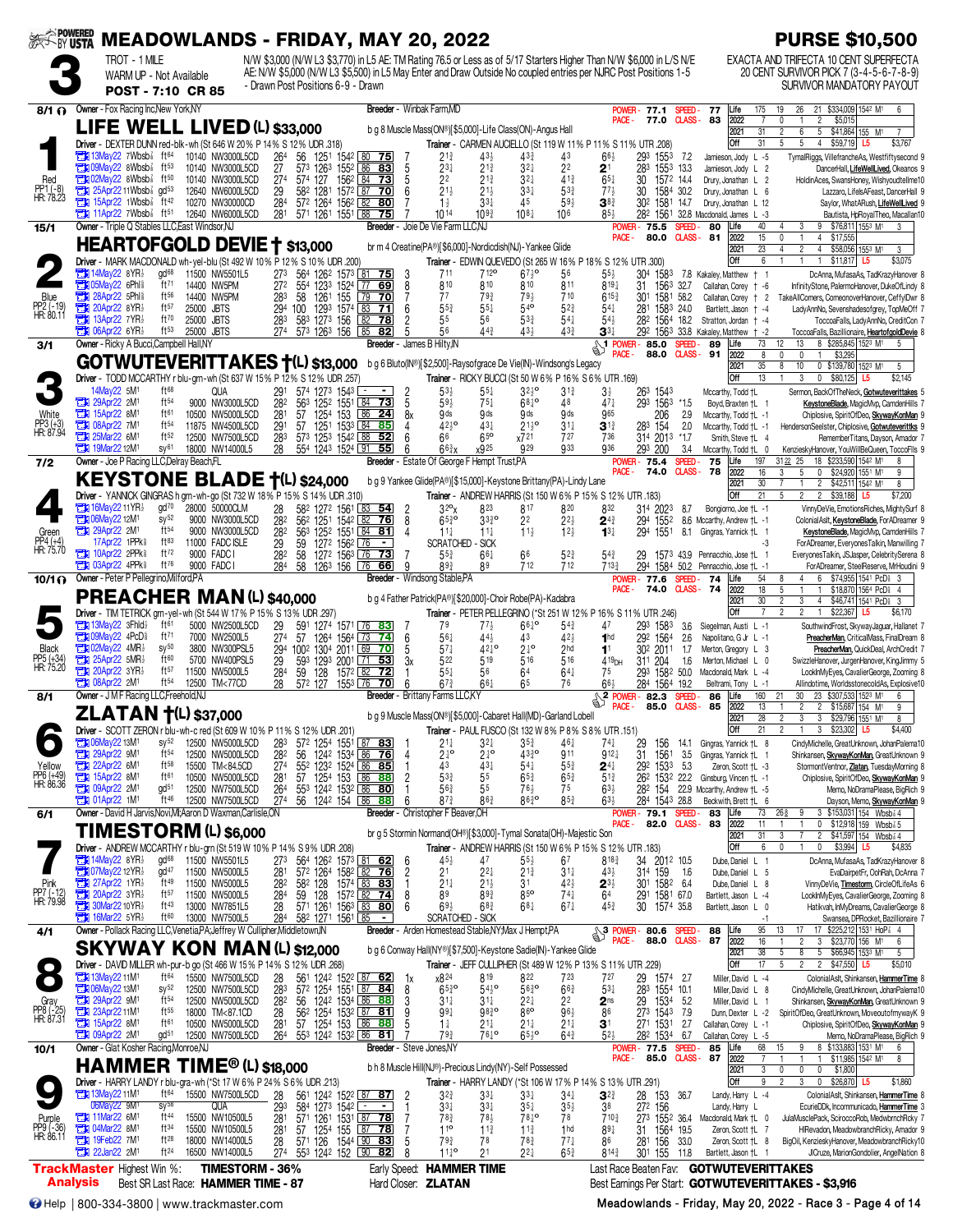| ※< WUSTX MEADOWLANDS - FRIDAY, MAY 20, 2022 |                                                              |                                                                                                                             |                                      |                                      |                        |                              |     |                                                                                                       |                |                                                       |                                                                               |                                                                     |                                       |                                                                                                                   |                                     |                               |                                                              |                                        | <b>PURSE \$10,500</b>                                                                                                                         |
|---------------------------------------------|--------------------------------------------------------------|-----------------------------------------------------------------------------------------------------------------------------|--------------------------------------|--------------------------------------|------------------------|------------------------------|-----|-------------------------------------------------------------------------------------------------------|----------------|-------------------------------------------------------|-------------------------------------------------------------------------------|---------------------------------------------------------------------|---------------------------------------|-------------------------------------------------------------------------------------------------------------------|-------------------------------------|-------------------------------|--------------------------------------------------------------|----------------------------------------|-----------------------------------------------------------------------------------------------------------------------------------------------|
|                                             |                                                              | PACE - 1 MILE                                                                                                               |                                      |                                      |                        |                              |     |                                                                                                       |                |                                                       |                                                                               |                                                                     |                                       | N/W \$5,000 (NJSO or N/W L3 \$5,500) in Last 5 Starts AE: Winners B/C N/W \$3,000 or Less 1 of L3 Starts Starters |                                     |                               |                                                              |                                        | EXACTA AND TRIFECTA 10 CENT SUPERFECTA                                                                                                        |
|                                             |                                                              | WARM UP - Not Available                                                                                                     |                                      |                                      |                        |                              |     | Positions 1-3 - Drawn Post Positions 4-8 - Drawn                                                      |                |                                                       |                                                                               |                                                                     |                                       | Higher Than N/W \$8,500 L/S N/E (N/W \$3,000 - N/W L3 \$3,300 - L5 Drawn Inside) No coupled entries per NJRC Post |                                     |                               |                                                              |                                        | PICK $3(4-5-6)$                                                                                                                               |
|                                             |                                                              | POST - 7:35 CR 90                                                                                                           |                                      |                                      |                        |                              |     |                                                                                                       |                |                                                       |                                                                               |                                                                     |                                       |                                                                                                                   |                                     |                               |                                                              |                                        |                                                                                                                                               |
| 12/1                                        |                                                              | Owner - Pollack Racing LLC, Venetia, PA; Jeffrey W Cullipher, Middletown, IN                                                |                                      |                                      |                        |                              |     |                                                                                                       |                | Breeder - Vieux Carre Farms LLC,PA                    |                                                                               |                                                                     |                                       | PACE -                                                                                                            | <b>POWER-77.5</b><br>81.0           | SPEED-                        | 81<br>CLASS-83                                               | Life<br>2022                           | \$90,184 1514 Phl<br>75<br>6<br>6<br>10<br>-3<br>12<br>0<br>0<br>3<br>\$7,042 1584 Fhid 3 5Q                                                  |
|                                             |                                                              | <b>SWEET TRUTH \$55,000</b>                                                                                                 |                                      |                                      |                        |                              |     |                                                                                                       |                |                                                       |                                                                               | b g 5 Sweet Lou(PA®)[\$7,500]-Rose Ruthless(PA)-Rocknroll Hanover   |                                       |                                                                                                                   |                                     |                               |                                                              | 2021                                   | 35<br>$\overline{4}$<br>$\overline{c}$<br>\$32,670 152 Meal 4                                                                                 |
|                                             |                                                              | Driver - DEXTER DUNN red-blk-wh (St 646 W 20% P 14% S 12% UDR .318)                                                         |                                      |                                      |                        |                              |     |                                                                                                       |                |                                                       |                                                                               |                                                                     |                                       | Trainer - JEFF CULLIPHER (St 489 W 12% P 13% S 11% UTR .229)                                                      |                                     |                               |                                                              | Off                                    | $\overline{7}$<br>0<br>\$14,665<br>\$3,207<br>L5                                                                                              |
|                                             | <b>EM 07May22 4M</b>                                         | <b>External 14May22 4M<sup>1</sup></b>                                                                                      | $gd^{64}$<br>gd <sup>47</sup>        | 10500 NW5000L5CD<br>14500 ©25000CLHC | 27 <sup>2</sup><br>272 |                              |     | 551 1241 1503 90 82<br>551 1242 1514 83 80                                                            | 9              | $67\frac{1}{4}$<br>$97\frac{3}{4}$                    | $66\frac{1}{4}$<br>$97\frac{3}{4}$                                            | $42\frac{3}{4}$ <sup>o</sup><br>75‡                                 | $42\frac{1}{2}$<br>73½                | $51\frac{1}{2}$<br>$\mathbf{3}^{5\frac{1}{2}}$                                                                    | 26                                  |                               | 1504 14.5 Mccarthy, Andrew<br>272 1524 70.6 Mccarthy, Andrew |                                        | $-5$<br>BayfieldBeach, DecisionDay, ElverHanover 9<br>$\overline{1}$<br>CoolBluesMan, OurThirdRock, SweetTruth 9                              |
| Red                                         | <b>The 30Apr22 3M<sup>1</sup></b>                            |                                                                                                                             | $ft^{57}$                            | 14500 20000CLHC                      | 264                    |                              |     | 561 1242 1513 84 81                                                                                   | 3              | $78\frac{1}{4}$                                       | $64\frac{1}{2}$                                                               | 64                                                                  | $66\frac{1}{4}$                       | $42\frac{1}{4}$ DH                                                                                                | 264<br>152                          |                               | 97.8 Mccarthy, Andrew                                        |                                        | $-1$<br>WindsongJack, CoolBluesMan, ManhattanBeach 8                                                                                          |
| PP1 (-8)<br>HR: 81.51                       | 22Apr22 13M1                                                 | <b>THE 08Apr22 10 YR3</b>                                                                                                   | $ft^{58}$<br>ft57                    | 9000 NW3000L5CD<br>11500 NW5175L5    | 28<br>27 <sup>2</sup>  | 552 1231 151<br>571 1244 154 |     | $85$ 76<br>84 77                                                                                      |                | 812<br>$79\frac{3}{4}$                                | 88<br>78 <sub>3</sub>                                                         | $87\frac{3}{4}$<br>$63^{10}$                                        | $89\frac{1}{4}$<br>63                 | $89\frac{1}{4}$<br>62}                                                                                            | 28<br>291                           | 1524 51.4                     | Bongiorno, Joe<br>1543 32.0 Kakaley, Matthew                 |                                        | -3<br>StraightTalk, NomeHanover, Buyln 8<br>-4 third over<br>Spoilernthbch, PlyThFld, DGhttWzrd 8                                             |
|                                             |                                                              | <b>THE 01Apr22 10 YR3</b>                                                                                                   | ft49                                 | 11500 NW5000L5                       | 271                    |                              |     | 57 1254 1544 82 73                                                                                    |                | 57                                                    | 56                                                                            | $54\frac{1}{4}$ 00                                                  |                                       | 667                                                                                                               | 292 156                             |                               | 6.1 Kakaley, Matthew                                         |                                        | 0 tuff trip<br>KilowattKidN, HesElectric, PlayThFld 8                                                                                         |
| 15/1                                        |                                                              | Owner - Vonknoblauch Stable LLC, Hampton Bays, NY                                                                           |                                      |                                      |                        |                              |     | Breeder - T R Barron.NZ                                                                               |                |                                                       |                                                                               |                                                                     |                                       | PACE -                                                                                                            | <b>POWER - 77.1</b><br>80.0         | SPEED-                        | 81<br>CLASS-86                                               | Life<br>2022                           | 14<br>8 \$178,677 152 YR<br>74<br>10<br>-5<br>14<br>\$11,643 1553 YR                                                                          |
|                                             |                                                              | GLOBALDOMINATION N(L)                                                                                                       |                                      |                                      |                        |                              |     |                                                                                                       |                |                                                       |                                                                               | b g 7 Bettor's Delight(PA®)[\$12,000]-Christy Breanna(NZL)-Lis Mara |                                       |                                                                                                                   |                                     |                               |                                                              | 2021                                   | $\overline{22}$<br>4 \$58,965 1523 YR<br>3<br>4<br>6                                                                                          |
|                                             |                                                              | Driver - DAVID MILLER wh-pur-b go (St 466 W 15% P 14% S 12% UDR 268)                                                        |                                      |                                      |                        |                              |     |                                                                                                       |                |                                                       |                                                                               |                                                                     |                                       | Trainer - PETER TRITTON (*St 168 W 15% P 15% S 14% UTR .280)                                                      |                                     |                               |                                                              | Off                                    | $\mathbf 0$<br>$\mathbf 0$<br>3<br>$\mathbf 0$<br>\$725 L5<br>\$0                                                                             |
|                                             |                                                              | <b>External 14May22 4M<sup>1</sup></b><br><b>THE 29Apr22 6YR3</b>                                                           | gd <sup>64</sup><br>ft <sub>59</sub> | 10500 NW5000L5CD<br>13000 NW7500L5   | 27 <sup>2</sup><br>272 |                              |     | 551 1241 1503 90 78<br>572 1254 1542 84 75                                                            | 6<br>6         | $78\frac{3}{4}$<br>$69\frac{1}{4}$                    | $77\frac{1}{2}$ <sup>o</sup><br>$68\frac{1}{2}$                               | $65\frac{1}{4}$<br>$67\frac{1}{2}$                                  | $97\frac{1}{4}$<br>$69\frac{1}{2}$    | 95 }<br>$68\frac{1}{2}$                                                                                           | 262 1513 85.7<br>284<br>156         | 6.6                           | Stratton, Jordan L -5                                        |                                        | BayfieldBeach, DecisionDay, ElverHanover 9<br>HsElctrc, WhtHrRcks, KngJmsExpr 6<br>Stratton, Jordan L 1 dull effort                           |
| Blue                                        |                                                              | 22Apr22 2YR                                                                                                                 | ft62                                 | 13000 NW7500L5                       | 261                    | 55                           |     | 1232 1521 86 84                                                                                       |                | $11\frac{1}{4}$                                       | 22                                                                            | 32                                                                  | $3^{2^{3}}$                           | 65‡                                                                                                               | 292<br>1531                         | 4.1                           | Kakaley, Matthew L -3 tired                                  |                                        | FineDiamond, SweetNFastN, RockLights 7                                                                                                        |
| PP2 (-19)<br>HR: 80.81                      |                                                              | <b>TEM</b> 15Apr22 10 YR <sub>2</sub><br><b>THE 05Apr22 2YR</b>                                                             | ft64<br>ft <sub>52</sub>             | 17500 NW10000L5<br>25000 NW20000L5   | 28<br>264              |                              |     | 57 <sup>2</sup> 125 <sup>3</sup> 1524 86 77<br>542 1224 1521 89 83                                    |                | $79\frac{1}{4}$<br>79                                 | 791<br>$78\frac{1}{4}$                                                        | $77\frac{1}{2}$<br>863                                              | 711<br>$75\frac{1}{2}$                | 691<br>79‡                                                                                                        | 273 1543 48.8<br>154<br>294         | 84.3                          | Stratton, Jordan L -1                                        |                                        | Buter, Tyler L -4 dull effort<br>GingrasBeach, RckLghts, CrzngHll 7<br>CaptainFancy, BettorMemories, Escapetothebch 8                         |
|                                             |                                                              | <b>28Mar22 1YR</b>                                                                                                          | ft29                                 | 13000 NW7500L5                       | 274                    | 584 1272 1554 83             |     | 68                                                                                                    |                | 78,0                                                  | 810                                                                           | 8930                                                                | $87\frac{1}{2}$                       | 613                                                                                                               | 29<br>1582                          | 3.9                           | Stratton, Jordan L 6                                         |                                        | Glacis, BaronMichael, Provocativeprincen 8                                                                                                    |
| 15/1 <sub>0</sub>                           |                                                              | Owner - Friendship Stables LLC, Mountain Lakes, NJ                                                                          |                                      |                                      |                        |                              |     |                                                                                                       |                | Breeder - Sheila R Hummel, OH                         |                                                                               |                                                                     |                                       | PACE -                                                                                                            | <b>POWER-78.9</b><br>84.0           | SPEED-<br><b>CLASS</b> -      | 84<br>85                                                     | Life<br>2022                           | 82<br>18 \$133,968 150 ScD î 4<br>14 11 10<br>13<br>0<br>$\overline{1}$                                                                       |
|                                             |                                                              | <b>MINGO JOEL (L)</b>                                                                                                       |                                      |                                      |                        |                              |     |                                                                                                       |                |                                                       |                                                                               | b g 5 Big Bad John(OH®)[\$5,000]-Pascal's Wager(OH)-Dragon Again    |                                       |                                                                                                                   |                                     |                               |                                                              | 2021                                   | \$9,640 153 MVR \$5<br>39<br>10<br>$$87,705$ 150 ScD $4$<br>8<br>4                                                                            |
|                                             |                                                              | Driver - SCOTT ZERON r blu-wh-c red (St 609 W 10% P 11% S 12% UDR 201)                                                      |                                      |                                      |                        |                              |     |                                                                                                       |                |                                                       |                                                                               |                                                                     |                                       | Trainer - PAUL BLUMENFELD (St 53 W 6% P 8% S 11% UTR .141)                                                        |                                     |                               |                                                              | Off                                    | 14<br>3<br>\$26,788 L5<br>$\overline{4}$<br>\$2,040                                                                                           |
|                                             |                                                              | $\Box$ 14May22 9YR<br><b>Ext 07May22 11 YR3</b>                                                                             | gd <sup>68</sup><br>qd <sup>47</sup> | 12000 POP-UP5000<br>12000 POP-UP5000 | 27 <sup>2</sup><br>28  | 563 125                      | 154 | $85$ 71<br>572 1254 1541 84 68                                                                        | 8<br>6         | 893<br>711                                            | $89\frac{1}{4}$<br>79 <sub>3</sub>                                            | $87\frac{1}{4}$ <sup>o</sup><br>$75\frac{1}{4}$ °i                  | $88\frac{1}{4}$<br>78                 | 8143<br>$5^{19}$                                                                                                  | 302 1564 67.0<br>311 158            | 37.0                          | Miller, Marcus L 1<br>Miller, Marcus L 5                     |                                        | Barbados, HughieJuniorN, MacintoshN 8<br>Barbados, HesGonnaGetya, MacintoshN 8                                                                |
| White                                       |                                                              | <b>THE 30Apr22 5YR</b>                                                                                                      | ft $62$                              | 12000 POP-UP5000                     | 273                    |                              |     | 562 1234 1521 83 84                                                                                   |                | $3^{2^{3}}$                                           | $3^{2^{3}}$                                                                   | 34                                                                  | 33                                    | $\mathbf{3}^{4\ddagger}$                                                                                          | 283 1531 22.3                       |                               | Miller, Marcus L -3                                          |                                        | KeystonePhoenix, WarDanDelightN, MingoJoel 7                                                                                                  |
| PP3 (+3)<br>HR: 83.58                       |                                                              | <b>EN 22Apr22 2YR3</b><br><b>THE 14Apr22 5YR3</b>                                                                           | ft62<br>$\frac{d}{d}$                | 13000 NW7500L5<br>25000 30000CLM     | 261<br>27              | 55                           |     | 123 <sup>2</sup> 1521 86 83<br>56 <sup>2</sup> 1243 1534 84 79                                        |                | 712<br>712                                            | 710<br>79                                                                     | 79}<br>7830                                                         | 76<br>$65\frac{3}{4}$                 | 77<br>$65\frac{1}{4}$                                                                                             | 282 1533 69.5<br>282 1544 52.0      |                               |                                                              |                                        | Marohn, James Jr L -3 dull effort<br>FineDiamond, SwtNFstN, RckLghts 7<br>Holland, Brent L 0 showed little<br>MontyMon, JjsPIc, Prvctvprncn 8 |
|                                             |                                                              | $T$ 01Apr22 3YR $\frac{1}{2}$                                                                                               | ft49                                 | 25000 3-5YO30CLM                     | 273                    | 564 125 1542 84              |     | 78                                                                                                    |                | $59\frac{1}{4}$                                       | $57\frac{1}{2}$                                                               | $56\frac{3}{4}$                                                     | $54\frac{1}{2}$                       | 633                                                                                                               | 284 1551 14.1                       |                               | Holland, Brent L                                             |                                        | RollWithJr, ThirdEditin, Hrrknkngjms 8<br>0 no factor                                                                                         |
| 10/10                                       |                                                              | Owner - Katie Gangell, Southampton, NJ                                                                                      |                                      |                                      |                        |                              |     |                                                                                                       |                | Breeder - Katie Gangell, NJ                           |                                                                               |                                                                     |                                       | PACE -                                                                                                            | <b>POWER-75.5</b><br>80.0           | SPEED-                        | 80<br>$C LASS - B2$                                          | Life<br>2022                           | 36<br>6 \$41,123 1551 Wbsb 3<br>2<br>5<br>13<br>$\overline{c}$<br>\$11,175<br>0<br>$\mathbf{1}$                                               |
|                                             |                                                              | BIG CHIC MAGNET                                                                                                             |                                      |                                      |                        |                              |     |                                                                                                       |                |                                                       |                                                                               | b g 4 Big Jim(ON®)[\$4,000]-Hi Maintenancechic(ON)-Blissfull Hall   |                                       |                                                                                                                   |                                     |                               |                                                              | 2021                                   | 20<br>$\overline{2}$<br>$\overline{2}$<br>5 \$25,853 1551 Wbsb 3                                                                              |
|                                             |                                                              | Driver - TROY BEYER yel-grn-wh (St 117 W 3% P 8% S 15% UDR .124)                                                            |                                      |                                      |                        |                              |     |                                                                                                       |                |                                                       |                                                                               |                                                                     |                                       | Trainer - KATIE GANGELL (*St 158 W 6% P 12% S 15% UTR 177)                                                        |                                     |                               |                                                              | Off                                    | 5<br>0<br>0<br>$\overline{1}$<br>$$2,628$ L5<br>\$5,292                                                                                       |
|                                             |                                                              | <b>EN 11May22 1Phls</b><br><b>THI 06May22 11Phls</b>                                                                        | ft70<br>SV <sup>61</sup>             | 12600 NW3PM CG<br>12600 NW3PM CG     | 273<br>274             | 544 1231<br>57<br>1253       |     | 1503 80 74<br>1531 81 73                                                                              | 6<br>3         | $57\frac{1}{4}$<br>22                                 | $57\frac{1}{4}$<br>32                                                         | $56\frac{1}{4}$<br>$53\frac{3}{4}$                                  | $5^{73}$<br>$54\frac{3}{4}$           | 511}<br>611                                                                                                       | 283<br>153<br>29                    | 26.2<br>1552 14.3             | Beyer, Troy<br>Beyer, Troy                                   |                                        | $-5$<br>RouserHanover, RocketMac, RCaptainHanover 7<br>EnergeticHanover, Threshold, Tuffenuftowerpnk 7<br>5                                   |
| Green                                       |                                                              | <b>EN 29Apr22 12Phls</b>                                                                                                    | ft62                                 | 12600 NW3PM CG                       | 271                    | 57                           |     | 1242 1522 78 75                                                                                       |                | 33                                                    | 33                                                                            | $33\frac{1}{2}$                                                     | $3^{3}\frac{1}{2}$                    | $3^{4}{}_{4}$                                                                                                     | 282 1532 7.6                        |                               | Beyer, Troy                                                  |                                        | -1<br>CodeCracker, Tuffenuftowearpink, BigChicMagnt 8                                                                                         |
| PP4 (+4)<br>HR: 79.85                       |                                                              | <b>THE 22Apr22 6Phls</b><br><b>T1 09Apr22 13M1</b>                                                                          | ft70<br>$ft^{51}$                    | 12600 NW3PM CG<br>11875 NW4500L5CD   | 283<br>27              |                              |     | 574 1252 1532 78 72<br>54 122 <sup>2</sup> 150 <sup>2</sup> 86 80                                     |                | $21\frac{1}{2}$<br>$1\frac{1}{2}$ <sup>o</sup>        | $21\frac{1}{2}$<br>1 <sup>ngo</sup>                                           | $31^{10}_{4}$<br>32 <sup>o</sup>                                    | 3 <sup>1</sup><br>$65\frac{1}{2}$     | $2^{13}$<br>$98\frac{1}{4}$                                                                                       | 281 1534 *0.8<br>291                | 152 43.6                      | Beyer, Troy<br>Beyer, Troy                                   |                                        | RuleOfLaw, BigChicMagnet, DoctorBb 8<br>$-2$<br>-3<br>Mindtrip, Sombodyitreasure, Captainofrocknroll10                                        |
|                                             | <b>TH</b> 02Apr22 12M                                        |                                                                                                                             | $ft^{48}$                            | 10000 NW2500L5CD                     | 271                    | 553 1233 1503 83             |     | 84                                                                                                    |                | 434                                                   | 64                                                                            | 44                                                                  | $43+$                                 | 23                                                                                                                | 264                                 | 1511 23.8                     | Beyer, Troy                                                  |                                        | -3<br>LikeClockwork, BigChicMagnet, EmblazeHanovr10                                                                                           |
| 7/2                                         |                                                              | Owner - Pollack Racing LLC, Venetia, PA; Jeffrey W Cullipher, Middletown, IN                                                |                                      |                                      |                        |                              |     |                                                                                                       |                | Breeder - Fair Meadow Farm,IL                         |                                                                               |                                                                     |                                       | $\sqrt{\frac{2 \text{ POWER}}{1}}$<br>PACE -                                                                      | 84.4<br>89.0                        | <b>SPEED</b><br><b>CLASS-</b> | 90<br>90                                                     | Life<br>2022                           | 140<br>20<br>25<br>21 \$294,233 149 M1<br>6<br>16<br>3<br>$\overline{2}$<br>\$21,290<br>$\theta$                                              |
|                                             |                                                              | <b>STONEDUST (L) \$11,500</b>                                                                                               |                                      |                                      |                        |                              |     |                                                                                                       |                | gr g 8 Sagebrush(IL®)[\$2,000]-April Ruffles(IL)-Laag |                                                                               |                                                                     |                                       |                                                                                                                   |                                     |                               |                                                              | 2021                                   | 33<br>5 \$51,216 1503 M1<br>4<br>4                                                                                                            |
|                                             |                                                              | Driver - TIM TETRICK grn-yel-wh (St 544 W 17% P 15% S 13% UDR 297)<br><b>External 14May22 4M<sup>1</sup></b>                |                                      |                                      |                        |                              |     |                                                                                                       |                |                                                       |                                                                               |                                                                     |                                       | Trainer - JEFF CULLIPHER (St 489 W 12% P 13% S 11% UTR .229)                                                      |                                     |                               |                                                              | Off                                    | 17<br>$\overline{c}$<br>4 \$30,880<br>\$4,280<br>L5                                                                                           |
|                                             |                                                              | <b>Ext 07May22 5M1</b>                                                                                                      | gd <sup>64</sup><br>$qd^{47}$        | 10500 NW5000L5CD<br>12500 NW7500L5CD | 272<br>26              | 534 122                      |     | 551 1241 1503 90 83<br>1493 90 86                                                                     | $\overline{c}$ | $55\frac{3}{4}$<br>45                                 | 55<br>$43\frac{3}{4}$                                                         | $75\frac{1}{4}$<br>$3^{24}$ °                                       | $5^{3}$<br>98                         | $41\frac{1}{4}$<br>$109\frac{3}{4}$                                                                               | 253 1504<br>291<br>$151^3$          | -5.7<br>5.3                   |                                                              | Tetrick, Tim L -5<br>Miller, David L 1 | BayfieldBeach, DecisionDay, ElverHanover 9<br>HezaRealDiamond, BaileysRockN, DecisionDay10                                                    |
| <b>Black</b>                                | <b>EM</b> 23Apr22 3M                                         |                                                                                                                             | ft55                                 | 12500 NW7500L5CD                     | 27 <sup>2</sup>        | 554 1233 1501 90             |     | 88                                                                                                    | 9              | $43^{10}$                                             | $21^{10}_{4}$                                                                 | $21^{\circ}$                                                        | $3^{2}$                               | $4^{2^{3}}$                                                                                                       | 27                                  | 1504 10.5                     |                                                              | Miller, David L -2                     | ArtiesIdeal <sup>DH</sup> , LeonDavid, GrayDragon10                                                                                           |
| PP5 (+34)<br>HR: 88.60                      | 16Apr22 4M <sup>1</sup><br><b>The 09Apr22 8M<sup>t</sup></b> |                                                                                                                             | $ft^{59}$<br>ft <sup>51</sup>        | 12500 NW7500L5CD<br>18000 NW10500L5  | 26<br>271              | 54<br>1211<br>554 124        |     | 1501 89 88<br>1504 92 85                                                                              |                | $56^{10}$<br>$31^{10}$                                | 1 <sup>nc</sup><br>$11\frac{1}{2}$                                            | $21\frac{1}{2}$ <sup>o</sup><br>1 <sup>2</sup>                      | $3^{2}$<br>$11\frac{1}{2}$            | 44 <sup>3</sup><br>$4\frac{3}{4}$                                                                                 | 294<br>27<br>151                    | 1511 *1.8<br>20.5             |                                                              | Miller, David L 0<br>Tetrick, Tim L -3 | Tookadiveoffdipper, HpNapoleon, Mindtrip10<br>IgnatiusA, TrumpNation, RockinTheAces10                                                         |
|                                             | $2$ 02Apr22 $9M1$                                            |                                                                                                                             | ft48                                 | 18000 NW10500L5                      | 263                    | 552 1233 1503 90             |     | 86                                                                                                    |                | $10^{13}$                                             | $10^{8}$                                                                      | 87                                                                  | 96                                    | $51\frac{1}{2}$                                                                                                   | 254 1504 15.4                       |                               |                                                              | Tetrick, Tim L -3                      | HailChristianN, TrumpNation, StLadsBeatIt11                                                                                                   |
| 3/1                                         |                                                              | Owner - Burke Rcg Stb & B Jablonsky, PA; J Melillo, OH; J& T Silva - Purnel& Libby, FL Breeder - Hanover Shoe Farms Inc, PA |                                      |                                      |                        |                              |     |                                                                                                       |                |                                                       |                                                                               |                                                                     |                                       | <b>S1</b> POWER - 91.3<br>PACE -                                                                                  | 90.0                                | <b>SPEED</b><br><b>CLASS-</b> | 90<br>91                                                     | Life<br>2022                           | 53<br>5 \$740,811 1483 Lex1<br>1816<br>8<br>10<br>$\overline{c}$<br>$\overline{2}$<br>\$25,850 1513 Nfld> 5<br>0                              |
|                                             |                                                              | ELVER HANOVER (L) \$50,000                                                                                                  |                                      |                                      |                        |                              |     |                                                                                                       |                |                                                       |                                                                               | b g 5 Yankee Cruiser(OH®)[\$4,500]-Edra Hanover(PA)-The Panderosa   |                                       |                                                                                                                   |                                     |                               |                                                              | 2021                                   | 20<br>5<br>2 \$89,316 149 M1<br>4<br>4                                                                                                        |
|                                             | <b>EN 14May22 4M<sup>1</sup></b>                             | Driver - YANNICK GINGRAS h grn-wh-go (St 732 W 18% P 15% S 14% UDR 310)                                                     | gd <sup>64</sup>                     | 10500 NW5000L5CD                     | 272                    |                              |     | 551 1241 1503 90 83                                                                                   | 3              | 44                                                    | $4^{33}$                                                                      | $2\frac{3}{4}$ <sup>o</sup>                                         | $3^{11}$                              | Trainer - RON BURKE (St 659 W 15% P 16% S 13% UTR .282)<br>31                                                     | 26 <sup>2</sup> 150 <sup>4</sup> 18 |                               |                                                              | Off                                    | 1 \$189,350<br>L5<br>BayfieldBeach, DecisionDay, ElverHanover 9                                                                               |
|                                             |                                                              | <b>EX 30Apr22 2M1</b>                                                                                                       | $ft^{57}$                            | 12500 NW7500L5CD                     | 27                     |                              |     | 543 1224 1501 89 89                                                                                   |                | $21\frac{1}{4}$                                       | 2 <sup>1</sup>                                                                | $21\frac{1}{4}$                                                     | 2hd                                   | $41\frac{3}{4}$                                                                                                   |                                     |                               | Gingras, Yannick L -5<br>273 1503 *0.5 Gingras, Yannick L -1 |                                        | WaterSportsTeen, BetterTakelt, Palomar 6                                                                                                      |
| Yellow                                      |                                                              | 25Apr22 4YR<br><b>TEM</b> 16Apr22 10PcD <sup>§</sup>                                                                        | $ft^{54}$<br>$SV^{48}$               | 50000 MGMBPCN                        | 27 <sup>4</sup>        |                              |     | 56 <sup>2</sup> 123 <sup>4</sup> 151 <sup>4</sup> 94 88<br>55 <sup>1</sup> 123 <sup>1</sup> 151 94 88 |                | 79                                                    | 79                                                                            | 76                                                                  | 74                                    | $74\frac{1}{2}$                                                                                                   | 273 1523 57.5                       |                               | Gingras, Yannick L -3                                        |                                        | Diamondbeach, OstroHanover, CaptainBarbossa 7                                                                                                 |
| PP6 (+49)<br>HR: 90.91                      |                                                              | <b>The 04Apr22 9YR</b>                                                                                                      | ft <sub>52</sub>                     | 25000 WO25000LT<br>50000 MGMBP3      | 27<br>273              | 564 1242 1514 96             |     | $\blacksquare$                                                                                        |                | 421<br>$21\frac{1}{4}$                                | $42\frac{1}{2}$<br>$21\frac{1}{4}$                                            | $65\frac{1}{4}$<br>$31\frac{1}{4}$                                  | $166\frac{1}{4}$<br>$x31\frac{1}{4}x$ | $57\frac{1}{4}$<br>x6 <sup>ds</sup>                                                                               | 281 1522 16.2                       | 21.3                          | Napolitano, G Jr L 8<br>Brennan, George L -1                 |                                        | VettelN, LetItRideN, MrDsRock 6<br>FunatthebeachN, NandoloN, JacksLegendN 6                                                                   |
|                                             |                                                              | <b>TEX 28Mar22 2YR</b>                                                                                                      | ft 29                                | 50000 MGMBP2                         | 263                    |                              |     | 551 1231 1514 94 92                                                                                   |                | $21\frac{1}{2}$                                       | $21\frac{1}{2}$                                                               | 42                                                                  | 76                                    | $69\frac{1}{4}$                                                                                                   |                                     |                               | 30 1533 15.6 Gingras, Yannick L 6                            |                                        | NandoloN, DeanBHanover, PoseidonSeelster 7                                                                                                    |
| 5/1                                         |                                                              | Owner - J M F Racing LLC, Freehold, NJ                                                                                      |                                      |                                      |                        |                              |     |                                                                                                       |                | Breeder - Vieux Carre Farms LLC, PA                   |                                                                               |                                                                     |                                       | <b>PACE -</b>                                                                                                     | SPOWER-84.3 SPEED-<br>88.0          |                               | 89<br>CLASS-89                                               | Life<br>2022                           | 45<br>4 \$139,757 1504 M1<br>8<br>10<br>$\overline{2}$<br>\$8,685 151 M <sup>1</sup><br>0<br>4                                                |
|                                             |                                                              | <b>STRAIGHT TALK (L) \$24,000</b>                                                                                           |                                      |                                      |                        |                              |     |                                                                                                       |                |                                                       |                                                                               | br g 4 Sweet Lou(PA®)[\$7,500]-Well Read(PA)-Bettor's Delight       |                                       |                                                                                                                   |                                     |                               |                                                              | 2021                                   | 26<br>2 \$91,255 1504 M1<br>3                                                                                                                 |
|                                             | <b>Et 14May22 4M<sup>1</sup></b>                             | Driver - TODD MCCARTHY r blu-grn-wh (St 637 W 15% P 12% S 12% UDR .257)                                                     | gd <sup>64</sup>                     | 10500 NW5000L5CD                     | 27 <sup>2</sup>        |                              |     | 551 1241 1503 30 80                                                                                   |                | 810                                                   | 9830                                                                          | $86\frac{1}{2}$ 00                                                  | $75\frac{1}{2}$                       | Trainer - PAULINE MAC DONALD (*St 53 W 8% P 15% S 19% UTR .227)<br>731                                            | 26 1512 12.1                        |                               | Mccarthy, Todd L -5                                          | Off                                    | 10<br>0<br>1 \$17,048 L5<br>\$6,885<br>BayfieldBeach, DecisionDay, ElverHanover 9                                                             |
|                                             | <b>Ext 07May22 5M1</b>                                       |                                                                                                                             | gd <sup>47</sup>                     | 12500 NW7500L5CD                     | 26                     |                              |     | 534 122 1493 90 89                                                                                    | 8              | 911                                                   | $87\frac{1}{4}$                                                               | 863                                                                 | 7 <sup>7</sup>                        | $76\frac{1}{4}$                                                                                                   | 272 1504 53.1                       |                               | Gingras, Yannick L 1                                         |                                        | HezaRealDiamond, BaileysRockN, DecisionDay10                                                                                                  |
| Pink<br>PP7 (-12)<br>HR: 89.22              | 22Apr22 13M1<br>231 16Apr22 1M1                              |                                                                                                                             | $ft^{58}$<br>$ft^{59}$               | 9000 NW3000L5CD                      | 28                     |                              |     | 552 1231 151 85 86                                                                                    |                | $21\frac{1}{2}$ <sup>o</sup>                          | $21\frac{1}{2}$                                                               | $21\frac{1}{4}$                                                     | 2 <sup>1</sup>                        | 1 <sup>nk</sup>                                                                                                   | 273 151 *1.1                        |                               | Mccarthy, Todd L -3<br>Mccarthy, Todd L 0                    |                                        | StraightTalk, NomeHanover, Buyln 8                                                                                                            |
|                                             | <b>EM</b> 09Apr22 6M <sup>1</sup>                            |                                                                                                                             | ft <sup>51</sup>                     | 10500 NW5000L5CD<br>15000 NW7500L5CD | 264<br>271             |                              |     | 56 1243 1504 88 78                                                                                    |                | $33\frac{1}{2}$<br>$88\frac{1}{2}$                    | $3^{2}$<br>880                                                                | $43\frac{1}{4}$<br>$75\frac{1}{4}$ 00                               | 3 <sup>4</sup><br>88                  | $34\frac{1}{2}$<br>$87\frac{1}{4}$                                                                                | 281 1503<br>263 1521 8.9            | 2.4                           | Mccarthy, Todd L -3                                          |                                        | LeonDavid, SoTakeThat, StraightTalk 8<br>AltaEngenA, ActonHanover, ImAPowerplayA 8                                                            |
|                                             |                                                              | <b>EDI</b> 02Apr22 11M <sup>1</sup>                                                                                         | ft <sup>48</sup>                     | 15000 NW7500L5CD                     | 27 <sup>4</sup>        |                              |     | 572 1253 1522 89 76                                                                                   |                | $77\frac{1}{4}$                                       | $74\frac{1}{2}$ <sup>o</sup>                                                  | $64\frac{1}{4}$ <sup>00</sup>                                       | 54                                    | 31,                                                                                                               | 261 1523 1.9                        |                               | Mccarthy, Todd L -3                                          |                                        | ImaginaryLine, ActonHanover, StraightTalk 9                                                                                                   |
| 4/1                                         |                                                              | Owner - Thomas A & Elizabeth C Rankin, St Catharines, ON; Glen J Rankin, Ottawa, ON Breeder - Hanover Shoe Farms Inc, PA    |                                      |                                      |                        |                              |     |                                                                                                       |                |                                                       |                                                                               |                                                                     |                                       | PACE -                                                                                                            | POWER-83.8 SPEED-<br>90.0           |                               | 91<br>CLASS-93                                               | Life<br>2022                           | 18 21 \$331,682 1502 Wbsb 3<br>103<br>16<br>2 \$35,752 1533 YR <sub>2</sub> 6<br>14<br>$\overline{2}$<br>$\mathbf{0}$                         |
|                                             |                                                              | <b>TYGA HANOVER (L) \$110,000</b>                                                                                           |                                      |                                      |                        |                              |     |                                                                                                       |                |                                                       |                                                                               | b g 6 Somebeachsomewhere(PA®)[\$25,000]-Transference(PA)-Camluck    |                                       |                                                                                                                   |                                     |                               |                                                              | 2021                                   | 31<br>4<br>8<br>7 \$131,788 152 YR <sub>2</sub> 5                                                                                             |
|                                             |                                                              | Driver - ANDREW MCCARTHY r blu-grn (St 519 W 10% P 14% S 9% UDR .208)<br><b>THE 13May 22 14 Philip</b>                      | gd <sup>70</sup>                     | 7600 NW4000L5                        | 273                    | 551 123                      |     | 150 <sup>3</sup> 89 88                                                                                |                |                                                       |                                                                               | 34                                                                  | $3^{3}_{4}$                           | Trainer - ANDREW HARRIS (St 150 W 6% P 15% S 12% UTR 183)<br>$\mathbf{3}^{3\frac{1}{2}}$                          | 272 1511 *1.4                       |                               | Napolitano, G Jr L 2                                         | Off                                    | 11<br>0 4 \$38,629 L5<br>\$4,652<br>AsAlways, VirgilN, TygaHanover 6                                                                          |
|                                             |                                                              | <b>Extra 07May22 5M1</b>                                                                                                    | gd <sup>47</sup>                     | 12500 NW7500L5CD                     | 26                     | $534$ 122                    |     | 1493 90 86                                                                                            | 6<br>3         | $1\frac{1}{2}$<br>57                                  | $\begin{array}{l} 3^{3\frac{1}{2}} \\ 5^{4\frac{3}{4}\mathbf{0}} \end{array}$ | $54$ <sup>o</sup>                                                   | 108                                   | 99                                                                                                                | 283 1512 6.3                        |                               | Mccarthy, Todd L 1                                           |                                        | HezaRealDiamond, BaileysRockN, DecisionDay10                                                                                                  |
| Gray                                        |                                                              | <b>EX 30Apr22 4M<sup>1</sup></b><br><b>EN 11Apr22 2YR</b>                                                                   | $ft^{57}$<br>ft57                    | 15500 NW10000L5<br>50000 MGMBP4      | 263<br>272             |                              |     | 55 <sup>2</sup> 124 1511 91 84<br>56 <sup>2</sup> 1241 1512 95 83                                     | 3              | $55\frac{1}{2}$                                       | $54$ <sup>o</sup><br>68                                                       | $21^{\circ}$                                                        | $2\frac{1}{2}$                        | $41\frac{1}{2}$                                                                                                   | 271 1512 13.5<br>28 1534 52.3       |                               | Mccarthy, Todd L -1                                          |                                        | GrandCayman, RockinM, DecisionDay 7<br>ThislsThePlan, NandoloN, ImSirBlakeA 6                                                                 |
| PP8 (-25)<br>HR: 91.18                      |                                                              | $\frac{1}{2}$ 04Apr22 9YR                                                                                                   | ft <sub>52</sub>                     | 50000 MGMBP3                         | 273                    |                              |     | 564 1242 1514 96 83                                                                                   | 6              | $67\frac{1}{2}$<br>$66\frac{3}{4}$                    | $66\frac{1}{2}$                                                               | $68\frac{1}{2}$<br>$65\frac{1}{4}$                                  | $68\frac{3}{4}$<br>$65\frac{1}{2}$    | $6^{11}$<br>510}                                                                                                  | 282 1534 51.0                       |                               |                                                              | Dube, Daniel L -1<br>Tetrick, Tim L -1 | FunatthebeachN, NandoloN, JacksLegendN 6                                                                                                      |
|                                             |                                                              | <b>EN 28Mar22 4YR</b>                                                                                                       | $ft^{29}$                            | 50000 MGMBP2                         | 273                    |                              |     | 57 1242 1524 93 92                                                                                    |                | $68\frac{1}{4}$                                       | $67\frac{1}{2}$                                                               | $66\frac{1}{2}$                                                     | 65                                    | 63‡                                                                                                               | 274 1532 51.5                       |                               |                                                              |                                        | Tetrick, Tim L 6 Whichwaytothebeach, PatStanleyN, CaptanBrbss 6                                                                               |
|                                             |                                                              | <b>TrackMaster Highest Win %:</b>                                                                                           |                                      | <b>ELVER HANOVER - 34%</b>           |                        |                              |     | Early Speed:                                                                                          |                | <b>MINGO JOEL</b>                                     |                                                                               |                                                                     |                                       | Last Race Beaten Fav: TYGA HANOVER                                                                                |                                     |                               |                                                              |                                        |                                                                                                                                               |
|                                             | <b>Analysis</b>                                              | Best SR Last Race: TYGA HANOVER - 88                                                                                        |                                      |                                      |                        |                              |     |                                                                                                       |                | Hard Closer: STONEDUST                                |                                                                               |                                                                     |                                       |                                                                                                                   |                                     |                               |                                                              |                                        | Best Earnings Per Start: ELVER HANOVER - \$13,978                                                                                             |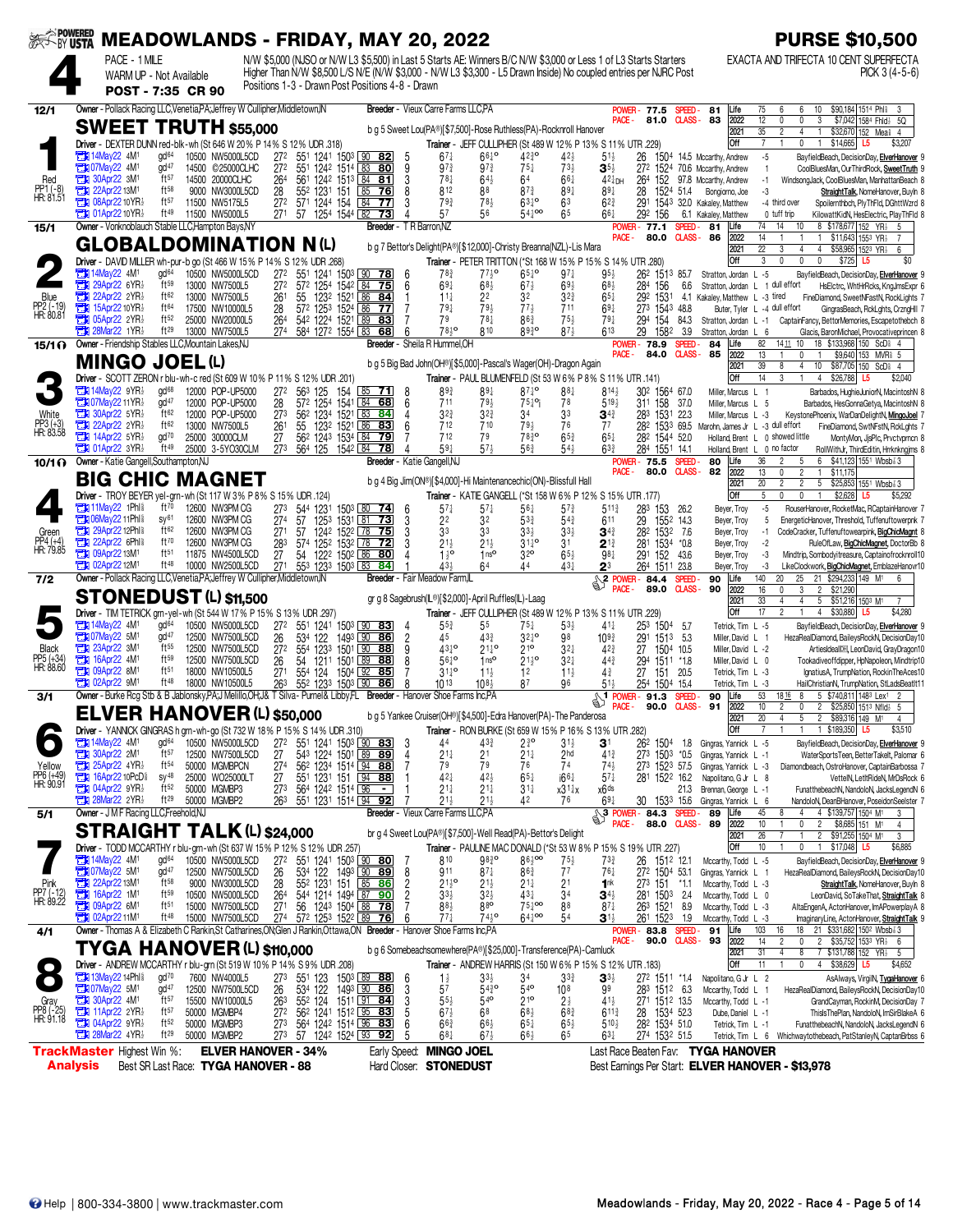| <b>EXAMPOWERED</b>                  | <b>MEADOWLANDS - FRIDAY, MAY 20, 2022</b>                                                                                     |                                                  |                                                        |                                                                    |                                                |                |                                                                                                                                                                                      |                                     |                                     |                                                      |                                                |                                       |                                                    | <b>PURSE \$14,500</b>                                                                                                                                      |
|-------------------------------------|-------------------------------------------------------------------------------------------------------------------------------|--------------------------------------------------|--------------------------------------------------------|--------------------------------------------------------------------|------------------------------------------------|----------------|--------------------------------------------------------------------------------------------------------------------------------------------------------------------------------------|-------------------------------------|-------------------------------------|------------------------------------------------------|------------------------------------------------|---------------------------------------|----------------------------------------------------|------------------------------------------------------------------------------------------------------------------------------------------------------------|
|                                     | TROT - 1 MILE<br>WARM UP - Not Available<br>POST - 8:00 CR 76                                                                 |                                                  |                                                        |                                                                    |                                                |                | 3 Year Old Fillies N/W 2 (N/W L3 3) Extended PM Races Lifetime (Maidens Drawn Inside) No coupled entries per<br>NJRC Penelope J - First Lasix NJ SIRED HORSES ELIGIBLE FOR 25% BONUS |                                     |                                     |                                                      |                                                |                                       |                                                    | EXACTA AND TRIFECTA 10 CENT SUPERFECTA<br>$PICK 3 (5-6-7)$                                                                                                 |
| 10/1                                | Owner - The Delaware Group, OH; Equinex Racing Corp, ON; Joe Sbrocco, OH                                                      |                                                  |                                                        |                                                                    |                                                |                | Breeder - Michael L Pozefsky, NY; Edward W Wilson, ON, CA                                                                                                                            |                                     |                                     | <b>POWER</b><br>PACE-                                | 69.4<br>67.0                                   | SPEED.<br><b>CLASS -</b>              | Life<br>67<br>69<br>2022                           | \$10,140 1583 M1<br>20<br>6<br>$\mathbf{0}$<br>$\overline{2}$<br>$\mathbf{0}$<br>$\mathbf{0}$<br>0<br>\$1,450                                              |
|                                     | BLUE SKIES SHINING <sup>®</sup> <sup>†</sup> (L) \$230,000                                                                    |                                                  |                                                        |                                                                    |                                                |                | b f 3 Muscle Hill(NJ®)-Anikadabra(NJ)-Kadabra                                                                                                                                        |                                     |                                     |                                                      |                                                |                                       | 2021                                               | $\overline{4}$<br>$\mathbf{0}$<br>0<br>\$8,690 1583 M1<br>2<br>2Q                                                                                          |
|                                     | Driver - DEXTER DUNN red-blk-wh (St 646 W 20% P 14% S 12% UDR .318)<br>ft64<br><b>FEE</b> 13May 22 7M <sup>1</sup>            | 14500 3YOF NW2                                   | 273                                                    | 57 126 <sup>2</sup> 154 <sup>3</sup> 76 71                         |                                                |                | Trainer - MICHAEL RUSSO (*St 101 W 9% P 13% S 10% UTR .196)<br>56<br>44,                                                                                                             | $56\frac{1}{2}$                     | 47 <sup>1</sup>                     | $47\frac{1}{2}$                                      | 28 <sup>2</sup> 156 20.3                       |                                       | Off<br>Dunn, Dexter +L -4                          | 3<br>0<br>0<br>\$4,440<br>\$7,140<br>L5<br>JaiAlaiS, MagnoliaVolo, LookinChic1                                                                             |
| Red                                 | <b>FEN 06Mav22 9M1</b><br>SV <sup>52</sup><br>ft70<br>22Apr22 11MVR <sup>§</sup>                                              | 30000 NJSS<br><b>QUA</b>                         | 291<br>293                                             | 58<br>592 1282 1572                                                | 1281 1551 85 65<br>$\sim$                      | 6              | 78 <sub>3</sub><br>711<br>2 <sup>1</sup><br>21                                                                                                                                       | x86x<br>2 <sup>1</sup>              | 815<br>$31\frac{1}{2}$              | 822<br>$36\frac{1}{4}$                               | 301 1593 42.5<br>30 1583                       |                                       | Dunn, Dexter †L 6<br>Beaver, Christop +            | Venerable, JiggyJogS, FashionSchooner &<br>LadyCamryn, Auntnellie, BlueSkiesShining                                                                        |
| PP1 (-8)<br>HR:74.44                | ft80<br>13Apr22 12SGR1<br>$29$ Jul21 3Mea $\frac{5}{8}$ sy <sup>76</sup>                                                      | <b>QUA</b>                                       | 294                                                    | 1001 127<br>156                                                    | $\blacksquare$<br>64                           | 2x             | 421 <sub>x</sub><br>421<br>32 <sup>o</sup><br>$11\frac{1}{2}$                                                                                                                        | 4 19                                | 428                                 | 4ds<br>43                                            |                                                |                                       | Wilder, W                                          | Chablis, APerfectHelen, GirlFromQueens                                                                                                                     |
| 15/1                                | Owner - Stormi& Bruiser Stable, Oyster Bay, NY                                                                                | 18000 ARDEN-2YOF                                 |                                                        | 292 594 1284 159                                                   | 62                                             |                | Breeder - Stormi& Bruiser Stable,NY                                                                                                                                                  | $11\frac{1}{2}$                     | $1\frac{1}{2}$                      | POWER -                                              | 304 1593 1.3<br>63.2 SPEED                     |                                       | Merriman, Aaron<br>66<br>Life                      | ImHappyHanover, ShaynaRosa, CurryHanover 5<br>-3<br>6<br>\$7,295 2031 Chfld <sup>§</sup> 2Q<br>0                                                           |
|                                     | <b>PERFECT KELLY®</b>                                                                                                         |                                                  |                                                        |                                                                    |                                                |                | b f 3 Trixton(NJ®)[\$12,000]-Perfect Pearl(NJ)-Fresh Winner Pearl                                                                                                                    |                                     |                                     | PACE -                                               | 66.0 CLASS-                                    |                                       | 66<br>2022<br>2021                                 | $\mathbf 0$<br>\$906<br>$\mathbf{0}$<br>$\mathbf{0}$<br>\$6,389 2031 Chfld 2Q<br>5<br>$\mathbf{0}$<br>$\Omega$                                             |
|                                     | Driver - SCOTT ZERON r blu-wh-c red (St 609 W 10% P 11% S 12% UDR .201)<br><b>External 13May22 7M1</b><br>ft <sup>64</sup>    | 14500 3YOF NW2                                   | 273                                                    | 57 126 <sup>2</sup> 154 <sup>3</sup> 76 67                         |                                                |                | Trainer - LINDA DEPINTO (*St 17 W 0% P 0% S 0% UTR .000)<br>811<br>$87\frac{1}{2}$                                                                                                   | $68\frac{1}{2}$                     | 59                                  | $5^{10\frac{3}{4}}$                                  | 284 1564 67.7                                  |                                       | Off<br>Callahan, Corey                             | $\mathbf{1}$<br>\$2,925<br>$\mathbf{0}$<br>\$4,370<br>L5<br>$-4$<br>JaiAlaiS, MagnoliaVolo, LookinChic10                                                   |
| Blue                                | 06May22 2M1<br>$s\sqrt{58}$<br><b>EM 06Aug21 3M1</b><br>ft81                                                                  | QUA<br>40000 GRDNSTATE                           | 283<br>281                                             | 58<br>127<br>1553<br>573 127                                       | 1544 68 60                                     | 4<br>4         | 453<br>45<br>44 <sub>3</sub><br>4330                                                                                                                                                 | 474<br>440                          | 410<br>711                          | $414\frac{1}{4}$<br>$716\frac{1}{2}$                 | 30<br>1582<br>30 <sup>1</sup><br>158 37.7      |                                       | Tetrick, Tim<br>Mccarthy, Todd                     | LaVieEnBlanc, PureCountess, Iluvmymiumius<br>MisswalnerFashion, ImHappyHanover, PrimdnnD 8<br>-5                                                           |
| PP2 (-19)<br>HR: 73.77              | 30Jul21 2Phl <sup>§</sup><br>ft84<br>О<br>а<br>23Jul21 3M <sup>1</sup><br>ft77                                                | 10800 NW1PM<br>20000 KNDRGARTEN                  | 301<br>281                                             | 100 1292 1593 66<br>564 1253 1533 63                               | - 62<br>63                                     | 3x             | 811<br>810 <sup>o</sup><br>$21\frac{1}{2}$<br>2∛                                                                                                                                     | 76 <sup>o</sup><br>2 <sup>3</sup>   | 75<br>58}                           | 423<br>514                                           | 292<br>200<br>30 <sup>1</sup><br>1562 16.7     | 1.8                                   | Mccarthy, Todd<br>Mccarthy, Todd                   | CiaoBella, ExplosiveHall, HallItln 8<br>$\Delta$<br>$-10$<br>Lilbitalexis, ValentinaBlu, JustBeeAwesome                                                    |
| 15/1                                | Owner - James A Crawford IV. Erieville, NY                                                                                    |                                                  |                                                        |                                                                    |                                                |                | Breeder - Order By Stable Ab, SD                                                                                                                                                     |                                     |                                     | POWER-                                               | 70.4                                           | SPEED-                                | Life<br>63                                         | \$20,848 1583 PcDi 2<br>g                                                                                                                                  |
|                                     | <b>SEVEYOND † \$60,000</b>                                                                                                    |                                                  |                                                        |                                                                    |                                                |                | b f 3 Chapter Seven(NY®)[\$12,500]-Beyond Blue(NJ)-Cantab Hall                                                                                                                       |                                     |                                     | PACE -                                               | 65.0                                           | <b>CLASS-</b><br>* 1ST TIME HOPPLED * | 62<br>2022<br>2021                                 | 1<br>$\mathbf{0}$<br>0<br>SO.<br>8<br>\$20,848 1583 PcD 1 2<br>3<br>$\overline{1}$<br>$\mathbf{1}$                                                         |
|                                     | Driver - ANDY MILLER or - wh-blk (St 320 W 12% P 8% S 13% UDR .208)<br><b>THI 03Mav22 7PcD</b><br>$ft^{73}$                   | 13000 NW2PM                                      | 283                                                    | 583 1273 1561 73                                                   | $\sim$                                         | 6              | Trainer - CLAUDE HUCKABONE III (*St 389 W 16% P 18% S 16% UTR .313)<br>88<br>$87\frac{1}{4}$                                                                                         | $74^{0}$                            | x8 <sup>ds</sup>                    | 8 <sub>ds</sub>                                      |                                                | 78.4                                  | Off<br>Huckabone, C III                            | 0<br>$\mathbf{0}$<br>0<br>\$0<br>\$9,000<br>L5<br>$-2$<br>QuickBet, Andoverthewinnings, MoneyMatters 8                                                     |
|                                     | 26Apr22 4Phl <sup>3</sup><br>ft59<br><b>The 20Sep21 7PcD</b><br>ft75                                                          | QUA<br>12000 NW1PM FM                            | 291<br>29                                              | 593 1291 158<br>592 1284 1583 63 68                                | $\sim$<br>$\blacksquare$                       | 3              | 46<br>45<br>$21\frac{1}{4}$<br>$2^{13}$                                                                                                                                              | 45<br>$21\frac{1}{4}$               | 43<br>$31\frac{1}{2}$               | 45}<br>$1^{2}$                                       | 284 159<br>293 1583                            | -3.0                                  | Mccarthy, Todd<br>Napolitano, Anth                 | AdjureHanover, LittlePinkLies, LucyMaeHanovr 5<br>Seveyond, CoolMissWendy, Fortunapedia {<br>$\overline{2}$                                                |
| PP3 (+3)<br>HR: 73.13               | <b>EN 11Sep21 6VD</b><br>ft76<br><b>The 28Aug21 5VD</b>                                                                       | 50000 NY EXCEL A                                 | 281                                                    | 591 1282 1562 65                                                   | $\blacksquare$                                 | 8              | x811x<br>8 ds                                                                                                                                                                        | 8 <sub>ds</sub>                     | 8 <sub>ds</sub>                     | 8 <sub>ds</sub>                                      |                                                | 39.8                                  | Stratton, Jordan                                   | -3<br>ImpactJane, AdjureHanover, JeSuisSiBelle 9                                                                                                           |
| $15/1$ $\Omega$                     | ft74<br>Owner - J A Crawford IV, NY; D J Miller, FL; Crawford Fms Rcg, NY                                                     | 15000 NY EXCEL A                                 | 264                                                    | 562 1263 1553 61                                                   | 68                                             |                | $33\frac{1}{4}$<br>21<br><b>Breeder</b> - Crawford Farms LLC.NY                                                                                                                      |                                     | $43+$                               | 441<br>POWER-                                        | 29 1562 12.3<br>69.1                           | <b>SPEED</b>                          | Miller, David<br>65<br>Life                        | JeSuisSiBelle, ImpactJane, RheiaRose !<br>-6<br>10<br>\$12,986 156 PcD ?                                                                                   |
|                                     | <b>PURE WOW + \$55,000</b>                                                                                                    |                                                  |                                                        |                                                                    |                                                |                | b f 3 Father Patrick(PA®)[\$20,000]-No Pan No Gain(PA)-Mr Vic                                                                                                                        |                                     |                                     | PACE -                                               | 65.0                                           | <b>CLASS-</b>                         | 64<br>2022<br>2021                                 | $\mathbf{0}$<br>0<br>$\Omega$<br>\$1,000<br>9<br>\$11,986 156 PcD<br>0                                                                                     |
|                                     | Driver - TIM TETRICK grn-yel-wh (St 544 W 17% P 15% S 13% UDR .297)<br><b>TEM</b> 11May22 3Phl <sup>§</sup><br>ft70           | 20000 TSS 3YOF                                   | 291                                                    | 59 1272 1562 69 65                                                 |                                                | 8              | Trainer - CLAUDE HUCKABONE III (*St 389 W 16 % P 18 % S 16 % UTR .313)<br>$69\frac{1}{4}$<br>$43\frac{1}{2}$ <sup>o</sup>                                                            | 32 <sup>o</sup>                     | $42\frac{3}{4}$                     | $57\frac{1}{4}$                                      | 30 1574 37.7                                   |                                       | Off<br>Tetrick, Tim                                | 0<br>0<br>0<br>$\mathbf{0}$<br>\$0<br>L5<br>\$1,200<br>$-5$<br>Monimovesmountains, LadyMontague, Avacakes &                                                |
|                                     | 26Apr22 6Phl <sup>§</sup><br>ft59<br>ft49                                                                                     | <b>QUA</b>                                       |                                                        | 30 <sup>2</sup> 101<br>1294 1582                                   | $\blacksquare$                                 |                | $57\frac{1}{4}$<br>$56\frac{3}{4}$                                                                                                                                                   | $58\frac{1}{4}$<br>43 <sup>o</sup>  | $55\frac{1}{2}$                     | $59\frac{1}{4}$                                      | 284 2001                                       |                                       | Mccarthy, Todd                                     | HillOfCashS, RufflesNLace, PioneerAs &                                                                                                                     |
| Green<br>PP4 (+4)<br>HR: 72.38      | $220ct21$ 1VD<br>ft60<br>01Oct21 2VD <sup>7</sup>                                                                             | 4000 NW1PMLTCD<br>QUA                            | 284<br>283                                             | 593 1294 1593 57<br>584 1291 1594                                  | 48<br>$\blacksquare$                           |                | $66^{10}$<br>$43\frac{1}{2}$ <sup>o</sup><br>414<br>414                                                                                                                              | 412                                 | 57<br>48                            | 511<br>410}                                          | 312 2014<br>301 2014                           | 4.9                                   | Huckabone-Miller †<br>Huckabone-Miller             | 0 TourinTheTown, ConwaysDreamin图, LckyMrshml 7<br>Chicwinner, HezaRube, TourinTheTown 4                                                                    |
| 8/1()                               | ft65<br>24Sep21 1VD <sup>7</sup><br>Owner - Murray S Ferguson Jr, Sutton West, ON                                             | <b>QUA</b>                                       |                                                        | 304 102 132 202                                                    |                                                |                | x416<br>$33\frac{1}{4}$<br>Breeder - Murray S Ferguson Jr, ON, CA                                                                                                                    | 415                                 | 417 <sub>x</sub>                    | 419 <sub>7</sub><br>$\frac{1}{2}$ POWER - 80.0 SPEED | 304 2054                                       |                                       | Huckabone, C III<br>Life<br>74                     | KenzieHanover, JoliesMekus, Newyorkblueblod 4<br>2 \$111,563 1573 Wbsb 2Q<br>8<br>2                                                                        |
|                                     | <b>ETERNAL LEE</b>                                                                                                            |                                                  |                                                        |                                                                    |                                                |                | b f 3 Southwind Frank(PA®)[\$10,000]-Charity Hall(KY)-Groton Hall                                                                                                                    |                                     |                                     | PACE -                                               | 73.0 CLASS- 74                                 |                                       | 2022<br>2021                                       | $\mathbf{1}$<br>$\pmb{0}$<br>0<br>\$0<br>$\overline{c}$<br>2 \$111,563 1573 Wbsb 2Q                                                                        |
|                                     | Driver - ANDREW MCCARTHY r blu-grn (St 519 W 10% P 14% S 9% UDR .208)<br><b>The 11May22 8Phl&amp;</b><br>ft70                 | 67591 PASS 3YOF                                  | 273                                                    |                                                                    | 1533 87 50                                     |                | Trainer - CHRIS RYDER (St 58 W 26% P 5% S 16% UTR .341)<br>$7^{73}x$<br>733                                                                                                          | 732                                 | 731                                 | 7364                                                 |                                                |                                       | Off                                                | $\overline{2}$<br>$\theta$<br>\$19,965<br>0<br>\$79,070<br>L5<br>$-5$                                                                                      |
|                                     | 15Apr22 6Wbsb <sup>3</sup> ft <sup>50</sup>                                                                                   | QUA                                              | 30                                                     | 57 126<br>592 1294 1594                                            | $\blacksquare$                                 | 6              | $2^{13}$<br>23                                                                                                                                                                       | $21\frac{1}{2}$                     | $21\frac{1}{2}$                     | 2hd                                                  | 294 1594                                       |                                       | 282 2004 20.8 Mccarthy, Andrew<br>Mcclure, Bob     | Manon, MonCheval, PalermoHanover 7<br>MakinMagicTonite, EternalLee, ClockworkOrang                                                                         |
| Black<br>PP5 (+34)<br>HR: 83.61     | ft74<br><b>EN 090ct2111Lex1</b><br>$20c121$ 6 Lex <sup>1</sup><br>ft74                                                        | 79250 2YO-F-STK<br>78400 2YO-F-STK               | 273<br>301                                             | 561 1251 1534 77 77<br>573 1271 155                                | 7665                                           | 9              | 21<br>$21\frac{1}{4}$<br>$3^{2^{3}}$<br>$11\frac{1}{4}$                                                                                                                              | $2^{10}$<br>$1\frac{1}{4}$          | $3\frac{3}{4}$<br>$11\frac{1}{4}$   | $54\frac{1}{2}$<br>$\mathbf{3}^{2+}$                 | 292 1543 63.1<br>281 1552 3.1                  |                                       | Sears, Brian<br>Sears, Brian                       | $\overline{2}$<br>PalermoHanover, JiggyJogS, APerfectHelen 9<br>$-7$<br>PalermoHanover, PioneerAs, EternalLee 6                                            |
| 5/1                                 | 19Sep21 7Lex <sup>1</sup><br>$ft^{83}$<br>Owner - Tyler Gunderson.Belmar.NJ:James F Marshall IV.Belmar.NJ                     | 250000 KYCHAMPSER                                | 283                                                    | 563 1244 153                                                       | $\sqrt{74}$<br>71                              |                | 661<br>$67\frac{1}{4}$ <sup>o</sup><br>Breeder - Kentuckiana Farms LLC,KY; Jorgen Jahre Jr,NO                                                                                        | $66\frac{3}{4}$ <sup>o</sup>        | 57                                  | $2^{3}{}^{3}$<br><b>2</b> POWER - 75.5               | 273 1534 14.2                                  | <b>SPEED</b>                          | Sears, Brian<br>75<br>Life                         | -9<br>SelfieQueen, EternalLee, MoreThanEver 9<br>15<br>\$23,356 1594 Phl<br>$\overline{2}$                                                                 |
|                                     | <b>MAGNOLIA VOLO<sup>®</sup> \$25,000</b>                                                                                     |                                                  |                                                        |                                                                    |                                                |                | b f 3 Walner(NJ®)[\$20,000]-Mayflower Volo(KY)-Cantab Hall                                                                                                                           |                                     |                                     | <b>PACE</b>                                          | 75.0                                           | <b>CLASS-</b>                         | 72<br>2022<br>2021                                 | 5<br>$\theta$<br>\$5,881 2014 Phis<br>$\mathbf{0}$<br>3Q<br>10<br>$\overline{2}$<br>$\overline{1}$<br>\$17,475 1594 Phis<br>$\overline{2}$<br>$\mathbf{1}$ |
|                                     | Driver - YANNICK GINGRAS h grn-wh-go (St 732 W 18% P 15% S 14% UDR 310)<br>ft64<br><b>Fili 13Mav22 7M1</b>                    |                                                  |                                                        |                                                                    |                                                |                | Trainer - JAMES IV MARSHALL (*St 13 W 0% P 8% S 8% UTR .071)                                                                                                                         |                                     |                                     |                                                      |                                                |                                       | Off                                                | $\mathbf{0}$<br>1<br>0<br>\$0<br>\$5,881<br>L5                                                                                                             |
|                                     | <b>Et 06May22 11M1</b><br>SV <sup>52</sup>                                                                                    | 14500 3YOF NW2<br>30000 NJSS                     | 273<br>282                                             | 57 1262 1543 76 74<br>573 1271 1544 80 76                          |                                                | 7<br>-6        | $67\frac{1}{2}$<br>$55\frac{1}{2}$<br>2 <sub>hd</sub><br>$3^{2}$                                                                                                                     | 4610<br>$3^{2^{3}}$                 | $35\frac{1}{4}$<br>34               | 2 <sup>4</sup><br>$65\frac{3}{4}$                    | 274<br>1552 7.2<br>281<br>156                  | 84.2                                  | Mccarthy, Todd<br>Mccarthy, Todd                   | $-4$<br>JaiAlaiS, MagnoliaVolo, LookinChic10<br>PeytonHanover, GracelynHanovr, Spndthmnyhny 9<br>-1                                                        |
| rellow<br>PP6 (+49)                 | ft <sub>54</sub><br><b>EX 29Apr22 7M1</b><br>ъ<br>ft58<br>22Apr22 4M <sup>1</sup>                                             | 14500 3YOF NW2<br>14500 3YO NW2                  | 293<br>282                                             | 581 1271 1542 79 71<br>563 1252 1532 71                            | $\blacksquare$                                 | 8              | 89}<br>$77\frac{3}{4}$<br>SCRATCHED - SICK                                                                                                                                           | 78                                  | 611                                 |                                                      | 6 <sup>141</sup> PL5 28 <sup>2</sup> 1571 94.3 |                                       | Mccarthy, Todd                                     | FashionSchooner, MrsTaylor, EverLovin10<br>Yanaba, Chapheart, MrsTavlor 8                                                                                  |
| HK: 74.88<br>8/1 O                  | 15Apr22 4M1<br>ft61<br>Owner - Winning Key Inc, Leechburg, PA                                                                 | 14500 4U NW2CD                                   | 284                                                    | 584 128 1544 79 74                                                 | Breeder - Robert J Key, PA                     |                | 8610<br>87}                                                                                                                                                                          | $64^{10}$                           | 64                                  | 653<br>$3$ POWER - 75.2                              | 271 156 36.0                                   | SPEED-                                | Mccarthy, Todd<br>72<br>Life                       | Yanaba, Hallance, AngelsFolly 8<br>-1<br>\$9,586 1593 Phl \$<br>3                                                                                          |
|                                     | WHISTLE A SONG®                                                                                                               |                                                  |                                                        |                                                                    |                                                |                | b f 3 Muscle Hill(NJ®)-Flowers N Songs(PA)-Deweycheatumnhowe                                                                                                                         |                                     |                                     | PACE -                                               | 71.0                                           | <b>CLASS-</b>                         | 70<br>2022<br>2021                                 | \$8,650 1593 Phl \$<br>5<br>$\Omega$<br>3<br>4<br>0<br>0<br>\$936<br>0                                                                                     |
|                                     | Driver - KASPER FOGET blk-gra-k grn (*St 195 W 11% P 8% S 9% UDR 184)                                                         |                                                  |                                                        |                                                                    |                                                |                | Trainer - PER ENGBLOM (St 142 W 15% P 13% S 11% UTR 259)                                                                                                                             |                                     |                                     |                                                      |                                                |                                       | Off                                                | 3<br>\$8,650 L5<br>0<br>\$8,650                                                                                                                            |
|                                     | <b>The 13May22 6Phls</b><br>ft70<br><b>EN 06May22 11M1</b><br>$sy^{52}$                                                       | 10800 NW1PM<br>30000 NJSS                        | 283<br>282                                             | 58 1271 1561 71 -<br>573 1271 1544 80 74                           |                                                | 4х<br>3        | x7 ds<br>7 ds<br>$76\frac{1}{4}$<br>$64\frac{1}{2}$                                                                                                                                  | 7 ds<br>$76\frac{1}{4}$             | 7 ds<br>$77\frac{1}{2}$             | 7ds<br>$8^{73}$                                      | 1562 37.9<br>28                                | 2.2                                   | Foget, Kasper<br>Foget, Kasper                     | $-5$<br>StampedByLindy, Highgate, SweetEmmyLou 7<br>PeytonHanover, GracelynHanovr, Spndthmnyhny 9<br>-1                                                    |
| Pink<br>PP7 (-12)<br>HR: 72.22      | <b>The 26Apr22 4PcD</b><br>$sy^{55}$<br><b>TEM 14Apr22 2Phls</b><br>ft81                                                      | 13000 NW2PM FM<br>10800 NW1PM                    | 284<br>284                                             | 584 1282 1574 69 70<br>58 <sup>2</sup> 127 <sup>2</sup> 1574 70 31 |                                                | 5              | $65\frac{1}{2}$<br>$66\frac{3}{4}$<br>x818<br>826                                                                                                                                    | $53^{10}$<br>823                    | $3^{2}\frac{1}{2}$<br>822x          | 2 <sup>nk</sup><br>837                               | 284 1574 *1.1<br>331 2051 *0.5                 |                                       | Foget, Kasper<br>Foget, Kasper                     | InfantaDeo, WhistleASong, AmbersChampion 8<br>0<br>Gatsby, DiaboliHanover, SweetEmmyLou 8<br>-2                                                            |
| 3/1()                               | <b>TEM</b> 07Apr22 3Phl <sup>§</sup><br>$sy^{52}$<br>Owner - The Delaware Group, OH; Equinex Racing Corp, ON; Joe Sbrocco, OH | 10800 NW1PM                                      |                                                        | 294 1001 130 1593 68                                               | 70                                             | 6              | $46\frac{1}{4}$<br>$46\frac{1}{4}$<br>Breeder - William L Jones & Steve H Stewart.KY                                                                                                 | $43\frac{3}{4}$                     | 43                                  | 11                                                   | 284 1593 6.7<br><b>POWER-73.9</b>              | <b>SPEED</b>                          | Foget, Kasper<br>75<br>Life                        | 8<br>WhistleASong, Quinnpatrickshea, Comical 7<br>12<br>0 \$40,400 1561 MVR \$3Q<br>0                                                                      |
|                                     | ${\sf DISCLOSURE}^{\circledR}$ \$50,000                                                                                       |                                                  |                                                        |                                                                    |                                                |                | b f 3 Trixton(NJ®)[\$12,000]-Susie's Magic(KY)-Dream Vacation                                                                                                                        |                                     |                                     | PACE -                                               | 75.0                                           | <b>CLASS-</b>                         | 75<br>2022<br>2021                                 | $\overline{c}$<br>\$3,900 1561 MVR \$3Q<br>0<br>0<br>0<br>10<br>0<br>\$36,500 1561 M1<br>$\mathbf{0}$<br>$\overline{2}$                                    |
|                                     | Driver - DAVID MILLER wh-pur-b go (St 466 W 15% P 14% S 12% UDR .268)<br>ft <sup>64</sup>                                     |                                                  |                                                        |                                                                    |                                                |                | Trainer - MICHAEL RUSSO (*St 101 W 9% P 13% S 10% UTR 196)                                                                                                                           |                                     |                                     |                                                      |                                                |                                       | Off                                                | $\overline{4}$<br>0<br>0<br>$$2,400$ L5<br>\$23,900<br>0                                                                                                   |
|                                     | <b>THE 13May 22 12M1</b><br><b>Ext 06May22 11M1</b><br>$sy^{52}$                                                              | 30000 NJSS<br>30000 NJSS                         | 274<br>282                                             | 56 <sup>2</sup> 125 152<br>573 1271 1544 80 78                     | 82<br><u>87</u>                                | $\overline{4}$ | $31\frac{1}{4}$<br>$43\frac{1}{4}$<br>$43\frac{3}{4}$<br>$31\frac{1}{4}$                                                                                                             | 46<br>$54\frac{1}{2}$               | $43\frac{3}{4}$<br>451              | хЗ3∄рн<br>433                                        | 263 1524 45.2<br>273 1553 16.7                 |                                       | Miller, David<br>Miller, David                     | FashionSchooner, PeytonHanover, PrimadonnaD 7<br>-4<br>PeytonHanover, GracelynHanovr, Spndthmnyhny 9<br>-1                                                 |
| Gray<br>PP8 (-25)<br>HR: 80.68      | 29Apr22 8MVR <sup>§</sup><br>$ft^{57}$<br>27Apr22 13HoP <sup>3</sup><br>$ft^{50}$                                             | QUA<br>11000 NW2/3                               |                                                        | 28 571 1263 1561 - 274 572 1272 1563                               | $\overline{\phantom{a}}$                       | $\overline{c}$ | $35\frac{1}{2}$<br>36<br>SCRATCHED - JUDGES                                                                                                                                          | $21^{\circ}$                        | 14                                  | $13\frac{1}{2}$                                      | 292 1561                                       |                                       | Smith, Trevor                                      | Disclosure, GoWithGusto, SusieD 8<br>Justathriller, Shamrocks, KatieDoodleDandy 9                                                                          |
| 9/2                                 | ft80<br>13Apr22 11SGR1<br>Owner - Frederick W Hertrich III, Seaford, DE                                                       | QUA                                              |                                                        | 30 <sup>2</sup> 101 128 <sup>2</sup> 1574 <u>—</u>                 | $\blacksquare$                                 |                | $33+$<br>$33\frac{1}{2}$<br>Breeder - Frederick W Hertrich III,DE                                                                                                                    | $33\frac{1}{2}$ <sup>o</sup>        | 36                                  | 25}                                                  | 294 1584<br>POWER- 73.0 SPEED-                 |                                       | Wilder, W<br>74<br>Life                            | Thesunrisesagain, Disclosure, Avacakes 4<br>\$35,497 1561 Phil 2<br>13<br>3                                                                                |
|                                     | $\mathsf{LOOKIN}$ CHIC® † \$50,000                                                                                            |                                                  |                                                        |                                                                    |                                                |                | b f 3 Walner(NJ®)[\$20,000]-Lookin Sharp(MD)-Andover Hall                                                                                                                            |                                     |                                     | PACE -                                               | 73.0 CLASS-                                    |                                       | 74<br>2022<br>2021                                 | $\overline{c}$<br>0<br>\$2,175<br>0<br>11<br>$\overline{c}$<br>\$33,322 1561 Phil 2<br>-1<br>3                                                             |
|                                     | Driver - MARK MACDONALD wh-yel-blu (St 492 W 10% P 12% S 10% UDR .200)                                                        |                                                  |                                                        |                                                                    |                                                |                | Trainer - R. NIFTY NORMAN (St 257 W 18% P 15% S 11% UTR .300)                                                                                                                        |                                     |                                     |                                                      |                                                |                                       | Off                                                | 1<br>$\mathbf{0}$<br>0<br>0<br>$$2,945$ L5<br>\$11,556                                                                                                     |
|                                     | <b>EN 13May22 7M1</b><br>ft64<br><b>Et 29Apr22 7M1</b><br>$ft^{54}$                                                           | 14500 3YOF NW2<br>14500 3YOF NW2                 | 273<br>293                                             | 57 126 <sup>2</sup> 1543 76 73<br>581 1271 1542 79 18              |                                                | - 9            | 79<br>$65\frac{1}{2}$ <sup>o</sup><br>$78\frac{1}{4}$<br>x1013x                                                                                                                      | 24 <sup>o</sup><br>10 <sub>ds</sub> | 25<br>10 <sub>ds</sub>              | $\mathbf{3}^{53}$<br>1066                            | 2073 44.5                                      |                                       | 283 1554 9.4 Mccarthy, Andrew + -4<br>Dunn, Dexter | JaiAlaiS, MagnoliaVolo, LookinChic10<br>FashionSchooner, MrsTaylor, EverLovin10                                                                            |
| Purple<br>PP9 (-36)<br>HR: 79.03    | 23Apr22 8M1<br>ft56<br><b>EX 13Nov21 7M1</b>                                                                                  | <b>QUA</b><br>gd <sup>42</sup> 294580 KNDRGRTN F | 282<br>281                                             | 582 128<br>57 1243 1533 80                                         | $1561$ $-$<br>$\blacksquare$<br>$\blacksquare$ | 8<br>х2        | 612<br>$66\frac{1}{2}$<br>10 <sub>ds</sub><br>$10$ ds                                                                                                                                | $67\frac{1}{4}$<br>10 <sub>ds</sub> | $68\frac{1}{2}$<br>10 <sub>ds</sub> | $6^{10}$<br>10 <sub>ds</sub>                         | 29<br>1582                                     | 113.3                                 | Mccarthy, Todd<br>Zeron, Scott + -1                | DanznqueenHanover, Baptism, IIIHaveALindy 8<br>MisswalnerFashion, ValentinaBlu, PrimadonnaD10                                                              |
|                                     | <b>21 06Nov21 3M1</b><br>ft45<br>Owner - Kenneth E Jacobs, Baldwinsville, NY                                                  | 20000 KNDRGRTN F                                 | 282                                                    | 573 127 1561 75 66                                                 |                                                |                | 883<br>$88^{10}_{2}$<br>Breeder - K R Breeding LLC, CT; Preferred Equine Mkt Inc, NY                                                                                                 | $65\frac{1}{2}$ <sup>o</sup>        | 34                                  | $45\frac{3}{4}$                                      | 292 1572 10.6<br><b>POWER-72.4</b>             | SPEED-                                | Mccarthy, Todd + -3<br>70<br>Life                  | PalermoHanover, PrimadonnaDeo, LaVieEnBInc 8<br>\$23,550 1551 M1<br>5                                                                                      |
| $7/2$                               | <b>PENELOPE J<sup>®</sup> (L) \$160,000</b>                                                                                   |                                                  |                                                        |                                                                    |                                                |                | b f 3 Walner(NJ®)[\$20,000]-Decadence(KY)-Donato Hanover                                                                                                                             |                                     |                                     | PACE -                                               | <b>70.0 CLASS -</b>                            | * 1ST TIME LASIX *                    | 67<br>2022<br>2021                                 | 0<br>$\pmb{0}$<br>0<br>0<br>\$0<br>5<br>\$23,550 1551 M1                                                                                                   |
|                                     | Driver - TODD MCCARTHY r blu-grn-wh (St 637 W 15% P 12% S 12% UDR .257)                                                       |                                                  |                                                        |                                                                    |                                                |                | Trainer - LINDA TOSCANO (St 103 W 15% P 14% S 12% UTR .268)                                                                                                                          |                                     |                                     |                                                      |                                                |                                       | Off                                                | $\overline{2}$<br>$\overline{1}$<br>0<br>$0$ \$12,500 L5<br>\$23,550                                                                                       |
|                                     | ft68<br>14May22 4M <sup>1</sup><br>06May22 7M1<br>$SV^{58}$                                                                   | <b>QUA</b><br><b>QUA</b>                         | 281<br>284                                             | 581 1272 155<br>574 1261 1531                                      | $\overline{\phantom{a}}$<br>$\blacksquare$     | x3x            | $21\frac{1}{4}$<br>$11\frac{1}{4}$<br>524<br>524                                                                                                                                     | $11\frac{1}{4}$<br>528              | $11\frac{1}{2}$<br>530              | 2 <sub>hd</sub><br>5403                              | 273 155<br>293 2012                            |                                       | Mccarthy, Todd L<br>Mccarthy, Todd L               | DancinOnTheWall, PenelopeJ, MonkeyQueen 7<br>JovialityS, MoreThanEver, ValentinaBlu 5                                                                      |
| Blue-Red<br>PP10 (-42)<br>HR: 82.68 | 23Apr22 8M <sup>1</sup><br>ft <sup>56</sup><br>15Aug21 6Lex <sup>1</sup><br>gd <sup>72</sup>                                  | QUA<br>40000 KYCHAMPSER                          | 282<br>281                                             | 582 128<br>57 126                                                  | Ξ<br>$1561$ $\boxed{2}$<br>1541 73 62          | x3x<br>10      | x828x<br>8 <sup>ds</sup><br>$1\frac{1}{2}$ <sup>o</sup><br>11                                                                                                                        | 8 <sub>ds</sub><br>2 <sup>3</sup>   | 8 <sup>ds</sup><br>1113             | 8ds<br>$11^{12}$                                     | 303 1564 85.2                                  |                                       | Zeron, Scott L<br>Zeron, Scott                     | DanznqueenHanover, Baptism, IIIHaveALindy 8<br>Venerable, MoreThanEver, PinkGypsy12<br>-3                                                                  |
|                                     | $ft^{80}$<br><b>External O1Aug21 8Lex1</b>                                                                                    | 40000 KYCHAMPSER                                 | 284                                                    | 581 1272 1542 68 70                                                |                                                | 6              | $3^{13}$<br>33                                                                                                                                                                       | 33                                  | 22                                  | $3^{2}$                                              | 27 155                                         | 2.3                                   | Zeron, Scott                                       | $-5$<br>AmericanBeauty, Spendthemoneyhoney, PenlpJ10                                                                                                       |
|                                     | <b>TrackMaster Highest Win %:</b><br><b>Analysis</b>                                                                          |                                                  | PENELOPE J - 20%<br>Best SR Last Race: DISCLOSURE - 87 |                                                                    |                                                |                | Early Speed: DISCLOSURE<br>Hard Closer: WHISTLE A SONG                                                                                                                               |                                     |                                     | Last Race Beaten Fav: None                           |                                                |                                       |                                                    | Best Earnings Per Start: ETERNAL LEE - \$13,945                                                                                                            |

[Help](http://info.trackmaster.com/harness/hpl.pdf) | 800-334-3800 | www.trackmaster.com **Meadowlands - Friday, May 20, 2022 - Race 5 - Page 6 of 14**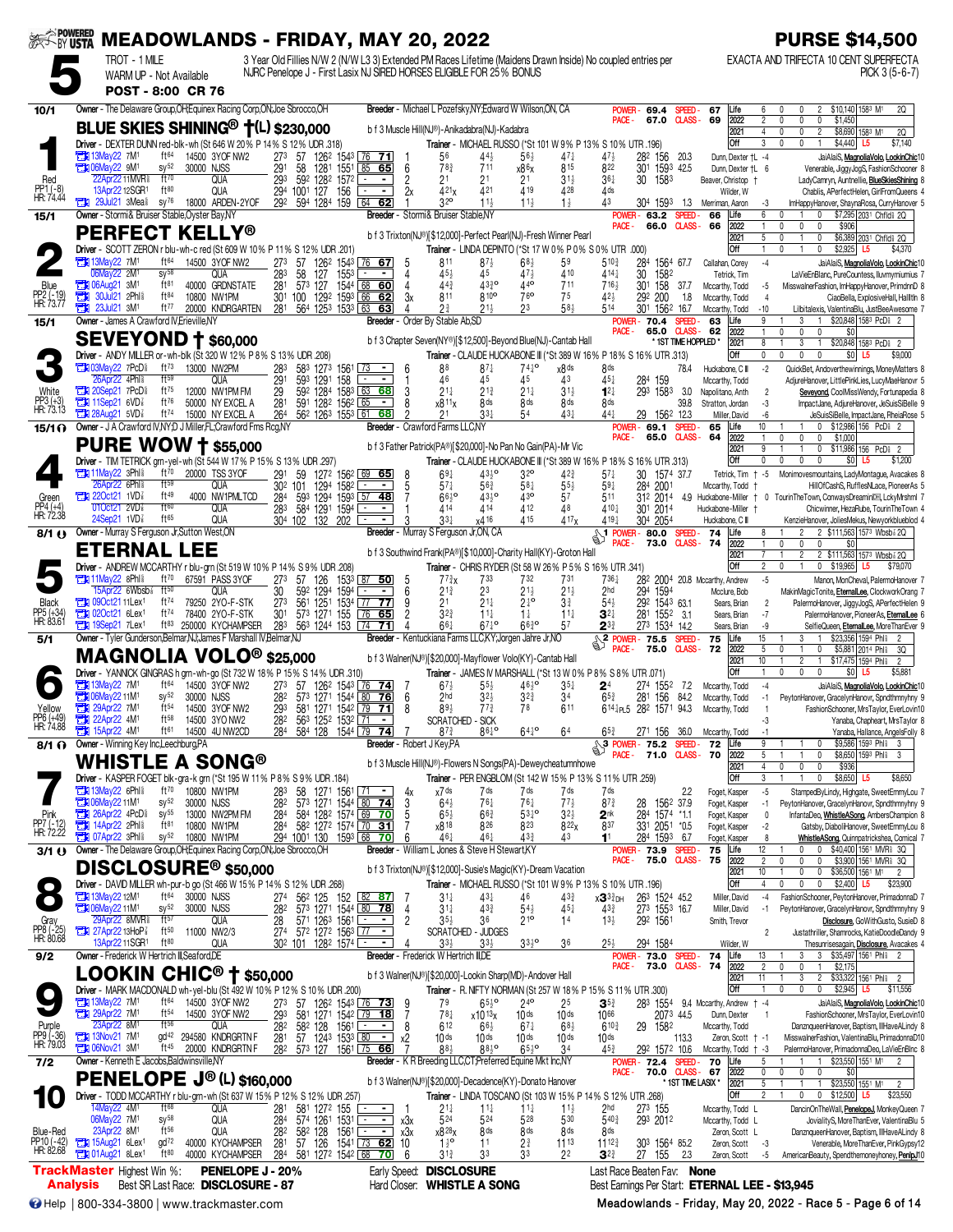| <b>SEEK-BY USTA</b>                 |                                                                                                           |                                      | <b>MEADOWLANDS - FRIDAY, MAY 20, 2022</b>                             |                                     |                                                                                                                                                                                  |               |                                         |                     |                                                      |                                                                                                                               |                                                    |                                     |                                         |                                             |                                |                                                                          | <b>PURSE \$12,500</b>                                                                                                                                            |
|-------------------------------------|-----------------------------------------------------------------------------------------------------------|--------------------------------------|-----------------------------------------------------------------------|-------------------------------------|----------------------------------------------------------------------------------------------------------------------------------------------------------------------------------|---------------|-----------------------------------------|---------------------|------------------------------------------------------|-------------------------------------------------------------------------------------------------------------------------------|----------------------------------------------------|-------------------------------------|-----------------------------------------|---------------------------------------------|--------------------------------|--------------------------------------------------------------------------|------------------------------------------------------------------------------------------------------------------------------------------------------------------|
|                                     | PACE - 1 MILE                                                                                             |                                      | GSY 1                                                                 |                                     |                                                                                                                                                                                  |               |                                         |                     |                                                      |                                                                                                                               |                                                    |                                     |                                         |                                             |                                |                                                                          | EXACTA AND TRIFECTA 50 CENT EARLY PICK 4                                                                                                                         |
|                                     | WARM UP - Not Available<br>POST - 8:25 CR 78                                                              |                                      |                                                                       |                                     |                                                                                                                                                                                  |               |                                         |                     |                                                      |                                                                                                                               |                                                    |                                     |                                         |                                             |                                |                                                                          | (6-7-8-9) (\$50,000 GUARANTEED POOL)<br>(TAKEOUT 15%)                                                                                                            |
| 9/2                                 | Owner - RBH Ventures Inc, New York, NY                                                                    |                                      |                                                                       |                                     |                                                                                                                                                                                  |               |                                         |                     |                                                      | Breeder - Bill G Manes & William G Cripps, ON, CA                                                                             |                                                    |                                     |                                         | POWER -<br>74.2                             | SPEED-                         | 75<br>Life                                                               | 20<br>19<br>28 \$254,681 1514 PPk \$ 5<br>188                                                                                                                    |
|                                     | <b>BIG BAD BILL(L)</b>                                                                                    |                                      |                                                                       |                                     |                                                                                                                                                                                  |               |                                         |                     |                                                      | b g 8 Badlands Hanover(ON®)[\$5,500]-Designated Leader(ON)-No Pan Intended                                                    |                                                    |                                     | <b>PACE</b>                             | 74.0                                        | CLASS-                         | 78<br>2022                                                               | 15<br>$\overline{2}$<br>\$14,303 1591 Fhld } 8                                                                                                                   |
|                                     | Driver - ROBERT HECHKOFF blk-wh-gra (*St 57 W 12% P 19% S 9% UDR .256)                                    |                                      |                                                                       |                                     |                                                                                                                                                                                  |               |                                         |                     |                                                      | Trainer - VINCENT STALLWORTH (St 64 W 5% P 8% S 6% UTR .114)                                                                  |                                                    |                                     |                                         |                                             |                                | 2021<br>Off                                                              | $\overline{33}$<br>$\overline{2}$<br>$\overline{c}$<br>3<br>$$32,455$ 153 YR <sub>3</sub><br>23<br>$\overline{2}$<br>\$19,371 L5<br>$\mathbf{1}$<br>3<br>\$4,830 |
|                                     | <b>EDI 14May22 13M<sup>1</sup></b><br>107May22 4Fhld                                                      | $sy^{64}$<br>$SY^{48}$               | 9000 TM<77.5CD<br>4900 TMR74.50                                       | 271<br>281                          | 554 1241 1532 78 77<br>572 1273 1573 75 68                                                                                                                                       |               |                                         | 5<br>7              | $63^{30}_{4}$<br>710                                 | $1\frac{1}{2}$ <sup>o</sup><br>56 <sup>o</sup>                                                                                | $12\frac{1}{2}$<br>$21\frac{1}{2}$ <sup>o</sup>    | 2hd<br>32                           | 31<br>$77\frac{1}{4}$                   | 292 1533<br>159<br>311                      | 5.8<br>7.4                     | Tetrick, Tim L 2<br>Miller, Tyler L 3                                    | DarthFader, BungalowBillN, BigBadBill<br>VasariN, Papiamento, ChumleeA 8                                                                                         |
| Red                                 | 29Apr22 1M <sup>1</sup>                                                                                   | ft <sub>54</sub>                     | 12500 GSY 1                                                           | 27                                  | 544 1233 1543 75 69                                                                                                                                                              |               |                                         | 5                   | $12\frac{1}{4}$                                      | $11\frac{1}{4}$                                                                                                               | $11\frac{1}{4}$                                    | $11\frac{1}{4}$                     | 413                                     | 311 1544                                    | $*2.6$                         | Hechkoff, Robert L                                                       | Takeittotheface, Watchmeneighneigh, Causway10                                                                                                                    |
| PP1 (-8)<br>HR: 74.90               | <b>TEM</b> 15Apr22 7M <sup>1</sup><br><b>EN 01Apr22 3M1</b>                                               | ft61<br>ft46                         | 12500 GSY 1<br>12500 GSY 1                                            | 273<br>274                          | 551 1243 1531 76<br>56 1253 1561 76                                                                                                                                              |               | 66<br>67                                | 8<br>5              | 981<br>$31\frac{1}{4}$                               | $87\frac{1}{4}$ <sup>o</sup><br>$42^{10}$                                                                                     | $75\frac{3}{4}$ <sup>o</sup><br>4200               | $10^{6}$<br>11                      | 1010}<br>2∛                             | 1551<br>292<br>302 1562                     | 12.2<br>$*1.6$                 | Hechkoff, Robert L -1<br>Hechkoff, Robert L 6                            | BythewayHanover, TBlast, Kingofthejungle10<br>T Blast, BigBadBill, MasterConrad10                                                                                |
| 10/1                                | Owner - Jamie Keim, Cream Ridge, NJ                                                                       |                                      |                                                                       |                                     |                                                                                                                                                                                  |               |                                         |                     |                                                      | Breeder - Hanover Shoe Farms Inc.PA                                                                                           |                                                    |                                     | PACE -                                  | <b>POWER-74.3</b><br>78.0                   | <b>SPEED</b><br><b>CLASS -</b> | Life<br>78<br>79<br>2022                                                 | 33<br>6<br>\$46,378 1531 M1<br>4<br>2<br>15<br>$\mathfrak{p}$<br>$\overline{2}$<br>\$21,680 1531 M1<br>4                                                         |
|                                     | <b>BYTHEWAY HANOVER (L) \$11,000</b>                                                                      |                                      |                                                                       |                                     |                                                                                                                                                                                  |               |                                         |                     |                                                      | b m 4 Betting Line(PA®)[\$10,000]-Best Chance Hanna(PA)-Western Ideal                                                         |                                                    |                                     |                                         |                                             |                                | 2021                                                                     | 10<br>$\overline{c}$<br>$\mathbf{0}$<br>$\overline{2}$<br>\$15,810 1551 PcDi<br>-3<br>$\theta$                                                                   |
|                                     | Driver - COTE KEIM (P)wh-mar-blk (*St 13 W 15% P 0% S 0% UDR 150)<br>29Apr22 10M <sup>1</sup>             | ft <sup>54</sup>                     | 14000 GSY 1/2                                                         | 271                                 | 553 124 1531 81 54                                                                                                                                                               |               |                                         | 3                   | 710                                                  | Trainer - COTE KEIM (*St 74 W 9% P 9% S 7% UTR .163)<br>$76\frac{1}{2}$ <sup>o</sup>                                          | $75\frac{1}{4}$ 00                                 | 1013                                | 1024                                    | 33                                          | 158 20.1                       | Off<br>Keim, Cote L                                                      | $\overline{4}$<br>$\mathbf 0$<br>\$4,100<br>L5<br>\$6,995<br>SeeuinnashvilleA, CheyenneRyanLee, CptnsRgn10<br>-1                                                 |
|                                     | <b>The 22Apr22 1M<sup>1</sup></b><br><b>EM</b> 15Apr22 7M <sup>1</sup>                                    | $ft^{58}$<br>ft61                    | 14000 GSY 2<br>12500 GSY 1                                            | 263<br>273                          | 534 1231 1524 82 73<br>551 1243 1531 76                                                                                                                                          |               | $\overline{75}$                         | $\overline{2}$<br>6 | $65\frac{3}{4}$<br>87                                | $65\frac{3}{4}$<br>109                                                                                                        | 733<br>1083                                        | $93\frac{1}{4}$<br>74               | 94<br>$1^{11}$                          | 293<br>264 1531 5.3                         | 1533 12.1                      | Keim, Cote L -3<br>Keim, Cote L -1                                       | TuxedoBay, Fourboltmane, ThndrfrmthethronN10<br>BythewayHanover, TjBlast, Kingofthejungle10                                                                      |
| Blue<br>PP2 (-19)<br>HR: 77.21      | 1M <sup>1</sup>                                                                                           | ft <sup>54</sup>                     | 12500 GSY 1                                                           | 263<br>274                          | 552 1253 153                                                                                                                                                                     |               | $79$ 74                                 | 3                   | $66\frac{1}{4}$                                      | 76 <sup>o</sup>                                                                                                               | 74 <sup>o</sup>                                    | 43 <sub>7</sub>                     | 43                                      | 271 1533 20.7                               |                                | Keim, Cote L -1                                                          | WilliamMcwhiskers, CecilCasanova, CaptnsRgn 9                                                                                                                    |
| 15/1                                | <b>Et 03Apr22 15PcD</b><br>Owner - Bill Reepmeyer LLC, Meredith, NH                                       | $SV^{41}$                            | 15000 NW4PM FM                                                        |                                     | 571 1252 1544 74 66                                                                                                                                                              |               |                                         |                     | 55                                                   | $64^{10}$<br>Breeder - Emerald Highlands Farm, OH                                                                             | $42^{10}$                                          | $63\frac{3}{4}$                     | 88 <sub>1</sub>                         | 303 1562 2.0                                | <b>SPEED</b>                   | Buter, Tyler L 6<br>75<br>Life                                           | WhosSmokinN, TsmPrincessTeddi, BrookdalJss 8<br>245<br>33<br>43 \$320,063 1493 M1<br>30                                                                          |
|                                     | <b>BRUCE'S MAGIC<sup>®</sup>(L) \$65,000</b>                                                              |                                      |                                                                       |                                     |                                                                                                                                                                                  |               |                                         |                     |                                                      | b g 10 Rocknroll Hanover(NJ®)[\$25,000]-Special Magic(OH)-Camluck                                                             |                                                    |                                     | PACE -                                  | 75.0                                        | <b>CLASS-</b>                  | 80<br>2022<br>2021                                                       | 10<br>\$4,860<br>$\theta$<br>$\mathbf{1}$<br>$\overline{1}$<br>43<br>6<br>\$41,926 151 VD<br>5<br>9                                                              |
|                                     | Driver - NEWTON (YOGI) SHERIDAN k grn-wh-b go (*St 14 W 7% P 7% S 14% UDR .156)                           |                                      |                                                                       |                                     |                                                                                                                                                                                  |               |                                         |                     |                                                      | Trainer - BRUCE LAUER (*St 277 W 10% P 16% S 14% UTR .236)                                                                    |                                                    |                                     |                                         |                                             |                                | Off                                                                      | 39<br>$\overline{7}$<br>\$46,346<br>\$4,460<br>$\overline{7}$<br>L5                                                                                              |
|                                     | <b>Ext 13May22 13M1</b><br>29Apr22 5M <sup>1</sup><br>о                                                   | ft64<br>ft <sup>54</sup>             | 12500 GSY 1<br>12500 GSY 1                                            | 271<br>$\overline{27}$ <sup>2</sup> | 55 <sup>2</sup> 124 <sup>2</sup> 1524 77 70<br>552 1243 1542 77 67                                                                                                               |               |                                         | 9<br>8              | $97\frac{3}{4}$<br>$87\frac{1}{4}$                   | 97<br>$98\frac{1}{4}$                                                                                                         | 106≩<br>$97\frac{1}{2}$                            | $99\frac{1}{2}$<br>$95\frac{3}{4}$  | $65\frac{1}{2}$<br>85}                  | 28 1534 49.2<br>292 1552 17.6               |                                | Slendorn, James L -4<br>Ahle, Johnathan L 1                              | HurrikaneGeorgie, RockToGlory, ABCollins10<br>FerdinandA, ABCollins, Haymitch 9                                                                                  |
| White<br>PP3 (+3)<br>HR: 73.51      | 22Apr22 5M1<br>12Mar22 11Fhld                                                                             | $ft^{58}$<br>$SV^{33}$               | 12500 GSY 1<br>4800 NW1000L5CD                                        | 274<br>28                           | 563 1254 1543 75 65<br>581 1284 2002 78 72                                                                                                                                       |               |                                         | 2                   | 65<br>$44\frac{1}{2}$                                | 65<br>$45\frac{1}{2}$                                                                                                         | $63\frac{3}{4}$<br>$54\frac{3}{4}$                 | $5^{3}$<br>$66\frac{1}{2}$          | $2^{2}$<br>$45\frac{1}{4}$              | 283 1551 15.6<br>313 2012 *1.4              |                                | Sheridan, Newton L -3<br>Beyer, Troy L 19                                | Haymitch, BrucesMagic, Takeittotheface10<br>GypsyLeather, AShoreLegacy, RiskyBuddy 8                                                                             |
|                                     | $7$ 26Feb22 2Fhld $\frac{1}{2}$                                                                           | ft36                                 | 4800 NW1000L5CD                                                       | 291                                 | 59 128 1574 78 73                                                                                                                                                                |               |                                         |                     | 56}                                                  | 58 <sub>3</sub>                                                                                                               | 470                                                | 421                                 | $3^{2}$                                 | 284 1581 4.9                                |                                | Beyer, Troy L 4                                                          | Yarm, MelaniesNick, <u>BrucesMagic</u> 8                                                                                                                         |
| 3/1                                 | Owner - Glasser Racing LLC, Randolph, NJ                                                                  |                                      |                                                                       |                                     |                                                                                                                                                                                  |               |                                         |                     | <b>Breeder</b> - Frederick W Hertrich III,DE         |                                                                                                                               |                                                    |                                     | PACE -                                  | POWER- 74.3<br>71.0                         | <b>SPEED</b><br><b>CLASS -</b> | 71<br>Life<br>76<br>2022                                                 | 224<br>39<br>30<br>26 \$591,985 1491 M1<br>14<br>$\overline{2}$<br>\$20,265 1534 M1<br>$\mathbf{1}$<br>3<br>11                                                   |
|                                     | <b>KINGOFTHEJUNGLE (L) \$45,000</b><br>Driver - DAVID GLASSER go-blu-wh (*St 56 W 9% P 5% S 18% UDR .178) |                                      |                                                                       |                                     |                                                                                                                                                                                  |               |                                         |                     |                                                      | b g 11 Well Said(PA®)[\$15,000]-Allamerican Calico(MD)-Real Desire<br>Trainer - MIKE WATSON (St 94 W 11% P 11% S 19% UTR 234) |                                                    |                                     |                                         |                                             |                                | 2021<br>Off                                                              | 31<br>6<br>5<br>\$58,206 1513 M1<br>4<br>10<br>32<br>\$85,567<br>\$8,250<br>$\overline{4}$<br>3<br>L5                                                            |
|                                     | <b>EN 13May22 1M1</b>                                                                                     | ft64                                 | 12500 GSY 1                                                           | 271                                 | 55 <sup>2</sup> 124 <sup>3</sup> 1534 75 70                                                                                                                                      |               |                                         | $\overline{2}$      | 423                                                  | $44\frac{3}{4}$                                                                                                               | $53^{10}$                                          | 3 <sup>2</sup>                      | 1 <sup>2</sup>                          | 283<br>1534                                 | -5.1                           | Glasser, David L -4                                                      | Kingofthejungle, Fernado, CrushHanover1                                                                                                                          |
| Green                               | 106May22 5M1<br>22Apr22 3M1                                                                               | $SV^{52}$<br>ft58                    | 12500 GSY 1<br>10000 TM<74.5CD                                        | 273<br>28                           | 56 <sup>2</sup> 125 <sup>1</sup> 153 <sup>4</sup> 75 60<br>56 <sup>3</sup> 124 1524 76<br>551 1243 1531 76                                                                       |               | $\sim$                                  | -9                  | $53^{10}$                                            | 5330<br><b>SCRATCHED - SICK</b>                                                                                               | $78^{10}$                                          | 912                                 | $915\frac{1}{4}$                        | 1564<br>30                                  | 9.5                            | Glasser, David L 2                                                       | DreamOutLoudN, Causway, Fernado 9<br>OurThirdRock, BronsonsDelight, GalacticGallnN<br>-3                                                                         |
| PP4 (+4)<br>HR: 72.12               | <b>TEM</b> 15Apr22 7M<br><b>EN 08Apr22 3M1</b>                                                            | ft61<br>$ft^{54}$                    | 12500 GSY 1<br>12500 GSY 1                                            | 273<br>29                           | 59 1274 156 77                                                                                                                                                                   |               | 76<br>61                                | 10<br>3             | $5^{230}$<br>11                                      | $53\frac{1}{2}$<br>2ns                                                                                                        | $53^{10}$<br>1 <sub>ns</sub>                       | 43<br>1 <sub>ns</sub>               | $3^{1}$<br>3 <sup>1</sup>               | 281 1532 26.4<br>282 1561 10.6              |                                | Glasser, David L -1<br>Glasser, David L -1                               | BythewayHanover, TBlast, Kingofthejungle10<br>Svengali, RockToGlory, Kingofthejungle                                                                             |
| 5/1                                 | Owner - Mark A Silva, Millstone Township, NJ                                                              |                                      |                                                                       |                                     |                                                                                                                                                                                  |               |                                         |                     | Breeder - Lmn Bred Stables Inc.OH                    |                                                                                                                               |                                                    |                                     | PACE -                                  | <b>2</b> POWER - 75.6<br>74.0               | <b>SPEED</b><br><b>CLASS -</b> | 74<br>Life<br>76<br>2022                                                 | 32<br>4 \$29,509 1542 M1<br>5<br>0<br>4<br>12<br>$\mathfrak{p}$<br>\$14,125 1542 M1<br>$\mathbf{0}$<br>4                                                         |
|                                     | <b>SVENGALI (L) \$4,200</b>                                                                               |                                      |                                                                       |                                     |                                                                                                                                                                                  |               |                                         |                     |                                                      | br g 4 We Will See(OH®)[\$4,000]-Megastar(OH)-Four Starzzz Shark                                                              |                                                    |                                     |                                         |                                             |                                | 2021                                                                     | 19<br>3<br>$\mathbf{0}$<br>3<br>\$15,384 1553 HoP <sup>2</sup><br>3                                                                                              |
|                                     | Driver - MARK SILVA blu-wh (St 55 W 15% P 15% S 7% UDR .257)<br><b>The 14May22 1PcD</b>                   | ft76                                 | 13500 25CL 3-4YR                                                      | 264                                 | 562 125                                                                                                                                                                          |               | 153 <sup>2</sup> 77 <b>73</b>           | 8                   | $65\frac{1}{4}$                                      | Trainer - MARK SILVA (St 115 W 13% P 18% S 10% UTR .263)<br>65                                                                | 52 <sup>o</sup>                                    | 63                                  | 52‡                                     | 282 1534 28.9                               |                                | Off<br>Silva, Mark L -2                                                  | $\overline{7}$<br>$\Omega$<br>$\mathbf{0}$<br>$\overline{2}$<br>\$1,988<br>L <sub>5</sub><br>\$7,250<br>SealOneill, Coxcomb, ChuckTheCheese {                    |
|                                     | 29Apr22 13M <sup>1</sup><br><b>THE 22Apr22 2M1</b>                                                        | ft <sup>54</sup><br>ft58             | 15000 TM<74.5CD<br>10000 TM<74.5CD                                    | 273<br>27 <sup>1</sup>              | 552 1241<br>551 1231 1521 76                                                                                                                                                     | 1531 L 76     | 76 <br>$\overline{71}$                  | 7<br>5              | 883<br>56}                                           | 980<br>$54^{\circ}$                                                                                                           | $85\frac{1}{4}$ 00<br>43 <sup>o</sup>              | 83<br>$55\frac{1}{4}$               | 61}<br>78                               | 282 1533 18.2<br>30                         | 1534 22.7                      | Sears, Brian L<br>Silva, Mark L -3                                       | DoctorButch, GalacticGalleonNDH, BronsonsDlght10<br>$\overline{1}$<br>TiBlast, BungalowBillN, DoctorButch 7                                                      |
| Black<br>PP5 (+34)<br>HR: 74.51     | 15Apr22 3M1                                                                                               | ft61                                 | 10000 TM<74.5CD                                                       | 263                                 | 55                                                                                                                                                                               |               | 125 <sup>2</sup> 153 <sup>2</sup> 75 74 | 4                   | $66\frac{1}{2}$                                      | $63^{30}_{4}$                                                                                                                 | 4200                                               | 21                                  | 3 <sup>1</sup>                          | 274 1533 6.7                                |                                | Silva, Mark L -1                                                         | BungalowBillN, FinalJustice, Svengali 8                                                                                                                          |
| 7/2                                 | <b>EN 08Apr22 3M1</b><br>Owner - Anthony A Ciuffetelli, Gansevoort, NY                                    | ft <sup>54</sup>                     | 12500 GSY 1                                                           | 29                                  | 59                                                                                                                                                                               | 1274 156 [77] | 62                                      | 6                   | $64\frac{3}{4}$<br><b>Breeder</b> - Mark G Akins, PA | $52^{10}$                                                                                                                     | $31^{10}_{12}$                                     | 2ns                                 | $1\frac{3}{4}$<br>$\mathbb{S}^1$ POWER- | 28<br>156<br>76.0                           | 6.1<br><b>SPEED</b>            | Silva, Mark L -1<br>73<br>Life                                           | Svengali, RockToGlory, Kingofthejungle 9<br>174<br>17 \$228,140 150 HoP <sup>3</sup><br>27<br>18                                                                 |
|                                     | FERNADO(L)                                                                                                |                                      |                                                                       |                                     |                                                                                                                                                                                  |               |                                         |                     |                                                      | br g 8 Delmarvalous(PA®)[\$3,500]-Silver Street(PA)-Real Artist                                                               |                                                    |                                     | PACE -                                  | 72.0                                        | <b>CLASS-</b>                  | 76<br>2022<br>2021                                                       | 11<br>\$7,105<br>0<br>$\overline{1}$<br>37<br>$\overline{2}$<br>\$57,503 150 HoP 3 7<br>6<br>6                                                                   |
|                                     | Driver - TONY CIUFFETELLI wh-blu-red (*St 73 W 11% P 11% S 10% UDR .204)                                  |                                      |                                                                       |                                     |                                                                                                                                                                                  |               |                                         |                     |                                                      | Trainer - TONY CIUFFETELLI (*St 151 W 7% P 6% S 11% UTR .140)                                                                 |                                                    |                                     |                                         |                                             |                                | Off                                                                      | 25<br>\$4,355<br>$\overline{c}$<br>\$30,065<br>L5                                                                                                                |
|                                     | 13May22 1M1<br>106May22 5M1                                                                               | ft64<br>$SV^{52}$                    | 12500 GSY 1<br>12500 GSY 1                                            | 271<br>$\overline{27}3$             | 552 1243 1534 75 67<br>562 1251 1534 75                                                                                                                                          |               | 73                                      | 8                   | $3^{11}$<br>$75\frac{1}{2}$                          | 1 <sup>2</sup><br>76                                                                                                          | $11\frac{3}{4}$<br>$67\frac{1}{4}$ 00              | 1 <sup>2</sup><br>$34\frac{1}{4}$   | 2 <sup>2</sup><br>$3^{13}$              | 293 1541 *1.0<br>273 1541 9.1               | 1541 *10                       | Ciuffetelli, Ton L -4<br>Ciuffetelli, Ton L 2                            | Kingofthejungle, Fernado, CrushHanover10<br>DreamOutLoudN, Causway, Fernado 9                                                                                    |
| Yellow<br>PP6 (+49)<br>HR: 73.50    | <b>TEM</b> 30Apr22 5VD <sup>7</sup><br>$23$ Apr22 6VD $\frac{7}{8}$                                       | ft60<br>$sy^{54}$                    | 5000 NW2500CD<br>6000 NW2500CD                                        | 272<br>272                          | 56 <sup>2</sup> 1251 154 75<br>57 <sup>2</sup> 125 <sup>3</sup> 154 <sup>3</sup> 76 72                                                                                           |               | <u>71   </u>                            | 6                   | $66\frac{1}{2}$<br>$55\frac{1}{4}$                   | 68<br>$66\frac{1}{4}$                                                                                                         | $63\frac{1}{2}$ 00<br>$42\frac{3}{4}$ <sup>o</sup> | 65<br>$55\frac{1}{4}$               | 5 <sup>7</sup><br>453                   | 293 1552 25.5<br>293 1554 45.3              |                                | Ciuffetelli, Ton L 7<br>Ciuffetelli, Ton L 9                             | WindBlast, OceanBlue, Hurrikanekingcarlo 7<br>GoldenGun, WindBlast, OceanBlue 6                                                                                  |
|                                     | <b>置】16Apr22 1VD</b> f sy <sup>4∪</sup><br>Owner - George Beck, Freehold, NJ                              |                                      | 4000 NW1750CD                                                         |                                     | <u>271 57 1253 1552 L72 69</u>                                                                                                                                                   |               |                                         |                     | 2 <sup>1</sup>                                       | <b>Breeder</b> - Robert Mctsh Stbs, ON; C S X Stbs, OH; etc.                                                                  | $2^{13}$                                           |                                     |                                         | 302 1562 13.9<br>POWER-73.5                 | SPEED-                         | Ciuffetelli, Ton<br>Life<br>78                                           | MisterMiami, GalacticStorm, NeshCruiser<br>149<br>23<br>21<br>13 \$130,580 1542 M1<br>6                                                                          |
| 15/1                                | <b>TEST RIDE (L)</b>                                                                                      |                                      |                                                                       |                                     |                                                                                                                                                                                  |               |                                         |                     |                                                      | b g 8 Mach Three(ON®)[\$7,500]-L A Confidential(ON)-Ponder                                                                    |                                                    |                                     | PACE -                                  | 77.0                                        | <b>CLASS -</b>                 | 82<br>2022                                                               | 13<br>$\overline{2}$<br>\$9,453 1574 Fhld} 8<br>0                                                                                                                |
|                                     | Driver - ANTHONY VERRUSO r blu-wh-go (St 54 W 20% P 24% S 7% UDR .357)                                    |                                      |                                                                       |                                     |                                                                                                                                                                                  |               |                                         |                     |                                                      | Trainer - SYMON SPICER (St 149 W 13% P 12% S 12% UTR 237)                                                                     |                                                    |                                     |                                         |                                             |                                | 2021<br>Off                                                              | 16<br>$\overline{2}$<br>2 \$14,025 1562 Fhid<br>4<br>26<br>5<br>$\overline{2}$<br>$$23,439$ L5<br>\$835<br>4                                                     |
|                                     | 29Apr22 5M <sup>1</sup><br>23Apr22 7Fhld <sup>1</sup>                                                     | ft <sup>54</sup><br>ft61             | 12500 GSY 1<br>6250 NW2500L5CD                                        |                                     | 272 552 1243 1542 77 -                                                                                                                                                           |               |                                         | - 7                 | 810                                                  | <b>SCRATCHED - SICK</b><br>$89\frac{1}{4}$                                                                                    | $53\frac{3}{4}$ 00                                 | 42}                                 | 65                                      | 281 159                                     | 45.5                           | Pelling, Jack L                                                          | FerdinandA, ABCollins, Haymitch 9<br>0<br>BettingExchange, SpiritOfTruth, RansomDemand 8                                                                         |
| Pink<br>PP7 (-12)<br>HR: 78.14      | 16Apr22 4Fhld}                                                                                            | ft71                                 | 6300 NW3500L5CD                                                       | $\frac{28}{28}$ <sup>1</sup>        | 291 1004 130 158 80 67<br>281 582 1273 1562 80 70                                                                                                                                |               |                                         | -6                  | $67\frac{1}{2}$                                      | $67\frac{3}{4}$                                                                                                               | $65^{10}$                                          | $67\frac{3}{4}$                     | $77\frac{3}{4}$                         | 292<br>158                                  | 45.2                           | Abbatiello, Eric L -2                                                    | FirenglowA, PrinceAston, SpiritOfTruth 8                                                                                                                         |
|                                     | <b>TEM</b> 09Apr22 10Fhld <sup>3</sup><br><b>Extra 02Apr22 8Fhld</b>                                      | ft <sub>51</sub><br>ft <sup>51</sup> | 7700 NW5000L5CD<br>7700 NW5000L5CD                                    | 28                                  | 573 126<br>564 125                                                                                                                                                               |               | 1551 81 77<br>155 81 76                 | 6                   | $21\frac{1}{2}$<br>66‡                               | $21\frac{1}{2}$<br>$54^{30}_{4}$                                                                                              | $3^{2}\frac{1}{2}$<br>$75\frac{3}{4}$ <sup>o</sup> | $55\frac{1}{4}$<br>$78\frac{1}{4}$  | $56\frac{1}{4}$<br>78‡                  | 30<br>30 <sup>2</sup> 156 <sup>3</sup> 37.2 | 1562 12.6                      | Abbatiello, Eric L -1<br>Ginsburg, Vincen L -3                           | CamporaN, GothicRock, WarraweeTotal 7<br>SafetySecond, ArqueHanover, StendahlHanover 7                                                                           |
| 8/1                                 | Owner - McKenzie I Sowers, Monticello, NY                                                                 |                                      |                                                                       |                                     |                                                                                                                                                                                  |               |                                         |                     | Breeder - James A Hepp,IL                            |                                                                                                                               |                                                    |                                     | PACE -                                  | POWER- 71.9<br>75.0                         | SPEED.                         | Life<br>76<br><b>CLASS-77</b><br>2022                                    | 21 \$128,406 154 Nfld> 5<br>189<br>17<br>30<br>18<br>3 \$15,232 1571 MR<br>$\overline{4}$<br>8                                                                   |
|                                     | <b>CAUSWAY(L)</b><br>Driver - MCKENZIE SOWERS (P) (*St 57 W 7% P 16% S 14% UDR .206)                      |                                      |                                                                       |                                     |                                                                                                                                                                                  |               |                                         |                     |                                                      | b g 8 Yankee Skyscaper(IL®)-Trendy L(IL)-Sportsmaster<br>Trainer - MARIANNA MONACO (*St 91 W 11% P 13% S 14% UTR 229)         |                                                    |                                     |                                         |                                             |                                | 2021<br>Off                                                              | 41<br>$\overline{2}$<br>\$21,637 1553 Nfld }7<br>3<br>29<br>5<br>3<br>2 \$20,042 L5<br>\$5,190                                                                   |
|                                     | $\frac{1}{2}$ 11May22 2MR <sup>1</sup>                                                                    | ft68                                 | 5700 NW500PSL5                                                        | 282                                 | 58 126 <sup>3</sup> 155 <sup>3</sup> 76 76                                                                                                                                       |               |                                         | 5                   | $57\frac{3}{4}$                                      | $7^{73}$                                                                                                                      | $75\frac{3}{4}$ 00                                 | $56\frac{1}{2}$                     | $5^{4}$                                 | 284 1563                                    |                                | 4.5 Sowers, Mckenzie L -1                                                | ProphetBlueChip, AllAboutRusty, NrthmSprtsmn 7                                                                                                                   |
|                                     | <b>Ext 06May22 5M1</b>                                                                                    | $sy^{52}$<br>$ft^{54}$               | 12500 GSY 1<br>12500 GSY 1                                            | 273<br>27                           | 56 <sup>2</sup> 125 <sup>1</sup> 153 <sup>4</sup> 75 <b>74</b><br>544 1233 1543 75 70                                                                                            |               |                                         | 3<br>6              | $21^{\circ}$<br>45                                   | $1\frac{1}{4}$<br>46                                                                                                          | $21\frac{1}{2}$<br>$55\frac{1}{2}$                 | 21}<br>$6^{2}$                      | $2^{1\frac{1}{4}}$<br>3 <sup>1</sup>    | 283 154                                     |                                | 3.3 Sowers, Mckenzie L 2<br>301 1544 4.1 Sowers, Mckenzie L              | DreamOutLoudN, Causway, Fernado 9<br>Takeittotheface, Watchmeneighneigh, Causway10                                                                               |
| Gray<br>PP8 (-25)<br>HR: 76.19      | 29Apr22 1M <sup>1</sup><br>$\frac{1}{2}$ 19Apr22 2MR                                                      | ft <sup>58</sup><br>sy <sup>36</sup> | 12500 GSY 1<br>6500 NW500PSL5                                         | 271<br>284                          | 553 1234 153 77 63<br>582 1271 1573 77 75                                                                                                                                        |               |                                         |                     | $2\frac{3}{4}$<br>431                                | $33\frac{1}{2}$<br>$66\frac{1}{4}$                                                                                            | $55\frac{1}{2}$<br>$44\frac{3}{4}$                 | 810<br>$55\frac{1}{2}$              | 812<br>$3^{2}$                          |                                             |                                | 303 1552 14.4 Monaco, Marianna L -3<br>294 158 23.0 Dibenedetto, Kyl L 6 | WavesOfFireA, ElramaN, PreppyArt10<br>RocksFantasy, RockOnLou, Causway 8                                                                                         |
| 15/1                                | Owner - Eugene Mannon Robinson, Bel Air, MD                                                               |                                      |                                                                       |                                     |                                                                                                                                                                                  |               |                                         |                     |                                                      | Breeder - Hanover Shoe Farms Inc,PA                                                                                           |                                                    |                                     |                                         | POWER- 70.1 SPEED                           |                                | 79<br>Life                                                               | 143<br>16 \$79,388 1523 RcR 6<br>1817 15                                                                                                                         |
|                                     | <b>CRUSH HANOVER (L) \$7,000</b>                                                                          |                                      |                                                                       |                                     |                                                                                                                                                                                  |               |                                         |                     |                                                      | b g 7 Russell Hanover(PA®)-Carolina Angel(PA)-Western Ideal                                                                   |                                                    |                                     | PACE -                                  | 78.0                                        |                                | <b>CLASS-80</b><br>2022<br>2021                                          | 16<br>$\overline{2}$<br>$\overline{c}$<br>\$9,870 153 RcR 7<br>$\mathbf{1}$<br>37<br>6<br>\$20,846 1523 RcR 6<br>3<br>4                                          |
|                                     | Driver - EUGENE ROBINSON (P)wh-blk (*St 14 W 0% P 7% S 7% UDR .062)<br><b>EN 13May22 1M<sup>1</sup></b>   | ft64                                 | 12500 GSY 1                                                           |                                     |                                                                                                                                                                                  |               |                                         | -7                  |                                                      | Trainer - EUGENE ROBINSON (*St 20 W 0% P 10% S 10% UTR .089)                                                                  |                                                    | 2 <sup>2</sup>                      | $\mathbf{3}^{2\frac{1}{2}}$             |                                             |                                | Off                                                                      | 19<br>\$7,931 L5<br>\$2,625<br>Kingofthejungle, Fernado, CrushHanover10                                                                                          |
|                                     | 1M <sup>1</sup>                                                                                           | $sy^{52}$<br>ft <sup>54</sup>        | 12500 GSY 1                                                           | $^{271}_{272}$                      | 55 <sup>2</sup> 124 <sup>3</sup> 153 <sup>4</sup> 75 <b>67</b><br>54 <sup>3</sup> 124 153 78 71                                                                                  |               |                                         | $\overline{2}$      | $\frac{11}{3}$ <sup>1</sup> / <sub>2</sub>           | $2^{2}_{45}$                                                                                                                  | $\frac{2^{13}}{5^{5}}$                             | $64\frac{1}{4}$                     | $77\frac{1}{2}$                         |                                             |                                | 291 1541 6.2 Robinson, Eugene L -4<br>292 1542 71.2 Robinson, Eugene L 1 | CecilCasanova, Takeittotheface, ABCollins10                                                                                                                      |
| Purple<br>PP9 (-36)<br>HR: 79.71    | 29Apr22 8M1                                                                                               | ft <sup>58</sup>                     | 12500 GSY 1<br>12500 GSY 1                                            | 273<br>27                           | 55 <sup>1</sup> 124 <sup>2</sup> 154 <sup>1</sup> 81 61<br>54 <sup>2</sup> 123 <sup>1</sup> 1524 81 <b>56</b>                                                                    |               |                                         | 3<br>10             | 64<br>6500                                           | 63<br>$8^{700}$                                                                                                               | $63\frac{1}{2}$<br>$10^{10^{\circ}}$               | $86\frac{1}{2}$<br>1012             | $8^{11}$<br>$10^{21}$                   | 314 157                                     |                                | 313 1563 42.7 Robinson, Eugene L 1<br>49.9 Robinson, Eugene L -3         | RockabillyCharm, Allgonowhoa, HesGoneBadder10<br>CaptainsReign, DocSemalu, HesGoneBadder10                                                                       |
| 6/1                                 | <b>The 18Apr22 12RcR</b> \$<br>Owner - Anthony S Beltrami, Bethlehem, PA                                  | $sy^{45}$                            | 7500 MPNW4500L4                                                       | 281                                 | 573 1252 1544 86 76                                                                                                                                                              |               | Breeder - BD West, NZ                   |                     | $68\frac{1}{2}$                                      | $74^{10}_{4}$                                                                                                                 | 66                                                 | 810                                 | 7104                                    | 301 1564 53.5<br>POWER- 72.9                | SPEED-                         | Davis, Eric L 11<br>73<br>Life                                           | Rocktavius, TomsTwilight, NeverEasyZTam 8<br>313<br>74<br>44 \$1,139,060 1484 Phis<br>61                                                                         |
|                                     | <b>DREAM OUT LOUD N(L)</b>                                                                                |                                      |                                                                       |                                     |                                                                                                                                                                                  |               |                                         |                     |                                                      | b g 15 Bettor's Delight(NY®)[\$8,500]-Nothin Butadreamer(NZL)-In The Pocket                                                   |                                                    |                                     | PACE-                                   | 73.0                                        |                                | CLASS-79<br>2022<br>2021                                                 | 16<br>3<br>\$22,696 1534 M1<br>$\mathbf{1}$<br>15<br>$\overline{39}$<br>21<br>8<br>\$86,790 152 Mea <sup>\$</sup> 14<br>$\mathbf{1}$                             |
|                                     | Driver - TONY BELTRAMI mar-blk-wh (St 72 W 13% P 10% S 11% UDR 222)                                       |                                      |                                                                       |                                     |                                                                                                                                                                                  |               |                                         |                     |                                                      | Trainer - EDWIN QUEVEDO (St 265 W 16% P 18% S 12% UTR .300)                                                                   |                                                    |                                     |                                         |                                             |                                | Off                                                                      | 44<br>12<br>7 \$135,158 L5<br>4<br>\$7,375                                                                                                                       |
|                                     | <b>ED 13May 22 13M<sup>1</sup></b><br><b>124 06May22 5M1</b><br>29Apr22 5M1                               | ft64<br>$sy^{52}$                    | 12500 GSY 1<br>12500 GSY 1                                            | 271<br>273                          |                                                                                                                                                                                  |               |                                         |                     | 4130<br>11                                           | $3^{14}$ <sup>o</sup><br>$2^{10}$                                                                                             | $41\frac{1}{2}$ <sup>o</sup><br>$11\frac{1}{2}$    | $109\frac{1}{2}$<br>$11\frac{1}{2}$ | $10^{10}$<br>$11\frac{1}{4}$            | 301 1544 5.0<br>283 1534 *1.8               |                                | Zuccarello, Matt L -4<br>Beltrami, Tony L 2                              | HurrikaneGeorgie, RockToGlory, ABCollins10<br>DreamOutLoudN, Causway, Fernado 9                                                                                  |
| Blue-Red<br>PP10 (-42)<br>HR: 73.03 | <b>Extra 22Apr22 9M1</b>                                                                                  | ft <sup>54</sup><br>ft <sup>58</sup> | 12500 GSY 1<br>12500 GSY 1                                            | 272<br>27                           | 552 1242 1524 $\overline{17}$ 64<br>562 1251 1534 $\overline{17}$ 54<br>562 1251 1534 $\overline{17}$ 55<br>552 1243 1524 $\overline{17}$ 69<br>544 1243 1524 $\overline{17}$ 64 |               |                                         |                     | $53^{30}_{4}$<br>32                                  | $31\frac{1}{2}$ <sup>o</sup><br>$33^{30}_{4}$                                                                                 | 2 <sup>hd</sup><br>$3^{210}$                       | $3^{11}$<br>7 <sup>7</sup>          | $63\frac{1}{2}$<br>912}                 | 30 <sup>2</sup> 155 8.3<br>313 1551 18.4    |                                | Beltrami, Tony L 1<br>Beltrami, Tony L -3                                | FerdinandA, ABCollins, Haymitch 9<br>CaptainsReign, DocSemalu, HesGoneBadder10                                                                                   |
|                                     | <b>EN 15Apr22 9M1</b>                                                                                     | ft61                                 | 12500 GSY 1                                                           | 261                                 | 544 1242 1522 80 72                                                                                                                                                              |               |                                         |                     | 2 <sub>hd</sub>                                      | 11                                                                                                                            | $11\frac{1}{2}$                                    | 53                                  | 87‡                                     | 292 1534 17.1                               |                                | Beltrami, Tony L -1                                                      | Notabadgame, MvOkPalacioBr, CecilCasanova10                                                                                                                      |
|                                     | <b>TrackMaster</b> Highest Win %:<br><b>Analysis</b>                                                      |                                      | <b>DREAM OUT LOUD N - 24%</b><br>Best SR Last Race: BIG BAD BILL - 77 |                                     |                                                                                                                                                                                  |               |                                         |                     |                                                      | Early Speed: DREAM OUT LOUD N<br>Hard Closer: BYTHEWAY HANOVER                                                                |                                                    |                                     |                                         |                                             |                                | Last Race Beaten Fav: FERNADO                                            | Best Earnings Per Start: DREAM OUT LOUD N - \$3,639                                                                                                              |
|                                     | $\bullet$ Help   800-334-3800   www.trackmaster.com                                                       |                                      |                                                                       |                                     |                                                                                                                                                                                  |               |                                         |                     |                                                      |                                                                                                                               |                                                    |                                     |                                         |                                             |                                |                                                                          | Meadowlands - Friday, May 20, 2022 - Race 6 - Page 7 of 14                                                                                                       |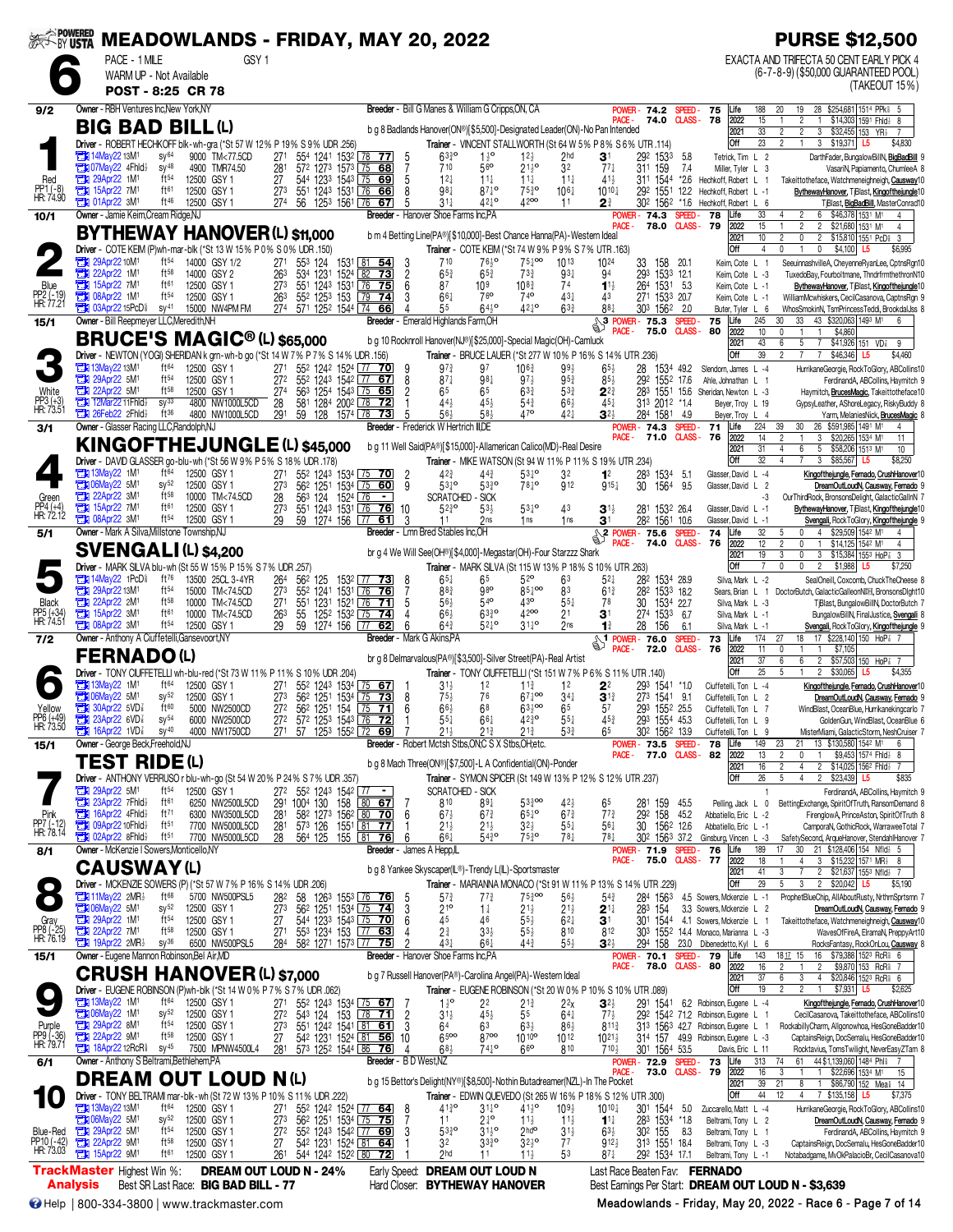| <b>SEEK BY USTA</b>                    |                                                                                                      | TROT - 1 MILE                                           |                                                                                                                                 |                                    |                                                                                                                    |                                                                                                                |                           | <b>MEADOWLANDS - FRIDAY, MAY 20, 2022</b><br>5 Year Olds & Under N/W 4 (F& M or N/W L3 5) Extended PM Races or \$50,000 Life AE: N/W 6 (F& M or N/W L3 7)            |                                                                                                                              |                                                                          |                                                                  |                                                                       |                                |                                                                                               |                                            | <b>PURSE \$18,500</b><br>EXACTA AND TRIFECTA 10 CENT SUPERFECTA                                                                      |
|----------------------------------------|------------------------------------------------------------------------------------------------------|---------------------------------------------------------|---------------------------------------------------------------------------------------------------------------------------------|------------------------------------|--------------------------------------------------------------------------------------------------------------------|----------------------------------------------------------------------------------------------------------------|---------------------------|----------------------------------------------------------------------------------------------------------------------------------------------------------------------|------------------------------------------------------------------------------------------------------------------------------|--------------------------------------------------------------------------|------------------------------------------------------------------|-----------------------------------------------------------------------|--------------------------------|-----------------------------------------------------------------------------------------------|--------------------------------------------|--------------------------------------------------------------------------------------------------------------------------------------|
|                                        |                                                                                                      | WARM UP - Not Available<br>POST - 8:50 CR 88            |                                                                                                                                 |                                    | Drawn Post Positions 5-9 - Draw                                                                                    |                                                                                                                |                           | Extended PM Races or \$75,000 Life, May Enter and Draw Outside No coupled entries per NJRC Post Positions 1-4 -                                                      |                                                                                                                              |                                                                          |                                                                  |                                                                       |                                |                                                                                               |                                            | PICK 3 (7-8-9)                                                                                                                       |
| 3/1()                                  |                                                                                                      |                                                         | Owner - Mellby Gard Inc, Delray Beach, FL; Ake Svanstedt Inc, Wrightstown, NJ                                                   |                                    |                                                                                                                    |                                                                                                                |                           | Breeder - Hanover Shoe Farms Inc.PA                                                                                                                                  |                                                                                                                              |                                                                          |                                                                  | $\frac{1}{2}$ POWER - 91.7<br>94.0                                    | <b>SPEED</b><br><b>CLASS -</b> | 94<br>Life<br>92<br>2022                                                                      | 19<br>0<br>$\mathbf{1}$                    | 5 \$402,928 1511 M1<br>3<br>0<br>\$9,000                                                                                             |
|                                        |                                                                                                      |                                                         | <b>DELAYED HANOVER \$230,000</b><br>Driver - AKE SVANSTEDT grn-blk-wh (St 116 W 9% P 8% S 16% UDR .188)                         |                                    |                                                                                                                    |                                                                                                                |                           | b h 4 Southwind Frank(PA®)[\$10,000]-Don't Wait Up(PA)-Credit Winner<br>Trainer - AKE SVANSTEDT (St 178 W 8% P 11% S 16% UTR 194)                                    |                                                                                                                              |                                                                          |                                                                  |                                                                       |                                | 2021<br>loff                                                                                  | 11<br>3<br>4<br>0                          | 2 \$257,510 1511 M1<br>3<br>2 \$47,688<br>\$71,610<br>$\mathbf{1}$<br>L5                                                             |
|                                        | <b>FEED 07May22 7M1</b><br>23Apr22 9M1                                                               | gd <sup>47</sup><br>ft56                                | 75000 GRADUATE<br>QUA                                                                                                           | 27<br>28                           | 55<br>123<br>571<br>126<br>1531                                                                                    | 1521 95 94                                                                                                     | h                         | $64\frac{3}{4}$<br>$33\frac{1}{4}$                                                                                                                                   | $85\frac{3}{4}$<br>34<br>$32\frac{1}{2}$                                                                                     | $85\frac{1}{4}$ 00<br>$42\frac{3}{4}$<br>34                              | 31<br>$2^{3}$                                                    | 282 1522<br>27<br>1534                                                | *2.7                           | Svanstedt, Ake<br>Svanstedt, Sarah                                                            |                                            | Sonofamistery, RattleMyCage, DelayedHanover10<br>RattleMyCage, DelayedHanover, Shinkansen 6                                          |
| Red<br>PP1 (-8)<br>HR: 96.91           | $\frac{1}{200}$ 300ct21 8M <sup>1</sup><br>230ct21 7M <sup>1</sup><br>77 100 ct21 12Lex <sup>1</sup> | ft61<br>ft60                                            | 650000 BR CROWN F<br>25000 BR CROWN E<br>ft74 561000 KYFUTURITY                                                                 | 262<br>272<br>271                  | 553 1234<br>561 1251<br>542 1224 1493 92                                                                           | 1512 93<br>97<br>$152^2$ $93$ 91<br>86                                                                         |                           | 4410<br>33<br>810                                                                                                                                                    | $54^{\circ}$<br>$31^{10}_{2}$<br>96}<br>97                                                                                   | $54^{10}$<br>43 <sup>1</sup><br>2 <sup>h</sup><br>$1\frac{1}{2}$<br>1012 | $51\frac{1}{2}$<br>$3^{1}$<br>$812\frac{1}{2}$                   | 27<br>272 1523 29.9<br>274 152                                        | 1513 145<br>9.6                | Gingras, Yannick<br>Svanstedt, Ake<br>Svanstedt, Ake                                          | $-1$                                       | Jujubee, FlyLight, InRange10<br>CuatroDeJulio, Jujubee, DelayedHanover 9<br>Jujubee, CuatroDeJulio, FlyLight12                       |
| 7/2()                                  | <b>THE 04Sep21 10PcD</b><br>Owner - Perry Soderberg, Wellington, FL                                  |                                                         | ft <sup>74</sup> 253000 PASS FINAL                                                                                              | 262                                | 551 1231 1514 91                                                                                                   | -94                                                                                                            |                           | $66\frac{1}{4}$<br>Breeder - Carter H Duer, KY                                                                                                                       | 63 <sup>o</sup><br>$66\frac{1}{4}$                                                                                           | $74\frac{1}{2}$                                                          | 34}<br>POWER-                                                    | 284 1523e11.2<br>83.3                                                 | <b>SPEED</b>                   | Svanstedt, Ake<br>89<br>Life                                                                  | -3<br>19                                   | Jujubee, JohanPalema, DelayedHanover 9<br>\$117,529 1513 Lex1 3<br>$\overline{2}$                                                    |
|                                        |                                                                                                      |                                                         | <b>RATTLE MY CAGE \$40,000</b>                                                                                                  |                                    |                                                                                                                    |                                                                                                                |                           | b h 4 Love You-Caress The Senses(KY)-Andover Hall                                                                                                                    |                                                                                                                              |                                                                          | PACE-                                                            | 89.0                                                                  | <b>CLASS-</b>                  | 89<br>2022<br>2021                                                                            | 0<br>15<br>4                               | 0<br>\$18,750 1531 M1<br>$\mathbf{1}$<br>4Q<br>\$95,879 1513 Lex1<br>$\mathbf{1}$<br>3                                               |
|                                        | <b>TEN 07May22 7M1</b><br>23Apr22 9M1                                                                | gd <sup>47</sup><br>ft56                                | 75000 GRADUATE<br>QUA                                                                                                           | 27                                 | Driver - YANNICK GINGRAS h grn-wh-go (St 732 W 18% P 15% S 14% UDR 310)<br>55<br>123                               | 1521 95 96<br>. .                                                                                              | 9                         | Trainer - AKE SVANSTEDT (St 178 W 8% P 11% S 16% UTR 194)<br>$75\frac{1}{2}$ <sup>o</sup>                                                                            | $31\frac{1}{2}$ <sup>o</sup><br>$2^{30}$<br>12                                                                               | $2\frac{1}{2}$                                                           | $2^{\rm nk}$                                                     | 29<br>1521                                                            | 12.5                           | Off<br>Gingras, Yannick                                                                       | 6<br>$\overline{1}$                        | 0 $$46,679$ L5<br>\$44,860<br>Sonofamistery, RattleMyCage, DelayedHanover10                                                          |
| Blue<br>PP2 (-19)<br>HR: 97.24         | 290ct21 5M <sup>1</sup><br><b>EX 230ct21 7M1</b>                                                     | ft56<br>ft60                                            | 21000 5U W2-NW5<br>25000 BR CROWN E                                                                                             | 28<br>271<br>27 <sup>2</sup>       | 571 126<br>1531<br>543 1233<br>561 1251                                                                            | 153 86 93<br>1522 93 84                                                                                        | 5<br>$\overline{c}$       | $11\frac{1}{2}$<br>$1\frac{3}{4}$<br>810                                                                                                                             | $11\frac{1}{4}$<br>2‡<br>21분<br>96 <sub>7</sub> °                                                                            | 12 <sup>3</sup><br>$21\frac{1}{4}$<br>$95\frac{1}{2}$<br>97              | $13\frac{1}{4}$<br>22}<br>88                                     | 271 1531<br>293<br>274 154                                            | 1532 *0.5<br>57.1              | Svanstedt, Ake<br>Svanstedt, Ake<br>Miller, Andy                                              |                                            | RattleMyCage, DelayedHanover, Shinkansen 6<br>RedwhiteNGoo, RattleMyCage, Locatelli10<br>CuatroDeJulio, Jujubee, DelayedHanover 9    |
|                                        | <b>The 100ct21 4Lex1</b><br>$1030ct21$ 5 Lex <sup>1</sup>                                            | ft74<br>$SV^{70}$                                       | 25000 KY FUTELIG<br>104500 3YO-C-STK                                                                                            | 273<br>28                          | 56<br>552 124 1531 90                                                                                              | 1242 1513 87 87<br>85                                                                                          |                           | 21 <sup>1</sup><br>110                                                                                                                                               | $11\frac{1}{4}$<br>$1\frac{3}{4}$<br>$1\frac{3}{4}$<br>$11+$                                                                 | 1 <sub>ns</sub><br>$1\frac{3}{4}$                                        | 1 <sub>ns</sub><br>464                                           | 271 1513 2.8<br>302 1542 18.1                                         |                                | Svanstedt, Ake<br>Miller, Andy                                                                | $-4$<br>8                                  | RattleMyCage, PlumvillePrince, Goodashim 5<br>FlyLight, ReallyFast, Ahundreddollarbill 8                                             |
| 15/1 O                                 | Owner - Share A Horse Inc.Monroe Twp.NJ                                                              | LEDGES <sup>®</sup> † \$75,000                          |                                                                                                                                 |                                    |                                                                                                                    |                                                                                                                |                           | Breeder - Marvin Katz & Al J Libfeld & Sam A Goldband,ON<br>b m 4 Muscle Hill(NJ®)-Best Of Dreams(KY)-Donato Hanover                                                 |                                                                                                                              |                                                                          | POWER-<br><b>PACE</b>                                            | 81.4<br>79.0                                                          | <b>SPEED</b><br><b>CLASS -</b> | Life<br>80<br>76<br>2022<br>2021                                                              | 16<br>43<br>5<br>3                         | \$47,258 1571 Stga} 3<br>2<br>$\mathbf{1}$<br>$\overline{2}$<br>\$32,592 158 M1<br>$\overline{4}$<br>0<br>\$14,666 1571 Stga} 3<br>0 |
|                                        | <b>TEM</b> 12May22 8Phl <sup>§</sup>                                                                 | ft $72$                                                 | Driver - HARRY LANDY r blu-gra-wh (*St 17 W 6% P 24% S 6% UDR .213)<br>14400 NW5PM                                              | 294                                | 581 127                                                                                                            | 1553 76 68                                                                                                     |                           | Trainer - HARRY LANDY (*St 106 W 17% P 14% S 13% UTR .291)<br>445                                                                                                    | $45\frac{1}{2}$                                                                                                              | $33^{10}$<br>$44\frac{3}{4}$                                             | $47\frac{3}{4}$                                                  | 293 1571                                                              | 4.9                            | <b>Off</b><br>Landy, Harry                                                                    | 0<br>3<br>$+ -4$                           | 0<br>$\mathbf{0}$<br>$$3,531$ L5<br>\$30,152<br>ComeonoverHanover, CreativVntr, OpnTIIMdnght 6                                       |
| White                                  | <b>Ext 05May22 5YR</b><br>$28$ Apr22 4YR <sup>3</sup>                                                | ft68<br>ft $52$                                         | 20000 NW6PM<br>16500 NW2PM                                                                                                      | 292                                | 59<br>128<br>292 1002 1294 2001 76 75                                                                              | 1564 80<br>76                                                                                                  |                           | 57‡<br>45+                                                                                                                                                           | $67\frac{1}{4}$<br>440<br>$45\frac{3}{7}$                                                                                    | $63^{30}_{4}$<br>$65\frac{1}{2}$<br>32                                   | $55\frac{1}{4}$<br>21                                            | 29<br>1574<br>294 2002                                                | 8.2<br>7.9                     | Landy. Harry + -2 tired<br>Landy, Harry + 8 2 moves                                           |                                            | PioneerAs, VelvetStyle, Sevenshadesfory 7<br>Jbn, Ledges, OceanviewPrince 8                                                          |
| PP3 (+3)<br>HR: 79.53                  | 23Apr22 3M <sup>1</sup><br>16Apr22 1M <sup>1</sup>                                                   | ft60<br>$ft^{70}$<br>$qd^{25}$                          | 30000 NJMATURITY<br>12500 NJMATURITY                                                                                            | 29                                 | 100 1301 158<br>311 101 1312 159                                                                                   | $\begin{array}{ c c } \hline 79 & \textbf{80} \end{array}$<br>$\begin{bmatrix} 79 & \textbf{77} \end{bmatrix}$ | 2                         | $21\frac{1}{2}$<br>$2^{2}$                                                                                                                                           | $21\frac{1}{4}$<br>$21\frac{1}{4}$<br>22<br>$2^{3}\frac{1}{2}$<br>224                                                        | $21\frac{1}{2}$<br>$2^{2}$                                               | $\mathbf{1}_{2}^{1}$<br>x2 ∛                                     | 273 158<br>272 1591                                                   |                                | Landy, Harry + 14<br>Landy, Harry + 19                                                        |                                            | Ledges, Trixstar, N/a 2<br>Trixstar, Ledges, N/a 2                                                                                   |
| 10/1()                                 | <b>12Mar22 2M1</b>                                                                                   |                                                         | 15500 5U W1-NW3<br>Owner - S R F Stable, Lighthouse Point, FL, Crawford Farms Racing, Syracuse, NY                              |                                    | 283 574 1264 1564 77                                                                                               | 77                                                                                                             |                           | $21\frac{1}{4}$<br><b>Breeder</b> - Crawford Farms LLC,NY                                                                                                            | 22                                                                                                                           | 45                                                                       | 48<br>$\mathbb{S}^2$<br>PACE -                                   | 311 1582 3.6<br><b>POWER-87.7</b><br>90.0                             | <b>SPEED</b><br><b>CLASS -</b> | Gingras, Yannick † 13<br>90<br>Life<br>88<br>2022                                             | 15<br>3<br>0<br>$\mathbf{1}$               | Birdman, EmmaTalking, FlyhawkElFuerte 9<br>2 \$216,222 1522 M1<br>$\overline{4}$<br>3<br>0<br>0<br>\$0                               |
|                                        |                                                                                                      |                                                         | <b>BALENCIAGA \$270,000</b>                                                                                                     |                                    | Driver - MARK MACDONALD wh-yel-blu (St 492 W 10% P 12% S 10% UDR 200)                                              |                                                                                                                |                           | b g 4 Chapter Seven(NY®)[\$7,500]-lluvmyjimmychoos(NY)-Cantab Hall<br>Trainer - PAUL KELLEY (*St 52 W 23% P 21% S 12% UTR 387)                                       |                                                                                                                              |                                                                          |                                                                  |                                                                       |                                | 2021<br>Off                                                                                   | 14<br>3<br>4<br>0                          | 2 \$216,222 1522 M1<br>4<br>3<br>0<br>\$27,930<br>\$56,375<br>L5.                                                                    |
|                                        | <b>TEN 07May22 7M1</b><br>30Apr22 1M <sup>1</sup>                                                    | $\mathrm{d}^{47}$<br>ft57                               | 75000 GRADUATE<br><b>QUA</b>                                                                                                    | 27<br>283                          | 55 123<br>564 1244<br>153                                                                                          | 1521 95 65                                                                                                     | 8<br>3                    | 10 <sup>8</sup><br>32)                                                                                                                                               | $743^{\circ}$<br>33<br>32}                                                                                                   | $64^{10}$<br>$97\frac{3}{4}$ ix<br>$33\frac{1}{4}$                       | $32\frac{1}{2}$                                                  | 9293 <sub>PL8</sub> 342 1581 62.7<br>28<br>1532                       |                                | Macdonald, Mark<br>Macdonald, Mark                                                            |                                            | Sonofamistery, RattleMyCage, DelayedHanover10<br>Ahundreddollarbill, WildOats, Balenciaga 5                                          |
| Green<br>PP4 (+4)<br>HR: 97.23         | 16Apr22 1M <sup>1</sup><br><b>EX 230ct21 7M1</b><br>150ct2111M <sup>1</sup>                          | ft60<br>ft60<br>ft66                                    | QUA<br>25000 BR CROWN E<br>QUA                                                                                                  | 282<br>27 <sup>2</sup><br>28       | 571 1254 1523<br>561 1251<br>561 1244 1523                                                                         | $\overline{87}$<br>152 <sup>2</sup> 93                                                                         |                           | 433<br>441<br>461                                                                                                                                                    | $43\frac{3}{4}$<br>433<br>$42\frac{1}{2}$<br>52‡<br>$44+$<br>45‡                                                             | 443<br>$63\frac{1}{2}$<br>47                                             | $44\frac{3}{4}$<br>$74\frac{3}{4}$<br>4104                       | 27<br>1533<br>274 1532 78.6<br>284 1543                               |                                | Macdonald, Mark<br>Macdonald, Mark<br>Macdonald, Mark                                         |                                            | NextLevelStuff, ItsAcademic, RoyaltyDeal 4<br>CuatroDeJulio, Jujubee, DelayedHanover 9<br>GetLegs, ReallyFast, SpyBooth 5            |
|                                        | $21$ 030ct21 3Lex <sup>1</sup>                                                                       | $SV^{70}$                                               | 103500 3YO-C-STK<br>5/1 @ Owner - Robert J Leblanc, NY, NY; David H Anderson, ON; John D Fielding, ON                           | 28                                 | 574 1273 1552 90 87                                                                                                |                                                                                                                |                           | 56<br><b>Breeder</b> - James G Wilhite Jr.KY                                                                                                                         | 55                                                                                                                           | $54^{0}$<br>$52\frac{3}{4}$                                              | 22<br>POWER-                                                     | 272 1554 11.7<br>82.6                                                 | <b>SPEED</b>                   | Macdonald, Mark<br>Life<br>80                                                                 | 19<br>12<br>5                              | MonAmour, Balenciaga, Locatelli 8<br>\$230,790 1512 Lex1 2<br>2                                                                      |
|                                        |                                                                                                      |                                                         | <b>SELFIE QUEEN<sup>®</sup> † \$170,000</b>                                                                                     |                                    |                                                                                                                    |                                                                                                                |                           | b f 3 Muscle Hill(NJ®)-Lady Lakewood(KY)-Kadabra                                                                                                                     |                                                                                                                              |                                                                          |                                                                  | 81.0                                                                  | <b>CLASS-</b>                  | 75<br>2022<br>2021                                                                            | 0<br>0<br>12<br>5                          | 0<br>$\mathbf{0}$<br>\$0<br>$\overline{2}$<br>1 \$230,790 1512 Lex1 2                                                                |
|                                        | 16Apr22 2M <sup>1</sup><br><b>THE 290ct21 8M<sup>1</sup></b>                                         | ft60                                                    | <b>Driver</b> - DAVID MILLER wh-pur-b go (St 466 W 15% P 14% S 12% UDR 268)<br><b>QUA</b><br>sy <sup>56</sup> 600000 BR CROWN F | 263                                | 32 <sup>2</sup> 101 <sup>3</sup> 130 <sup>3</sup> 1571<br>561 1261                                                 | $\sim$ $ -$<br>$154^4$ 82 45                                                                                   |                           | Trainer - NANCY TAKTER (St 196 W 14% P 13% S 11% UTR 249)<br>1hd <sup>o</sup><br>x23 <sup>3</sup>                                                                    | $11\frac{1}{2}$<br>$11\frac{1}{4}$<br>913<br>$10^{24}$                                                                       | $11\frac{1}{4}$<br>1028                                                  | $2\frac{3}{4}$<br>1038                                           | 264 1572<br>312 2022                                                  | 9.2                            | Off<br>Dunn, Dexter<br>Zeron, Scott + 1                                                       | 4                                          | 0<br>$$32,250$ L5<br>\$154,540<br>MisswalnerFashion, SelfieQueen, MrsTaylor 4<br>JovialityS, RaisedByLindy, JiggyJogS10              |
| <b>Black</b><br>PP5 (+34)<br>HR: 91.02 | <b>FEM</b> 220ct21 5M <sup>1</sup><br><b>Et 090ct21</b> 2Lex <sup>1</sup>                            | ft61<br>ft74                                            | 25000 BR CROWN E<br>78250 2YO-F-STK                                                                                             | 27 <sup>4</sup><br>28 <sup>1</sup> | 562 1251<br>561 1234 1513 80                                                                                       | $153^3$ 83 81<br>78                                                                                            |                           | $11\frac{1}{4}$<br>$11\frac{1}{2}$                                                                                                                                   | $11\frac{1}{4}$<br>$1\frac{1}{4}$<br>$21\frac{1}{4}$<br>$2\frac{1}{2}$                                                       | $21\frac{1}{2}$<br>$32\frac{1}{2}$                                       | $2^{12}$<br>$3^{2+}$                                             | 284<br>154<br>152<br>28                                               | 12.4<br>5.4                    | Zeron, Scott + -5<br>Zeron, Scott +-10                                                        |                                            | Lilbitalexis, SelfieQueen, JayaBae 7<br>RaisedByLindy, Lilbitalexis, SelfieQueen 7                                                   |
|                                        | <b>The 19Sep21 7Lex1</b>                                                                             | <b>The 25Sep21 9Wbsb</b> <sup>2</sup> ft <sup>50</sup>  | 790000 MOHS MILLION<br>ft <sup>83</sup> 250000 KYCHAMPSER                                                                       | 271                                | 563 1261 1542 82<br>283 563 1244 153 74                                                                            | 76<br>74                                                                                                       | 10                        | 2100 <sub>x</sub><br>$21\frac{1}{4}$                                                                                                                                 | <b>912</b><br>$11\frac{1}{2}$<br>$11\frac{1}{2}$                                                                             | $97\frac{1}{2}$ <sup>o</sup><br>x8 <sup>51</sup> <sub>2</sub> x<br>14    | $x88$ po $9$<br>$13\frac{3}{4}$                                  | 156<br>282<br>281<br>153                                              | 8.8<br>$*0.3$                  | Dunn, Dexter + -4<br>Dunn, Dexter + -9                                                        |                                            | Venerable, DulyResolved, ValentinaBlu10<br>SelfieQueen, EternalLee, MoreThanEver 9                                                   |
| 12/1 O                                 | Owner - Ricky A Bucci, Campbell Hall, NY                                                             |                                                         |                                                                                                                                 |                                    |                                                                                                                    |                                                                                                                |                           | Breeder - Concord Stud Farm LLC.N.<br>SEVENSHADESOFGREY † \$100,000 bh4 Chapter Seven(NY®)[\$7,500]-Ms Naughty(NJ)-Kadabra                                           |                                                                                                                              |                                                                          | $\sqrt{3 \frac{1}{2}}$ POWER -<br>PACE -                         | 84.5<br>79.0                                                          | <b>SPEED</b><br><b>CLASS-</b>  | 79<br>Life<br>80<br>2022<br>2021                                                              | 45<br>5<br>15<br>3<br>18<br>$\overline{2}$ | 5 \$264,689 156 Phis<br>8<br>3<br>$\overline{2}$<br>\$45,620 1581 YR <sub>2</sub><br>$\mathbf{1}$<br>4<br>3 \$153,051 156 Phli<br>3  |
|                                        | <b>THE 12May22 7YR</b>                                                                               | ft70                                                    | 20000 NW6PM                                                                                                                     | 284                                | Driver - TODD MCCARTHY r blu-grn-wh (St 637 W 15% P 12% S 12% UDR .257)<br>58<br>126                               | $155^4$ 80 84                                                                                                  | 2                         | Trainer - RICKY BUCCI (St 50 W 6% P 16% S 6% UTR 169)<br>$57\frac{1}{4}$                                                                                             | 57 <sup>o</sup><br>$57\frac{1}{2}$                                                                                           | 57                                                                       | $24\frac{1}{2}$                                                  | 1563<br>291                                                           | -32                            | <b>Off</b><br>Miller, Marcus †                                                                | 0 strong finish                            | \$22,819 L5<br>\$14,900<br>InfntyStn, Svnshdsfgry, SwtlsNA 7                                                                         |
| Yellow                                 | <b>Extra 05May22 5YR</b><br>$27$ Apr22 7YR                                                           | ft <sup>68</sup><br>ft49                                | 20000 NW6PM<br>35000 JBTSCNL                                                                                                    | 292<br>274                         | 59<br>128<br>574 1261                                                                                              | 1564 80 78<br>156 82 79                                                                                        | 6<br>х8                   | 69<br>814                                                                                                                                                            | $56^{10}_{4}$<br>77 <sup>o</sup>                                                                                             | $42^{10}$<br>$33\frac{1}{2}$<br>$87\frac{1}{4}$ <sup>o</sup><br>78       | $34\frac{1}{2}$<br>810}                                          | 291 1573 *1.7<br>30 <sup>2</sup> 158                                  | 9.9                            | Brennan, George + -2 first over<br>Brennan, George †                                          |                                            | PioneerAs, VelvetStyl, Svnshdsfgry 7<br>Plumb, PLOscar, Thelrishman 8                                                                |
| PP6 (+49)<br>HR: 80.07                 | 20Apr22 8YR1<br><b>TEM 06Apr22 4YR</b>                                                               | ft57<br>$ft^{70}$<br>$ft^{53}$                          | 25000 JBTS<br>25000 JBTS<br>25000 JBTS                                                                                          | 294 100<br>291<br>29               | 58<br>59<br>128 <sup>2</sup> 1571 83                                                                               | 1293 1574 83 74<br>126 156 83 75<br>76                                                                         | $\overline{2}$<br>4x<br>8 | $21\frac{1}{2}$<br>69<br>810                                                                                                                                         | $21\frac{1}{2}$<br>$21\frac{1}{4}$<br>$68\frac{1}{4}$<br>69<br>860<br>88 <sup>3</sup>                                        | 31<br>$68\frac{1}{4}$<br>$84\frac{1}{4}$                                 | 21<br>$5^{7}$<br>$64\frac{1}{4}$                                 | 28<br>294 1573<br>282 158                                             | 1574 154<br>1.9<br>7.4         | Brennan, George + -4<br>Brennan, George + -4<br>Stratton, Jordan + -2                         |                                            | LadyAnnNo, Sevenshadesofgrey, TopMeOff 7<br>EmotionsRiches, GoldenGenes, StrikingGenson 6<br>LadyAnnNo, CreditCon, CircleOfLifeAs 8  |
| 10/1                                   |                                                                                                      |                                                         | Owner - Lst Stables, Greenwich, CT; William T Devan Jr, Barrington, IL                                                          |                                    |                                                                                                                    |                                                                                                                |                           | <b>Breeder</b> - Lst Stables, CT; William T Devan Jr, IL                                                                                                             |                                                                                                                              |                                                                          | PACE -                                                           | <b>POWER-77.9</b><br>85.0                                             | <b>SPEED</b><br><b>CLASS -</b> | 84<br>Life<br>83<br>2022                                                                      | 37<br>3                                    | \$79,046 1532 Phl<br>\$11,125 1534 M1<br>0<br>-5                                                                                     |
|                                        |                                                                                                      | <b>SHINKANSEN T(L)</b>                                  |                                                                                                                                 |                                    | Driver - ANDREW MCCARTHY r blu-grn (St 519 W 10% P 14% S 9% UDR .208)                                              |                                                                                                                |                           | b g 5 Sebastian K S(PA®)[\$6,000]-Best Beluga(PA)-SJ's Caviar<br>Trainer - KELVIN HARRISON (St 114 W 14% P 10% S 10% UTR .229)                                       |                                                                                                                              |                                                                          |                                                                  |                                                                       |                                | 2021<br>Off                                                                                   | 17<br>5                                    | 5<br>$\overline{c}$<br>\$34,108 1542 M1<br>$\overline{4}$<br>\$8,336<br>\$13,225<br>L5                                               |
|                                        | <b>TEM</b> 13May22 11M <sup>1</sup><br>13M <sup>1</sup>                                              | ft <sup>64</sup><br>$SV^{52}$<br>ft <sub>54</sub>       | 15500 NW10500L5<br>12500 NW7500L5CD<br>12500 NW5000L5CD                                                                         | 28<br>283<br>282                   | 572 1254 1551 87 84                                                                                                | 561 1242 1522 87 88                                                                                            | 6                         | $11\frac{1}{4}$<br>$3^{2^{3}}$<br>$1\frac{1}{4}$                                                                                                                     | $11\frac{1}{2}$<br>$11\frac{1}{4}$<br>11 <sup>o</sup><br>12 <sup>3</sup> / <sub>4</sub><br>$1\frac{1}{4}$<br>$12\frac{1}{4}$ | $12\frac{1}{2}$<br>$12\frac{1}{2}$<br>1 <sup>2</sup>                     | 2 <sup>nk</sup><br>$42\frac{3}{4}$<br>1 <sub>ns</sub>            | 28<br>1522<br>30 1554 12.5<br>292 1534 31.6                           | -2.9                           | Dunn, Dexter +L -4<br>Mccarthy, Todd +L 8<br>Dunn, Dexter †L 1                                |                                            | ColonialAsit, Shinkansen, HammerTime 8<br>CindyMichelle, GreatUnknown, JohanPalema10<br>Shinkansen, SkywayKonMan, GreatUnknown 9     |
| Pink<br>PP7 (-12)<br>HR: 85.73         | 29Apr22_9M1<br>23Apr22_9M1<br><b>EX 26Nov21 4M<sup>1</sup></b>                                       | $f$ <sup>156</sup><br>ft36                              | QUA<br>21000 5U W2-NW5                                                                                                          | $\frac{28}{291}$                   | 56 124 <sup>2</sup> 153 <sup>4</sup> 86 88<br>571 126 1531<br>564 1253 1561 83 74                                  |                                                                                                                |                           | $21\frac{1}{2}$<br>$11\frac{1}{2}$                                                                                                                                   | 22<br>$21\frac{1}{4}$<br>$11\frac{1}{2}$<br>12 <sub>2</sub>                                                                  | $2^{2^{3}}$<br>$\overline{3}1$                                           | $34\frac{1}{2}$<br>$5^{10}$                                      | 273 154<br>323 1581                                                   | - 3.3                          | Dunn, Dexter +L<br>Dunn, Dexter +L 10                                                         |                                            | RattleMyCage, DelayedHanover, Shinkansen 6<br>BrookroadMaster, GablnMotion, DagonHanover 6                                           |
| 8/1                                    | <b>EN 290ct21 5M1</b>                                                                                | $ft^{56}$<br>Owner - Buckstone Land Livestock, York, PA | 21000 5U W2-NW5                                                                                                                 |                                    | 271 543 1233 153 86 83                                                                                             |                                                                                                                |                           | 77<br>Breeder - Hansen L Ytting & Pietrasanta Giuseppe, T                                                                                                            | 710                                                                                                                          | 783<br>6110                                                              | 5113                                                             | 292 1551 27.0<br>POWER-81.5                                           | <b>SPEED</b>                   | Dunn, Dexter † L 4<br>82<br>Life                                                              | 19                                         | RedwhiteNGoo, RattleMyCage, Locatelli10<br>2 \$66,742 1522 M1<br>0<br>4                                                              |
|                                        |                                                                                                      | <b>COLONIAL AS IT</b>                                   | Driver - TIM TETRICK grn-yel-wh (St 544 W 17% P 15% S 13% UDR 297)                                                              |                                    |                                                                                                                    |                                                                                                                |                           | b h 4 Readly Express-Piaf Dei Fiori(ITA)-Varenne<br>Trainer - PER ENGBLOM (St 142 W 15% P 13% S 11% UTR 259)                                                         |                                                                                                                              |                                                                          | PACE -                                                           | 81.0                                                                  | <b>CLASS -</b>                 | 85<br>2022<br>2021<br><b>Off</b>                                                              | 6<br>$\mathfrak{p}$<br>13<br>5             | \$14,086 1522 M1<br>0<br>4<br>$\mathbf{1}$<br>$\mathbf{0}$<br>\$52,656 1541 Phi<br>3<br>$\mathbf{0}$<br>\$4,500 L5<br>\$14,086<br>0  |
|                                        | <b>THE 13May22 11M<sup>1</sup></b><br><b>Ext 06May22 12M1</b>                                        | ft <sup>64</sup><br>$sy^{52}$                           | 15500 NW7500L5CD<br>9000 NW3000L5CD                                                                                             | $\frac{28}{28^2}$                  | 56 <sup>1</sup> 124 <sup>2</sup> 152 <sup>2</sup> 87 89<br>56 <sup>2</sup> 125 <sup>1</sup> 154 <sup>2</sup> 82 80 |                                                                                                                |                           | $21\frac{1}{4}$<br>$31\frac{1}{4}$ <sup>o</sup>                                                                                                                      | $21\frac{1}{4}$<br>$21\frac{1}{2}$<br>$12\frac{1}{4}$<br>12                                                                  | 22}<br>$12\frac{1}{2}$                                                   | 1 <sup>nk</sup><br>$1^{4^{3}_{4}}$                               | 274 1522 *2.4<br>291 1542 *1.4                                        |                                | Gingras, Yannick<br>Gingras, Yannick                                                          | $-4$<br>$-1$                               | ColonialAslt, Shinkansen, HammerTime 8<br>ColonialAslt, KeystoneBlade, ForADreamer 9                                                 |
| Gray<br>PP8 (-25)<br>HR: 81.34         | <b>EN 28Apr22 6Phls</b><br>21Apr22 8Phl <sup>§</sup>                                                 | ft56<br>$ft^{64}$                                       | 15300 5<8PM<br>15300 5<7PM                                                                                                      | 281<br>28                          | 574 1261 1561 81 73<br>581 1271 1564 83 75                                                                         |                                                                                                                | 6                         | 57<br>45                                                                                                                                                             | 56 <sup>o</sup><br>$56\frac{1}{4}$<br>443<br>$63\frac{1}{2}$                                                                 | $65\frac{1}{4}$<br>$63\frac{1}{4}$                                       | $67\frac{1}{4}$<br>$\mathbf{3}$                                  | 301 1573 *1.1<br>29 1564 7.2                                          |                                | Miller, David<br>Miller, David                                                                | $\overline{2}$<br>$\overline{1}$           | BangBangBoinga, BoomBoomBay, PoetsNPirats 8<br>HeavensdorHanover, Spunkinsrocktmn, CInIAsIt 7                                        |
|                                        | <b>EN 06Apr22 4YR</b><br><b>TEM</b> 25Mar22 13M <sup>1</sup>                                         | $ft^{53}$<br>ft $52$                                    | 25000 JBTS<br>11875 NW4500L5CD                                                                                                  | 29<br>281                          | 59 128 <sup>2</sup> 1571 83 <b>73</b><br>56 <sup>2</sup> 126 155 83 <b>58</b>                                      |                                                                                                                |                           | 56<br>$2\frac{3}{4}$ <sup>o</sup><br>Owner - Leblanc& Kribbs, TX;J Sbrocco, OH;J Schmucker, IN: Fodera Barbera Frank, NY Breeder - Tony R Holmes & Walter W Zent, KY | 43 <sup>o</sup><br>$55\frac{1}{2}$ <sup>o</sup><br>xi1017<br>$11\frac{1}{4}$                                                 | $63\frac{1}{2}$<br>1024                                                  | $86\frac{1}{4}$<br>$10^{26}$                                     | 292 1582<br>31 200 <sup>2</sup> *0.8<br>$\sqrt{3}$ POWER - 84.5 SPEED | 2.6                            | Gingras, Yannick<br>Gingras, Yannick<br>Life                                                  | $-2$<br>15                                 | LadyAnnNo, CreditCon, CircleOfLifeAs 8<br>BigRich, Birdman, VinnyDeVie10<br>3 \$566,007 1531 M1<br>3Q                                |
| 9/2 ∩                                  |                                                                                                      |                                                         | <b>FAST AS THE WIND \$95,000</b>                                                                                                |                                    |                                                                                                                    |                                                                                                                |                           | b c 3 Cantab Hall(PA®)[\$20,000]-Wind Stroll(KY)-Muscle Mass                                                                                                         |                                                                                                                              |                                                                          | PACE -                                                           |                                                                       | 81.0 CLASS-                    | 81<br>78<br>2022<br>2021                                                                      | 0<br>0<br>15<br>5                          | $\mathbf{0}$<br>0<br>\$0 1531 M1<br>3Q<br>3 \$566,007 1532 M1<br>$\overline{2}$                                                      |
|                                        | 06May22 1M <sup>1</sup>                                                                              | $sy^{58}$                                               | Driver - DEXTER DUNN red-blk-wh (St 646 W 20% P 14% S 12% UDR .318)<br><b>QUA</b>                                               | 28                                 | 562 125                                                                                                            | 1531 ∟∸<br>$\div$                                                                                              |                           | Trainer - TONY ALAGNA (St 271 W 17% P 14% S 14% UTR 294)<br>$11\frac{1}{4}$                                                                                          | $11\frac{1}{4}$<br>$11\frac{1}{4}$                                                                                           | $11\frac{1}{2}$                                                          | 11                                                               | 281 1531                                                              |                                | Off<br>Dunn, Dexter                                                                           | $\overline{4}$                             | 1 \$287,462 <b>L5</b> \$497,194<br>FastAsTheWind, Slay, KensWalner 6                                                                 |
| Purple<br>PP9 (-36)<br>HR: 89.05       | 30Apr22 7M1<br>20Nov21 4M <sup>1</sup><br><b>EX 13Nov21 5M1</b>                                      | ft57<br>qd <sup>42</sup>                                | <b>QUA</b><br>ft <sup>42</sup> 413600 VLLYVICTRY<br>300960 KNDRGRTN C                                                           | 293<br>273<br>272                  | 581 1273 1554<br>551 1242 1532 80 86<br>561 1254                                                                   | 155 78 80                                                                                                      | 9                         | 78}<br>$21\frac{1}{2}$<br>$21\frac{1}{4}$                                                                                                                            | 78<br>$75\frac{3}{4}$<br>$3^{3}_{4}$<br>22<br>$32\frac{1}{4}$<br>$21\frac{1}{4}$                                             | $74\frac{1}{4}$<br>$21\frac{1}{4}$<br>3 <sup>1</sup>                     | $74\frac{1}{4}$<br>$\mathbf{1}^{\frac{1}{2}}$<br>1 <sup>hd</sup> | 274 1563<br>283 1532 *0.7<br>284 155                                  | $*1.5$                         | Dunn, Dexter<br>Dunn, Dexter                                                                  | $-2$<br>$-1$                               | KegStand, TestingTesting, SIP 8<br>FastAsTheWind, CoachKHanover, Pretender 6<br>FastAsTheWind, CoachKHanover-, Robertsin+ 9          |
|                                        | <b>Ext 06Nov21 1M1</b><br><b>EX 290ct21 6M<sup>1</sup></b>                                           | ft 45                                                   | 20000 KNDRGRTN C<br>sy <sup>56</sup> 600000 BR CROWN F                                                                          | 283<br>27                          | 582 127                                                                                                            | 155 77 78<br>561 1252 155 80 81                                                                                | -10                       | $11\frac{1}{2}$<br>$67\frac{1}{2}$ <sup>o</sup>                                                                                                                      | $11\frac{1}{4}$<br>$11\frac{1}{4}$<br>$3^{130}$                                                                              | 11<br>33300<br>$3^{2}\frac{1}{2}$                                        | $1^{11}$<br>2  ั                                                 | 28<br>155<br>29<br>155                                                | -14<br>80.3                    | Dunn, Dexter<br>Dunn, Dexter<br>Dunn, Dexter                                                  | -3<br>0                                    | FastAsTheWind, CoachKHanover, PinewoodHnvr 7<br>Rebuff, FastAsTheWind, BrandedByLindy10                                              |
|                                        | <b>TrackMaster Highest Win %:</b><br><b>Analysis</b>                                                 |                                                         | <b>SELFIE QUEEN - 42%</b><br>Best SR Last Race: RATTLE MY CAGE - 96                                                             |                                    |                                                                                                                    |                                                                                                                |                           | Early Speed: RATTLE MY CAGE<br>Hard Closer: <b>BALENCIAGA</b>                                                                                                        |                                                                                                                              |                                                                          |                                                                  |                                                                       |                                | Last Race Beaten Fav: DELAYED HANOVER<br>Best Earnings Per Start: FAST AS THE WIND - \$37,734 |                                            |                                                                                                                                      |

[Help](http://info.trackmaster.com/harness/hpl.pdf) | 800-334-3800 | www.trackmaster.com **Meadowlands - Friday, May 20, 2022 - Race 7 - Page 8 of 14**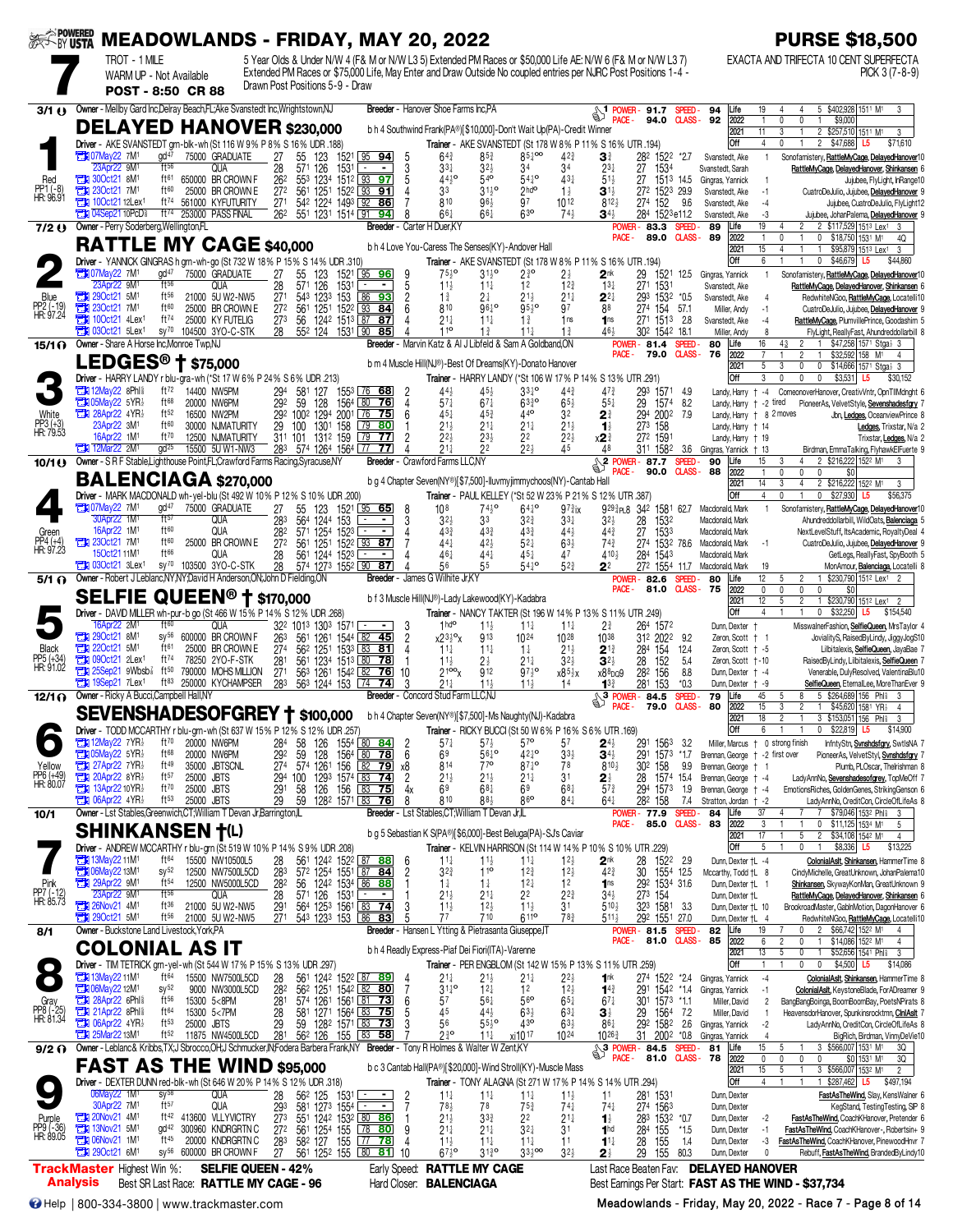| <b>EXAPOWERED</b>                   |                                                                |                                                                      |                                      |                                                                                                           |                                     |                      |                  |                                                                                      |                                            | <b>MEADOWLANDS - FRIDAY, MAY 20, 2022</b>                                                   |                                                                                          |                                                    |                                       |                                                        |                                       |                         |                                                             | <b>PURSE \$12,500</b>                                                                                                                     |
|-------------------------------------|----------------------------------------------------------------|----------------------------------------------------------------------|--------------------------------------|-----------------------------------------------------------------------------------------------------------|-------------------------------------|----------------------|------------------|--------------------------------------------------------------------------------------|--------------------------------------------|---------------------------------------------------------------------------------------------|------------------------------------------------------------------------------------------|----------------------------------------------------|---------------------------------------|--------------------------------------------------------|---------------------------------------|-------------------------|-------------------------------------------------------------|-------------------------------------------------------------------------------------------------------------------------------------------|
|                                     |                                                                | PACE - 1 MILE<br>WARM UP - Not Available                             |                                      |                                                                                                           |                                     |                      |                  | GSY 1 No coupled entries per NJRC                                                    |                                            |                                                                                             |                                                                                          |                                                    |                                       |                                                        |                                       |                         |                                                             | EXACTA AND TRIFECTA 10 CENT SUPERFECTA<br>20 CENT PICK 6 (8-9-10-11-12-13) (TAKEOUT                                                       |
|                                     |                                                                | POST - 9:15 CR 80                                                    |                                      |                                                                                                           |                                     |                      |                  |                                                                                      |                                            |                                                                                             |                                                                                          |                                                    |                                       |                                                        |                                       |                         |                                                             | 15%)                                                                                                                                      |
| 15/1                                |                                                                | Owner - Joseph Loprete, Clark, NJ                                    |                                      |                                                                                                           |                                     |                      |                  |                                                                                      |                                            | Breeder - John A Carver,IL                                                                  |                                                                                          |                                                    |                                       | <b>SPOWER-</b><br>PACE -                               | 76.3<br>79.0                          | SPEED-                  | 79<br>Life<br>$CLASS - B2$<br>2022                          | 198<br>3726 26<br>24 \$272,351 1503 DTN 6<br>$\overline{2}$<br>3 \$17,823 1572 Fhid<br>18<br>10                                           |
|                                     |                                                                |                                                                      |                                      | <b>FOURBOLTMANE(L)</b><br>Driver - NEWTON (YOGI) SHERIDAN k grn-wh-b go (*St 14 W 7% P 7% S 14% UDR .156) |                                     |                      |                  |                                                                                      |                                            | b q 10 Yankee Skyscaper(L®)-Sabine Hall(IL)-Blissfull Hall                                  | Trainer - JULIUS CZERMANN JR (*St 139 W 9% P 14% S 8% UTR .194)                          |                                                    |                                       |                                                        |                                       |                         | 2021<br>Off                                                 | 40<br>$\overline{5}$<br>6<br>0<br>\$59,176 1512 MVR\$<br>3<br>$4$ \$48,215<br>34<br>\$4,293<br>L5                                         |
|                                     | <b>Ext 13May22 9M1</b>                                         |                                                                      | ft64                                 | 12500 GSY 1                                                                                               | 27                                  |                      |                  | 571 1254 1524 80 67 10i                                                              |                                            | 916                                                                                         | 910                                                                                      | $96\frac{3}{4}$                                    | $89\frac{1}{2}$                       | $78\frac{3}{4}$                                        |                                       |                         | 272 1543 68.9 Sheridan, Newton L -4                         | RockabillyCharm, MvOkPalacioBr, FerdinandA10                                                                                              |
| Red                                 |                                                                | <b>THI 07May22 6Fhld</b> }<br>$\frac{1}{2}$ 30Apr22 5YR <sub>2</sub> | $SY^{48}$<br>ft62                    | 7875 NW3500L5-J<br>12000 POP-UP5000                                                                       | 274<br>273                          | 574 127              | 562 1234         | 1562 81<br>76<br>1521 83 73                                                          | 7<br>7                                     | 79<br>593                                                                                   | 88‡<br>511 <sup>o</sup>                                                                  | 76<br>515                                          | $73\frac{1}{2}$<br>515                | 56<br>$5^{16}$                                         | 292<br>284 1553 94.0                  | 1573 40.4               | Marohn, James Jr L 3<br>Siegelman, Austi L -3               | ArqueHanover, DrinkinAgain, SohoChelseaA 8<br>KeystonePhoenix, WarDanDelightN, MingoJoel 7                                                |
| PP1 (-8)<br>HR: 80.69               | 22Apr22 1M <sup>1</sup><br><b>TEM</b> 16Apr22 11M <sup>1</sup> |                                                                      | $ft^{58}$<br>$SV^{59}$               | 14000 GSY 2<br>14500 20000CLHC                                                                            | 263                                 | 27 <sup>2</sup>      | 553 1234 153 84  | 534 1231 1524 82 74<br>65                                                            | 3<br>4                                     | $54\frac{1}{4}$<br>$76\frac{1}{4}$                                                          | 55 <sup>o</sup><br>$78\frac{1}{4}$                                                       | $41^{10}$<br>710                                   | $21\frac{1}{2}$<br>813                | $2^{2}$<br>$8^{19}$                                    | 294<br>311 157 57.6                   | 1531 65.7               | Beltrami, Tony L -3<br>Callahan, Corev L 6                  | TuxedoBay, Fourboltmane, ThndrfrmthethronN10<br>WayToClose, RaptorsFlightN, WindsongJack 8                                                |
| 3/1                                 |                                                                | Owner - All Star Racing Inc, Towaco, NJ                              |                                      | <b>CECIL CASANOVA (L)</b>                                                                                 |                                     |                      |                  |                                                                                      |                                            | Breeder - All Star Racing Inc.NJ                                                            |                                                                                          |                                                    |                                       | PACE -                                                 | <b>POWER-75.3</b><br>77.0             | <b>SPEED</b>            | 77<br>Life<br><b>CLASS-80</b><br>2022                       | 79<br>5<br>7 \$104,294 1512 M1<br>5<br>17<br>$\mathfrak{p}$<br>$3\phantom{.0}$<br>\$20,075 153 M <sup>1</sup><br>6                        |
|                                     |                                                                |                                                                      |                                      | Driver - MARK SILVA blu-wh (St 55 W 15% P 15% S 7% UDR .257)                                              |                                     |                      |                  |                                                                                      |                                            | b g 6 Ponder(PA®)[\$4,000]-Shanghai Lil(PA)-Jenna's Beach Boy                               | Trainer - MARK SILVA (St 115 W 13% P 18% S 10% UTR .263)                                 |                                                    |                                       |                                                        |                                       |                         | 2021<br>Off                                                 | 21<br>3<br>$\overline{2}$<br>3<br>\$30,769 1512 M1<br>5<br>6<br>$\theta$<br>\$6,905<br>\$7,875<br>0<br>L5                                 |
|                                     | <b>THE 13May22 9M1</b><br><b>Ext 06May22 1M1</b>               |                                                                      | ft64<br>$SV^{52}$                    | 12500 GSY 1<br>12500 GSY 1                                                                                | 27<br>27 <sup>2</sup>               | 543 124              | 153              | 571 1254 1524 80 70<br>$78$ 78                                                       | - 4i<br>8                                  | 44<br>$41\frac{1}{2}$ <sup>o</sup>                                                          | 433<br>34                                                                                | $3^{2^{3}}$<br>$33\frac{1}{2}$ <sup>o</sup>        | 44<br>11                              | $44\frac{3}{4}$<br>$1^{11}$                            | 272 1534<br>282 153                   | 2.8<br>5.0              | Silva, Mark L -4<br>Silva, Mark L 1                         | RockabillyCharm, MvOkPalacioBr, FerdinandA10<br>CecilCasanova, Takeittotheface, ABCollins10                                               |
| Blue<br>PP2 (-19)<br>HR: 77.32      | 29Apr22 8M1<br>22Apr22 9M1                                     |                                                                      | ft54<br>$ft^{58}$                    | 12500 GSY 1<br>12500 GSY 1                                                                                | 273<br>27                           |                      |                  | 551 1242 1541 81 66<br>542 1231 1524 81 70                                           | 2<br>8                                     | $42\frac{1}{4}$<br>$75\frac{1}{4}$ <sup>o</sup>                                             | 42<br>$55\frac{1}{2}$ <sup>o</sup>                                                       | 42}<br>$65\frac{3}{4}$ <sup>o</sup>                | $5^{2}$<br>$66\frac{1}{2}$            | 78<br>$76\frac{1}{2}$                                  | 31 1554<br>293<br>154                 | $*2.5$<br>3.3           | Silva, Mark L 1<br>Silva, Mark L -3                         | RockabillyCharm, Allgonowhoa, HesGoneBadder10<br>CaptainsReign, DocSemalu, HesGoneBadder10                                                |
| 10/1                                | <b>The 15Apr22 9M1</b>                                         | Owner - Chiodo Racing LLC, Jackson, NJ                               | ft61                                 | 12500 GSY 1                                                                                               | $\overline{26}$ <sup>1</sup>        |                      | 544 1242 1522 80 | 77                                                                                   |                                            | 88}<br>Breeder - Emerald Highlands Fm, OH; W James Sprow III, MI                            | $73\frac{1}{2}$                                                                          | 55                                                 | 42                                    | $3^{2+}$                                               | 272 1524<br><b>POWER-75.9</b>         | 3.6<br>SPEED-           | Silva, Mark L -1<br>73<br>Life                              | Notabadgame, MvOkPalacioBr, CecilCasanova10<br>338<br>64<br>46<br>35 \$951,819 1492 PcD 4 4                                               |
|                                     |                                                                |                                                                      |                                      | ROCK TO GLORY <sup>®</sup> (L) \$25,000                                                                   |                                     |                      |                  |                                                                                      |                                            | b g 14 Rocknroll Hanover(NJ®)[\$15,000]-Faded Glory(OH)-Laag                                |                                                                                          |                                                    |                                       | <b>PACE -</b>                                          | 72.0                                  | <b>CLASS</b> -          | 76<br>2022<br>2021                                          | 5<br>12<br>0<br>$\mathbf 0$<br>\$15,23<br>14<br>$\overline{2}$<br>$\overline{2}$<br>\$18,952 1542 M1<br>$\mathbf{1}$<br>13                |
|                                     | <b>EN 13May22 13M</b>                                          |                                                                      | ft64                                 | Driver - BRUNO CHIODO (P)r blu-grn (*St 51 W 4% P 18% S 12% UDR .180)<br>12500 GSY 1                      | 271                                 |                      |                  | 55 <sup>2</sup> 124 <sup>2</sup> 152 <sup>4</sup> 77 <b>73</b> 4                     |                                            | 861                                                                                         | Trainer - STACY CHIODO (St 113 W 5% P 14% S 9% UTR .158)<br>$85\frac{3}{4}$ <sup>o</sup> | 8410                                               | 55 <sub>3</sub>                       | 2 <sup>1</sup>                                         | 274<br>153                            | 14.1                    | Off<br>Chiodo, Bruno L -4                                   | 46<br>5<br>3<br>\$87,937<br>\$7,125<br>L5<br>HurrikaneGeorgie, RockToGlory, ABCollins10                                                   |
|                                     | <b>THE 06May22 1M1</b><br><b>EX 29Apr22 5M1</b>                |                                                                      | $sy^{52}$<br>ft54                    | 12500 GSY 1<br>12500 GSY 1                                                                                | 27 <sup>2</sup><br>27 <sup>2</sup>  |                      |                  | 543 124 153 78 73<br>552 1243 1542 77 70                                             | 7<br>$\mathbf{1}$                          | 911<br>$42\frac{3}{4}$                                                                      | 913<br>64                                                                                | 10 <sup>900</sup><br>$74\frac{1}{2}$ <sup>o</sup>  | $95\frac{1}{2}$<br>$73\frac{3}{4}$    | 453<br>$42\frac{1}{2}$                                 | 281<br>154<br>292 1544                | 22.1<br>8.6             | Chiodo, Bruno L 1<br>Chiodo, Bruno L 1                      | CecilCasanova, Takeittotheface, ABCollins10<br>FerdinandA, ABCollins, Haymitch 9                                                          |
| White<br>PP3 (+3)<br>HR: 73.26      | <b>EN 15Apr22 7M1</b><br><b>Eti 08Apr22 3M1</b>                |                                                                      | ft61<br>ft <sup>54</sup>             | 12500 GSY 1<br>12500 GSY 1                                                                                | 273<br>29                           |                      | 551 1243 1531 76 | 74<br>59 1274 156 77 62                                                              | $\overline{c}$<br>2                        | 64<br>$53\frac{1}{2}$                                                                       | $65\frac{1}{2}$<br>$63\frac{1}{4}$                                                       | $64\frac{3}{4}$<br>64                              | 63<br>$52\frac{1}{4}$                 | $62\frac{1}{2}$ <sub>DO</sub> $9$<br>$2^{\frac{3}{4}}$ | 28<br>1533<br>273                     | - 4.8<br>1561 10.7      | Chiodo, Bruno L -1<br>Chiodo, Bruno L -1                    | BythewayHanover, TiBlast, Kingofthejungle10<br>Svengali, RockToGlory, Kingofthejungle 9                                                   |
| 10/1                                |                                                                | Owner - Antoinette F Bencivenne, lvyland, PA                         |                                      |                                                                                                           |                                     |                      |                  |                                                                                      |                                            | Breeder - Winbak Farm, MD                                                                   |                                                                                          |                                                    |                                       | PACE -                                                 | POWER-<br>73.3<br>76.0                | SPEED-<br><b>CLASS-</b> | 77<br>Life<br>80<br>2022                                    | 191<br>30<br>27<br>33 \$239,115 1512 Moh? 5<br>$\mathbf 0$<br>3<br>14<br>$\overline{2}$<br>\$19,025 1523 M1<br>10                         |
|                                     |                                                                |                                                                      |                                      | <b>PREPPY ART (L) \$6,000</b><br>Driver - JOHNATHAN AHLE (P) (*St 65 W 12% P 6% S 9% UDR .183)            |                                     |                      |                  |                                                                                      |                                            | b g 10 Art Colony(ON®)[\$4,000]-Electric Smile(MD)-Die Laughing                             | Trainer - ALEXANDRA GOLDIN (St 50 W 20% P 12% S 18% UTR .327)                            |                                                    |                                       |                                                        |                                       |                         | 2021<br>Off                                                 | $\overline{38}$<br>10<br>8<br>\$63,264 1521 Phis<br>g<br>$3\phantom{.0}$<br>3 \$32,159<br>20<br>4<br>\$3,500<br>L5                        |
|                                     | <b>TEM</b> 13May22 13M <sup>1</sup><br><b>EM</b> 22Apr22 7M    |                                                                      | ft64<br>$ft^{58}$                    | 12500 GSY 1<br>12500 GSY 1                                                                                | 27 <sup>1</sup><br>27 <sup>1</sup>  |                      |                  | 55 <sup>2</sup> 124 <sup>2</sup> 152 <sup>4</sup> 77 73 10<br>553 1234 153 77 73     | 7                                          | 10 <sup>9</sup><br>$87\frac{1}{2}$                                                          | $10^{76}$<br>$6^{60}$                                                                    | $95\frac{3}{7}$<br>$66^{10}$                       | $66\frac{3}{4}$<br>$66\frac{1}{4}$    | 43<br>$3^{13}$                                         | 274 1532 20.1<br>282 1532             | $*16$                   | Ahle, Johnathan L -4<br>Calabrese, John L -3                | HurrikaneGeorgie, RockToGlory, ABCollins10<br>WavesOfFireA, ElramaN, PreppyArt10                                                          |
| Green                               | $15$ Apr22 $9M1$<br><b>EN 08Apr22 1M1</b>                      |                                                                      | ft61<br>ft54                         | 12500 GSY 1<br>12500 GSY 1                                                                                | 261<br>263                          |                      | 552 1253 153 79  | 544 1242 1522 80 68<br>$\overline{72}$                                               | 6                                          | $31\frac{1}{2}$ <sup>o</sup><br>883                                                         | $52^{\circ}$<br>981                                                                      | $43\frac{1}{2}$ <sup>o</sup><br>$62\frac{3}{4}$ 00 | $98\frac{1}{2}$<br>533                | 911<br>$65\frac{1}{4}$                                 | 293<br>1543<br>274 154                | 2.6<br>8.3              | Calabrese, John L -1<br>Krivelin, Robert L -1               | Notabadgame, MvOkPalacioBr, CecilCasanova10<br>WilliamMcwhiskers, CecilCasanova, CaptnsRgn 9                                              |
| PP4 (+4)<br>HR: 76.85               | <b>EN 01Apr22 7M1</b>                                          | Owner - Carl Tirella, Pawling, NY                                    | ft 46                                | 12500 GSY 1                                                                                               |                                     | 272 551 1243 1542 80 |                  | 75                                                                                   | 3                                          | 423<br>Breeder - David R Firmstone, NY                                                      | 44                                                                                       | $53\frac{3}{4}$ 00                                 | $53\frac{1}{2}$                       | $5^{2+}$                                               | 292 1544                              |                         | 9.2 Monaco, Marianna L 6<br>74<br>Life                      | LyonsLiberty, MvOkPalacioBr, CecilCasanova10<br>30<br>$\overline{4}$<br>\$34,547 1551 YR <sub>2</sub><br>54<br>$\overline{4}$             |
| 7/2                                 |                                                                |                                                                      |                                      | <b>A B COLLINS</b> \$30,000                                                                               |                                     |                      |                  |                                                                                      |                                            | b g 4 Art Major(NY®)[\$9,500]-Villa Hanover(NY)-Cam's Card Shark                            |                                                                                          |                                                    |                                       | PACE -                                                 | $\frac{104}{9}$ POWER - 76.2<br>74.0  | SPEED-                  | <b>CLASS-78</b><br>2022<br>2021                             | $\overline{2}$<br>$\overline{7}$<br>$\overline{1}$<br>\$6,190<br>$\mathbf{0}$<br>18<br>3<br>$\overline{2}$<br>\$27,877 1551 YR}<br>5<br>3 |
|                                     |                                                                |                                                                      |                                      | Driver - JOSEPH LEE n blu-wh-o go (*St 107 W 15% P 16% S 15% UDR .289)                                    |                                     |                      |                  |                                                                                      |                                            |                                                                                             | Trainer - CARL TIRELLA (*St 137 W 15% P 13% S 13% UTR .266)                              |                                                    |                                       |                                                        |                                       |                         | Off                                                         | 3<br>$\pmb{0}$<br>\$4,750<br>$\mathfrak{p}$<br>\$4,079<br>L5                                                                              |
|                                     | <b>THE 13May22 13M1</b><br><b>Ext 06May22 1M1</b>              |                                                                      | ft <sup>64</sup><br>$SV^{52}$        | 12500 GSY 1<br>12500 GSY 1                                                                                | 27 <sup>1</sup><br>27 <sup>2</sup>  |                      | 543 124 153      | 552 1242 1524 77 72<br>78 77                                                         | 10                                         | $2\frac{1}{2}$ <sup>o</sup><br>$62\frac{1}{2}$ <sup>o</sup>                                 | 2hd°<br>$56\frac{1}{2}$ <sup>o</sup>                                                     | $21^{\circ}$<br>$44\frac{1}{2}$ 00                 | $21\frac{1}{2}$<br>21                 | $3^{13}$<br>$3^{13}$                                   | 283<br>1531<br>283 1532 7.6           | 2.2                     | Lee, Joseph<br>Verruso, Anthony                             | $-4$<br>HurrikaneGeorgie, RockToGlory, ABCollins10<br>$\overline{1}$<br>CecilCasanova, Takeittotheface, ABCollins10                       |
| Black<br>PP5 (+34)<br>HR: 72.40     | <b>EN 29Apr22 5M1</b>                                          | <b>EN 19Apr22 6YR</b>                                                | ft54<br>ft48                         | 12500 GSY 1<br>18000 CHGNW4PM                                                                             | 272<br>$^{283}_{28}$                |                      |                  | 55 <sup>2</sup> 124 <sup>3</sup> 154 <sup>2</sup> 77 <b>71</b><br>58 1264 1553 79 69 | -5<br>6                                    | $3^{110}$<br>$67\frac{1}{2}$                                                                | $11\frac{1}{4}$<br>$68\frac{1}{2}$ °                                                     | 1 <sub>hd</sub><br>86                              | $1\frac{1}{2}$<br>$85\frac{3}{4}$     | $2^{11}$<br>810}                                       | 30 1543 124<br>293 1573 57.0          |                         | Lee, Joseph<br>Dube, Daniel                                 | $\mathbf{1}$<br>FerdinandA, <b>ABCollins</b> , Haymitch 9<br>3<br>Uncontrollable, BornARebel, HesGonnaGetya 8                             |
| 12/1                                |                                                                | <b>THE 05Apr22 3YR}</b><br>Owner - Dakota A Jackson, Monroe, MI      | ft52                                 | 18000 CHGNW5PM                                                                                            |                                     |                      | 563 1251 1534 81 | 57                                                                                   | 6                                          | 683<br>Breeder - White Birch Farm.NJ                                                        | $67\frac{3}{4}$                                                                          | $67\frac{3}{4}$                                    | 693                                   | 626 <sup>3</sup><br><b>SAT POWER-</b>                  | 322 1591 67.0<br>80.7                 | SPEED-                  | Dube, Daniel<br>78<br>Life                                  | TugginOnMyHeart, SamsonBlueChip, MajorShow 6<br>$-1$<br>66<br>\$95,174 1514 DTN# 3<br>12<br>8<br>10                                       |
|                                     |                                                                |                                                                      |                                      | <b>CAPTAIN'S REIGN(L) \$100,000</b>                                                                       |                                     |                      |                  |                                                                                      |                                            | b g 5 Captaintreacherous(PA®)[\$15,000]-Dragon's Tale(NJ)-Dragon Again                      |                                                                                          |                                                    |                                       | PACE -                                                 | 78.0                                  | <b>CLASS-</b>           | 81<br>2022<br>2021                                          | $\overline{2}$<br>14<br>3<br>3<br>\$25,542 1524 M1<br>5<br>30<br>$\overline{4}$<br>$\overline{4}$<br>\$27,032 1542 M1<br>$\overline{4}$   |
|                                     |                                                                | 14May22 2TgDn <sup>§</sup>                                           | $ft^{79}$                            | Driver - DAKOTA JACKSON or-grn-wh (*St 70 W 10% P 9% S 6% UDR .170)<br><b>QUA</b>                         | 291                                 |                      | 584 1271 1561    | -   -                                                                                |                                            | 31                                                                                          | Trainer - DAKOTA JACKSON (*St 118 W 12% P 10% S 6% UTR .196)<br>33                       | $3^{210}$                                          | 431                                   | 32 <sub>7</sub>                                        | 29<br>1563                            |                         | Off<br>Cutting, Jacob L                                     | 8<br>3<br>$\overline{2}$<br>\$20,792<br>\$8,510<br>$\mathbf{1}$<br>L5<br>Idealthecards, MajorHoulihan, CaptainsReign 4                    |
| PP6 (+49)                           | <b>EN 06May22 7M<sup>1</sup></b><br>29Apr22 10M1               |                                                                      | $sy^{52}$<br>ft54                    | 12500 GSY 1<br>14000 GSY 1/2                                                                              | $\overline{27}3$<br>27 <sup>1</sup> |                      | 561 1252 1533 79 | $\overline{\phantom{a}}$<br>553 124 1531 81 73                                       | $\begin{array}{c} 4 \\ 5 \\ 5 \end{array}$ | $76\frac{3}{4}$<br>912                                                                      | 75 <sup>o</sup><br>98 <sub>4</sub>                                                       | $76\frac{1}{4}$ <sup>o</sup> dx<br>$85\frac{3}{4}$ | $5^{5^{3}_{4}}$                       | dnt<br>$3^{5}{}_{7}$                                   | 29<br>1541                            | *2.8<br>-34             | Jackson, Dakota L<br>Jackson, Dakota L 1                    | CasinoBagsAnso, Allgonowhoa, FerdinandA 9<br>SeeuinnashvilleA, CheyenneRyanLee, CptnsRgn10                                                |
| HK: //.9                            | $22$ Apr22 $9M1$<br>$\frac{1}{2}$ 15Apr22 9M <sup>1</sup>      |                                                                      | ft58<br>ft <sup>61</sup>             | 12500 GSY 1<br>12500 GSY 1                                                                                | 27                                  |                      | 542 1231 1524 81 | 77<br>261 544 1242 1522 80 76                                                        | 2<br>4                                     | $43\frac{1}{2}$<br>76                                                                       | 44<br>843°                                                                               | $43\frac{1}{2}$<br>$98\frac{3}{4}$ 00              | $3^{2}\frac{1}{2}$<br>$74\frac{1}{2}$ | 1 <sub>nk</sub>                                        | 29<br>1524<br>264 153                 | -4.4<br>8.4             | Jackson, Dakota L -3<br>Jackson, Dakota L -1                | CaptainsReign, DocSemalu, HesGoneBadder10<br>Notabadgame, MvOkPalacioBr, CecilCasanova10                                                  |
| 9/2                                 |                                                                | Owner - Harmon Racing Stable LLC, Milford, PA                        |                                      | <b>MV OK PALACIO BR(L)</b>                                                                                |                                     |                      |                  |                                                                                      |                                            | Breeder - Mario Henrique Vicensio, BZ<br>b g 6 Ok Commander-My Arts Patty(BRA)-Sportswriter |                                                                                          |                                                    |                                       | PACE -                                                 | POWER-75.8<br>78.0                    | SPEED-                  | 79<br>Life<br>CLASS-80<br>2022                              | 8 \$88,432 153 PcD 4 4<br>62<br>12<br>13<br>18<br>6<br>$\overline{2}$<br>\$27,050 1533 M1<br>6                                            |
|                                     |                                                                |                                                                      |                                      | Driver - ROB HARMON blu-I blu (*St 18 W 6% P 11 % S 11 % UDR 158)                                         |                                     |                      |                  |                                                                                      |                                            |                                                                                             | Trainer - ROB HARMON (St 67 W 6% P 13% S 18% UTR .192)                                   |                                                    |                                       |                                                        |                                       |                         | 2021<br>Off                                                 | $\overline{5}$<br>31<br>6<br>5 \$34,624 1541 TgDni 5<br>3<br>$\mathbf 0$<br>$\overline{1}$<br>0<br>$$2,000$ L5<br>\$6,995                 |
|                                     | 13May22 9M1<br><b>EN 06May22 7M1</b>                           |                                                                      | ft64<br>$sy^{52}$                    | 12500 GSY 1<br>12500 GSY 1                                                                                | 27<br>27 <sup>3</sup>               |                      |                  | 571 1254 1524 80 72<br>561 1252 1533 79 78                                           | -3                                         | 712<br>$44\frac{1}{2}$                                                                      | 77‡<br>64                                                                                | 54<br>$65\frac{1}{4}$                              | 3 <sup>3</sup><br>$43\frac{1}{4}$     | $2^{2\frac{1}{2}}$<br>$42\frac{1}{2}$                  | 263 1531 21.5<br>273 154 16.9         |                         | Harmon, Rob L -4<br>Harmon, Rob L                           | RockabillyCharm, MvOkPalacioBr, FerdinandA10<br>CasinoBagsAnso, Allgonowhoa, FerdinandA 9                                                 |
| Pink<br>PP7 (-12)<br>HR: 78.54      | 29Apr22 10M <sup>1</sup><br>22Apr22 1M1                        |                                                                      | ft <sup>54</sup><br>ft <sup>58</sup> | 14000 GSY 1/2<br>14000 GSY 2                                                                              | 271<br>263                          |                      |                  | 553 124 1531 81 60<br>534 1231 1524 82 72                                            | 4<br>8                                     | 811<br>1012                                                                                 | $8^{80}$<br>980                                                                          | $96\frac{3}{4}$ 00<br>840                          | 811<br>$10^{4}$                       | 918}<br>$10^{4}$                                       | 312 1564 17.8<br>293 1533 14.9        |                         | Alejo-Hernandez L 1<br>Zuccarello, Matt L -3                | SeeuinnashvilleA, CheyenneRyanLee, CptnsRgn10<br>TuxedoBay, Fourboltmane, ThndrfrmthethronN10                                             |
| 8/1                                 | <b>External 15Apr22 9M1</b>                                    | Owner - Gerald J Orrico, Carteret, NJ                                | ft61                                 | 12500 GSY 1                                                                                               |                                     |                      |                  | 261 544 1242 1522 80 80                                                              | $\overline{2}$                             | $41\frac{3}{4}$<br><b>Breeder</b> - Semalu Inc, QC, CA                                      | 31                                                                                       | $21\frac{1}{2}$ <sup>o</sup>                       | $11\frac{1}{2}$                       | 2 <sup>nk</sup>                                        | 274 1522 *2.5<br>POWER-74.8 SPEED-    |                         | Zuccarello, Matt L -1<br>80<br>Life                         | Notabadgame, MvOkPalacioBr, CecilCasanova10<br>128<br>20 <sub>2</sub><br>19 \$153,391 1522 Phis                                           |
|                                     |                                                                | <b>DOC SEMALU(L)</b>                                                 |                                      |                                                                                                           |                                     |                      |                  |                                                                                      |                                            | b g 8 Mach Three(ON®)[\$7,500]-Signature Semalu(QC)-Beach Towel                             |                                                                                          |                                                    |                                       |                                                        | 79.0 CLASS-80<br>PACE -               |                         | 2022<br>2021                                                | 14<br>3 \$16,816 1562 Fhld } 8<br>3<br>26<br>3<br>3 \$24,807 1522 Phl \$<br>$\overline{c}$                                                |
|                                     | <b>EN 13May22 9M</b>                                           |                                                                      | ft <sup>64</sup>                     | Driver - ANTHONY VERRUSO r blu-wh-go (St 54 W 20% P 24% S 7% UDR .357)<br>12500 GSY 1                     | 27                                  |                      |                  | 571 1254 1524 80 18                                                                  | 2ix                                        | 1036                                                                                        | Trainer - SYMON SPICER (St 149 W 13% P 12% S 12% UTR 237)<br>$10^{30}$                   | 10 <sub>ds</sub>                                   | 10 <sup>ds</sup>                      | 1056                                                   | 204                                   |                         | Off<br>9.2 Verruso, Anthony L -4                            | 12<br>4<br>$\overline{2}$<br>\$16,599<br>\$4,950<br>L5<br>RockabillyCharm, MvOkPalacioBr, FerdinandA10                                    |
|                                     | 7M1<br>29Apr22 10M1                                            |                                                                      | $sy^{52}$<br>$ft^{54}$               | 12500 GSY 1<br>14000 GSY 1/2                                                                              | 273<br>27 <sup>1</sup>              |                      |                  | 561 1252 1533 79 -<br>553 124 1531 81 71                                             | -1                                         | <b>SCRATCHED - SICK</b><br>$3^{2}$                                                          | 32}                                                                                      | $42\frac{3}{4}$                                    | $3^{4^{3}_{4}}$                       | 57                                                     |                                       |                         | 30 1543 3.2 Verruso, Anthony L 1                            | CasinoBagsAnso, Allgonowhoa, FerdinandA 9<br>SeeuinnashvilleA, CheyenneRyanLee, CptnsRgn10                                                |
| Gray<br>PP8 (-25)<br>HR: 78.85      | <b>Ext 15Apr22 9M1</b>                                         |                                                                      | ft <sup>58</sup><br>ft61             | 12500 GSY 1<br>12500 GSY 1                                                                                | 27<br>261                           |                      |                  | 542 1231 1524 81 76<br>544 1242 1522 80 78                                           | $\overline{4}$<br>9                        | 55<br>53                                                                                    | $65\frac{1}{2}$<br>42                                                                    | $54\frac{3}{4}$<br>33                              | $43\frac{1}{2}$<br>$21\frac{1}{2}$    | 2 <sup>nk</sup><br>423                                 | 274 1524 35.0                         |                         | 283 1524 *3.1 Verruso, Anthony L -3<br>Ahle, Johnathan L -1 | CaptainsReign, DocSemalu, HesGoneBadder10<br>Notabadgame, MvOkPalacioBr, CecilCasanova10                                                  |
| 15/1                                |                                                                |                                                                      |                                      | Owner - A Bianco Holdings Limited, Woodbridge, ON                                                         |                                     |                      |                  |                                                                                      |                                            | Breeder - William D Walters & Joseph Patrick Mclead, OH                                     |                                                                                          |                                                    |                                       |                                                        | POWER-75.1<br>78.0 CLASS-82<br>PACE - | SPEED-                  | 79<br>Life<br>2022                                          | 133<br>16.12 23 14 \$155,832 1513 M1<br>6<br>$\mathbf 0$<br>15<br>0<br>$\overline{c}$<br>\$9,931                                          |
|                                     |                                                                |                                                                      |                                      | <b>ALLGONOWHOA (L) \$80,000</b><br>Driver - TONY BELTRAMI mar-blk-wh (St 72 W 13% P 10% S 11% UDR 222)    |                                     |                      |                  |                                                                                      |                                            | b g 7 Dragon Again(OH®)[\$5,000]-Spring Delight(OH)-Bettor's Delight                        | Trainer - CARMEN AUCIELLO (St 119 W 11% P 11% S 11% UTR .208)                            |                                                    |                                       |                                                        |                                       |                         | 2021<br>Off                                                 | 36<br>$6\overline{6}$<br>5<br>4 \$61,566 1513 M1<br>6<br>27<br>4 \$36,878<br>$\overline{4}$<br>\$6,125<br>L5                              |
|                                     | <b>EN 13May22 9M1</b><br>106May22 7M                           |                                                                      | ft64<br>$sy^{52}$                    | 12500 GSY 1<br>12500 GSY 1                                                                                | 27<br>273                           |                      |                  | 571 1254 1524 80 70 9<br>561 1252 1533 79 80                                         | - 9                                        | $3^{2^{3}}$<br>$21\frac{1}{2}$                                                              | 32}<br>$21\frac{1}{2}$                                                                   | $42\frac{3}{4}$ <sup>o</sup><br>$21\frac{1}{2}$    | $55\frac{1}{4}$<br>31                 | $55\frac{1}{2}$<br>2 <sup>1</sup>                      | 272 1534 9.6<br>281 1534 51.7         |                         | Lee, Joseph L -4<br>Johnson, Don L                          | RockabillyCharm, MvOkPalacioBr, FerdinandA10<br>CasinoBagsAnso, Allgonowhoa, FerdinandA 9                                                 |
| Purple<br>PP9 (-36)<br>HR: 77.90    | 29Apr22 8M1<br><b>EN 15Apr22 9M1</b>                           |                                                                      | $ft^{54}$<br>ft61                    | 12500 GSY 1<br>12500 GSY 1                                                                                | 273<br>261                          |                      |                  | 551 1242 1541 81 71<br>544 1242 1522 80 76                                           | 10<br>3                                    | $75\frac{1}{4}$<br>$64\frac{1}{2}$                                                          | 73 <sup>o</sup><br>$63^{10}_{4}$                                                         | $74\frac{1}{4}$ <sup>00</sup><br>$66^{\circ}$      | 31<br>$64\frac{1}{4}$                 | $2^{3\frac{3}{4}}$<br>$63\frac{3}{4}$                  | 294 155 28.6<br>273 1531 7.9          |                         | Lee, Joseph L 1<br>Lee, Joseph L -1                         | RockabillyCharm, Allgonowhoa, HesGoneBadder10<br>Notabadgame, MvOkPalacioBr, CecilCasanova10                                              |
| 10/1                                | <b>EN 08Apr22 9M1</b>                                          | Owner - Mark S Toth, Farmingdale, NJ                                 | ft <sup>54</sup>                     | 18125 20000CLHC                                                                                           |                                     |                      |                  | 271 56 124 1512 83 78                                                                | 5                                          | 761<br>Breeder - Beechwood Acres & Gary W Kingshott, ON, CA                                 | $77\frac{3}{4}$                                                                          | $88^{10}$                                          | 810                                   | 87                                                     | 271 1524 35.4<br>POWER- 69.1          | SPEED-                  | Boyd, Braxten L -1<br>79<br>Life                            | GameOfChange, Undertaker, WindsongJack 8<br>180<br>28 \$131,818 1531 M1<br>17<br>$20\degree$<br>8                                         |
|                                     |                                                                |                                                                      |                                      | <b>HES GONE BADDER(L)</b>                                                                                 |                                     |                      |                  |                                                                                      |                                            | b g 8 Badlands Hanover(ON®)[\$5,500]-She's Long Gone(ON)-Artsplace                          |                                                                                          |                                                    |                                       | PACE -                                                 | 79.0                                  |                         | CLASS-81<br>2022<br>2021                                    | $\overline{2}$<br>4 \$29,012 1531 M1<br>15<br>3<br>8<br>$\overline{5}$<br>40<br>4<br>8 \$27,640 1542 PcD                                  |
|                                     | <b>EX 06May22 7M1</b>                                          |                                                                      | $sy^{52}$                            | Driver - JOHN CALABRESE br-wh-o go (*St 90 W 16% P 14% S 12% UDR 278)<br>12500 GSY 1                      | 273                                 |                      |                  | 561 1252 1533 79 67 4                                                                |                                            | $65\frac{1}{2}$                                                                             | Trainer - SYMON SPICER (St 149 W 13% P 12% S 12% UTR .237)<br>$54^{\circ}$               | $54\frac{1}{2}$ °i                                 | 710                                   | $613\frac{1}{4}$                                       |                                       |                         | Off<br>30 1561 9.8 Verruso, Anthony L                       | 36<br>$\overline{c}$<br>$5\overline{)}$<br>6 \$24,430 L5<br>\$4,250<br>CasinoBagsAnso, <b>Allgonowhoa</b> , FerdinandA 9                  |
|                                     | 29Apr22 8M<br>22Apr22 9M1                                      |                                                                      | $ft^{54}$<br>ft <sup>58</sup>        | 12500 GSY 1<br>12500 12500CL OP                                                                           | 273<br>27                           |                      |                  | 551 1242 1541 81 68<br>542 1231 1524 81 75                                           | - 1<br>6                                   | 2 <sup>1</sup><br>864                                                                       | 3∛<br>763                                                                                | $21\frac{1}{2}$<br>$76\frac{1}{2}$                 | 2 <sup>1</sup><br>$55\frac{1}{2}$     | $3^{5}{}_{4}$<br>$\mathbf{3}$                          | 303 1551<br>282 1524 15.4             |                         | 3.0 Verruso, Anthony L 1<br>Calabrese, John L -3            | RockabillyCharm, Allgonowhoa, HesGoneBadder10<br>CaptainsReign, DocSemalu, HesGoneBadder10                                                |
| Blue-Red<br>PP10 (-42)<br>HR: 78.42 | <b>EX 02Apr22 8M1</b>                                          | <b>TEM 10Apr22 3Phls</b>                                             | $ft^{51}$<br>ft <sup>48</sup>        | 9200 15000CL<br>18125 20000CLHC                                                                           | 271<br>264                          |                      |                  | $55^3$ $123^1$ $153$ $82 -$<br>55 1242 1511 84 75                                    | -3                                         | <b>SCRATCHED - SICK</b><br>$54\frac{1}{2}$                                                  | 55                                                                                       | $75\frac{3}{4}$ <sup>o</sup>                       | 87                                    | $89\frac{1}{4}$                                        | 27 <sup>2</sup> 153 34.6              |                         | Bongiorno, Joe L -3                                         | Feherty, WellDoneSon, Valiantlvy 8<br>5<br>CoolBluesMan, GameOfChange, WindsongJack 8                                                     |
| <b>TrackMaster</b> Highest Win %:   |                                                                |                                                                      |                                      | <b>FOURBOLTMANE - 19%</b>                                                                                 |                                     |                      |                  |                                                                                      |                                            | Early Speed: HES GONE BADDER                                                                |                                                                                          |                                                    |                                       |                                                        | Last Race Beaten Fav: None            |                         |                                                             |                                                                                                                                           |
|                                     | <b>Analysis</b>                                                |                                                                      |                                      | Best SR Last Race: ROCK TO GLORY - 73                                                                     |                                     |                      |                  |                                                                                      |                                            | Hard Closer: <b>ALLGONOWHOA</b>                                                             |                                                                                          |                                                    |                                       |                                                        |                                       |                         |                                                             | Best Earnings Per Start: ROCK TO GLORY - \$2,816                                                                                          |

[Help](http://info.trackmaster.com/harness/hpl.pdf) | 800-334-3800 | www.trackmaster.com **Meadowlands - Friday, May 20, 2022 - Race 8 - Page 9 of 14**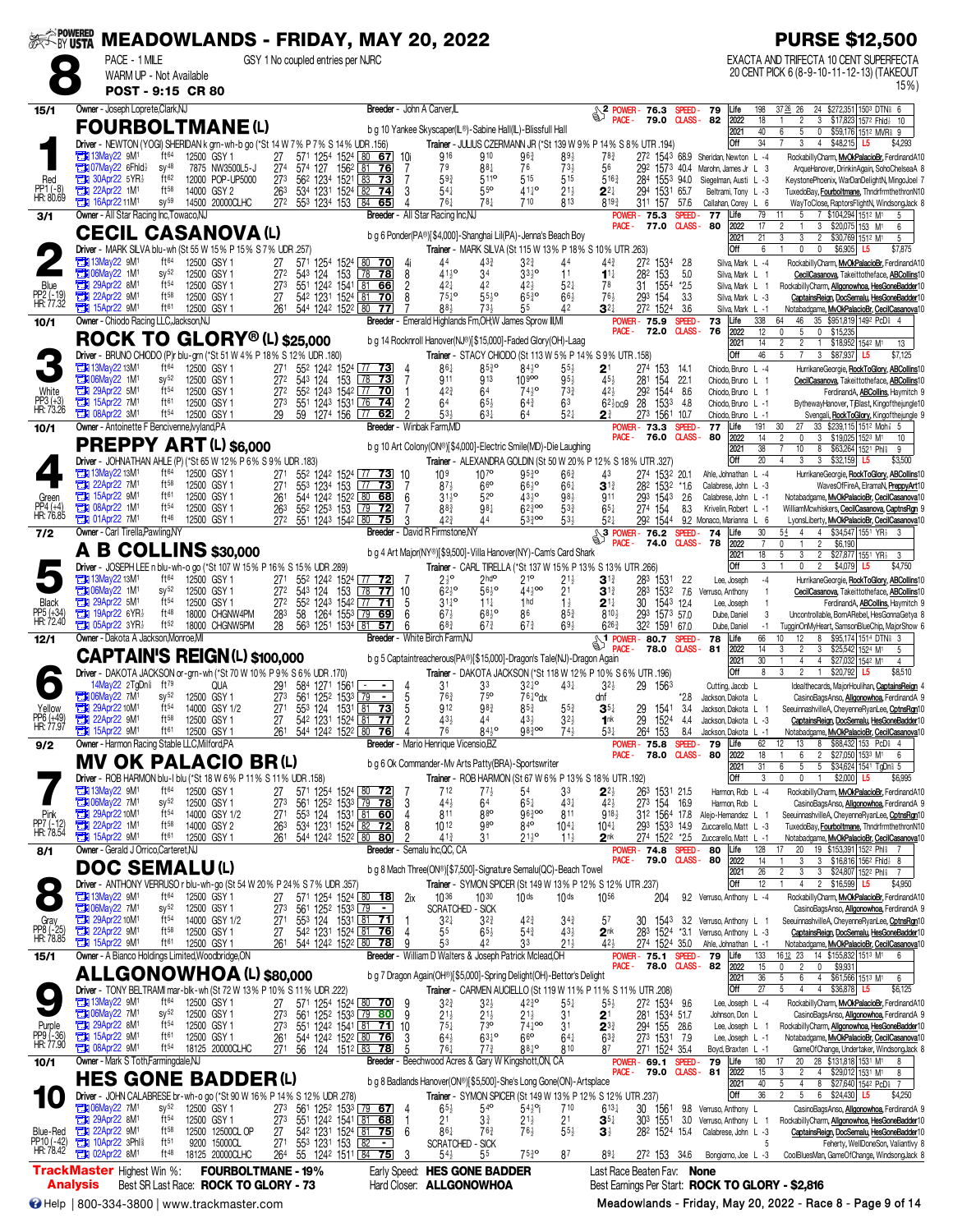| <b>EXAPOWERED</b>                |                                                                                                                                                                                   |                                              | <b>MEADOWLANDS - FRIDAY, MAY 20, 2022</b>                                                                             |                                    |                                     |                      |                                                                                                   |                                  |                                                                                                  |                                          |                                            |                                         |                                                                                                                                                                                                                               |                                     |                               |                                                                      | <b>PURSE \$23,000</b>                                                                                                                 |
|----------------------------------|-----------------------------------------------------------------------------------------------------------------------------------------------------------------------------------|----------------------------------------------|-----------------------------------------------------------------------------------------------------------------------|------------------------------------|-------------------------------------|----------------------|---------------------------------------------------------------------------------------------------|----------------------------------|--------------------------------------------------------------------------------------------------|------------------------------------------|--------------------------------------------|-----------------------------------------|-------------------------------------------------------------------------------------------------------------------------------------------------------------------------------------------------------------------------------|-------------------------------------|-------------------------------|----------------------------------------------------------------------|---------------------------------------------------------------------------------------------------------------------------------------|
|                                  | TROT - 1 MILE                                                                                                                                                                     | WARM UP - Not Available<br>POST - 9:40 CR 94 |                                                                                                                       | Positions 6-9 - Drawn              |                                     |                      |                                                                                                   |                                  |                                                                                                  |                                          |                                            |                                         | N/W \$14,000 (N/W L3 \$15,400) in Last 5 Starts AE: TMR 87 or Less as of 5/17 AE: N/W \$20,000 in Last 5 Starts or<br>N/W 10 Extended PM Races Life Drawn Outside No coupled entries per NJRC Post Positions 1-5 - Drawn Post |                                     |                               |                                                                      | EXACTA AND TRIFECTA 10 CENT SUPERFECTA<br>PICK 3 (9-10-11)                                                                            |
| 6/1                              | Owner - Evan A Katz.NY David Rovine Stable LLC.FL:Frank A Canzone.NY                                                                                                              |                                              |                                                                                                                       |                                    |                                     |                      |                                                                                                   |                                  | Breeder - Kostas G Diakoloukas ON, CA                                                            |                                          |                                            |                                         | $\begin{matrix}3 \end{matrix}$ POWER-<br>$\begin{matrix}3 \end{matrix}$ PACE.<br>PACE -                                                                                                                                       | 87.7                                | SPEED-<br><b>CLASS-</b>       | 94<br>Life                                                           | \$325,771 1523 Phi<br>56<br>11<br>10<br>11<br>$\overline{2}$<br>$\mathbf{0}$                                                          |
|                                  | <b>HAYEK (L) \$70,000</b>                                                                                                                                                         |                                              |                                                                                                                       |                                    |                                     |                      |                                                                                                   |                                  | b q 5 E L Titan(ON®)[\$7,500]-Hold Her Tight(KY)-Kadabra                                         |                                          |                                            |                                         |                                                                                                                                                                                                                               | 94.0                                |                               | 92<br>2022<br>2021                                                   | 12<br>\$44,670<br>6<br>26<br>$\overline{2}$<br>\$91,747 1523 Phis<br>4<br>4                                                           |
|                                  | Driver - ANDREW MCCARTHY r blu-grn (St 519 W 10% P 14% S 9% UDR .208)<br>$\Box 106$ May22 7YR $\frac{1}{2}$                                                                       | $SV^{54}$                                    | 25000 NW20000L5                                                                                                       | 283                                | 581 127                             | 1563                 | $[90$ 77                                                                                          |                                  | 58                                                                                               | 57                                       | $5^{4}$                                    | 4 <sub>2</sub> x                        | Trainer - PER ENGBLOM (St 142 W 15% P 13% S 11% UTR .259)<br>$612\frac{1}{4}$                                                                                                                                                 | 31.<br>159                          | 4.2                           | Off<br>Bartlett, Jason L 6 costly break                              | 5<br>$\overline{2}$<br>\$28,200<br>0<br>L5<br>\$15,180<br>Nxtrndsnm, ThLstChptr, EmtnsR 8                                             |
| Red                              | <b>EN 22Apr22 6YR</b><br>$T$ 15Apr22 8YR                                                                                                                                          | ft62<br>ft64                                 | 30000 NW34801L5<br>30000 NW30000L5                                                                                    | 282<br>28                          | 573 1253<br>57 1254                 | 154<br>1543          | 90<br>-75<br>$\sqrt{90}$<br><u>91</u>                                                             | 4<br>$\overline{2}$              | $21\frac{1}{4}$<br>33                                                                            | 21}<br>33                                | x68300<br>$3^{11}2^{\circ}$                | 814<br>2ns                              | 8183<br>2 <sub>ns</sub>                                                                                                                                                                                                       | 303 1574<br>283<br>1543             | 1.5<br>2.1                    | Bartlett, Jason L -3 costly break<br>Bartlett, Jason L -4 first over | StrmyKrmr, BrryBlck, KndLckyL 8<br>WarriorOne, Hayek, Fanatic 8                                                                       |
| PP1 (-8)<br>HR: 95.07            | <b>TEM 02Apr22 10PcD</b><br>$25$ Mar22 8YR $\frac{1}{2}$                                                                                                                          | ft47<br>ft57                                 | 25000 WO25000LT<br>39000 OPEN HC                                                                                      | 27 <sup>1</sup><br>28              | 561<br>1243<br>573 1261             | 1523 93<br>1551 33   | 95<br><u>90</u>                                                                                   | $\overline{c}$                   | $21\frac{1}{4}$<br>33                                                                            | $3^{2}$<br>$3^{3+}$                      | $32\frac{1}{2}$<br>2 <sub>ns</sub>         | $31\frac{1}{4}$<br>$1\frac{1}{2}$       | $3^{13}$<br>$\mathbf{3}^{\frac{3}{4}}$                                                                                                                                                                                        | 28<br>153<br>291<br>1552            | 3.9<br>8.7                    | Bartlett, Jason L<br>Bartlett, Jason L -1 first over                 | Eurobond, BigOil, Hayek 7<br>StreetGossip, WarriorOne, Hayek 7                                                                        |
| 7/2                              | <b>THE 18Mar22 9YR</b><br>Owner - Pollack Racing LLC, Venetia, PA; Jeffrey W Cullipher, Middletown, IN                                                                            | ft55                                         | 30000 NW30000L5                                                                                                       | 284                                | 581 127                             | 1552 91              | 87<br>Breeder - Rolf Ebener.FL                                                                    | 5                                | 54}                                                                                              | 33 <sup>1</sup>                          | 543                                        | 533                                     | $\mathbf{3}^{3+}$                                                                                                                                                                                                             | 281 156<br><b>POWER-82.8</b>        | 5.7<br><b>SPEED</b>           | Bartlett, Jason L<br>94<br>Life                                      | 0 strong finish<br>MississippStrm, NMsDrm, Hayek 8<br>125<br>12 \$239.751 1512 HoP<br>22 18<br>18                                     |
|                                  | <b>DOUBLE ACCOUNT(L)</b>                                                                                                                                                          |                                              |                                                                                                                       |                                    |                                     |                      |                                                                                                   |                                  | br g 7 Break The Bank K(OH®)[\$3,500]-Double lvory(KY)-Dream Vacation                            |                                          |                                            |                                         | PACE -                                                                                                                                                                                                                        | 93.0                                | <b>CLASS-</b>                 | 2022<br>93<br>2021                                                   | 13<br>$\overline{c}$<br>$\overline{1}$<br>\$31,955 153 M <sup>1</sup><br>42<br>5<br>4 \$108,616 1512 M1<br>6                          |
|                                  | <b>Driver</b> - DEXTER DUNN red-blk-wh (St 646 W 20% P 14% S 12% UDR 318)<br><b>EN 12May22 10Phl&amp;</b>                                                                         | ft $72$                                      | 22500 WO25000LT                                                                                                       | 272                                | 56                                  | 1242 1532 90         | 84                                                                                                | 2                                | $43\frac{1}{2}$                                                                                  | 44,                                      | $2^{30}$                                   | $3^{13}$                                | Trainer - JEFF CULLIPHER (St 489 W 12% P 13% S 11% UTR .229)<br>$63\frac{1}{2}$                                                                                                                                               | 292 154                             | 8.7                           | Off<br>Miller, David L -4                                            | 12<br>$\overline{1}$<br>\$8,920<br>\$12,085<br>$\overline{1}$<br>L5<br>MeladysMonet, VainqueurRPNo, WildAndCrzyGy 6                   |
| Blue                             | 22Apr22 10M<br>16Apr22 6M1                                                                                                                                                        | $ft^{58}$<br>$ft^{59}$                       | 23000 NW20000L5<br>31500 NW20000L5                                                                                    | 28<br>27 <sup>2</sup>              | 56<br>1241<br>561<br>125            | 1514 95              | 88<br>152 <sup>3</sup> 94 70                                                                      | 3                                | 433<br>x626                                                                                      | 44<br>620                                | $55\frac{3}{4}$<br>619                     | 67<br>519                               | $65\frac{3}{4}$<br>5233                                                                                                                                                                                                       | $27^3$ 153<br>283 1572 11.0         | 14.2                          | Miller, David L -3<br>Miller, David L 0                              | NextLevelStuff, RoyaltyDeal, SciroccoRob 6<br>YanksDugout, Sermon, JICruze 6                                                          |
| PP2 (-19)<br>HR: 95.34           | <b>Ext 09Apr22 7M1</b><br><b>The O1Apr22 6M</b>                                                                                                                                   | ft <sub>51</sub><br>ft46                     | 34500 NW21000L5<br>15500 NW10500L5                                                                                    | 273<br>28                          | 124<br>56<br>57<br>126              | 1543 L89             | 1512 95 95<br>89                                                                                  | $\frac{2x}{2}$<br>$\overline{2}$ | $21\frac{1}{4}$<br>1ns                                                                           | $3^{2}$<br>$11\frac{1}{4}$               | 34<br>11                                   | 33<br>$11\frac{1}{2}$                   | $41\frac{1}{2}$<br>1 <sup>3</sup>                                                                                                                                                                                             | 264 1513 43.8<br>283 1543 *0.2      |                               | Miller, David L -3<br>Miller, David L 6                              | Hillexotic, ChinChinHall, Lovedbythemasses 8<br>DoubleAccount, Justlikehim, StormontVentnor 7                                         |
|                                  | 26Mar22 6M                                                                                                                                                                        | ft46                                         | 23000 NW14000L5                                                                                                       | 272                                | 553 1241                            | 1521 92              | 94                                                                                                |                                  | $31\frac{1}{4}$                                                                                  | $11\frac{1}{4}$                          | 11                                         | 2hd                                     | 33                                                                                                                                                                                                                            | 283 1524                            | 2.3                           | Tetrick, Tim L                                                       | KenzieskyHanover, SciroccoRob, DoubleAccont 7<br>3<br>1 \$110,994 1532 Wbsb 3                                                         |
| 15/1 <sub>0</sub>                | Owner - Berg Bros Racing LLC, St. Augustine, FL<br><b>SPIRIT OF DEO<sup>®</sup> †(L) \$10,000</b>                                                                                 |                                              |                                                                                                                       |                                    |                                     |                      |                                                                                                   |                                  | Breeder - Deo Volente Farms LLC,NJ<br>b m 5 Trixton(NJ®)[\$12,000]-Caylee Dream(NJ)-Yankee Glide |                                          |                                            |                                         | POWER -<br>PACE -                                                                                                                                                                                                             | 85.4<br>86.0                        | <b>SPEED</b><br><b>CLASS-</b> | 85<br>Life<br>87<br>2022<br>2021                                     | 36<br>11<br>3<br>$\mathbf{0}$<br>\$14,275 1532 M1<br>10<br>-5<br>3<br>$\mathbf{1}$                                                    |
|                                  | Driver - STEVE SMITH gra-red-blk (St 270 W 7 % P 10 % S 11 % UDR .162)                                                                                                            |                                              |                                                                                                                       |                                    |                                     |                      |                                                                                                   |                                  |                                                                                                  |                                          |                                            |                                         | Trainer - JOHN BUTENSCHOEN (St 63 W 6% P 19% S 8% UTR .192)                                                                                                                                                                   |                                     |                               | Off                                                                  | \$25,502 1533 ScDi<br>$\overline{4}$<br>0<br>$\mathbf 0$<br>$\overline{1}$<br>\$2,217<br>$\overline{4}$<br>L <sub>5</sub><br>\$12,390 |
|                                  | <b>EN 14May22 3M1</b><br><b>CHI 07May22 6TgDns</b>                                                                                                                                | ft64<br>$ft^{58}$                            | 15500 NW10500L5<br>12000 OPEN                                                                                         | 27 <sup>4</sup><br>28              | 562 1252 153<br>572 1253            | 1552 83              | 87 83<br>$\sim$                                                                                   | χ4                               | 66<br>6ds                                                                                        | 6430<br>$6$ ds $x$                       | $55^{10}$<br>6 <sup>ds</sup>               | 65<br>6 <sup>ds</sup>                   | 73<br>6 <sup>ds</sup>                                                                                                                                                                                                         | 271 1533                            | 4.3<br>1.7                    | Smith, Steve +L -5<br>Thiessen, Daryl †L 5                           | Chiplosive, MoveoutofmywayK, Mostinterstngmn 8<br>CrossfitMouse, Itsonlymoneyhoney, Believer 6                                        |
| White<br>PP3 (+3)<br>HR: 85.95   | <b>THE 23Apr22 11M1</b><br><b>EN 15Apr22 8M1</b>                                                                                                                                  | $ft^{55}$<br>ft61                            | 18000 TM<87.1CD<br>10500 NW5000L5CD                                                                                   | 28<br>281                          | 562 1254<br>57 1254                 | 153                  | 1532 87 86<br>86<br>89                                                                            | 4<br>4                           | 65<br>65                                                                                         | $66\frac{1}{4}$<br>67                    | $54^{\circ}$<br>$43^{30}_{4}$              | 32<br>$3^{2+}$                          | $12\frac{1}{2}$<br>21                                                                                                                                                                                                         | 264 1532 4.7<br>263<br>1531 16.3    |                               | Smith, Steve +L -2<br>Smith Steve +L -1                              | SpiritOfDeo, GreatUnknown, MoveoutofmywayK 9<br>Chiplosive, SpiritOfDeo, SkywayKonMan 9                                               |
|                                  | <b>THE O7Apr22 6Phl&amp;</b><br><b>Ext 26Mar22 7PcD</b>                                                                                                                           | $sy^{52}$<br>ft 44                           | 15300 5<7PM<br>14500 NW12000L5                                                                                        | 281<br>274                         | 58<br>581 1254                      | 1264 1554 83         | 76<br>156 85 80                                                                                   | 6                                | 610<br>883                                                                                       | $65\frac{3}{4}$ <sup>o</sup><br>$8^{70}$ | $53^{10}$<br>743°                          | $65\frac{3}{4}$<br>$64\frac{1}{4}$      | $5^{7}$<br>$54\frac{1}{4}$                                                                                                                                                                                                    | 30<br>1572 *0.4<br>301 1564         | -4.3                          | Tetrick, Tim +L 4<br>Boyd, Braxten †L 5                              | CaviartEmma, TequilaNRoses, ApHallOfTrix 8<br>Believer, KindaLuckyLindy, AltusHanover 8                                               |
| 15/1 O                           | Owner - Ricky A Bucci, Campbell Hall, NY; Richard L Solano, Coconut Creek, FL                                                                                                     |                                              |                                                                                                                       |                                    |                                     |                      |                                                                                                   |                                  | Breeder - Lisa C Demetrious, ON, CA                                                              |                                          |                                            |                                         | POWER -<br>PACE.                                                                                                                                                                                                              | 85.9<br>90.0                        | SPEED.<br><b>CLASS-</b>       | 90<br>Life<br>89<br>2022                                             | 189<br>27<br>\$842,241 1541 YR<br>39<br>28<br>3<br>\$32,985 1543 YR}<br>11<br>9                                                       |
|                                  | <b>MOSTINTERESTINGMAN</b><br>Driver - TODD MCCARTHY r blu-grn-wh (St 637 W 15% P 12% S 12% UDR .257)                                                                              |                                              |                                                                                                                       |                                    |                                     |                      |                                                                                                   |                                  | b g 9 Manofmanymissions(ON®)[\$7,000]-No Sugar Tonight(ON)-Angus Hall                            |                                          |                                            |                                         | Trainer - RICKY BUCCI (St 50 W 6% P 16% S 6% UTR .169)                                                                                                                                                                        |                                     |                               | 2021<br>Off                                                          | 33<br>9<br>5 \$171,260 1541 YR<br>8<br>25<br>3<br>2 \$124,124<br>L5<br>\$12,610                                                       |
|                                  | <b>EN 14May22 3M1</b><br><b>THI 06May22 7YR3</b>                                                                                                                                  | ft64<br>$SV^{54}$                            | 15500 NW10500L5<br>25000 NW20000L5                                                                                    | 27 <sup>4</sup><br>283             | 562 1252 153<br>581 127             | 156 <sup>3</sup> 190 | 87 85<br>70                                                                                       | 3<br>6x                          | 54<br>725                                                                                        | 4330<br>711                              | 21 <sup>o</sup><br>713                     | 21<br>714                               | $\mathbf{3}$<br>718 <sub>7</sub>                                                                                                                                                                                              | 272 153<br>304 2002                 | 3.6<br>3.0                    | Mccarthy, Todd + -5<br>Siegelman, Austi                              | Chiplosive, MoveoutofmywayK, Mostinterstngmn 8<br>6 costly break<br>Nxtrndsnm, ThLstChptr, EmtnsR 8                                   |
| Green                            | $29$ Apr22 5YR<br>$22$ Apr22 5YR                                                                                                                                                  | ft59<br>ft62                                 | 21500 NW15000L5<br>21500 NW17710L5                                                                                    | 281<br>291                         | 574 1254<br>582 1263                |                      | 1543 86 96<br>1553 88 83                                                                          | 4                                | $11\frac{1}{2}$<br>68                                                                            | $11\frac{3}{4}$<br>$68\frac{1}{4}$       | 12<br>66                                   | 12 <sub>3</sub><br>$67\frac{1}{4}$      | 1 <sup>6</sup><br>$64\frac{1}{4}$                                                                                                                                                                                             | 284<br>1543<br>283<br>1562          | $*0.5$<br>5.0                 | Brennan, George<br>$\ddagger$                                        | 1 handily<br>Mostinterstngmn, WndsngPnr, Mskngm 6<br>+ -3 showed little                                                               |
| PP4 (+4)<br>HR: 91.42            | $\Box$ 08Apr22 8YR<br><b>THE 18Mar22 9YR</b>                                                                                                                                      | ft57<br>ft55                                 | 39000 OPEN HC                                                                                                         | 27 <sup>4</sup>                    | 562 1252                            |                      | 1543 93 85                                                                                        |                                  | 2 <sup>1</sup>                                                                                   | $21\frac{1}{2}$                          | 32                                         | 44                                      | $65\frac{3}{4}$                                                                                                                                                                                                               | 30<br>1554                          | 13.9                          | Stratton, Jordan                                                     | Believer, RockOfCashel, Swans 8<br>Buter, Tyler + -4 garden trip<br>Eurobond, StormyKromr, StrtGssp 6                                 |
| 8/1 O                            | Owner - Pollack Racing LLC, Venetia, PA; Jeffrey W Cullipher, Middletown, IN                                                                                                      |                                              | 30000 NW30000L5                                                                                                       | 284                                | 581 127                             | 1552 91              | 70                                                                                                | 6x                               | 811<br>Breeder - Hanover Shoe Farms Inc.PA                                                       | 811                                      | x8 11                                      | 816                                     | 821<br>POWER-                                                                                                                                                                                                                 | 302<br>1593<br>84.1                 | 13.8<br>SPEED-                | Brennan, George<br>86<br>Life                                        | 0 costly break<br>MississippStrm, NMsDrm, Hayek 8<br>92<br>18<br>13<br>\$220,101 1524 M1<br>10<br>4                                   |
|                                  | <b>CHIPLOSIVE (L) \$80,000</b>                                                                                                                                                    |                                              |                                                                                                                       |                                    |                                     |                      |                                                                                                   |                                  | b g 6 Explosive Matter(PA®)[\$7,500]-Brooke Blue Chip(PA)-Credit Winner                          |                                          |                                            |                                         | PACE -                                                                                                                                                                                                                        | 86.0                                | CLASS-                        | 86<br>2022<br>2021                                                   | 13<br>3<br>3<br>\$28,308 153 M1<br>6<br>36<br>6<br>4<br>$\overline{4}$<br>\$63,590 1531 M1<br>5                                       |
|                                  | Driver - DAVID MILLER wh-pur-b go (St 466 W 15% P 14% S 12% UDR .268)<br><b>Ext 14May22 3M1</b>                                                                                   | ft64                                         | 15500 NW10500L5                                                                                                       | 27 <sup>4</sup>                    | 562 1252 153                        |                      | $87$ 86                                                                                           | $\frac{2}{7}$                    | $31\frac{1}{4}$                                                                                  | $3^{2}$                                  | $42^{10}$                                  | $42\frac{1}{2}$                         | Trainer - JEFF CULLIPHER (St 489 W 12% P 13% S 11% UTR .229)<br>1                                                                                                                                                             | 271 153                             | 11.3                          | Off<br>Miller, David L -5                                            | 12<br>\$31,020<br>3<br>\$18,408<br>L5<br>Chiplosive, MoveoutofmywayK, Mostinterstngmn 8                                               |
| <b>Black</b>                     | 23Apr22 11M<br><b>EN 15Apr22 8M1</b>                                                                                                                                              | ft55<br>ft61                                 | 18000 TM<87.1CD<br>10500 NW5000L5CD                                                                                   | 28<br>28 <sup>1</sup>              | 562 1254<br>1254<br>57              | 1532<br>153          | 87<br>83<br>86 89                                                                                 | 6                                | $11^{10}$<br>$2\frac{1}{4}$ <sup>o</sup>                                                         | 21‡<br>$11\frac{1}{4}$                   | $21\frac{1}{2}$<br>$11\frac{1}{4}$         | 43<br>$11\frac{1}{4}$                   | 43<br>$\mathbf{1}^3$                                                                                                                                                                                                          | 28<br>154<br>27 <sup>1</sup><br>153 | $*2.8$<br>$*2.3$              | Miller, David L -2<br>Miller. David L -1                             | SpiritOfDeo, GreatUnknown, MoveoutofmywayK 9<br>Chiplosive, SpiritOfDeo, SkywayKonMan 9                                               |
| PP5 (+34)<br>HR: 86.63           | <b>201 08Apr22 7M1</b><br><b>TEM</b> 25Mar22 6M <sup>1</sup>                                                                                                                      | ft <sub>54</sub><br>ft52                     | 11875 NW4500L5CD<br>12500 NW7500L5CD                                                                                  | 29 <sup>°</sup><br>283             | 57<br>573 1253 1542 88              | 1251 1533 L84        | <u>86</u><br>-85                                                                                  |                                  | 11<br>32                                                                                         | $1\frac{1}{2}$<br>$42\frac{1}{2}$        | $31\frac{1}{2}$<br>54                      | $21\frac{1}{4}$<br>$\bar{5}5$           | 2<br>42 <sub>3</sub>                                                                                                                                                                                                          | 282 1534<br>282 1544 12.6           | - 2.9                         | Miller, David L -1<br>Boyd, Braxten L 4                              | HendersonSeelster, Chiplosive, Gotwuteverittks 9<br>RememberTitans, Dayson, Amador 7                                                  |
| 3/1                              | $713$ 18Mar22 8M<br>Owner - M3 Racing Stable, Berlin, OH                                                                                                                          | ft60                                         | 15500 NW10500L5                                                                                                       | 274                                | 563 1244 1514 87                    |                      | 84                                                                                                |                                  | $87\frac{1}{4}$<br><b>Breeder</b> - Hanover Shoe Farms Inc.PA                                    | $76\frac{1}{4}$ <sup>o</sup>             | $87\frac{1}{2}$                            | 893                                     | $610 +$                                                                                                                                                                                                                       | 273 1534<br>92.9                    | 68.0<br><b>SPEED</b>          | Boyd, Braxten L -2<br>94<br>Life                                     | SciroccoRob, MeadowbranchRicky, Dayson- 8<br>22<br>3 \$557,614 1512 M1<br>8<br>3<br>-3                                                |
|                                  | <b>AMBASSADOR HANOVER \$100,000</b>                                                                                                                                               |                                              |                                                                                                                       |                                    |                                     |                      |                                                                                                   |                                  | b h 4 Chapter Seven(NY®)[\$7,500]-Angel Eyes Hanover(PA)-Cantab Hall                             |                                          |                                            |                                         | <b>S</b> <sup>1</sup> POWER-<br>PACE -                                                                                                                                                                                        | 94.0                                | <b>CLASS-</b>                 | 90<br>2022<br>2021                                                   | $\mathbf 0$<br>$\mathbf{0}$<br>0<br>\$0<br>$\overline{1}$<br>15<br>3<br>3 \$434,189 1512 M1<br>3<br>4                                 |
|                                  | Driver - AKE SVANSTEDT grn-blk-wh (St 116 W 9% P 8% S                                                                                                                             |                                              |                                                                                                                       |                                    | 16% UDR .188)                       |                      |                                                                                                   |                                  | Trainer                                                                                          |                                          |                                            |                                         | - AKE SVANSTEDT (St 178 W 8% P 11% S 16% UTR .194)                                                                                                                                                                            |                                     |                               | Off                                                                  | $0$ \$175,348 L5<br>\$29,000                                                                                                          |
|                                  | <b>EN 07May22 7M</b><br>23Apr22 4M <sup>1</sup>                                                                                                                                   | gd <sup>47</sup><br>ft56                     | 75000 GRADUATE<br><b>QUA</b>                                                                                          | 27<br>284                          | 55<br>57                            | 1252 1523            | 123 1521 95 92                                                                                    | 3<br>4                           | $3^{13}$<br>$34\frac{1}{4}$                                                                      | $42\frac{1}{2}$<br>$37\frac{1}{4}$       | $53\frac{1}{2}$<br>$38\frac{1}{4}$         | $64\frac{3}{4}$<br>$38\frac{1}{4}$      | $73\frac{1}{4}$<br>$3^{10}$                                                                                                                                                                                                   | 291 1524 16.0<br>273 1543           |                               | Zeron, Scott<br>Svanstedt, Ake                                       | Sonofamistery, RattleMyCage, DelayedHanover10<br>ItsAcademic, Ahundreddollarbill, AmbassdrHnvr 7                                      |
| Yellow<br>PP6 (+49)<br>HR: 95.22 | <b>EN 300ct21 8M1</b><br><b>Extra 23Oct21 3M1</b>                                                                                                                                 | ft61<br>ft60                                 | 650000 BR CROWN F<br>25000 BR CROWN E                                                                                 | 262<br>$\frac{271}{271}$           | 553 1234 1512 93 98                 |                      | 55 <sup>1</sup> 123 <sup>3</sup> 151 <sup>2</sup> 91 <b>97</b><br>54 <sup>2</sup> 1224 1493 92 89 | $\overline{c}$                   | $21\frac{1}{2}$<br>$11\frac{1}{4}$                                                               | 21<br>$11\frac{1}{4}$                    | $2^{2}$<br>11                              | 32<br>$12\frac{1}{2}$                   | 62<br>$12\frac{1}{4}$                                                                                                                                                                                                         | 273 1514<br>274 1512 3.7            | 6.2                           | Svanstedt, Ake<br>Svanstedt, Ake                                     | Jujubee, FlyLight, InRange10<br>AmbassadorHanover, LoganPark, Ritson 8<br>$-1$                                                        |
|                                  | <b>Ext 100ct2112Lex1</b><br>$10$ Sep21 8YR $\frac{1}{2}$                                                                                                                          | ft74<br>ft70                                 | 561000 KYFUTURITY<br>200000 NYSS FINAL                                                                                | 282                                |                                     |                      | 58 1263 1562 87 79                                                                                | 9<br>4                           | 1114<br>23                                                                                       | $10^{71}$ <sup>o</sup><br>22             | $10^{7}$ <sup>1</sup> °<br>$21\frac{1}{2}$ | $88\frac{1}{2}$<br>$21\frac{1}{4}$      | $68\frac{1}{4}$<br>$51\frac{1}{4}$                                                                                                                                                                                            | 27 1511 47.5<br>294 1563 2.3        |                               | Zeron, Scott<br>Svanstedt, Ake                                       | $-4$<br>Jujubee, CuatroDeJulio, FlyLight12<br>Svnshdsfgry, DwyArnId, DsRdDIcs 7<br>-5 garden trip                                     |
| $9/2$ $\Omega$                   | Owner - H A Taylor, Philadelphia, PA; B D Mudry, Boca Raton, FL; D W Millard, ON; T L Mu Breeder - Hanover Shoe Farms Inc, PA                                                     |                                              |                                                                                                                       |                                    |                                     |                      |                                                                                                   |                                  |                                                                                                  |                                          |                                            |                                         | PACE -                                                                                                                                                                                                                        | <b>POWER-83.6</b><br>90.0           | SPEED-<br><b>CLASS-</b>       | 90<br>Life<br>88<br>2022                                             | 72<br>13 \$243,883 1524 PcD \$ 5<br>16<br>18<br>5<br>\$19,675 154 Phil 6<br>$\overline{c}$<br>$\overline{c}$                          |
|                                  | <b>MACMORRIS HANOVER †(L) \$53,000</b> bg 6 Cantab Hall(PA®)(\$20,000)-My America Bi(PA)-Donato Hanover<br>Driver - MARK MACDONALD wh-yel-blu (St 492 W 10% P 12% S 10% UDR .200) |                                              |                                                                                                                       |                                    |                                     |                      |                                                                                                   |                                  |                                                                                                  |                                          |                                            |                                         | Trainer - ROBERT BAGGITT JR (*St 267 W 16% P 13% S 12% UTR .272)                                                                                                                                                              |                                     |                               | 2021<br>Off                                                          | 30<br>5<br>6<br>6<br>\$64,955 1524 PcD \$ 5<br>10<br>$\overline{2}$<br>3 \$35,512 L5<br>\$19,675                                      |
|                                  | <b>The O5May22 4Phl?</b><br><b>The 28Apr22 7Phls</b>                                                                                                                              | ft71<br>ft <sup>56</sup>                     | 13000 NW14000L5<br>13000 NW15000L5                                                                                    | 27 <sup>4</sup><br>27 <sup>1</sup> |                                     |                      | 573 126 154 84 82<br>561 1242 1533 87 88                                                          | 7                                | $11\frac{1}{2}$<br>$3^{3}$                                                                       | 11<br>$3^{3}_{4}$                        | 1 <sup>2</sup><br>44                       | $1\frac{1}{2}$<br>$44\frac{1}{2}$       | $12^{3}$<br>$34\frac{1}{2}$                                                                                                                                                                                                   | 28<br>154 *0.5<br>291 1542 17.3     |                               | Miller, David +L -6<br>Miller, David †L 2                            | MacmorrisHanover, HockeyHanover, FilledDont 5<br>LeanHanover, FashionCreditor, MacmorrisHanvr 8                                       |
| Pink<br>PP7 (-12)<br>HR: 89.66   | 16Apr22 12PcD<br><b>TEM 09Apr22 2PcD</b>                                                                                                                                          | $SV^{43}$<br>$sy^{47}$                       | 14500 NW13000L5<br>14500 NW12500L5                                                                                    | 281<br>273                         | 58 1271 156 86 87                   |                      |                                                                                                   | 6                                | 1 <sup>h</sup><br>$32\frac{1}{2}$                                                                | 21‡<br>$11\frac{1}{4}$                   | $21\frac{1}{4}$<br>11                      | $21\frac{1}{4}$<br>$11\frac{1}{4}$      | 2 <sup>hd</sup><br>3 <sup>1</sup>                                                                                                                                                                                             | 283 156<br>293 1554 *0.5            | 2.5                           | Napolitano, G Jr +L 8<br>Napolitano, G Jr +L                         | Believer, MacmorrisHanover, Icanflylikeanangl 8<br>SweetHeartAs, WarriorWay, <u>MacmorrisHanover</u> 8                                |
|                                  | <b>The 20Mar22 14PcD</b><br>02Mar22 10PcD                                                                                                                                         | ft43<br>ft40                                 | 12500 NW9000L5<br><b>QUA</b>                                                                                          | 281<br>292                         | 594 1283 1574 <del>⊡</del>          |                      | 573 1261 1553 85 83<br>563 1253 1542 84 89<br>$\blacksquare$                                      | 2                                | $11\frac{1}{4}$<br>33                                                                            | $21\frac{1}{4}$<br>21‡                   | $21\frac{1}{4}$<br>$21\frac{1}{4}$         | $21\frac{1}{4}$<br>2ns                  | $1^{1\frac{1}{2}}$<br>$11\frac{3}{4}$                                                                                                                                                                                         | 283 1542 1.2<br>29<br>1574          |                               | Napolitano, G Jr +L 3<br>Napolitano, G Jr †L                         | MacmorrisHanover, KindaLuckyLindy, WingsUp 8<br>MacmorrisHanover, Izoh, PiercewaveHanover 6                                           |
| 8/1                              | Owner - Ben F Robards, Shepherdsville, KY                                                                                                                                         |                                              |                                                                                                                       |                                    |                                     |                      | Breeder - Ben F Robards,KY                                                                        |                                  |                                                                                                  |                                          |                                            |                                         | POWER -<br>PACE -                                                                                                                                                                                                             | 82.0 SPEED-<br>88.0                 | CLASS-                        | 88<br>Life<br>86<br>2022                                             | 5 \$121,721 1551 YR1<br>34<br>9<br>5<br>11<br>$\overline{2}$<br>$\overline{c}$<br>\$46,985 1551 YR <sub>2</sub><br>-5                 |
|                                  | <b>B NICKING(L)</b>                                                                                                                                                               |                                              |                                                                                                                       |                                    |                                     |                      |                                                                                                   |                                  | b g 5 Wishing Stone(OH®)[\$3,000]-B Nicki(KY)-Like A Prayer                                      |                                          |                                            |                                         |                                                                                                                                                                                                                               |                                     |                               | 2021<br>Off                                                          | 12<br>\$46,436 1551 DTN <sub>i</sub> 4<br>4<br>3<br>4<br>\$8,816<br>L <sub>5</sub><br>\$25,050                                        |
| $\bullet$                        | Driver - TIM TETRICK grn-yel-wh (St 544 W 17% P 15% S 13% UDR .297)<br>$\Box$ 06May22 7YR $\frac{1}{2}$                                                                           | $sy^{54}$                                    | 25000 NW20000L5                                                                                                       | 283                                |                                     |                      | 581 127 1563 90 79                                                                                | -3                               | 1 <sup>2</sup>                                                                                   | 12                                       | 2 <sup>1</sup>                             | 34                                      | Trainer - SCOTT DI DOMENICO (*St 984 W 17% P 15% S 14% UTR .300)<br>510                                                                                                                                                       | 312 1583 *1.4                       |                               | Brennan, George L 6 tired                                            | Nextroundsonme, ThLstChptr, EmtnsRchs 8                                                                                               |
|                                  | <b>EXAPPERENT 27 Apr22 8 YR</b><br>$20$ Apr22 6YR $\frac{1}{2}$                                                                                                                   | ft49<br>$ft^{57}$                            | 76000 JBTSFN<br>25000 JBTS                                                                                            | 29<br>274                          | 564 1253 1543 85 91                 |                      | 584 1263 1563 87 79                                                                               | 8                                | $66\frac{1}{2}$ <sup>o</sup><br>$31\frac{1}{2}$                                                  | $2^{30}$<br>21}                          | $2^{30}$<br>$21\frac{1}{4}$                | 22<br>21                                | $56\frac{1}{2}$<br>2 <sup>nk</sup>                                                                                                                                                                                            | 31<br>1574 39.5<br>284 1543         | 2.9                           | Brennan, George L -1<br>Brennan, George L -4                         | Seventier, HatTrickMarleau, LadyAnnNo 8<br>HatTrickMarleau, <b>BNicking</b> , Bazillionaire 7                                         |
| Gray<br>PP8 (-25)<br>HR: 88.82   | <b>EDI</b> 13Apr22 5YR <sup>1</sup>                                                                                                                                               | ft70<br>$ft^{53}$                            | 25000 JBTS<br>25000 JBTS                                                                                              | 272<br>274                         |                                     |                      | 573 1261 1551 <b>84 87</b><br>573 1263 156 <u>85 82</u>                                           | $\overline{c}$<br>8              | 32<br>812                                                                                        | $3^{3}\frac{1}{2}$<br>811                | 32 <sup>o</sup><br>55                      | $\frac{2\frac{1}{2}}{5^{4}\frac{1}{4}}$ | 1 <sup>hd</sup><br>$54\frac{1}{2}$                                                                                                                                                                                            | 283 1551<br>291 1564                | 4.9<br>8.7                    | Brennan, George L -4<br>Brennan, George L -2                         | BNicking, Seventier, JulaMusclePack 7<br>ToccoaFalls, Bazillionaire, HeartofgoldDevie 8                                               |
| 5/1                              | <b>Extra 25Mar22 12YR</b><br>Owner - Burke Rcg Stb & Weaver Bruscemi, PA; Rich Lombardo Rcg & Knox Services Breeder - Marvin J Raber, OH                                          | $ft^{57}$                                    | 21500 NW15000L5                                                                                                       | 291                                |                                     |                      | 583 1263 156 86 61                                                                                | x2x                              | 711                                                                                              | $3^{30}$                                 | $45^{10}$                                  | 713                                     | $725\frac{1}{2}$<br>$2 \frac{100 \text{ FU}}{100 \text{ F}}$ 88.0                                                                                                                                                             | 332 201                             | $*0.7$<br>SPEED.              | Brennan, George L -1 costly break<br>91<br>Life                      | TheLastChptr, Nxtmdsnm, OhRh 7<br>30<br>\$340,518 1533 MVR <sup>§</sup> 4<br>9<br>10                                                  |
|                                  | <b>CELEBRATE WITH ME \$22,000</b>                                                                                                                                                 |                                              |                                                                                                                       |                                    |                                     |                      |                                                                                                   |                                  | bl m 4 Full Count(OH®)[\$2,000]-Glisten Hanover(OH)-Andover Hall                                 |                                          |                                            |                                         | PACE -                                                                                                                                                                                                                        | 90.0                                | CLASS-91                      | 2022<br>2021                                                         | $\overline{7}$<br>$\overline{2}$<br>$\mathbf{0}$<br>\$28,650 1533 MVR 1 4<br>15<br>1 \$151,896 1534 ScD \$ 3<br>4                     |
|                                  | Driver - YANNICK GINGRAS h grn-wh-go (St 732 W 18% P 15% S 14% UDR .310)<br><b>THE 06May22 6M1</b>                                                                                | $sy^{52}$                                    | 30000 MSVERSTLTY                                                                                                      |                                    | 572 1261 1524 94 88                 |                      |                                                                                                   | 3                                | 54                                                                                               | 55                                       | $55\frac{1}{4}$ <sup>o</sup>               | $4^{7}$                                 | Trainer - RON BURKE (St 659 W 15% P 16% S 13% UTR .282)<br>$46\frac{1}{2}$                                                                                                                                                    | 264 154                             | 23.7                          | Off<br>Gingras, Yannick                                              | 4<br>$$34,970$ L5<br>\$19,900<br>NextLevelStuff, BellaBellini, KatiesLuckyDay 6<br>3                                                  |
|                                  | 28Apr22 8YR1<br>21Apr22 10YR1                                                                                                                                                     | ft52<br>$ft^{55}$                            | 39000 F&MOPNTROT<br>39000 F&M OPEN                                                                                    | $^{274}_{283}$<br>273              | 583 127 1554 32<br>562 1244 1542 91 |                      | $\blacksquare$<br>$\sim$                                                                          | 1<br>5x                          | $44\frac{3}{4}$<br>634                                                                           | 58<br>6 <sub>ds</sub>                    | $6^{24}$<br>6 <sup>ds</sup>                | 632<br>6 <sup>ds</sup>                  | 6 <sub>ds</sub><br>6 <sub>ds</sub>                                                                                                                                                                                            |                                     | 4.6<br>2.6                    | Brennan, George<br>Brennan, George                                   | 8 quit badly<br>KenzieskyHanvr, LdyJtr, BrdwyAthn 6<br>0 costly break<br>HeyLivvy, LadyJeter, YouWIIBQn 6                             |
| Purple<br>PP9 (-36)<br>HR: 89.99 | 11Apr22 9MVR <sup>\$</sup><br><b>Et 28Mar22 5MVR</b>                                                                                                                              | gd <sup>63</sup><br>ft39                     | 30000 OPEN HCP<br>20000 NW12000L4                                                                                     | 272<br>27                          | 564 125                             |                      | 1541 91 89<br>551 1241 1533 92 93                                                                 | 6<br>3                           | $2^{2}$<br>57                                                                                    | 21<br>$53\frac{1}{2}$ <sup>o</sup>       | $21\frac{1}{2}$<br>$6^{24}$ <sup>o</sup>   | $21\frac{1}{2}$<br>$5^{2}$              | 24<br>$\mathbf{1}^3$                                                                                                                                                                                                          | 291 1542<br>29 153 <sup>3</sup>     | 1.6<br>3.6                    | Page, Chris<br>Page, Chris                                           | Perlucky, CelebrateWithMe, DelilahSeelster10<br>-1<br>0<br>CelebrateWithMe, Burrow, BigCityPearl 7                                    |
|                                  | <b>EN 14Mar2211MVR</b>                                                                                                                                                            | ft63                                         | 30000 OPEN                                                                                                            | 282                                | 574 126                             |                      | 1542 94 87                                                                                        |                                  | 78                                                                                               | $75\frac{1}{2}$                          | $63\frac{1}{4}$ <sup>o</sup>               | $6^{23}$                                | $73\frac{1}{4}$                                                                                                                                                                                                               | $28^2$ 155                          | 4.6                           | Page, Chris                                                          | IKnowMyChip, PassTheVape, PureChance 9                                                                                                |
|                                  | <b>TrackMaster</b> Highest Win %:<br><b>Analysis</b>                                                                                                                              |                                              | <b>AMBASSADOR HANOVER - 36% Early Speed:</b><br>Best SR Last Race: AMBASSADOR HANOVER - 92 Hard Closer: SPIRIT OF DEO |                                    |                                     |                      |                                                                                                   |                                  | <b>AMBASSADOR HANOVER</b>                                                                        |                                          |                                            |                                         |                                                                                                                                                                                                                               |                                     |                               | Last Race Beaten Fav: B NICKING                                      | Best Earnings Per Start: AMBASSADOR HANOVER - \$25,346                                                                                |

Best Earnings Per Start: *AMBASSADOR HANOVER - \$25,346*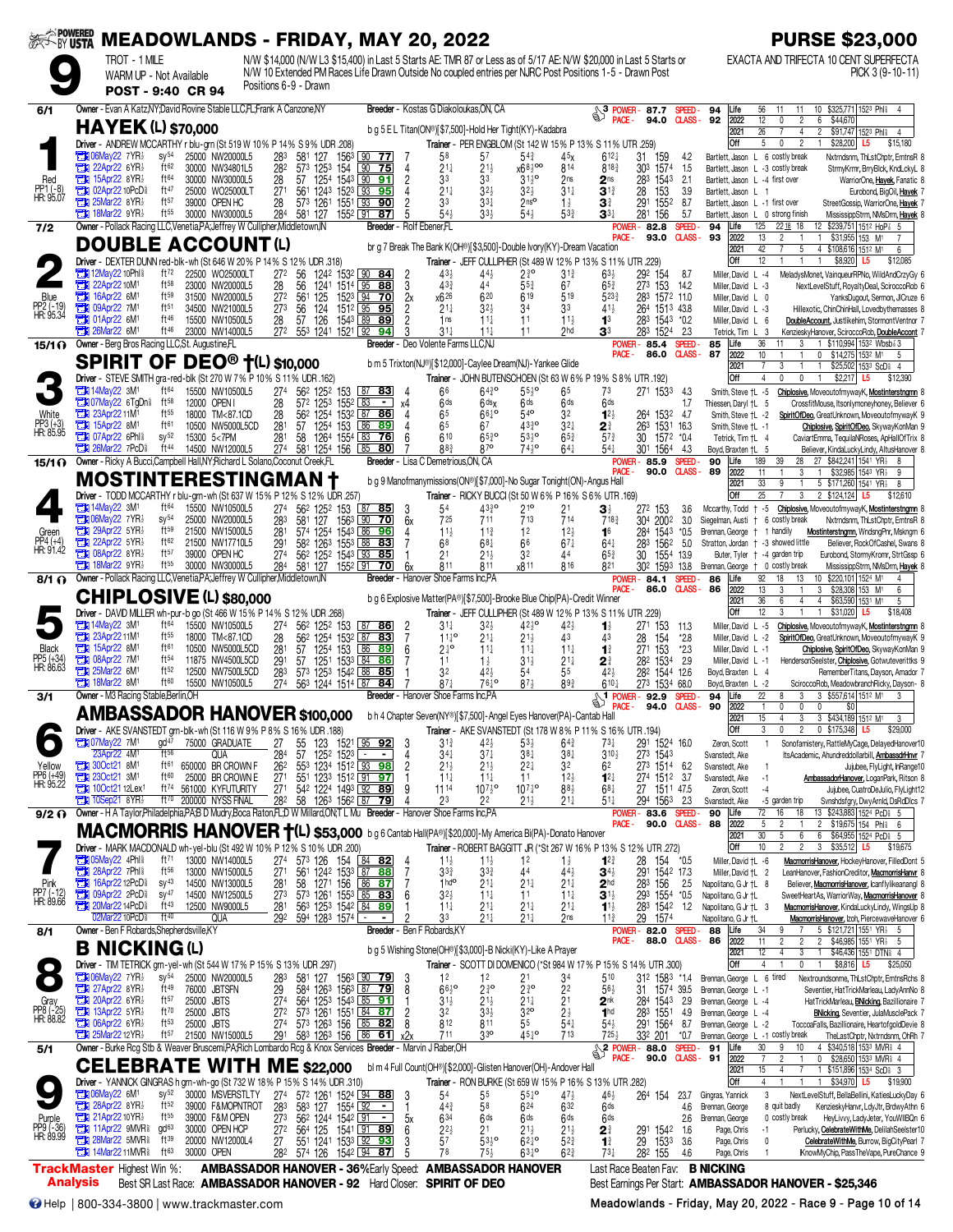|                                     |                                                                      | SER POWERED MEADOWLANDS - FRIDAY, MAY 20, 2022                          |                                                                                                                              | <b>PURSE \$14,000</b>                                              |                                                                                                                  |                                                                                                                           |                                                                          |                                                                       |                                                             |                                                                                                                                                            |
|-------------------------------------|----------------------------------------------------------------------|-------------------------------------------------------------------------|------------------------------------------------------------------------------------------------------------------------------|--------------------------------------------------------------------|------------------------------------------------------------------------------------------------------------------|---------------------------------------------------------------------------------------------------------------------------|--------------------------------------------------------------------------|-----------------------------------------------------------------------|-------------------------------------------------------------|------------------------------------------------------------------------------------------------------------------------------------------------------------|
|                                     | PACE - 1 MILE                                                        | WARM UP - Not Available<br>POST - 10:05 CR 81                           | GSY 2 (TMR 73.70 or Less Drawn Inside) No coupled entries per NJRC Post Positions 1-2 - Drawn Post Positions<br>3-10 - Drawn |                                                                    |                                                                                                                  |                                                                                                                           |                                                                          |                                                                       |                                                             | EXACTA AND TRIFECTA 50 CENT LATE PICK 4<br>(10-11-12-13) (\$50,000 GUARANTEED POOL)<br>(TAKEOUT 15%)                                                       |
| 8/1                                 | Owner - David Andrew Yarock, Tenafly, NJ                             |                                                                         |                                                                                                                              |                                                                    | Breeder - Shawn P Hanley, DE                                                                                     |                                                                                                                           |                                                                          | POWER-<br>74.9                                                        | 75<br>SPEED-<br>Life<br><b>CLASS-77</b>                     | 22 \$223,227 1521 DD<br>161<br>23<br>20<br>4                                                                                                               |
|                                     |                                                                      | <b>TAKEITTOTHEFACE(L)</b>                                               |                                                                                                                              |                                                                    | b q 8 Artzina(DE®)[\$4,000]-Anastasia Hanover(DE)-Badlands Hanover                                               |                                                                                                                           |                                                                          | PACE -<br>75.0                                                        | 2022<br>2021                                                | 15<br>$\overline{4}$<br>\$22,823 1543 M1<br>8<br>$\overline{38}$<br>$\overline{3}$<br>5<br>6<br>\$34,777 1531 M1                                           |
|                                     | <b>THE O6May22 1M1</b>                                               | $sy^{52}$<br>12500 GSY 1                                                | Driver - DAVID YAROCK r blu-k grn-wh (*St 78 W 13% P 6% S 8% UDR 190)<br>543 124<br>272<br>153                               | $\begin{array}{ c c c }\n\hline\n78 & 77\n\end{array}$             | $5^{2}$                                                                                                          | Trainer - SYMON SPICER (St 149 W 13% P 12% S 12% UTR 237)<br>67<br>$66\frac{1}{4}$                                        | $42\frac{1}{2}$<br>$2^{11}$                                              | 28<br>1531 10.6                                                       | Off<br>Yarock, David L 1                                    | 6<br>2 \$28,056<br>30<br>3<br>\$10,250<br>L5<br>CecilCasanova, Takeittotheface, ABCollins10                                                                |
| Red                                 | 29Apr22 1M <sup>1</sup><br>а<br>22Apr22 5M1                          | ft54<br>12500 GSY 1<br>$ft^{58}$<br>12500 GSY 1                         | 544 1233 1543 75<br>27<br>274<br>563 1254 1543 75 63                                                                         | -72                                                                | 811<br>9<br>76 <sup>o</sup>                                                                                      | 78 <sup>o</sup><br>811<br>$84\frac{3}{4}$<br>861                                                                          | 42<br>1 <sup>hd</sup><br>$65\frac{1}{4}$<br>$\mathbf{3}^{3\ddagger}$     | 292 1543 7.2<br>283 1552 6.5                                          | Yarock, David L 1<br>Yarock, David L -3                     | Takeittotheface, Watchmeneighneigh, Causway10<br>Haymitch, BrucesMagic, Takeittotheface10                                                                  |
| PP1 (-8)<br>HR: 73.40               | <b>EX 15Apr22 5M1</b><br><b>EM 01Apr22 3M1</b>                       | ft61<br>12500 GSY 1<br>ft 46<br>12500 GSY 1                             | 263<br>564 1254 1541 73 69<br>274<br>56 1253 1561 76                                                                         | 62                                                                 | $3^{2^{3}}$<br>3<br>$\mathfrak{p}$<br>52}                                                                        | $32\frac{1}{2}$<br>$2^{25}$<br>$63\frac{3}{4}$<br>53                                                                      | $44\frac{1}{2}$<br>$3^{1}$<br>$74\frac{3}{4}$<br>86}                     | 281 1542<br>311 1572 4.6                                              | 5.9<br>Yarock, David L -1<br>Yarock, David L 6              | PeterPumpkineater, MistyMemoryN, Takeittothfc10<br>TBlast, BigBadBill, MasterConrad10                                                                      |
| 8/1                                 |                                                                      | <b>FERDINAND A(L)</b>                                                   | Owner - James B Slendorn, Howell, NJ; Kelvin J Harrison, Bordentown, NJ                                                      |                                                                    | Breeder - D W Pengilly & D B Borthwick, AS<br>b g 9 Courage Under Fire-To Die With Dignity (AUS)-Live Or Die     |                                                                                                                           |                                                                          | POWER-<br>72.1<br>PACE -<br>74.0                                      | 74<br>Life<br>SPEED-<br><b>CLASS-79</b><br>2022             | 109<br>19 \$111,342 1522 FT AS 6<br>14<br>20<br>10<br>5 <sup>5</sup><br>\$14,258 1542 M1<br>9                                                              |
|                                     |                                                                      |                                                                         | Driver - JAMES SLENDORN wh-grn-or (*St 63 W 14% P 8% S 16% UDR 238)                                                          |                                                                    |                                                                                                                  | Trainer - KELVIN HARRISON (St 114 W 14% P 10% S 10% UTR 229)                                                              |                                                                          |                                                                       | 2021<br>Off                                                 | 25<br>3<br>3<br>\$25,258 1524 M1<br>8<br>5<br>$\mathbf 0$<br>0<br>\$1,933<br>\$10,625<br>L5                                                                |
|                                     | <b>THE 13May22 9M1</b><br><b>The O6May22 7M1</b>                     | ft64<br>12500 GSY 1<br>$sy^{52}$<br>12500 GSY 1                         | 27<br>273                                                                                                                    | 571 1254 1524 80 72<br>561 1252 1533 79 78                         | $11\frac{1}{4}$<br>$11\frac{1}{2}$<br>$\overline{1}$                                                             | $11\frac{1}{4}$<br>$11\frac{1}{4}$<br>$11\frac{1}{2}$<br>$11\frac{1}{2}$                                                  | $3^{2}$<br>$2\frac{1}{2}$<br>11<br>$3^{2}$                               | 272 1531<br>283 154                                                   | 7.3<br>Slendorn, James L -4<br>33<br>Slendorn, James L      | RockabillyCharm, MvOkPalacioBr, FerdinandA10<br>CasinoBagsAnso, Allgonowhoa, FerdinandA 9                                                                  |
| Blue<br>PP2 (-19)<br>HR: 73.70      | <b>The 29Apr22 5M1</b><br>23Apr22 14M                                | ft <sup>54</sup><br>12500 GSY 1<br>$ft^{56}$<br><b>QUA</b>              | 272<br>274<br>561 1234 1504                                                                                                  | 552 1243 1542 77 72<br>$\blacksquare$                              | $11^{\circ}$<br>$\overline{7}$<br>33<br>6                                                                        | $21\frac{1}{4}$<br>$31\frac{1}{4}$<br>$55\frac{1}{4}$<br>43}                                                              | $2\frac{1}{2}$<br>$11\frac{1}{4}$<br>910<br>914                          | 293 1542<br>284 1533                                                  | 6.6<br>Slendorn, James L 1<br>Allen, Pearly L               | FerdinandA, ABCollins, Haymitch 9<br>LousPearlman, SouthwindGendry, RockyrodHnvr 9                                                                         |
| 15/1                                | <b>TEM</b> 18Mar22 7M <sup>1</sup>                                   | ft60<br>12500 GSY                                                       | 27 <sup>1</sup><br>541 1223 1513 79<br>Owner - Sara J Kimelman, Gardiner, NY; Michael P Kimelman, New York, NY               |                                                                    | <b>SCRATCHED - SICK</b><br>Breeder - Albert C Crawford, FL; Michelle C Crawford, NY                              |                                                                                                                           |                                                                          | POWER-<br>76.2                                                        | SPEED-<br>83<br>Life                                        | $-2$<br>SunshinesFinest, TuxedoBay, DocSemalu 9<br>110<br>12 \$155,415 1504 M1<br>15<br>8<br>6                                                             |
|                                     |                                                                      | PARTY BOY \$11,000                                                      |                                                                                                                              |                                                                    | bl g 8 Rock N Roll Heaven(NY®)[\$8,500]-Cheerful Outlook(NY)-The Panderosa                                       |                                                                                                                           |                                                                          | PACE -<br>82.0                                                        | CLASS-<br>83<br>2022<br>2021                                | $\overline{7}$<br>\$7,272<br>0<br>14<br>$\overline{0}$<br>$\overline{2}$<br>$$12,880$ 151<br>2<br>M1                                                       |
|                                     | 29Apr22 10M1                                                         | $ft^{54}$<br>14000 GSY 1/2                                              | Driver - MICHAEL KIMELMAN blu-go (*St 47 W 2% P 6% S 4% UDR .067)<br>271<br>553 124 1531 81 60                               |                                                                    | 1015<br>8                                                                                                        | Trainer - MICHAEL KIMELMAN (*St 90 W 10% P 12% S 9% UTR .197)<br>1011<br>$10^{8}$                                         | 912                                                                      | 818 <sub>1</sub>                                                      | Off<br>311 1564 15.9 Kimelman, Michae                       | $\overline{7}$<br>0<br>$\overline{2}$<br>$0$ \$10,960<br>\$4,482<br>L5<br>SeeuinnashvilleA, CheyenneRyanLee, CptnsRqn10<br>$\mathbf{1}$                    |
| White                               | 23Apr22 3M1<br><b>EX 08Apr22 10M1</b>                                | $ft^{55}$<br>12500 NW7500L5CD<br>$ft^{54}$<br>14000 GSY 2               | 27 <sup>2</sup><br>554 1233 1501 90<br>271<br>551 124 1512 84                                                                | $\overline{77}$<br>т.,                                             | $54\frac{1}{4}$<br>3<br>8<br>$53\frac{3}{4}$ <sup>o</sup>                                                        | 74<br>87<br>21 <sup>o</sup> ex<br>10 <sub>ds</sub>                                                                        | $99\frac{3}{4}$<br>$10^{12}$<br>10 <sub>ds</sub><br>10ds                 |                                                                       | 273 1523118.9 Mccarthy, Todd<br>4.0 Kimelman, Michae        | $-2$<br>ArtiesIdeal <sup>DH</sup> , LeonDavid, GrayDragon10<br>$-1$<br>MontefalcoN, TuxedoBay, Camwood10                                                   |
| PP3 (+3)<br>HR: 82.34               | <b>T1 01Apr22 9M1</b><br>$71126$ Mar22 7M <sup>1</sup>               | $ft^{46}$<br>14000 GSY 2<br>$ft^{46}$<br>11250 TM<80.5CDJ               | 281<br>552 1232 153<br>271<br>55 122 151 82                                                                                  | 83 79<br><u>89</u>                                                 | 5<br>64<br>っ<br>55                                                                                               | $77\frac{3}{4}$ 00<br>$73\frac{3}{4}$ <sup>o</sup><br>563<br>6110                                                         | 46 <sup>1</sup><br>$2^{5}{}^{1}$<br>66<br>$51\frac{3}{4}$                | 29 154<br>271 1512 2.5                                                | *1.1 Kimelman, Michae<br>Mccarthy, Todd                     | 6<br>CheyenneRyanLee, PartyBoy, LearSeelster10<br>ArrhythmicSurge, ImAPowerplayA, BarganShppr10<br>3                                                       |
| 12/1()                              |                                                                      | Owner - George A & Rose Bonomo, Naperville, L                           | <b>NOME HANOVER (L) \$12,000</b>                                                                                             |                                                                    | <b>Breeder</b> - Hanover Shoe Farms Inc.PA<br>b g 5 Well Said(PA®)[\$7,500]-Northern Cameo(PA)-Camluck           |                                                                                                                           |                                                                          | $\frac{10!}{2}$<br>$\frac{10!}{P^4}$<br>81.0<br>PACE -                | SPEED-<br>81<br>Life<br>CLASS-85<br>2022                    | 77<br>17<br>10 \$119,774 151 PcD 4<br>126<br>15<br>$\overline{2}$<br>$\overline{2}$<br>1 \$19,880 154 M1<br>-5                                             |
|                                     |                                                                      |                                                                         | Driver - JOSEPH LEE n blu-wh-o go (*St 107 W 15% P 16% S 15% UDR .289)                                                       |                                                                    |                                                                                                                  | Trainer - MARK FORD (St 82 W 11% P 10% S 15% UTR 216)                                                                     |                                                                          |                                                                       | 2021<br>Off                                                 | 3 \$29,975 151 PcD 4<br>24<br>$\overline{2}$<br>$\overline{2}$<br>2 \$18,384<br>10<br>$\overline{c}$<br>$2^{\circ}$<br>L5<br>\$6,130                       |
|                                     | <b>THE 16May22 8PcD</b><br><b>THE OSMay22 12PcD</b>                  | $\text{gd}^{73}$<br>11000 NW6000L5<br>ft75<br>8500 NW4800L5             | 271<br>542 1224 152<br>26                                                                                                    | 553 1232 1524 87 76<br>86<br>-80                                   | $1\frac{1}{2}$ <sup>o</sup><br>3<br>- 5<br>$21\frac{1}{4}$                                                       | $11\frac{1}{4}$<br>$1\frac{1}{2}$<br>$21\frac{1}{4}$<br>2 <sup>hd</sup>                                                   | 1 <sub>hd</sub><br>$2^{11}$<br>2½<br>41                                  | 293<br>153<br>292 1521                                                | 3.9<br>Macdonald, Mark L -1<br>5.1<br>Macdonald, Mark L -1  | StraightUpCool, NomeHanover, TheBusA 8<br>BayMeadows, SnowballsRomeo, StraightUpCool 8                                                                     |
| Green<br>PP4 (+4)<br>HR: 81.97      | 30Apr22 12M1<br>22Apr22 13M1                                         | ft57<br>10500 NW5000L5CD<br>$ft^{58}$<br>9000 NW3000L5CD                | 551 123 1502 88 82<br>263<br>28<br>552 1231 151                                                                              | 85<br>85                                                           | 4<br>$67\frac{1}{4}$<br>7<br>$11\frac{1}{2}$                                                                     | $45^{10}$<br>650<br>$3^{2^{3}}$<br>$3^{2+}$                                                                               | 78 <sup>1</sup><br>78<br>$3^{13}$<br>2 <sup>nk</sup>                     | 28<br>152<br>272 151                                                  | 20.7<br>Mccarthy, Todd L -1<br>36.8<br>Macdonald, Mark L -3 | Caliber, HezaRealDiamond, BayfieldBeach 8<br>StraightTalk, NomeHanover, Buyln 8                                                                            |
| 7/2                                 | <b>The 16Apr22 2M1</b><br>Owner - P T Stable, Brick, NJ              | ft59<br>9000 NW3000L5CD                                                 | 272<br>56 1234 1513 85 81                                                                                                    |                                                                    | 54}<br>4<br>Breeder - M Gregory Gehman, PA                                                                       | 4330<br>$31^{10}$                                                                                                         | $33\frac{1}{2}$<br>533                                                   | 282 1522<br>$\frac{20-102}{2}$<br>$\frac{2 \text{ POWER} - 78.2}{20}$ | 4.3<br>Mccarthy, Todd L 0<br>76<br>Life<br>SPEED-           | BechersBrookA, TulhurstsantannaA, BayBrute 8<br>20<br>23 \$290,166 1502 Nfld} 5<br>172<br>24                                                               |
|                                     | TJ BLAST (L)                                                         |                                                                         |                                                                                                                              |                                                                    | b g 9 Yankee Cruiser(PA®)[\$6,000]-Shes A Blast(PA)-Pacific Rocket                                               |                                                                                                                           |                                                                          | PACE -<br>76.0                                                        | <b>CLASS-79</b><br>2022<br>2021                             | 10<br>\$15,433 1521 M1<br>2<br>$\mathbf{1}$<br>9<br>38<br>9<br>5<br>\$70,411 1512 M1<br>8                                                                  |
|                                     | 14May22 13M <sup>1</sup>                                             | $SV^{64}$<br>9000 TM<77.5CD                                             | Driver - ANTHONY VERRUSO r blu-wh-go (St 54 W 20% P 24% S 7% UDR .357)<br>271                                                | 554 1241 1532 78 75                                                | $21\frac{1}{4}$ <sup>o</sup><br>- 7                                                                              | Trainer - SYMON SPICER (St 149 W 13% P 12% S 12% UTR 237)<br>35<br>31}                                                    | 43‡<br>63                                                                | 284 154                                                               | Off<br>*1.9<br>Dunn, Dexter L 2                             | 20<br>3<br>\$30,665<br>3<br>\$9,200<br>L5<br>DarthFader, BungalowBillN, BigBadBill 9                                                                       |
| Black                               | 29Apr22 13M1<br><b>EX 22Apr22 2M1</b>                                | ft <sup>54</sup><br>15000 TM<74.5CD<br>ft58<br>10000 TM<74.5CD          | 273<br>552 1241 1531<br>551 1231 1521 76<br>27 <sup>1</sup>                                                                  | 78<br> 76 <br>79                                                   | 110<br>$6\phantom{.}6$<br>$11\frac{1}{2}$<br>4                                                                   | $11\frac{1}{4}$<br>11<br>$11\frac{1}{2}$<br>$11\frac{1}{2}$                                                               | $1\frac{1}{2}$<br>4nk<br>$11\frac{1}{2}$<br>$1^{11}$                     | 29<br>1531<br>1521<br>29                                              | $^*0.8$<br>$*1.1$<br>Dunn, Dexter L -3                      | Dunn, Dexter L 1 DoctorButch, GalacticGalleonNIH, BronsonsDlght10<br>TBlast, BungalowBillN, DoctorButch 7                                                  |
| PP5 (+34)<br>HR: 76.97              | <b>TEM</b> 15Apr22 7M <sup>1</sup><br><b>T3 08Apr22 1M1</b>          | ft61<br>12500 GSY 1<br>ft <sup>54</sup><br>12500 GSY 1                  | 273<br>551 1243 1531 76 74<br>263<br>552 1253 153 79                                                                         | $\overline{71}$                                                    | $2h$ do<br>2∛                                                                                                    | 1 <sup>1</sup><br>$1\frac{3}{4}$<br>$21\frac{1}{4}$<br>31                                                                 | 11<br>$2^{1\frac{1}{2}}$<br>$75\frac{1}{4}$<br>76}                       | 284<br>1532 *2.6<br>282 1541 19.6                                     | Verruso, Anthony L -1<br>Yarock, David L -1                 | BythewayHanover, TBlast, Kingofthejungle10<br>WilliamMcwhiskers, CecilCasanova, CaptnsRgn 9                                                                |
| 3/1                                 | Owner - Peter Kleinhans, Flemington, NJ                              |                                                                         | <b>WILLIAM MCWHISKERS</b>                                                                                                    |                                                                    | Breeder - P Kleinhans Racing Inc, NJ<br>b g 6 Roll With Joe(NY®)[\$5,000]-Lightning D Dube(NJ)-Western Ideal     |                                                                                                                           |                                                                          | <b>ST</b> POWER - 78.7<br>75.0<br>PACE -                              | 77<br>Life<br><b>SPEED</b><br><b>CLASS-</b><br>83<br>2022   | 26<br>\$54,085 1524 PcD 3<br>6<br>$\overline{2}$<br>$\overline{2}$<br>0<br>0<br>\$5,375 153 M <sup>1</sup><br>-1<br>6                                      |
|                                     |                                                                      |                                                                         | Driver - PETER KLEINHANS wh-grn-blu (*St 8 W 38% P 0% S 0% UDR .380)                                                         |                                                                    |                                                                                                                  | Trainer - JOHN MC DERMOTT (*St 137 W 16% P 12% S 15% UTR 277)                                                             |                                                                          |                                                                       | 2021<br>Off                                                 | 0<br>0<br>$\mathbf{0}$<br>\$0<br>$\mathbf{1}$<br>3<br>0<br>$\mathbf{0}$<br>\$1,800<br>$\mathbf{1}$<br>\$8,995                                              |
| ∩                                   | <b>1M1</b> 08Apr22 1M1<br><b>EM</b> 02Apr22 5M <sup>1</sup>          | ft <sup>54</sup><br>12500 GSY 1<br>ft48<br>11875 NW4500L5CD             | $\frac{26^3}{27}$<br>55 <sup>2</sup> 125 <sup>3</sup> 153<br>55 <sup>1</sup> 124 <sup>1</sup> 151                            | $\frac{79}{2}$ 77<br>89<br>$\overline{72}$                         | 43 <sup>1</sup><br>- 8<br>$42\frac{1}{4}$<br>$\overline{1}$                                                      | 4330<br>210<br>$65\frac{1}{2}$<br>$96\frac{1}{2}$                                                                         | 12<br>$98\frac{1}{2}$<br>913                                             | 271 153<br>281 1533 96.9                                              | 3.2<br>Kleinhans, Peter<br>Kleinhans, Peter                 | $-1$<br>WilliamMcwhiskers, CecilCasanova, CaptnsRgn 9<br>-3<br>RockinTheAces, HezaRealDiamond, BLikeCruisr 9                                               |
| Yellow<br>PP6 (+49)<br>HR: 82.07    | 11Mar22 5M1<br>05Mar22 5M1                                           | ft49<br>QUA<br>ft45<br>QUA                                              | 282<br>$56^2$ 1244 1511 $\sqrt{ }$<br>561 1244 1511<br>274                                                                   |                                                                    | $3^{3}\frac{1}{4}$<br>- 1<br>10<br>1016                                                                          | $33\frac{1}{2}$<br>$31\frac{1}{2}$<br>1016<br>$914^{\circ}$                                                               | 24<br>46}<br>714<br>x720                                                 | 272 1522<br>273 1551                                                  | Macdonald, Mark L<br>Mccarthy, Todd L                       | CoveredBridge, MajorlySexyA, StraightTalk 7<br>ChaseHHanover, TownGossip, BayfieldBeach10                                                                  |
| 10/1                                | 05Feb22 5M1                                                          | ft26<br><b>QUA</b><br>Owner - Antoinette F Bencivenne, Ivyland, PA      | 281 572 1253 155                                                                                                             | - 1                                                                | 3<br>45<br>Breeder - Barry Rubenstein Farms LLC,NY                                                               | $67\frac{1}{2}$<br>44                                                                                                     | $77\frac{3}{4}x$<br>710                                                  | 30 157<br><b>POWER-76.2</b>                                           | Charles, Alan L<br>82<br>Life<br>SPEED-                     | FeelinRedHot, LouieLouie, DuddiesLor10<br>7 \$134,296 152 M1<br>5<br>104<br>22<br>15                                                                       |
|                                     |                                                                      |                                                                         | <b>CHEYENNE RYAN LEE (L) \$12,000</b>                                                                                        |                                                                    | br g 6 Roll With Joe(NY®)[\$5,000]-Matinee(PA)-Abercrombie                                                       |                                                                                                                           |                                                                          | PACE -<br>82.0 CLASS-                                                 | 2022<br>82<br>2021                                          | 15<br>\$16,516 153 M <sup>1</sup><br>$\overline{c}$<br>$\mathbf{1}$<br>6<br>$\overline{37}$<br>$6\overline{6}$<br>11<br>0 \$50,420 152 M <sup>1</sup><br>5 |
|                                     | <b>THI 07May22 3Fhld</b> }                                           | $sy^{48}$<br>9000 NW6000L5CD                                            | Driver - JOHN CALABRESE br-wh-o go (*St 90 W 16% P 14% S 12% UDR .278)<br>271<br>56 <sup>2</sup> 125 <sup>1</sup> 155 84 82  |                                                                    | 2 <sub>ns</sub><br>$\frac{2}{7}$                                                                                 | Trainer - ALEXANDRA GOLDIN (St 50 W 20% P 12% S 18% UTR .327)<br>$11\frac{1}{2}$<br>$11\frac{1}{2}$                       | 43}<br>$11\frac{1}{2}$                                                   |                                                                       | Off<br>302 1553 *0.8 Marohn, James Jr L -1                  | $\overline{2}$<br>2 \$18,410 L5<br>16<br>$\overline{c}$<br>\$5,480<br>RockinAirway, TieYourShoeEd, MrKelly 7                                               |
| Pink                                | 29Apr22 10M <sup>1</sup><br>22Apr22 1M1                              | $ft^{54}$<br>14000 GSY 1/2<br>$ft^{58}$<br>14000 GSY 2                  | 271<br>553 124 1531 81 75<br>534 1231 1524 82 74<br>263                                                                      |                                                                    | 11<br>11 <sup>o</sup>                                                                                            | $21\frac{1}{2}$<br>$21\frac{1}{4}$<br>31<br>$21\frac{1}{4}$                                                               | $2^{2}$<br>$2^{2\frac{3}{4}}$<br>$42\frac{1}{2}$<br>$42\frac{1}{4}$      | 293 1534<br>294<br>1531                                               | 5.6<br>Ahle, Johnathan L<br>8.1<br>Calabrese, John L -3     | SeeuinnashvilleA, CheyenneRyanLee, CptnsRgn10<br>TuxedoBay, Fourboltmane, ThndrfrmthethronN10                                                              |
| PP7 (-12)<br>HR: 81.60              | 15Apr22 1M <sup>1</sup><br><b>EN 08Apr22 10M1</b>                    | ft61<br>14000 GSY 2<br>$ft^{54}$<br>14000 GSY 2                         | 264<br>554 124<br>27 <sup>1</sup><br>551 124                                                                                 | 1513 82 79<br>1512 84 75                                           | 910<br>- 8<br>75 <sup>o</sup><br>10                                                                              | $75^{30}_{4}$<br>$65\frac{3}{4}$ <sup>o</sup><br>$53^{10}$<br>55 <sup>o</sup>                                             | $66\frac{3}{4}$<br>$75\frac{1}{4}$<br>69                                 | 272 1523 2.7<br>$811\frac{1}{4}$<br>283 1533 *2.6                     | Calabrese, John L -1<br>Beltrami, Tony L -1                 | SeeuinnashvilleA, TuxedoBay, BrazenBrazilian 9<br>MontefalcoN, TuxedoBay, Camwood10                                                                        |
| 9/2                                 |                                                                      | Owner - Victoria K D'Alessandro, Cranford, NJ                           | <b>ROCKABILLY CHARM(L)</b>                                                                                                   |                                                                    | Breeder - Glenview Livestock LTD,ON, CA<br>br g 7 Rock N Roll Heaven(NY®)[\$8,500]-Keystone Mystique(ON)-Camluck |                                                                                                                           |                                                                          | POWER-75.1<br>75.0<br>PACE -                                          | 76<br>Life<br>SPEED-<br>CLASS-<br>80<br>2022                | 123<br>11 \$155,259 1501 M1<br>6<br>27<br>13<br>18<br>$\overline{2}$<br>$\mathbf 0$<br>\$39,103 1523 M1<br>6<br>$\overline{7}$                             |
| $\bullet$                           |                                                                      |                                                                         | Driver - JOHNATHAN AHLE (P) (*St 65 W 12% P 6% S 9% UDR .183)                                                                |                                                                    |                                                                                                                  | Trainer - VICTORIA D'ALESSANDRO (*St 60 W 12% P 8% S 8% UTR .191)                                                         |                                                                          |                                                                       | 2021<br>Off                                                 | 40<br>3<br>3<br>4<br>\$37,817 1501 M1<br>6<br>$\mathbf 0$<br>\$9,354 L5<br>11<br>\$11,375                                                                  |
|                                     | <b>External 13May22 9M<sup>1</sup></b><br>7M1                        | ft64<br>12500 GSY 1<br>$sy^{52}$<br>12500 GSY 1                         | 27<br>273                                                                                                                    | 571 1254 1524 80 74<br>561 1252 1533 79 74                         | $21\frac{1}{4}$<br>- 5<br>-7<br>$99\frac{1}{4}$                                                                  | 21‡<br>$21\frac{1}{4}$<br>$97\frac{1}{4}$<br>99                                                                           | $1\frac{1}{2}$<br>$12\frac{1}{2}$<br>$56\frac{1}{2}$<br>$56\frac{1}{4}$  | 26 <sup>4</sup> 152 <sup>4</sup> 6.9<br>273 1544 5.1                  | Ahle, Johnathan L -4<br>Ahle, Johnathan L                   | RockabillyCharm, MvOkPalacioBr, FerdinandA10<br>CasinoBagsAnso, Allgonowhoa, FerdinandA 9                                                                  |
| Gray<br>PP8 (-25)<br>HR: 75.38      | 29Apr22 8M1<br>22Apr22 9M1                                           | $ft^{54}$<br>12500 GSY 1<br>$ft^{58}$<br>12500 GSY 1                    | 551 1242 1541 81 73<br>273<br>542 1231 1524 81 73<br>27                                                                      |                                                                    | 87<br>- 5<br>981                                                                                                 | $96\frac{1}{4}$ 00<br>$84\frac{1}{2}$ <sup>o</sup><br>$10^{7}$<br>98}                                                     | 11<br>$13\frac{3}{4}$<br>87<br>43                                        | 283 1541 6.1<br>283 1532 28.4                                         | Ahle, Johnathan L 1<br>Ahle, Johnathan L -3                 | RockabillyCharm, Allgonowhoa, HesGoneBadder10<br>CaptainsReign, DocSemalu, HesGoneBadder10                                                                 |
| 6/1                                 | <b>EX 15Apr22 2M1</b>                                                | ft61<br>9000 NW3000L5CD                                                 | 26 <sup>2</sup><br>542 1241 1513 83 74<br>Owner - Cameron M Capone, NJ; George C Tackley, NY; Wendy S Storrier, NY           |                                                                    | $54\frac{3}{4}$<br>Breeder - Jack Darling Stables LTD,ON, CA                                                     | $33^{10}$<br>$54^{30}_{4}$                                                                                                | $74\frac{3}{4}$<br>791                                                   | 283 1532 19.3<br>POWER-72.4 SPEED-<br>79.0 CLASS -<br>PACE -          | Macdonald, Mark L -1<br>80<br>Life<br>80                    | YankeeOsborne, MacintoshN, TollyHo 7<br>6 \$101,737 1514 Meal 4<br>64<br>12<br>11                                                                          |
|                                     |                                                                      | <b>DARTH FADER (L) \$15,000</b>                                         |                                                                                                                              |                                                                    | b g 5 Shadow Play(ON®)[\$4,000]-Fade To Black(ON)-Northern Luck                                                  |                                                                                                                           |                                                                          |                                                                       | 2022<br>2021<br>Off                                         | 13<br>2 \$14,192 1532 M1<br>5<br>32<br>3 \$37,481 1514 Meal 4<br>5<br>12<br>5<br>$\theta$<br>$\overline{2}$<br>\$29,254<br>\$6,980<br>L5                   |
| $\bullet$                           | <b>EDI</b> 14May22 13M <sup>1</sup>                                  | $SV^{64}$<br>9000 12500CL OP                                            | Driver - CAMERON CAPONE (P) (*St 3 W 0% P 0% S 0% UDR .000)<br>271                                                           | 554 1241 1532 78 78<br>543 124 153 78 68                           | $42\frac{1}{2}$ <sup>o</sup><br>-8                                                                               | Trainer - MARK CAPONE (St 61 W 8% P 8% S 13% UTR .168)<br>21<br>$2^{2}$                                                   | 1 <sub>hd</sub><br>11                                                    | 28 <sup>4</sup> 153 <sup>2</sup><br>31 155                            | 5.5<br>Gingras, Yannick L 2                                 | DarthFader, BungalowBillN, BigBadBill 9                                                                                                                    |
| Purple<br>PP9 (-36)<br>HR: 78.62    | 1M <sup>1</sup><br>29Apr22 11M1                                      | SV <sup>52</sup><br>12500 GSY 1<br>ft <sup>54</sup><br>9000 12500CL OP  | $\overline{27}$ <sup>2</sup><br>551 1234 1524 80 78<br>271                                                                   |                                                                    | $1^{10}$<br>3<br>8<br>$42^{30}_{4}$                                                                              | $12\frac{3}{4}$<br>$12\frac{1}{2}$<br>$5^{3}{}_{2}$<br>$52\frac{1}{2}$                                                    | $31\frac{1}{2}$<br>910<br>41‡<br>421                                     | 29<br>1531                                                            | 4.2 Capone, Cameron L 1<br>20.8<br>Miller, Andy L 1         | CecilCasanova, Takeittotheface, ABCollins10<br>WaimacAttackN, DoYaThink, AtomicBlastN10                                                                    |
|                                     | 24Apr22 1Phl <sup>§</sup><br><b>Et 16Apr2211M1</b>                   | ft $^{72}$<br>9200 15000CL<br>$sy^{59}$<br>14500 20000CLHC              | 264<br>27 <sup>2</sup><br>553 1234 153 184                                                                                   | $\blacksquare$                                                     | 8<br>811<br><b>SCRATCHED - SICK</b>                                                                              | 87<br>883                                                                                                                 | 76                                                                       | $6^{21}$ <sub>tr</sub> 5 31 <sup>3</sup> 157                          | 28.8<br>Napolitano, G Jr L 0                                | CommanderHill, AintItFun, NorthernBaccarat 8<br>WayToClose, RaptorsFlightN, WindsongJack 8<br>6                                                            |
| 15/1                                | Owner - Mary T Cuerbo, Old Chatham, NY                               |                                                                         | <b>SUNSHINE'S FINEST (L) \$24,000</b>                                                                                        |                                                                    | Breeder - Frank E Coleman, KY<br>b g 6 Sunshine Beach(ON®)[\$5,000]-My Best Girl(KY)-Cambest                     |                                                                                                                           |                                                                          | POWER- 71.9 SPEED- 81<br>PACE -                                       | Life<br>2022<br>81.0 CLASS-81<br>2021                       | 90<br>14 11 \$139,214 1513 M1<br>12<br>6<br>0<br>14<br>1 \$14,435 1513 M1<br>6<br>40<br>4 \$48,572 1523 PRc \$ 5<br>6<br>9                                 |
|                                     |                                                                      |                                                                         | Driver - WILLIAM CLARK JR (P)wh-grn-red (*St 8 W 13% P 0% S 0% UDR .130)                                                     |                                                                    |                                                                                                                  | Trainer - TOM SHAY (St 54 W 7% P 0% S 13% UTR .113)                                                                       |                                                                          |                                                                       | Off                                                         | 9<br>2 \$17,225 L5<br>2<br>\$3,180                                                                                                                         |
|                                     | <b>TEXA 13May22 4Phl?</b><br>29Apr22 10M <sup>1</sup><br>22Apr22 1M1 | ft70<br>7600 NW4000L5<br>ft <sup>54</sup><br>14000 GSY 1/2<br>$ft^{58}$ | 26 <sup>1</sup><br>271                                                                                                       | 54 1222 1512 81 75<br>553 124 1531 81 70 10<br>534 1231 1524 82 74 | 812<br>- 8<br>$66\frac{1}{2}$                                                                                    | 812<br>79<br>$42^{30}_{4}$<br>$3^{24}$ <sup>o</sup>                                                                       | $56\frac{1}{4}$<br>76‡<br>$66\frac{3}{4}$<br>$69\frac{3}{4}$             | 282 1523 22.6<br>304 1551 54.9                                        | Mccarthy, Todd L -5<br>Clark, W Jr L 1                      | FullSend, WesternBayama, GoSueMe 8<br>SeeuinnashvilleA, CheyenneRyanLee, CptnsRgn10                                                                        |
| Blue-Red<br>PP10 (-42)<br>HR: 81.08 | <b>EDI</b> 15Apr22 1M <sup>1</sup><br><b>124 08Apr22 10M1</b>        | 14000 GSY 2<br>ft61<br>14000 GSY 2<br>$ft^{54}$<br>14000 GSY 2          | 263<br>264<br>554 124<br>271<br>551 124                                                                                      | 1513 82 80<br>1512 84 76                                           | $77\frac{3}{4}$<br>$55\frac{1}{2}$<br>6                                                                          | $76^{30}_{4}$<br>$62\frac{3}{4}$ <sup>o</sup><br>$64\frac{3}{4}$<br>$76\frac{1}{2}$<br>$96\frac{1}{2}$<br>$99\frac{1}{4}$ | 72 <sub>4</sub><br>$5^{2+}$<br>$55\frac{3}{4}$<br>$43\frac{3}{4}$<br>893 | 292 1531 16.3<br>271 1522 5.4                                         | Clark, $W$ Jr $L -3$<br>Clark, $W$ Jr $L - 1$               | TuxedoBay, Fourboltmane, ThndrfrmthethronN10<br>SeeuinnashvilleA, TuxedoBay, BrazenBrazilian 9<br>MontefalcoN, TuxedoBay, Camwood10                        |
|                                     | <b>TrackMaster Highest Win %:</b>                                    |                                                                         | <b>WILLIAM MCWHISKERS - 23% Early Speed: FERDINAND A</b>                                                                     |                                                                    | $96\frac{1}{2}$                                                                                                  |                                                                                                                           | $68\frac{1}{4}$                                                          | 271 153                                                               | 18.1<br>Clark, W Jr L -1                                    | Last Race Beaten Fav: TJ BLAST, CHEYENNE RYAN LEE                                                                                                          |
|                                     | <b>Analysis</b>                                                      |                                                                         | Best SR Last Race: CHEYENNE RYAN LEE - 82                                                                                    |                                                                    | Hard Closer: PARTY BOY                                                                                           |                                                                                                                           |                                                                          |                                                                       | Best Earnings Per Start: TJ BLAST - \$1,687                 |                                                                                                                                                            |

[Help](http://info.trackmaster.com/harness/hpl.pdf) | 800-334-3800 | www.trackmaster.com **Meadowlands - Friday, May 20, 2022 - Race 10 - Page 11 of 14**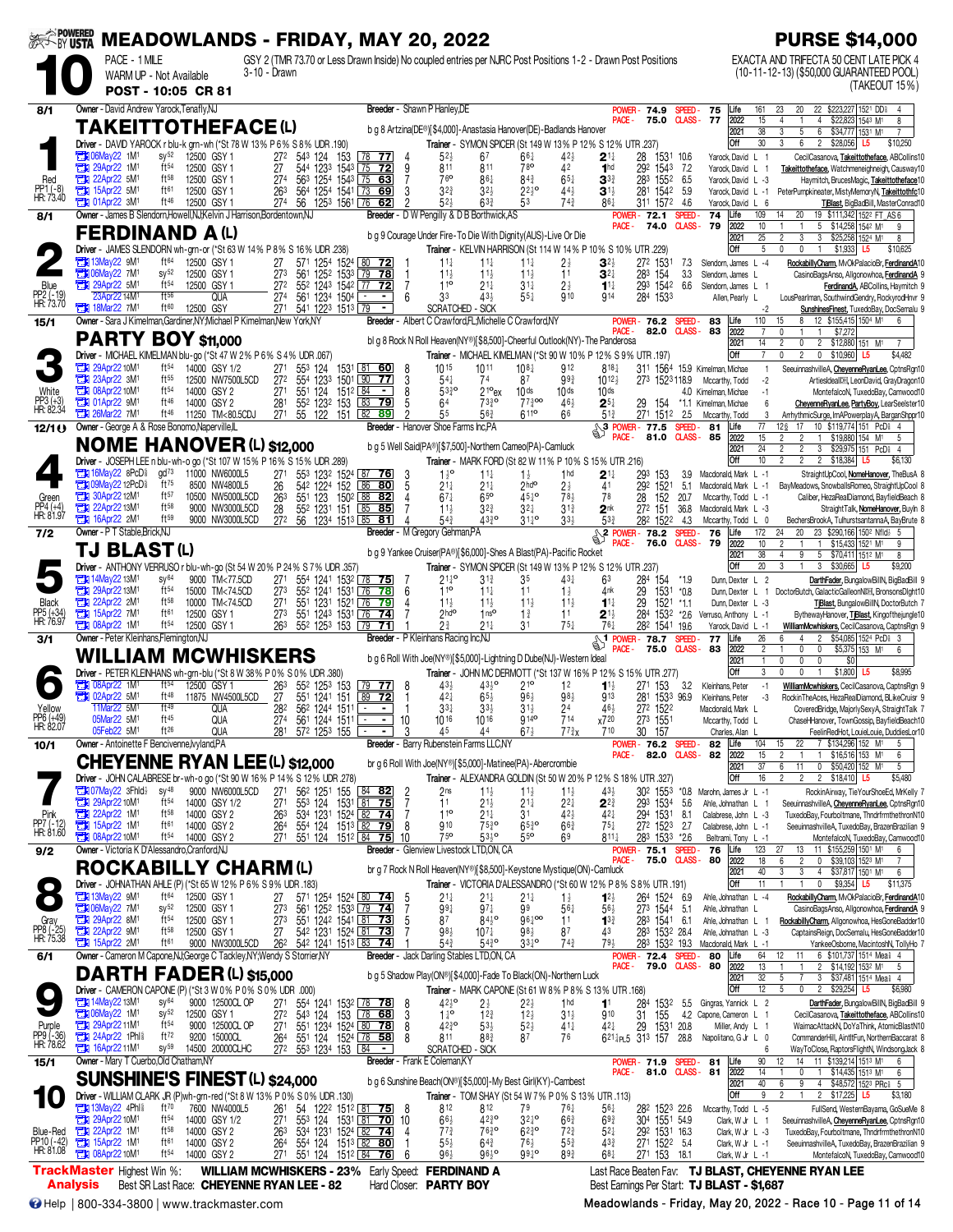| <b>BEST-BY USTA</b>                    |                                                                                                                      |                                      |                                              |                        | <b>MEADOWLANDS - FRIDAY, MAY 20, 2022</b>                                                                                                                                                                                           |                                         |                                              |                                                                                                                                     |                                     |                                       |                                               |                                      |                               |                                                    | <b>PURSE \$9,000</b>                                                                                                                        |
|----------------------------------------|----------------------------------------------------------------------------------------------------------------------|--------------------------------------|----------------------------------------------|------------------------|-------------------------------------------------------------------------------------------------------------------------------------------------------------------------------------------------------------------------------------|-----------------------------------------|----------------------------------------------|-------------------------------------------------------------------------------------------------------------------------------------|-------------------------------------|---------------------------------------|-----------------------------------------------|--------------------------------------|-------------------------------|----------------------------------------------------|---------------------------------------------------------------------------------------------------------------------------------------------|
|                                        | PACE - 1 MILE                                                                                                        |                                      |                                              |                        | Fillies & Mares N/W \$3,000 in Last 5 Starts AE: TMR 77 (N/W L3 77.5) or Less as of 5/17 Starters in a Class Higher<br>Than N/W \$6,000 L/S N/E Optional Claiming \$10,000 (NJSO Preferred) No coupled entries per NJRC NJSO HORSES |                                         |                                              |                                                                                                                                     |                                     |                                       |                                               |                                      |                               |                                                    | EXACTA AND TRIFECTA 10 CENT SUPERFECTA<br>PICK 3 (11-12-13)                                                                                 |
|                                        |                                                                                                                      | WARM UP - Not Available              | POST - 10:30 CR 77                           |                        | ELIGIBLE FOR 25% BONUS                                                                                                                                                                                                              |                                         |                                              |                                                                                                                                     |                                     |                                       |                                               |                                      |                               |                                                    |                                                                                                                                             |
| 5/1                                    | Owner - Michael A & Adrienne A Selis, Bethesda, MD                                                                   |                                      |                                              |                        |                                                                                                                                                                                                                                     |                                         |                                              | Breeder - Edward L Harrington, ME; Andrew L Harrington, NH                                                                          |                                     |                                       |                                               | POWER-<br>75.7                       | <b>SPEED</b>                  | Life<br>77                                         | 15 \$137,804 1534 PRc \$4<br>112<br>18.13 17                                                                                                |
| \$12,000                               | LITTLE HONEYBADGER(L)                                                                                                |                                      |                                              |                        |                                                                                                                                                                                                                                     |                                         |                                              | b m 7 Cheyenne Hollywood(ME®)-Terri I Fra(ME)-Western Ideal                                                                         |                                     |                                       | PACE -                                        | 77.0                                 |                               | 2022<br><b>CLASS-75</b>                            | 8<br>\$9,888 1562 Fhld} 7<br>3<br>$\overline{2}$<br>$\mathbf{1}$                                                                            |
|                                        | Driver - TODD MCCARTHY r blu-grn-wh (St 637 W 15% P 12% S 12% UDR .257)                                              |                                      |                                              |                        |                                                                                                                                                                                                                                     |                                         |                                              | Trainer - MICHAEL POSNER (*St 256 W 9% P 13% S 9% UTR .192)                                                                         |                                     |                                       |                                               |                                      |                               | 2021<br>Off                                        | $\overline{29}$<br>4<br>$\overline{2}$<br>$$18,147$ 156 Fhid $6$<br>18<br>3<br>3 \$15,872 L5<br>\$8,638                                     |
|                                        | <b>TEX 13May22 8Fhld</b>                                                                                             | ft61<br>gd <sup>57</sup>             | 5000 FM7500CLOP                              | 281                    | 592 1273 1562 76 77                                                                                                                                                                                                                 |                                         | $11\frac{1}{2}$                              | $11\frac{1}{2}$                                                                                                                     | $11\frac{3}{4}$                     | $11\frac{1}{2}$                       | $11\frac{1}{4}$                               | 284 1562                             | $^*0.6$                       | Siegelman, Austi L -1                              | LittleHoneybadger, Sprout, StickThatLipOut 7                                                                                                |
| Red                                    | <b>THI 06May22 5Fhld</b> }<br><b>The 29Apr22 7Fhld</b>                                                               | ft60                                 | 5000 FMNW2500L5<br>4900 TMR75.60             | 27 <sup>4</sup><br>28  | 573 127<br>156<br>58 1272 157                                                                                                                                                                                                       | $\sqrt{76}$<br>83<br>$\sqrt{76}$<br>77  | $\overline{2}$<br>11<br>563<br>5             | $11\frac{1}{2}$<br>56 <sup>o</sup>                                                                                                  | $1\frac{3}{4}$<br>$54$ <sup>o</sup> | 2 <sup>1</sup><br>$44\frac{3}{4}$     | $\mathbf{3}5$<br>$\mathbf{3}^{5\ddagger}$     | 30<br>157<br>294<br>158              | *0.7<br>5.3                   | Siegelman, Austi L 8<br>Siegelman, Austi L         | CorsiniA, SweetMoves, LittleHoneybadger<br>GirlAlmighty, SheerTalent, LittleHoneybadger<br>6                                                |
| PP1 (-8)<br>HR: 78.12                  | 22Apr22 3Fhld}<br><b>THE 15Apr22 6Fhld</b>                                                                           | ft66<br>ft66                         | 5000 FM7500CLOP<br>4900 TMR74.50-J           | 28 <sup>1</sup><br>283 | 583 127 1564 75 76<br>584 1283 1574 71 73                                                                                                                                                                                           |                                         | $21\frac{3}{4}$<br>$11\frac{3}{4}$           | $21\frac{3}{4}$<br>$11\frac{1}{2}$                                                                                                  | $21\frac{1}{2}$<br>11               | $21\frac{1}{2}$<br>$11\frac{1}{2}$    | 1 <sub>hd</sub><br>1 <sup>5</sup>             | 293<br>1564<br>291<br>1574 *1.7      | $*1.0$                        | Siegelman, Austi L<br>Siegelman, Austi L           | LittleHoneybadger, NoStoneUnturned, SweetMvs {<br>0<br>$\overline{2}$<br>LittleHoneybadger, ShadyGrey, Dwsblissflthnkn 8                    |
|                                        | 09Apr22 8M <sup>1</sup>                                                                                              | gd <sup>51</sup>                     | QUA                                          | 29                     | 571 1253 153                                                                                                                                                                                                                        |                                         | 32,                                          | $33^{10}$                                                                                                                           | 4330                                | 46 <sup>3</sup>                       | A10                                           | 283<br>155                           |                               | Tetrick, Tim                                       | SmuggleTina, Stellenbosch, Alkippe                                                                                                          |
| 3/1                                    | Owner - All Star Racing Inc, Towaco, NJ                                                                              |                                      |                                              |                        |                                                                                                                                                                                                                                     |                                         | Breeder - All Star Racing Inc.NJ             |                                                                                                                                     |                                     |                                       | PACE -                                        | <b>POWER-73.3</b><br>77.0            | <b>SPEED</b><br><b>CLASS-</b> | 78<br>Life<br>2022<br>81                           | 135<br>24 \$213,609 1514 Phis<br>13<br>23<br>-5<br>8<br>\$6,260 1542 M1<br>$\mathbf{0}$<br>8                                                |
|                                        | <b>IDEAL CLASSIC(L)</b>                                                                                              |                                      |                                              |                        |                                                                                                                                                                                                                                     |                                         |                                              | b m 8 American Ideal(NY®)[\$7,500]-Shanghai Lil(NJ)-Jenna's Beach Boy                                                               |                                     |                                       |                                               |                                      |                               | 2021                                               | 26<br>$\overline{c}$<br>3<br>4<br>\$37,246 1552 YR}<br>$\overline{7}$                                                                       |
|                                        | Driver - DAVID MILLER wh-pur-b go (St 466 W 15% P 14% S 12% UDR .268)<br><b>TEM</b> 13May22 2M <sup>1</sup>          | ft64                                 | 10500 FMTM<76.5                              | 264                    | 552 1233 151                                                                                                                                                                                                                        | 80 82                                   | $43\frac{1}{2}$                              | Trainer - MARK FORD (St 82 W 11% P 10% S 15% UTR .216)<br>433                                                                       | 431                                 | $3^{2}$                               | $\mathbf{3}^{1\frac{1}{2}}$                   | 27<br>1511 149                       |                               | Off<br>Miller, David L -4                          | 18<br>3<br>5 \$41,342<br>$\overline{4}$<br>L5<br>\$1,260<br>Dresden, IChoose You, IdealClassic                                              |
|                                        | <b>THI 05May22 4YR3</b><br>$28$ Apr22 3YR $\frac{1}{2}$                                                              | ft68<br>ft52                         | 13000 FMNW7500<br>13000 FMNW7500             | 271                    | 56 1242 1533 82                                                                                                                                                                                                                     | 78                                      | 814<br>8                                     | 813                                                                                                                                 | $87\frac{1}{2}$                     | 87                                    | $76\frac{3}{4}$                               | 291<br>155                           | 58.0                          | Macdonald, Mark L -2 dull effort                   | MajorBattle, Lktmyrt, BrngMDmnds &                                                                                                          |
| Blue<br>PP2 (-19)<br>HR: 78.35         | <b>Ext 15Apr22 6M1</b>                                                                                               | ft61                                 | 10500 MTM<79.5CD                             | 283<br>27              | 582 127<br>56 1243 1514 80 76                                                                                                                                                                                                       | 1561 81 76<br>8                         | 5<br>57<br>$11\frac{3}{4}$                   | $57\frac{1}{4}$<br>$11\frac{1}{4}$                                                                                                  | $64\frac{1}{2}$<br>1 <sub>hd</sub>  | $64\frac{1}{4}$<br>423                | $64\frac{1}{2}$<br>77                         | 291<br>157<br>283<br>1531 28.8       | 34.0                          | Macdonald, Mark L<br>Macdonald, Mark L -1          | 8 third over<br>CashRoll, Scandalicious, AnnBnnyN 7<br>WoodmereHarriet, ArniesAngel, TenthosndAngls 9                                       |
|                                        | <b>EDI 08Apr22 12M1</b><br><b>TH</b> 01Apr22 11M <sup>1</sup>                                                        | $ft^{54}$<br>ft46                    | 11875 FMNW4500CD<br>10000 FMNW2500CD         | 27<br>283              | 554 1243 153 80 76<br>564 1242 1542 79                                                                                                                                                                                              | 10<br>77                                | 1011<br>8<br>11                              | 10 <sup>9</sup><br>21 <sub>3</sub>                                                                                                  | 10 <sup>7</sup><br>21 <sub>3</sub>  | $73\frac{1}{4}$<br>2 <sub>hd</sub>    | $82\frac{1}{2}$<br>1nk                        | 272 1532 43.4<br>294 1542 30.4       |                               | Macdonald, Mark L -1<br>Macdonald, Mark L          | Filly, WoodmereHarriet, ArniesAngel10<br>6<br>IdealClassic, KaitlynN, Rable 9                                                               |
| 7/2                                    | Owner - Timothy L Murray, Shawville, QC; Kenneth H Frieder, Devon, PA                                                |                                      |                                              |                        |                                                                                                                                                                                                                                     |                                         | Breeder - Karen E Carroll, ON, CA            |                                                                                                                                     |                                     |                                       |                                               | $\frac{1}{2}$ POWER - 79.9           | <b>SPEED</b>                  | 75<br>Life                                         | \$48,760 1533 Phil 4<br>19<br>6<br>$\mathbf{1}$                                                                                             |
|                                        | <b>KATHY'S MOMENT \$25,000</b>                                                                                       |                                      |                                              |                        |                                                                                                                                                                                                                                     |                                         |                                              | b m 4 Control The Moment(ON®)[\$6,000]-Tonightimlovingyou(ON)-Bettor's Delight                                                      |                                     |                                       |                                               | 76.0                                 | <b>CLASS-</b>                 | 77<br>2022<br>2021                                 | 10<br>\$14,860 1533 Phis<br>$\overline{4}$<br>9<br>5<br>0<br>\$33,900 1534 Phl<br>3                                                         |
|                                        | <b>Driver</b> - TIM TETRICK grn-yel-wh (St 544 W 17% P 15% S 13% UDR 297)                                            |                                      |                                              |                        |                                                                                                                                                                                                                                     |                                         |                                              | Trainer - SCOTT DI DOMENICO (*St 984 W 17% P 15% S 14% UTR .300)                                                                    |                                     |                                       |                                               |                                      |                               | Off                                                | 3<br>$\overline{2}$<br>$\mathbf 0$<br>$\mathbf 0$<br>$$10,200$ L5<br>\$5,600                                                                |
|                                        | <b>The O6May22 14Phl<sup>§</sup></b><br>20Apr22 5YR}                                                                 | SV <sup>61</sup><br>ft57             | 7600 MNW4000L5<br>18000 FMNW4PM              | 27 <sup>1</sup><br>282 | 553 1242 1533 77 76<br>583 1271 1552 73 66                                                                                                                                                                                          | -2                                      | $54\frac{1}{4}$<br>$67\frac{1}{2}$<br>4      | $5^{43}$<br>$67\frac{1}{4}$                                                                                                         | $42^{30}_{4}$<br>640                | $3^{2}$<br>65                         | $1^{3}$<br>563                                | 283 1533 8.8<br>284 1564             | 2.1                           | Miller, Tyler<br>Brennan, George                   | $\overline{2}$<br>KathysMoment, BreakTheDeal, OohRealGood 8<br>PullMeThrough, MarvelousKiss, MajorLover 6<br>$-4$                           |
| White                                  | 13Apr22 3YR1<br>$T$ 06Apr22 5YR                                                                                      | ft70<br>ft <sub>53</sub>             | 18000 FMNW4PM<br>18000 FMNW4PM               | 282<br>281             | 581 1263 1543 75 63<br>573 1262 1551 76                                                                                                                                                                                             | 71                                      | 5<br>$67\frac{1}{4}$<br>3<br>$44\frac{1}{4}$ | $66\frac{1}{2}$<br>$44\frac{3}{4}$                                                                                                  | $75\frac{1}{4}$ <sup>o</sup><br>43  | 77<br>53                              | 713<br>$5^{3}$                                | 293 1571 10.0<br>284 1554 24.5       |                               | Brennan, George                                    | PlzdontlietomeN, Tava, CozlmSpecial 8<br>$-4$<br>PlzdontlietomeN, OakwoodCorallr, Tava 7                                                    |
| PP3 (+3)<br>HR: 75.54                  | <b>The 23Mar22 6YR}</b>                                                                                              | ft43                                 | 20000 MGMLADIES3                             | 281                    | 574 1262 1542 81 70                                                                                                                                                                                                                 |                                         | ĥ<br>66 <sub>3</sub>                         | $66\frac{3}{4}$                                                                                                                     | 75300                               | 783                                   | 712 <sub>7</sub>                              | 291 1564 65.8                        |                               | Brennan, George<br>Dube, Daniel                    | $-2$<br>Belina, JmBetonsix, StateOfMind 7                                                                                                   |
| 10/1                                   | $7$ 16Mar22 1YR<br>Owner - J Scanio NY B Fooden NY G Orrico NJ J Cosenza NY                                          | ft60                                 | 20000 MGMLADIES                              | 284                    | 593 1274 1563 81                                                                                                                                                                                                                    | 66                                      | $56\frac{3}{4}$                              | $66\frac{1}{4}$<br>Breeder - Let It Ride Stables Inc & Mentally Stable Inc,FL                                                       | 530                                 | 53                                    | 43                                            | 284 1571 34.5<br><b>POWER-72.7</b>   | <b>SPEED</b>                  | Dube, Daniel<br>Life<br>76                         | $-1$<br>JmBetonsix, GabbysGirl, PleasureSeeker 6<br>53<br>11<br>8 \$73,453 153 M1<br>4<br>5                                                 |
|                                        | <b>BRUSH N CRUSH(L)</b>                                                                                              |                                      |                                              |                        |                                                                                                                                                                                                                                     |                                         |                                              | b m 5 Art Major(NY®)[\$10,000]-Honky Tonk Woman(NJ)-Western Ideal                                                                   |                                     |                                       | PACE -                                        | 75.0                                 | <b>CLASS</b> -                | 2022<br>77                                         | 10<br>$\mathfrak{p}$<br>0<br>\$10,102 153 M1<br>$\mathbf{1}$<br>5                                                                           |
|                                        | Driver - ANDREW MCCARTHY r blu-grn (St 519 W 10% P 14% S 9% UDR .208)                                                |                                      |                                              |                        |                                                                                                                                                                                                                                     |                                         |                                              | Trainer - SYMON SPICER (St 149 W 13% P 12% S 12% UTR .237)                                                                          |                                     |                                       |                                               |                                      |                               | 2021<br>Off                                        | 21<br>$\overline{2}$<br>$5\overline{)}$<br>\$39,349 155 YR <sub>2</sub><br>3<br>$\overline{4}$<br>\$9,846<br>3<br>L <sub>5</sub><br>\$5,340 |
|                                        | <b>EX 30Apr22 13M1</b>                                                                                               | ft <sub>57</sub>                     | 9000 FMNW3000CD                              | 27 <sup>2</sup>        | 57 1253 1533 80 71                                                                                                                                                                                                                  |                                         | $67\frac{3}{4}$<br>5                         | $63^{10}$                                                                                                                           | 630                                 | $54\frac{1}{4}$                       | $72\frac{1}{4}$                               | 274 154                              | 1.9                           | Dunn, Dexter L -1                                  | NoStoneUnturned, SoDelightful, SomthngbtmryN10                                                                                              |
| Green                                  | 22Apr22 11M1<br><b>EN 15Apr22 6M1</b>                                                                                | $ft^{58}$<br>ft61                    | 10500 FM TM<79.5<br>10500 MTM<79.5CD         | 272<br>27              | 552 124<br>56                                                                                                                                                                                                                       | 1522 78<br><u>72</u><br>1243 1514 80 78 | 65 <sup>o</sup><br>6<br>79 <sub>3</sub><br>6 | $54^{30}_{4}$<br>$75\frac{1}{2}$ <sup>o</sup>                                                                                       | $54^{10}$<br>$63^{10}$              | $75\frac{3}{4}$<br>$54\frac{1}{2}$    | $75\frac{1}{2}$<br>44                         | 1532<br>283<br>272 1523 13.8         |                               | 6.5 Mccarthy, Andrew L -3<br>Ginsburg, Vincen L -1 | KaitlynN, ItsMesmeriseN, SoDelightful 9<br>WoodmereHarriet, ArniesAngel, TenthosndAngls 9                                                   |
| PP4 (+4)<br>HR: 76.67                  | <b>EN 08Apr22 4M1</b><br><b>TEM</b> 01Apr22 11M <sup>1</sup>                                                         | $ft^{54}$<br>$ft^{46}$               | 8000 FMTM<74CDJ                              | 282                    | 571 1253 153 76<br>564 1242 1542 79 74                                                                                                                                                                                              | 771                                     | $31\frac{1}{4}$<br>$78\frac{1}{4}$           | $11\frac{1}{4}$<br>$75^{30}_{4}$                                                                                                    | $11\frac{1}{4}$<br>81000            | 11                                    | 1 <sup>1</sup>                                | 272 153                              | 3.1                           | Miller, David L -1                                 | BrushNCrush, SocietyJill, Doubleoffthewall 8                                                                                                |
|                                        | <b>THE 25Mar22 11M1</b>                                                                                              | ft52                                 | 10000 FMNW2500CD<br>9000 FMTM<76CDJ          | 283                    | 273 551 1234 1534 77 75                                                                                                                                                                                                             |                                         | 6<br>610                                     | 67                                                                                                                                  | 65}                                 | $66\frac{3}{4}$<br>55 <sup>3</sup>    | $5^{2}$<br>43                                 | 283 155<br>292 1542 5.0              | 3.8                           | Tetrick, Tim L 6<br>Tetrick, Tim L                 | IdealClassic, KaitlynN, Rable 9<br>$\overline{4}$<br>JRockinB, ShesASassyBeach, KaitlynN10                                                  |
| 12/1                                   | Owner - Michael A & Adrienne A Selis, Bethesda, MD                                                                   |                                      |                                              |                        |                                                                                                                                                                                                                                     |                                         | <b>Breeder</b> - Enviro Stables LTD.FL       |                                                                                                                                     |                                     |                                       | S <sub>2</sub> POWER-                         | 77.4<br>75.0                         | <b>SPEED</b><br>CLASS-        | Life<br>75<br>77<br>2022                           | 10<br>11 \$156,968 1522 Phl 3<br>82<br>13<br>5<br>$\mathbf{0}$<br>$\mathbf{0}$<br>\$3,165                                                   |
|                                        | <b>ALKIPPE(L)</b>                                                                                                    |                                      |                                              |                        |                                                                                                                                                                                                                                     |                                         |                                              | b m 6 Sweet Lou(PA®)[\$7,500]-Capelo Rose(PA)-Camluck                                                                               |                                     |                                       |                                               |                                      |                               | 2021                                               | 28<br>$\overline{2}$<br>4<br>4<br>\$21,511 156 Fhid } 5                                                                                     |
|                                        | Driver - BRIAN SEARS wh-br (St 285 W 11% P 13% S 15% UDR 232)<br><b>TEM</b> 13May22 2M <sup>1</sup>                  | ft <sup>64</sup>                     | 10500 FMTM<76.5                              | 264                    | 552 1233 151                                                                                                                                                                                                                        | $80$ 80<br>4                            | $77\frac{3}{4}$                              | Trainer - MICHAEL POSNER (*St 256 W 9% P 13% S 9% UTR .192)<br>$77\frac{1}{2}$                                                      | $67\frac{1}{4}$ o                   | 66                                    | $5^{3}$                                       | 263 1513 41.9                        |                               | Off<br>Tetrick, Tim L -4                           | 10<br>0<br>$\overline{1}$<br>$\overline{2}$<br>\$12,482<br>L5<br>\$3,165<br>Dresden, IChooseYou, IdealClassic                               |
|                                        | <b>TEM</b> 07May22 13M <sup>1</sup>                                                                                  | $qd^{47}$                            | 9000 FMNW3000CD                              | 27                     | 554 125                                                                                                                                                                                                                             | 1523 78 72                              | 9<br>$99\frac{1}{2}$                         | 8630                                                                                                                                | 740                                 | 87                                    | 79                                            | 283 1542 14.4                        |                               | Tetrick, Tim L 1                                   | JRockinB, HeyHeyDbay, SocietyJill10                                                                                                         |
| <b>Black</b><br>PP5 (+34)<br>HR: 76.28 | <b>EN 29Apr22 3M1</b><br>22Apr22 12M1                                                                                | ft <sub>54</sub><br>ft58             | 8000 FMTM<74.25<br>8000 FMTM<74.25           | 273<br>281             | 554 1243 154 75 71<br>561 1251                                                                                                                                                                                                      | 1531 75 74                              | $78\frac{1}{4}$<br>3<br>65                   | $77\frac{1}{2}$<br>$66\frac{1}{4}$                                                                                                  | 75 <sup>o</sup><br>53‡              | $64\frac{3}{4}$<br>$43\frac{1}{4}$    | $43\frac{1}{4}$<br>$2\frac{1}{2}$             | 29 1543 7.5<br>272 1531 8.1          |                               | Tetrick, Tim L<br>Tetrick, Tim L -3                | SocietyJill. BeBest. Know YourRoll<br>SocietyJill, Alkippe, BeBest 9                                                                        |
|                                        | <b>EX 15Apr22 11M1</b><br>09Apr22 8M <sup>1</sup>                                                                    | ft61<br>$\mathsf{qd}^{51}$           | 8000 MTM<74.5CD<br><b>QUA</b>                | 264<br>29              | 564 126<br>571 1253 153                                                                                                                                                                                                             | 153 <sup>2</sup> 75<br>68               | 79<br>43 <sub>3</sub>                        | $87\frac{1}{4}$ <sup>o</sup><br>441                                                                                                 | 76 <sup>o</sup><br>$3^{2^{3}}$      | 66}<br>34                             | 66<br>$34\frac{3}{4}$                         | 272 1543 23.6<br>274 154             |                               | Beyer, Troy L -1<br>Dunn, Dexter                   | SoDelightful, Know YourRoll, BeBest &<br>SmuggleTina, Stellenbosch, Alkippe                                                                 |
| 4/1                                    | Owner - Frank Calcagni, Pine Bush, NY                                                                                |                                      |                                              |                        |                                                                                                                                                                                                                                     |                                         | Breeder - Winbak Farm,MD                     |                                                                                                                                     |                                     |                                       |                                               | $\frac{3}{2}$ POWER - 76.5           | <b>SPEED</b>                  | 75<br>Life                                         | 17 \$181,854 1514 M1<br>111<br>20<br>11<br>5                                                                                                |
|                                        | <b>BE BEST (L) \$35,000</b>                                                                                          |                                      |                                              |                        |                                                                                                                                                                                                                                     |                                         |                                              | b m 6 Betterthancheddar(ON®)[\$3,500]-Sanabellevalentine(OH)-Artsplace                                                              |                                     |                                       |                                               | 75.0                                 | <b>CLASS-</b>                 | 77<br>2022<br>2021                                 | 16<br>4 \$17,240 1541 M1<br>3<br>6<br>39<br>$\overline{4}$<br>\$37,690 1514 M1<br>4<br>$\overline{4}$<br>5                                  |
|                                        | Driver - DEXTER DUNN red-blk-wh (St 646 W 20% P 14% S 12% UDR .318)                                                  |                                      |                                              |                        |                                                                                                                                                                                                                                     |                                         |                                              | Trainer - FRANK CALCAGNI (*St 12 W 0% P 8% S 0% UTR .044)                                                                           |                                     |                                       |                                               |                                      |                               | Off                                                | 15<br>$\mathfrak{p}$<br>\$30,301 L5<br>\$5,280<br>$\mathsf{n}$                                                                              |
|                                        | <b>TEM</b> 07May22 13M <sup>1</sup><br>29Apr22 3M <sup>1</sup>                                                       | gd <sup>47</sup><br>ft <sup>54</sup> | 9000 FMNW3000CD<br>8000 FMTM<74.25           | 27<br>273              | 554 125<br>554 1243 154 75 71                                                                                                                                                                                                       | 1523 78 76                              | $42\frac{1}{2}$<br>$31\frac{1}{2}$           | $5^{3}_{4}$<br>2 <sup>3</sup> °                                                                                                     | 841<br>$2\frac{3}{4}$ <sup>o</sup>  | 54<br>$21\frac{3}{4}$                 | $44\frac{1}{2}$<br>$2^{2^3}$                  | 273 1532 45<br>294 1543 2.8          |                               | Dunn, Dexter L 1<br>Dunn, Dexter L 1               | JRockinB, HeyHeyDbay, SocietyJill10<br>SocietyJill, BeBest, Know YourRoll 7                                                                 |
| Yellow                                 | 22Apr22 12M1<br>15Apr22 11M <sup>1</sup>                                                                             | $ft^{58}$<br>ft61                    | 8000 FMTM<74.25                              | 281                    | 561 1251 1531 75 73<br>$564 + 126$                                                                                                                                                                                                  |                                         | $11\frac{1}{4}$                              | $3^{2}\frac{1}{2}$                                                                                                                  | $31\frac{1}{4}$                     | $21\frac{1}{2}$                       | 3 <sup>1</sup>                                | 28 1532 120                          |                               | Macdonald, Mark L -3                               | SocietyJill, Alkippe, BeBest 9                                                                                                              |
| PP6 (+49)<br>HR: 75.45                 | <b>Et 08Apr22 4M<sup>1</sup></b>                                                                                     | ft <sup>54</sup>                     | 8000 MTM<74.5CD<br>8000 FMTM<74CDJ           | $\frac{264}{282}$      | 571 1253 153 76 75                                                                                                                                                                                                                  | $153^2$ 75 73                           | $21\frac{1}{2}$<br>2 <sub>hd</sub>           | $21\frac{1}{4}$<br>$3^{2}$                                                                                                          | $21\frac{1}{4}$<br>423              | $2^{2}$<br>52                         | $3^{11}$<br>42                                | 272 1533 2.8<br>271 1532 13.2        |                               | Zeron, Scott L -1<br>Zeron, Scott L -1             | SoDelightful, Know YourRoll, BeBest 8<br>BrushNCrush, SocietyJill, Doubleoffthewall &                                                       |
| 10/1                                   | <b>Extra 01Apr22 11M<sup>1</sup></b><br>Owner - Pollack Racing LLC, Venetia, PA; Jeffrey W Cullipher, Middletown, IN | ft <sup>46</sup>                     | 10000 FMNW2500CD                             | 283                    | 564 1242 1542 79 76                                                                                                                                                                                                                 |                                         | 2<br>44 <sub>7</sub>                         | $64\frac{1}{4}$<br>Breeder - Robert Mctsh Stbs, ON; C S X Stbs, OH; etc.                                                            | 461                                 | 44                                    | 42                                            | 291 1544 18.5<br>POWER- 76.3         | <b>SPEED</b>                  | Zeron, Scott L 6<br>77<br>Life                     | IdealClassic, KaitlynN, Rable 9<br>58<br>8 \$127,852 1512 HoP 3 4<br>8                                                                      |
|                                        | <b>SO</b>                                                                                                            |                                      | <b>DELIGHTFUL(L)</b>                         |                        |                                                                                                                                                                                                                                     |                                         |                                              |                                                                                                                                     |                                     |                                       | PACE -                                        | 77.0                                 | CLASS-                        | 79<br>2022                                         | 6<br>\$8,360 1532 M1<br>$5\phantom{.0}$                                                                                                     |
|                                        | Driver - MARK MACDONALD wh-yel-blu (St 492 W 10% P 12% S 10% UDR .200)                                               |                                      |                                              |                        |                                                                                                                                                                                                                                     |                                         |                                              | b m 5 Bettor's Delight(ON®)[\$12,000]-You See L A(ON)-The Panderosa<br>Trainer - JEFF CULLIPHER (St 489 W 12% P 13% S 11% UTR .229) |                                     |                                       |                                               |                                      |                               | 2021<br>Off                                        | 28<br>4<br>2<br>3 \$32,763 1512 HoP 3 4<br>8<br>$\mathfrak{p}$<br>$\mathbb O$<br>$0$ \$16,410 L5<br>\$7,960                                 |
|                                        | 73May22 2M1                                                                                                          | ft64                                 | 10500 FMTM<76.5                              | $\frac{264}{27}$       | 55 <sup>2</sup> 123 <sup>3</sup> 151 80 80<br>55 <sup>4</sup> 125 152 <sup>3</sup> 78 75                                                                                                                                            | -2                                      | 55                                           | 55                                                                                                                                  | $5^{4^3}$                           | $55\frac{1}{2}$                       | $63\frac{1}{2}$                               | 27<br>1513 155                       |                               | Macdonald, Mark L -4                               | Dresden, IChooseYou, IdealClassic 7                                                                                                         |
|                                        | 731 07May22 13M1<br>30Apr22 13M1                                                                                     | $gd^{47}$<br>ft57                    | 9000 FMNW3000CD<br>9000 FMNW3000CD           | 27 <sup>2</sup>        | 57 1253 1533 80 74                                                                                                                                                                                                                  |                                         | 3<br>$31\frac{1}{4}$<br>8<br>$11\frac{1}{4}$ | $11\frac{1}{4}$<br>1 <sub>hd</sub>                                                                                                  | 1 <sub>ns</sub><br>1 <sub>hd</sub>  | $31\frac{1}{2}$<br>11                 | $55\frac{1}{4}$<br>2 <sup>nk</sup>            | 283 1533 2.9<br>28<br>1533           | 4.8                           | Macdonald, Mark L 1<br>Macdonald, Mark L -1        | JRockinB, HeyHeyDbay, SocietyJill10<br>NoStoneUnturned, SoDelightful, SomthngbtmryN10                                                       |
| Pink<br>PP7 (-12)<br>HR: 77.26         | 22Apr22 11M1<br>15Apr22 11M <sup>1</sup>                                                                             | $ft^{58}$<br>ft61                    | 10500 FM TM<79.5<br>8000 MTM<74.5CD          | 272<br>264             | 564 126                                                                                                                                                                                                                             | $153^2$ $\overline{75}$ 75              | $42\frac{1}{2}$<br>$11\frac{1}{2}$           | 44<br>$11\frac{1}{4}$                                                                                                               | $43\frac{1}{2}$<br>$11\frac{1}{4}$  | $3^{2}\frac{1}{2}$<br>$12\frac{1}{4}$ | 32<br>1 <sup>nk</sup>                         | 281 1524 132<br>272 1532 *2.8        |                               | Macdonald, Mark L -3<br>Macdonald, Mark L -1       | KaitlynN, ItsMesmeriseN, SoDelightful 9<br>SoDelightful, Know YourRoll, BeBest 8                                                            |
|                                        | <b>EX 08Apr22 4M<sup>1</sup></b>                                                                                     | $ft^{54}$                            | 8000 FMTM<74CDJ                              | 282                    | 571 1253 153 76 74                                                                                                                                                                                                                  |                                         | $42\frac{1}{2}$                              | $43\frac{1}{2}$ <sup>o</sup>                                                                                                        | $31\frac{3}{4}$ <sup>o</sup>        | 32                                    | $53\frac{1}{2}$                               | 273 1533 5.2                         |                               | Macdonald, Mark L -1                               | <b>BrushNCrush</b> , SocietyJill, Doubleoffthewall 8                                                                                        |
| 15/1                                   | Owner - George Bullukian, Franklin, MA                                                                               |                                      |                                              |                        |                                                                                                                                                                                                                                     |                                         |                                              | <b>Breeder</b> - Holland Racing Stable, ON, CA                                                                                      |                                     |                                       | PACE -                                        | POWER- 70.8 SPEED-<br>73.0 CLASS- 73 |                               | 73<br>Life<br>2022                                 | 21<br>\$45,625 153 PRc 3<br>5<br>$\overline{2}$<br>3<br>$\mathbf{1}$<br>0<br>0<br>0<br>\$0                                                  |
|                                        | <b>ALTHEA (L) \$45,000</b>                                                                                           |                                      |                                              |                        |                                                                                                                                                                                                                                     |                                         |                                              | b m 4 Betting Line(PA®)[\$10,000]-Jiminey Three(IN)-Mach Three                                                                      |                                     |                                       |                                               |                                      |                               | 2021                                               | 19<br>5<br>$\overline{c}$<br>3<br>\$45,625 153 PRc 3<br>$\overline{4}$                                                                      |
| $\blacksquare$                         | Driver - STEVE SMITH gra-red-blk (St 270 W 7% P 10% S 11% UDR .162)<br><b>THE O3May22 5PRc</b>                       | ft <sup>58</sup>                     | 15000 FMNW4PMLT                              |                        | 271 573 1254 1551 77 62                                                                                                                                                                                                             |                                         | 88<br>6                                      | Trainer - KAREN GARLAND (St 79 W 9% P 9% S 6% UTR .160)<br>87                                                                       | 810                                 | $89\frac{1}{2}$                       | $8^{11\frac{3}{4}}$                           |                                      |                               | Off<br>Gray, Shawn L 4                             | 0<br>$$3,132$ L5<br>\$18,850<br>$\mathbf{1}$<br>ShortysGirl, MexicanHanover, JbsStarDancer 8                                                |
|                                        | 12Apr22 2PRc <sup>§</sup><br>07Mar22 2Stga}                                                                          | ft $62$                              | QUA                                          |                        | $294$ 101 130 1593                                                                                                                                                                                                                  |                                         | 43<br>3                                      | $43\frac{1}{4}$                                                                                                                     | 45                                  | $44\frac{1}{2}$                       | $2^{2}$                                       | 294 1573 35.3<br>29 200              |                               | Gray, Shawn                                        | ColbyJack, Althea, BennylsAJet 7                                                                                                            |
| Gray<br>PP8 (-25)<br>HR: 70.11         | <b>Extra 22Nov21 3PRc</b>                                                                                            | $SV^{38}$<br>$\text{gd}^{52}$        | QUA<br>12500 FMNW4000CD                      | $\frac{28}{274}$       | 304 1022 1322 2021                                                                                                                                                                                                                  | 4                                       | $57\frac{3}{4}$                              | $5^{7}\frac{1}{2}$<br><b>SCRATCHED - SICK</b>                                                                                       | $67\frac{1}{4}$                     | 612                                   | $613\frac{1}{4}$                              | 31 2044                              |                               | Gray, Shawn L                                      | WinningMajor, FaithInJoe, Kamara 6<br>SweetSue, SandyWin, Aintnohollabackgrl 6                                                              |
|                                        | <b>THE O8Nov21 9PRc</b><br><b>THE O1Nov21 2PRc</b>                                                                   | ft60<br>ft <sup>58</sup>             | 15000 FMNW4PMLT<br>15000 FMNW4PMLT           | 281                    | 562 1252 153 70<br>572 1254 1554 72                                                                                                                                                                                                 | 78<br>70                                | 5<br>$1\frac{3}{4}$<br>$77\frac{3}{4}$       | $1\frac{1}{4}$<br>$78\frac{1}{4}$                                                                                                   | 11<br>76 <sup>o</sup>               | 14<br>$62\frac{1}{2}$                 | $1^{10}$<br>411                               | $27^3$ 153<br>29<br>156              | *0.3<br>8.2                   | Gray, Shawn L -1<br>Gray, Shawn                    | Althea, Mcnugget, Justcallmecasey 8<br>Aintnohollabackgrl, Mcnugget, PeppermintMoch 7                                                       |
| 15/1                                   | Owner - Bukers Stable, Easley, SC                                                                                    |                                      |                                              |                        |                                                                                                                                                                                                                                     |                                         |                                              | Breeder - Vieux Carre Farms LLC.PA                                                                                                  |                                     |                                       |                                               | <b>POWER-72.9</b>                    | <b>SPEED</b>                  | 73<br>Life                                         | 12<br>$\overline{2}$<br>\$26,900 1541 PcD 3                                                                                                 |
|                                        | <b>SUNSHINE SALLY \$10,000</b>                                                                                       |                                      |                                              |                        |                                                                                                                                                                                                                                     |                                         |                                              | b f 3 Sunshine Beach(ON®)[\$5,000]-Up Front Gal(PA)-Dragon Again                                                                    |                                     |                                       | PACE-                                         | 72.0                                 | <b>CLASS-</b>                 | 69<br>2022<br>2021                                 | \$23,525 1541 PcD 1 3<br>6<br>$\overline{c}$<br>6<br>0<br>\$3,375 158 Wbsb 2Q                                                               |
|                                        | Driver - CORY STRATTON wh-k grn-c red (*St 1092 W 17% P 15% S 13% UDR .297)                                          |                                      |                                              |                        |                                                                                                                                                                                                                                     |                                         |                                              | Trainer - CORY STRATTON (*St 418 W 20% P 15% S 11% UTR .320)                                                                        |                                     |                                       |                                               |                                      |                               | Off                                                | $\mathbf 0$<br>$$0$ L5<br>0<br>$\mathbf{0}$<br>$\mathbf 0$<br>\$19,400                                                                      |
|                                        | $\frac{1}{2}$ 10May22 5YR}<br><b>TEM</b> 25Apr22 10PcD <sup>§</sup>                                                  | ft68<br>$ft^{66}$                    | 18000 FMNW4PM<br>50000 WEISS FNL             | 284<br>263             | 59 <sup>2</sup> 128 <sup>1</sup> 156 <sup>3</sup> 74 <b>56</b><br>571 1244 1532 73 74                                                                                                                                               |                                         | 56<br>4х<br>4<br>$3^{2}$                     | 56 <sup>o</sup><br>$3^{2}\frac{1}{2}$                                                                                               | $64^{10}$<br>32}                    | $75\frac{1}{4}$<br>$31\frac{1}{4}$    | $8^{11}$<br>$\mathbf{3}^{1\frac{1}{2}}$       | 30 159 12.1<br>281 1533 15.9         |                               | Stratton, Cory<br>Napolitano, Anth                 | $-2$<br>Jacana, Ainthesamewithoutu, PullMeThrough 8<br>0<br>SilentCrossing, SouthwindJava, SunshineSally 8                                  |
| Purple<br>PP9 (-36)<br>HR: 74.34       | <b>TEM 18Apr22 4PcD</b><br><b>TEM</b> 11Apr22 12PcD <sup>§</sup>                                                     | ft48<br>ft63                         | 20000 WEISS 3YRF                             | 27                     | 57 1244 1541 73 76<br>564 1242 1551 72 66                                                                                                                                                                                           |                                         | 6<br>$21\frac{1}{4}$                         | $3^{2}\frac{1}{2}$                                                                                                                  | $1^{10}$                            | $1\frac{3}{4}$                        | $\mathbf{3}$ 1 $\mathrm{t}$                   | 293 1542 36.9                        |                               | Napolitano, Anth                                   | WickedlyInnocent, SweetKisses, SunshineSally 8<br>6                                                                                         |
|                                        | <b>TEM</b> 04Apr22 12PcD <sup>§</sup>                                                                                | ft 46                                | 20000 WEISS 3YRF<br>20000 WEISS 3YRF         | 28<br>27               | 56 1242 1541 72 73                                                                                                                                                                                                                  |                                         | $45\frac{3}{4}$<br>5<br>433<br>8             | 46<br>$42\frac{1}{2}$                                                                                                               | $4^{3}3$<br>42}                     | $42\frac{1}{2}$<br>$31\frac{1}{4}$    | $51\frac{1}{2}$<br>$\mathbf{1}^{\frac{1}{2}}$ | 301 1552 *0.8<br>292 1541 16.2       |                               | Napolitano, Anth<br>Napolitano, Anth               | CovenantWoman, SomeKindaAngel, MustBeNice 7<br>$\overline{2}$<br>SunshineSally, ThrowTheDice, CavenPoint 8                                  |
|                                        | <b>TEX 30Mar22 4YR</b>                                                                                               | ft43                                 | 16500 FMNW2PM                                | 284                    | 584 1273 1563 70 71                                                                                                                                                                                                                 |                                         | $44\frac{3}{4}$                              | 45                                                                                                                                  | 32 <sup>o</sup>                     | $31\frac{1}{2}$                       | 2 <sub>ns</sub>                               | 283 1563 6.7                         |                               | Stratton, Jordan                                   | $\mathbf{0}$<br>WatermelonSugar, SunshineSally, CavenPoint 8                                                                                |
|                                        | <b>TrackMaster Highest Win %:</b><br><b>Analysis</b>                                                                 |                                      | Best SR Last Race: <b>IDEAL CLASSIC - 82</b> |                        | <b>KATHY'S MOMENT - 32%</b>                                                                                                                                                                                                         |                                         | Hard Closer: <b>ALKIPPE</b>                  | Early Speed: SO DELIGHTFUL                                                                                                          |                                     |                                       |                                               | Last Race Beaten Fav: None           |                               |                                                    | Best Earnings Per Start: KATHY'S MOMENT - \$2,566                                                                                           |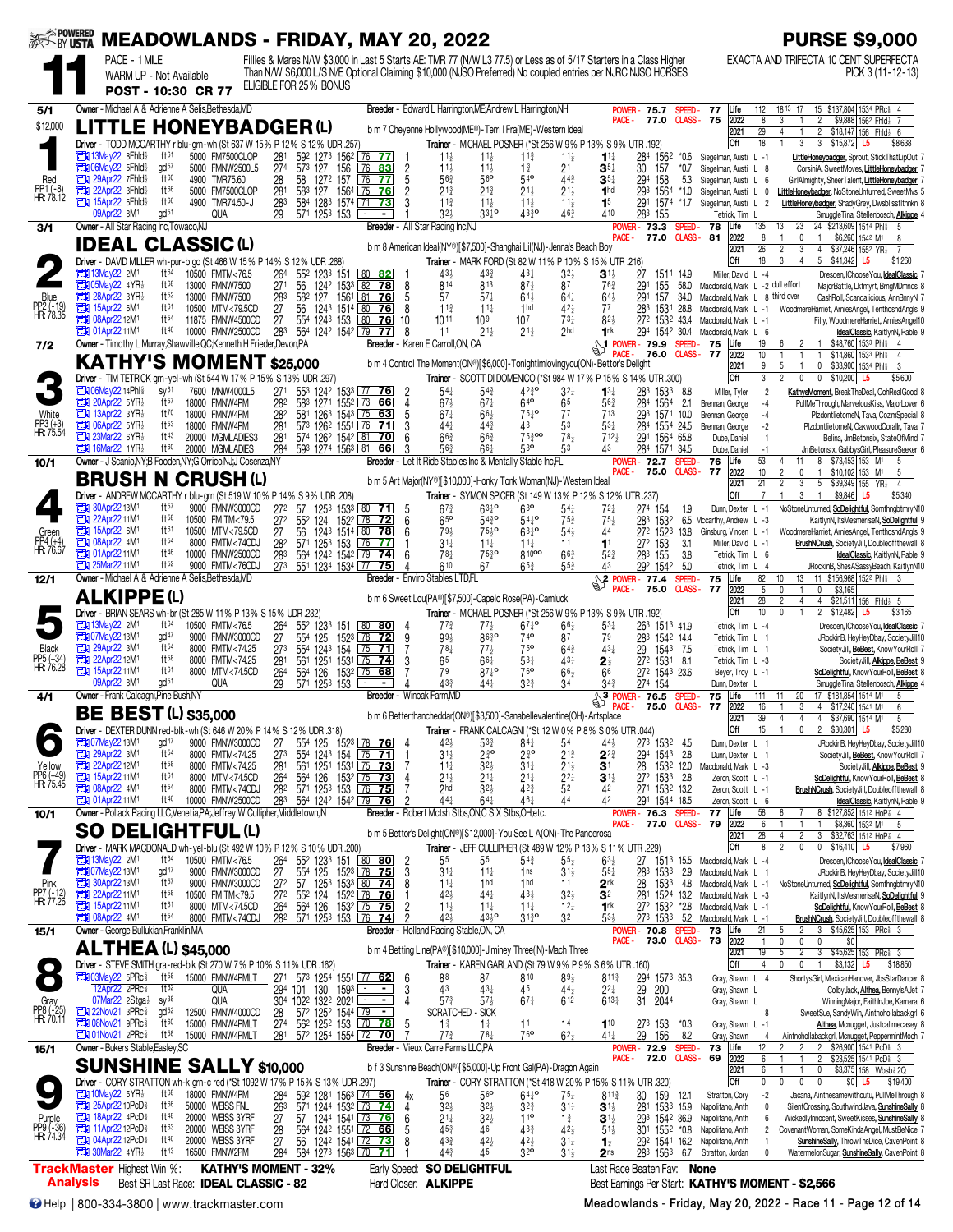| <b>EXT-BY USTA</b>                  |                                                                             |                               | <b>MEADOWLANDS - FRIDAY, MAY 20, 2022</b>                                                                                                      |                                                      |                                                                                                                                                                                                                       |                                 |                                                                                                                            |                                                           |                                     |                                                      |                                  |                          |                                                        | <b>PURSE \$14,500</b>                                                                                                                |
|-------------------------------------|-----------------------------------------------------------------------------|-------------------------------|------------------------------------------------------------------------------------------------------------------------------------------------|------------------------------------------------------|-----------------------------------------------------------------------------------------------------------------------------------------------------------------------------------------------------------------------|---------------------------------|----------------------------------------------------------------------------------------------------------------------------|-----------------------------------------------------------|-------------------------------------|------------------------------------------------------|----------------------------------|--------------------------|--------------------------------------------------------|--------------------------------------------------------------------------------------------------------------------------------------|
|                                     | TROT - 1 MILE<br>WARM UP - Not Available                                    |                               |                                                                                                                                                |                                                      | 3 Year Old Colts & Geldings N/W 2 (N/W L3 3) Extended PM Races Lifetime (Maidens Drawn Inside) No coupled<br>entries per NJRC Post Positions 1-5 - Drawn Post Positions 6-10 - Drawn NJ SIRED HORSES ELIGIBLE FOR 25% |                                 |                                                                                                                            |                                                           |                                     |                                                      |                                  |                          |                                                        | EXACTA AND TRIFECTA 1st HALF LATE DOUBLE<br>(12-13) 10 CENT SUPERFECTA                                                               |
|                                     | POST - 10:55 CR 85                                                          |                               | <b>BONUS</b>                                                                                                                                   |                                                      |                                                                                                                                                                                                                       |                                 |                                                                                                                            |                                                           |                                     |                                                      |                                  |                          |                                                        |                                                                                                                                      |
| 15/10                               | Owner - James A Crawford IV. Erieville, NY                                  |                               |                                                                                                                                                |                                                      |                                                                                                                                                                                                                       |                                 | Breeder - Angie M Stiller, ON, CA                                                                                          |                                                           |                                     | POWER -<br><b>PACE</b>                               | 60.2<br>53.0                     | SPEED.<br><b>CLASS-</b>  | 53<br>Life<br>55<br>2022                               | \$3,519<br>8<br>\$1,296<br>$\mathbf{0}$<br><sup>0</sup>                                                                              |
|                                     |                                                                             |                               | <b>CHAPERIDGE</b> \$65,000                                                                                                                     |                                                      |                                                                                                                                                                                                                       |                                 | b g 3 Chapter Seven(NY®)[\$12,500]-Stonebridge Glider(ON)-Yankee Glide                                                     |                                                           |                                     |                                                      |                                  |                          | 2021<br>Off                                            | \$2,223<br>$\mathbf{0}$<br>0<br>$\overline{2}$<br>\$2,316<br>0<br>0                                                                  |
|                                     | <b>THE OGMay22 5Phl&amp;</b>                                                | SV <sup>61</sup>              | Driver - MARK MACDONALD wh-yel-blu (St 492 W 10% P 12% S 10% UDR .200)<br>10800 NW1PM                                                          | 30<br>101                                            | 1313 2004 74 70                                                                                                                                                                                                       |                                 | Trainer - CLAUDE HUCKABONE III (*St 389 W 16% P 18% S 16% UTR .313)<br>443<br>33                                           | $3^{24}$ °                                                | $2\frac{1}{2}$                      | 31                                                   | 29<br>201                        | 30.9                     | Mccarthy, Todd                                         | \$1,631<br>L <sub>5</sub><br>20<br>RufflesNLace, SweetEmmyLou, Chaperidge 8                                                          |
| Red                                 | 26Apr22 8Phl <sup>5</sup><br><b>THE 25Sep21 1VD</b>                         | ft59<br>ft73                  | QUA<br>3000 NW1PMLTCD                                                                                                                          | 28<br>57<br>126<br>29                                | 1554<br>$\sim$<br>$\sim$<br>100 <sup>2</sup> 1304 2004 55 48                                                                                                                                                          | 3                               | $37\frac{1}{2}$<br>$36\frac{3}{4}$<br>45<br>44}                                                                            | 37<br>45                                                  | 26<br>$42\frac{3}{4}$               | 48}<br>34                                            | 30<br>1572<br>294<br>$201^3$ 4.3 |                          | Mccarthy, Todd<br>Huckabone-Miller † -1                | SpyBooth, HoofbeatsDeVie, PatrickPalema 7<br>HallOfDuty, Bambi, Chaperidge 5                                                         |
| PP1 (-8)<br>HR: 64.23               | <b>TEM 18Sep21 3VD</b><br>10Sep21 2VD                                       | ft73<br>ft <sup>68</sup>      | 3000 NW1PMLTCD<br>QUA                                                                                                                          | 284<br>1011 1313 203<br>31                           | 584 1283 1583 49 53                                                                                                                                                                                                   |                                 | $54\frac{1}{4}$<br>$58\frac{3}{4}$<br>2hd                                                                                  | $59\frac{3}{4}$<br>$11\frac{1}{2}$                        | 610                                 | $6^{10}$<br>$3^{23}$ DH                              | 30<br>2003 24.3<br>32<br>2033    |                          | Huckabone, C III + 0<br>Huckabone, C III               | ClassicExpress, Independently, ConwaysDremn 6<br>Wallet, SunriseWinner, HallOfDuty 4                                                 |
| $15/1$ $\Omega$                     |                                                                             |                               | Owner - G Goller, FL: A Basen, NV: M Harder, NJ: D Postman, NY                                                                                 |                                                      | Breeder - Tom Hill.UK                                                                                                                                                                                                 |                                 |                                                                                                                            |                                                           |                                     | POWER-<br>PACE -                                     | 73.1 SPEED<br>73.0               | <b>CLASS -</b>           | 74<br>Life<br>72<br>2022                               | \$16,606<br>10<br>0<br>0<br>3<br>\$906<br>$\theta$<br>0<br>0                                                                         |
|                                     |                                                                             |                               | <b>BULLY BOY HILL<sup>®</sup> t</b>                                                                                                            |                                                      |                                                                                                                                                                                                                       |                                 | br c 3 Muscle Hill(NJ®)-Lauramarie Hill(KY)-Kadabra                                                                        |                                                           |                                     |                                                      |                                  |                          | 2021                                                   | $\Omega$<br>$\overline{c}$<br>0<br>\$15,700                                                                                          |
|                                     | <b>THE O6May22 2M</b>                                                       | SV <sup>52</sup>              | Driver - DEXTER DUNN red-blk-wh (St 646 W 20% P 14% S 12% UDR 318)<br>14500 3YOC NW2                                                           | 281<br>571 127                                       | 1544 77 <b>71</b>                                                                                                                                                                                                     |                                 | Trainer - MARK HARDER (St 68 W 4% P 12% S 18% UTR .167)<br>44}x<br>814                                                     | 810                                                       | 710                                 | $711\frac{1}{2}$                                     | 28<br>157                        | *1.6                     | Off<br>Miller, David + -4                              | \$6,250<br>3<br>\$906<br>L5<br>FrankTheElder, Nomophobia, Zappa 8                                                                    |
| Blue                                | 29Apr22 4M1<br>$22$ Apr22 8M <sup>1</sup>                                   | ft <sup>54</sup><br>$ft^{58}$ | 14500 5U NW2CD<br>25000 3YO NW3J                                                                                                               | 574 126<br>293<br>283                                | 154<br>$72$ 81<br>57 <sup>2</sup> 1261 1542 75 33                                                                                                                                                                     | 3                               | $85\frac{1}{2}$<br>74‡<br>55<br>55}                                                                                        | $97\frac{3}{4}$<br>x9 11 <sup>o</sup> x                   | $97\frac{1}{2}$<br>x824x            | 56<br>$x8^{48}$                                      | 273 1551 15.7<br>353 204 19.1    |                          | Miller, David †<br>Sears, Brian                        | FollowingS, Gaelihill, GracelynHanover10<br>Senna, CashMachineGirl, MonisHeavenCent 9                                                |
| PP2 (-19)<br>HR: 84.50              | 16Apr22 5M1<br>$73.17$ Sep21 13M <sup>1</sup>                               | $f$ t $60$<br>$ft^{73}$       | qua<br>20000 KNDRGARTEN                                                                                                                        | 284<br>29                                            | 581 1272 1543<br>$\sim$<br>581 1273 156 72 24                                                                                                                                                                         |                                 | 44}<br>44<br>$11^{10}_{4}$<br>$21\frac{1}{4}$                                                                              | 44}<br>xi78x                                              | $54\frac{3}{4}$<br>931              | $35\frac{1}{2}$<br>947                               | 272 1553<br>361 2052 5.6         |                          | Sears, Brian<br>Mccarthy, Todd                         | FollowingS, Gaelihill, <b>BullyBoyHill</b> 6<br>MolotovCocktail, TheresnolimitS, SouthwindCan10<br>-4                                |
| $5/1$ $\Omega$                      |                                                                             |                               | Owner - Burke Rcg Stb & Weaver Bruscemi, PA; J& T Silva - Purnel& Libby, FL; Beasty, NBreeder - Moni Maker Stable, C'                          |                                                      |                                                                                                                                                                                                                       |                                 |                                                                                                                            |                                                           |                                     | PACE -                                               | <b>POWER- 68.9</b><br>70.0       | SPEED.<br><b>CLASS-</b>  | 70<br>Life<br>2022<br>69                               | 6<br>\$5,506 1563 M1<br>3Q<br>$\overline{2}$<br>$\mathbf{0}$<br>\$3,906 1563 M1<br>3Q<br>0                                           |
|                                     |                                                                             |                               | <b>MONI'S HEAVEN CENT<sup>®</sup> \$110,000</b>                                                                                                |                                                      |                                                                                                                                                                                                                       |                                 | b g 3 Muscle Hill(NJ®)-Moni From Heaven(MA)-Cantab Hall                                                                    |                                                           |                                     |                                                      |                                  |                          | 2021<br>Off                                            | 4<br>0<br>\$1,600<br>0<br>0<br>3<br>$\mathbf 0$<br>$\mathbf{0}$<br>$\Omega$<br>\$906<br>\$5,506<br>L5                                |
|                                     | <b>106May22 2M1</b>                                                         | $sy^{52}$                     | Driver - TIM TETRICK grn-yel-wh (St 544 W 17% P 15% S 13% UDR .297)<br>14500 3YOC NW2                                                          | 281                                                  | 571 127 1544 77 72                                                                                                                                                                                                    | 3                               | Trainer - RON BURKE (St 659 W 15% P 16% S 13% UTR 282)<br>21<br>$21\frac{1}{4}$                                            | $21^{\circ}$                                              | 33                                  | $5^{10}$                                             | 293<br>1564 5.1                  |                          | Dunn, Dexter                                           | $-4$<br>FrankTheElder, Nomophobia, Zappa 8                                                                                           |
|                                     | <b>THE 22Apr22 8M1</b><br>16Apr22 7M <sup>1</sup>                           | $ft^{58}$<br>ft60             | 25000 3YO NW3J<br>QUA                                                                                                                          | 283<br>292                                           | 572 1261 1542 75<br>77<br>592 1283 1563 <u>  - </u><br>$\blacksquare$                                                                                                                                                 | 2                               | $44\frac{1}{2}$<br>$43\frac{3}{4}$<br>$21\frac{1}{2}$<br>$21\frac{1}{4}$                                                   | 33‡<br>$21\frac{1}{4}$                                    | 33<br>$21\frac{1}{2}$               | 34<br>1 <sub>ns</sub>                                | 282<br>1551<br>274 1563          | 9.7                      | Gingras, Yannick<br>Gingras, Yannick                   | -3<br>Senna, CashMachineGirl, MonisHeavenCent 9<br>MonisHeavenCent, PrimoVomo, DontlWish 5                                           |
| White<br>PP3 (+3)<br>HR: 75.27      | <b>Ext</b> 05Sep21 6Lex <sup>1</sup><br>23Aug21 3Lex <sup>1</sup>           | gd70<br>ft 90                 | 20000 KYCOMMSER<br>20000 KYCOMMSER                                                                                                             | 302<br>281                                           | 584 1293 1581 70<br>$\blacksquare$<br>561 1262 1543 68 62                                                                                                                                                             |                                 | SCRATCHED - LAME<br>$77\frac{1}{2}$<br>78,                                                                                 | $63^{10}$                                                 | 47                                  | 474                                                  | 29<br>156                        | 37.9                     | Dunn, Dexter +                                         | 21<br>BrandedByLindy, GoldenWallAs, Torrone 8<br>-7<br>EasyRider, Senna, Ducasse 7                                                   |
| $8/1$ $\Omega$                      |                                                                             |                               | Owner - Burke Rcq Stb & Weaver Bruscemi, PA: J& T Silva- Purnel& Libby, FL; Beasty, NBreeder - Concord Stud Fm LLC & J A Meirs & K W Meirs, NJ |                                                      |                                                                                                                                                                                                                       |                                 |                                                                                                                            |                                                           |                                     | POWER-<br>PACE -                                     | 70.8<br>71.0 CLASS -             | <b>SPEED</b>             | 70<br>Life<br>2022<br>73                               | \$9,250 156 M <sup>1</sup><br>11<br>20<br>0<br>$\overline{2}$<br>0<br>0<br>0<br>\$1,250                                              |
|                                     |                                                                             |                               | GRIZZLY BARE <sup>®</sup> † \$70,000                                                                                                           |                                                      |                                                                                                                                                                                                                       |                                 | b c 3 Muscle Hill(NJ®)-Sugar Cone(NJ)-Andover Hall                                                                         |                                                           |                                     |                                                      |                                  |                          | 2021<br>Off                                            | 9<br>$\mathbf{0}$<br>0<br>$\overline{2}$<br>\$8,000 156 M <sup>1</sup><br>2Q<br>$\overline{2}$<br>0<br>0<br>\$3,000<br>\$1,250<br>L5 |
|                                     | $\Box$ 07May22 10Fhld $\frac{1}{2}$                                         |                               | Driver - DAVID MILLER wh-pur-b go (St 466 W 15% P 14% S 12% UDR .268)<br>sy <sup>48</sup> 150505 DEXTERCUP                                     | 584 128<br>29                                        | 1572 78 47                                                                                                                                                                                                            |                                 | Trainer - RON BURKE (St 659 W 15% P 16% S 13% UTR .282)<br>x732<br>723                                                     | 622                                                       | 622                                 | $634\frac{1}{4}$                                     | 314<br>2041 69.9                 |                          | Siegelman, Austi +-10                                  | BraveByDesign, Justice, PourMeaDouble 8                                                                                              |
| Green                               | <b>Ext</b> 22Apr22 8M <sup>1</sup><br>16Apr22 5M <sup>1</sup>               | $ft^{58}$<br>$f$ t $60$       | 25000 3YO NW3J<br>QUA                                                                                                                          | 283<br>284                                           | 572 1261 1542 75 73<br>581 1272 1543<br>$\blacksquare$                                                                                                                                                                | 6                               | 78}<br>78<br>$55\frac{3}{4}$<br>$55\frac{1}{4}$                                                                            | 78 <sup>o</sup><br>$55^{10}$                              | $56\frac{1}{4}$<br>444              | 57<br>46                                             | 28<br>1554 23.8<br>272 1554      |                          | Tetrick, Tim + -3<br>Miller, David                     | Senna, CashMachineGirl, MonisHeavenCent 9<br>FollowingS, Gaelihill, <b>BullyBoyHill</b> 6                                            |
| PP4 (+4)<br>HR: 82.47               | <b>Ext</b> 080ct21 8Lex <sup>1</sup><br><b>TH</b> 01Oct21 9Lex <sup>1</sup> | ft70<br>ft70                  | 75000 2YO-C-STK<br>72000 2YO-C-STK                                                                                                             | 29<br>284                                            | 564 1253 1532 76 13<br>56 <sup>2</sup> 125 1531 76<br>25                                                                                                                                                              |                                 | $77\frac{1}{2}$<br>$77\frac{1}{2}$<br>825<br>811 <sub>x</sub>                                                              | $x76\frac{1}{2}x$<br>8 <sub>ds</sub>                      | x7ds<br>8 <sub>ds</sub>             | 766<br>854                                           | 394<br>2064 49.2<br>204          | 40.4                     | Gingras, Yannick † -3<br>Sears, Brian + -4             | TemporalHanover, BASuperhero, Slay 7<br>StrideTheHill, ClassicHill, ElToroLoco 8                                                     |
| $9/2$ $\Omega$                      | Owner - S R F Stable, Lighthouse Point, FL                                  |                               |                                                                                                                                                |                                                      |                                                                                                                                                                                                                       |                                 | <b>Breeder</b> - Frederick W Hertrich III, DE                                                                              |                                                           |                                     | <b>POWER</b><br>PACE-                                | 70.1<br>63.0                     | <b>SPEED</b><br>CLASS-   | 73<br>Life<br>71<br>2022                               | \$1,740 1573 M1<br>3Q<br>0<br>0<br>$\theta$<br>0<br>\$1,740 1573 M1<br>3Q                                                            |
|                                     | <b>ZAPPA</b> \$200,000                                                      |                               |                                                                                                                                                |                                                      |                                                                                                                                                                                                                       |                                 | b c 3 Chapter Seven(NY®)[\$12,500]-Mrs Frank(MD)-Kadabra                                                                   |                                                           |                                     |                                                      |                                  |                          | 2021<br>Off                                            | $\Omega$<br>0<br>\$0 2004 Phis<br>20<br>$\theta$                                                                                     |
|                                     | <b>T106May22 2M1</b>                                                        | SV <sup>52</sup>              | <b>Driver</b> - BRIAN SEARS wh-br (St 285 W 11% P 13% S 15% UDR 232)<br>14500 3YOC NW2                                                         | 281<br>571 127                                       | 1544 77 <b>73</b>                                                                                                                                                                                                     |                                 | Trainer - MARCUS MELANDER (St 117 W 21% P 21% S 11% UTR 363)<br>44<br>553                                                  | $44^{30}_{4}$                                             | $44\frac{1}{2}$                     | 38}                                                  | 283<br>1563                      | 4.3                      | Sears, Brian                                           | \$1,740<br>L5<br>\$1,740<br>$-4$<br>FrankTheElder, Nomophobia, Zappa 8                                                               |
| Black                               | 23Apr22 12M <sup>1</sup><br>09Apr22 4M <sup>1</sup>                         | ft56<br>gd <sup>51</sup>      | QUA<br>QUA                                                                                                                                     | 294<br>100<br>311 102                                | 1282 1573<br>$\sim$<br>1314 1583<br>$\blacksquare$                                                                                                                                                                    | 6                               | 12 <sub>3</sub><br>$12\frac{1}{2}$<br>$43\frac{3}{4}$<br>55}                                                               | $12\frac{1}{2}$<br>$31\frac{3}{4}$ <sup>o</sup>           | 14<br>33                            | $16\frac{3}{4}$<br>25                                | 291 1573<br>272 1593             |                          | Sears, Brian<br>Sears, Brian                           | Zappa, Strict, JulaSilverState 6<br>JonasKS, Zappa, FlyingFormation 5                                                                |
| PP5 (+34)<br>HR: 0.00               | <b>TEM</b> 17Nov21 10Phl <sup>§</sup><br>02Nov21 4Phl <sup>§</sup>          | $ft^{58}$<br>ft52             | 10800 NW1PM<br>qua                                                                                                                             | 282<br>294 1002 1302 2004                            | 583 128 1583 64 55                                                                                                                                                                                                    |                                 | 714<br>710<br>36<br>34}                                                                                                    | 710<br>32 <sup>o</sup>                                    | 79<br>11                            | 7124<br>$1\frac{1}{2}$                               | 31<br>201<br>30<br>2004          |                          | 25.9 Melander, Mattia<br>Melander, Mattia              | 2<br>ASwanForAnna, MagnoliaVolo, OkSunny 8<br>Zappa, JoeExotic, Frankasaurus 4                                                       |
| 8/1 O                               | Owner - Bet The House LLC, St Petersburg, FL                                |                               |                                                                                                                                                |                                                      |                                                                                                                                                                                                                       |                                 | Breeder - Lyndar Stables, IN; Frontier Farms, IL                                                                           |                                                           |                                     | $\sqrt{\frac{2 \text{ POWER} - 77.6}{\text{PAWF}} }$ | 78.0                             | SPEED -<br>CLASS-        | 77<br>Life<br>73<br>2022                               | \$8,825 1564 MVR \$3<br>5<br>0<br>0<br>5<br>0<br>0<br>\$8,825 1564 MVR \$3                                                           |
|                                     |                                                                             |                               | <b>A NEW LEADER<sup>®</sup> \$10,000</b><br>Driver - ANDREW MCCARTHY r blu-grn (St 519 W 10% P 14% S 9% UDR .208)                              |                                                      |                                                                                                                                                                                                                       |                                 | b g 3 Trixton(NJ®)[\$12,000]-Miss Directed(IN)-Kadabra<br>Trainer - BRUCE SAUNDERS (St 114 W 14% P 10% S 16% UTR .249)     |                                                           |                                     |                                                      |                                  |                          | 2021<br>Off                                            | 0<br>0<br>0<br>\$0<br>$\Omega$<br>$\mathbf{0}$<br>$\mathbf{0}$<br>\$0 L5<br>\$8,825<br>0<br>$\Omega$                                 |
|                                     | <b>THE 12May22 2Phis</b>                                                    | ft72<br>ft54                  | 10800 NW1PM                                                                                                                                    | 282                                                  | 574 1271 1573 66 60                                                                                                                                                                                                   |                                 | 34<br>33                                                                                                                   | $2^{30}$                                                  | $2\frac{1}{2}x$                     | $55\frac{3}{4}$                                      | 312 1584                         | $*0.6$                   | Kirby, Victor                                          | $-4$<br>ByeForNow, GoosYourDaddy, DiaboliHanover 8                                                                                   |
|                                     | <b>Extra 29Apr22 6M1</b><br>22Apr22 8M1                                     | ft58                          | 25000 3YOC NW3J<br>25000 3YO NW3J                                                                                                              | 273<br>563<br>283                                    | 1254 154<br>$\frac{80}{2}$<br><u>79 </u><br>572 1261 1542 75 75                                                                                                                                                       | 5                               | $3^{2^{3}}$<br>$3^{2}\frac{1}{2}$<br>67‡<br>$66\frac{1}{2}$                                                                | $3^{2}\frac{1}{2}$<br>$44\frac{1}{2}$ <sup>o</sup>        | $3^{2^{3}}$<br>44                   | 58<br>46                                             | 292 1553                         |                          | 7.2 Mccarthy, Andrew<br>283 1553 15.3 Mccarthy, Andrew | BASuperhero, Senna, FeastDay 7<br>$\overline{1}$<br>-3<br>Senna, CashMachineGirl, MonisHeavenCent 9                                  |
| Yellow<br>PP6 (+49)<br>HR: 78.50    | 16Apr22 7M1<br>05Apr22 6Phl\$                                               | $f$ †60<br>ft <sup>50</sup>   | QUA<br>QUA                                                                                                                                     | 292<br>592 1283 1563<br>30<br><u>1002 1282 158 L</u> | <u>-</u> 3                                                                                                                                                                                                            |                                 | 454<br>$43\frac{3}{4}$<br>616<br>$43\frac{1}{2}$ ° <sub>X</sub>                                                            | $44\frac{1}{2}$<br>617                                    | 44<br>621                           | 41<br>6291                                           | 272 1564<br>32<br><u>2034</u>    |                          | Mccarthy, Andrew<br>Mccarthy, Andrew                   | MonisHeavenCent, PrimoVomo, DontlWish 5<br>Jbn, GingerTreeBrad, TRexBlueChip 6                                                       |
| 3/1                                 | Owner - Zzz Unknown Buyer                                                   |                               |                                                                                                                                                |                                                      | Breeder - Renee A Spahr, PA                                                                                                                                                                                           |                                 |                                                                                                                            |                                                           |                                     | $\frac{1}{2}$ POWER - 81.0 SPEED -<br>PACE -         | 77.0 CLASS- 74                   |                          | Life<br>77<br>2022                                     | 2 \$112,910 155 M <sup>1</sup><br>3Q<br>8<br>2<br>0<br>\$6,600 155 M <sup>1</sup><br>0<br>$\mathbf{1}$<br>3Q                         |
|                                     | <b>CHULO</b>                                                                |                               | Driver - YANNICK GINGRAS h grn-wh-go (St 732 W 18% P 15% S 14% UDR 310)                                                                        |                                                      |                                                                                                                                                                                                                       |                                 | b c 3 What The Hill(OH®)-Chula(OH)-Majestic Son<br>Trainer - PER ENGBLOM (St 142 W 15% P 13% S 11% UTR 259)                |                                                           |                                     |                                                      |                                  |                          | 2021<br>Off                                            | $\overline{c}$<br>1 \$106,310 157 ScD £ 2<br>$\mathbf 0$<br>\$12,150<br>0<br>0<br>0<br>\$0 L5                                        |
|                                     | <b>TH</b> 07May22 12MVR <sup>§</sup> ft <sup>55</sup> 55000 OHSS 3C         | ft60                          |                                                                                                                                                | 282                                                  | 57 <sup>2</sup> 125 <sup>3</sup> 154 84 85<br>$\sim$ 1                                                                                                                                                                | -6                              | $53\frac{1}{2}$ <sup>o</sup><br>$43\frac{1}{2}$ <sup>o</sup>                                                               | $33\frac{1}{4}$                                           | $34\frac{1}{2}$                     | $3^{2}$                                              | 282 1543 15.1                    |                          | Smith, Jeremy                                          | $-4$<br>CaviarGold, Motto, Chulo 9                                                                                                   |
| Pink                                | 16Apr22 4M1<br>09Apr22 5M1                                                  | gd <sup>51</sup>              | QUA<br>QUA                                                                                                                                     | 294<br>583 1273 155                                  | 292 591 1271 1534                                                                                                                                                                                                     | $\overline{c}$                  | $11\frac{1}{4}$<br>$11\frac{1}{4}$<br>$21\frac{1}{2}$<br>$21\frac{1}{2}$                                                   | $11\frac{1}{4}$<br>2 <sup>4</sup>                         | 2 <sub>ns</sub><br>25               | 1 <sub>hd</sub><br>461                               | 272 155<br>27 155                |                          | Smedshammer, Tro<br>Smedshammer, Tro                   | Chulo, BASuperhero, SaverioHanover 5<br>BackOfTheNeck, Pretender, CoolPapaBell 4                                                     |
| PP7 (-12)<br>HR: 87.77              | 15Oct21 8M <sup>1</sup><br>$21$ 080ct21 6Lex <sup>1</sup>                   | ft66<br>$ft^{70}$             | QUA<br>76000 2YO-C-STK                                                                                                                         |                                                      | 283 561 1242 1522 77 67                                                                                                                                                                                               | 2x<br>8                         | 414<br>413<br>$77\frac{1}{2}$<br>711                                                                                       | 412<br>$79\frac{1}{4}$                                    | 412<br>712                          | 418<br>719                                           | 294 159<br>30 1561 77.5          |                          | Bongiorno, Joe<br>Sears, Brian                         | Venerable, Robertsin, SIP 4<br>Rebuff, Periculum, GlobalPandemic 8<br>-3                                                             |
| $7/2$ $\Omega$                      | Owner - Kenneth E Jacobs, Baldwinsville, NY                                 |                               |                                                                                                                                                |                                                      |                                                                                                                                                                                                                       |                                 | Breeder - Lindy Fms Of Conn, CT; Adam Victor & Son Stb LLC, NY                                                             |                                                           |                                     | PACE -                                               | <b>POWER-74.8</b><br>72.0        | SPEED-<br><b>CLASS -</b> | 72<br>Life<br>74<br>2022                               | 3 \$62,104 1553 M1<br>13<br>20<br>$\mathbf{1}$<br>$\mathbf 0$<br>0<br>0<br>\$0<br>0                                                  |
| $\bullet$                           |                                                                             |                               | <b>KEN'S WALNER<sup>®</sup> \$200,000</b><br>Driver - TODD MCCARTHY r blu-grn-wh (St 637 W 15% P 12% S 12% UDR .257)                           |                                                      |                                                                                                                                                                                                                       |                                 | b c 3 Walner(NJ®)[\$20,000]-Ready To Ignite(KY)-Cantab Hall<br>Trainer - LINDA TOSCANO (St 103 W 15% P 14% S 12% UTR .268) |                                                           |                                     |                                                      |                                  |                          | 2021<br>Off                                            | 13<br>3 \$62,104 1553 M1<br>20<br>3<br>\$35,174 L5<br>$\theta$<br>0<br>\$44,600<br>$\mathbf{1}$                                      |
| $\bigcirc$                          | 14May22 2M <sup>1</sup><br>06May22 1M1                                      | $ft^{68}$<br>$SV^{58}$        | <b>QUA</b><br>QUA                                                                                                                              | 591 1271 1534<br>293<br>28                           | $\sim$ 1<br>$56^2$ 125 1531                                                                                                                                                                                           | - 5                             | $11\frac{1}{2}$<br>21<br>$21\frac{1}{4}$<br>$21\frac{1}{4}$                                                                | $21\frac{1}{2}$<br>21‡                                    | $2^{2}$<br>$21\frac{1}{2}$          | $3^{3}$<br>$3^{2}\frac{1}{2}$                        | 271 1543<br>282 1533             |                          | Mccarthy, Todd<br>Sears, Brian                         | BrandedByLindy, Slay, KensWalner 7<br>FastAsTheWind, Slay, KensWalner 6                                                              |
| Gray<br>PP8 (-25)<br>HR: 82.87      | <b>EN 13Nov21 5M<sup>1</sup></b><br><b>EN 06Nov21 5M1</b>                   | ft45                          | gd <sup>42</sup> 300960 KNDRGRTN C<br>20000 KNDRGRTN C                                                                                         |                                                      | 272 561 1254 155 78 73<br>562 1261 1551 78 56                                                                                                                                                                         | $\frac{3}{5}$<br>$\overline{7}$ | 712<br>$77\frac{1}{2}$<br>$65\frac{1}{4}$<br>$66\frac{1}{4}$                                                               | 66<br>$64\frac{1}{2}$ °x                                  | $56\frac{1}{4}$                     | 45 <sup>3</sup> PL3 291 1561 65.3                    |                                  |                          | Sears, Brian                                           | FastAsTheWind, CoachKHanover-, Robertsin+ 9<br>-1                                                                                    |
|                                     | $220ct21$ 2M <sup>1</sup>                                                   | ft61                          | 17000 2YO NW2CD                                                                                                                                | $\frac{28}{29}$<br>58 1263 156                       | $[71$ 70                                                                                                                                                                                                              | 8                               | $21\frac{1}{4}$<br>$3^{2+}$                                                                                                | 32}                                                       | x715<br>$3^{2}$                     | 621<br>2 <sup>hd</sup>                               | 322 1592 6.2<br>284 156          | 6.9                      | Gingras, Yannick<br>Sears, Brian                       | -3<br>Pretender, SaverioHanover, Torrone 8<br>-5<br>DidYouSeeLindy, KensWalner, StrideTheHill 9                                      |
| 10/1                                |                                                                             |                               | Owner - Andy Miller Stb, NJ,L Willinger, KY;J Goehlen, IL; Brittany Fms, KY<br><b>EASY RIDER<sup>®</sup> † \$55,000</b>                        |                                                      |                                                                                                                                                                                                                       |                                 | Breeder - Marvin Katz & Al J Libfeld & Sam A Goldband, ON                                                                  |                                                           |                                     | <b>A<sub>3</sub> POWER - 75.5 SPEED -</b><br>PACE -  | 78.0 CLASS- 71                   |                          | Life<br>78<br>2022                                     | 0 \$15,000 1543 Lex1 2<br>$\mathbf{1}$<br>$\mathbf 0$<br>$\mathbf 0$<br>$\mathbf{1}$<br>0<br>\$O                                     |
|                                     |                                                                             |                               | Driver - ANDY MILLER or - wh-blk (St 320 W 12% P 8% S 13% UDR .208)                                                                            |                                                      |                                                                                                                                                                                                                       |                                 | b c 3 Walner(NJ®)[\$20,000]-Best Of Dreams(KY)-Donato Hanover<br>Trainer - JULIE MILLER (St 113 W 14% P 9% S 19% UTR .253) |                                                           |                                     |                                                      |                                  | * 2ND TIME HOPPLED *     | 2021<br>Off                                            | 6<br>0 \$15,000 1543 Lex1 2<br>3<br>0<br>0<br>$\mathbb O$<br>$$0$ L5<br>\$10,000                                                     |
|                                     | <b>Ext 06May22 3M1</b><br>30Apr22 4M <sup>1</sup>                           | $sy^{52}$<br>ft57             | 30000 NJSS<br>QUA                                                                                                                              | 273<br>30<br>59 1271 1551                            | 57 1261 154 87 85<br>$\blacksquare$                                                                                                                                                                                   | 4                               | $78\frac{3}{4}$<br>$78\frac{3}{4}$<br>$57\frac{1}{2}$<br>$57\frac{1}{4}$                                                   | 77<br>490                                                 | $65\frac{1}{4}$<br>$48\frac{1}{2}$  | 64<br>$58\frac{1}{4}$                                | 271 1544 35.2<br>274 1564        |                          | Miller, Andy + 2<br>Miller, Andy †                     | TemporalHanover, ClassicHill, MajesticJ 7<br>LooksLikeMoni, PourMeaDouble, JagenHghar 7                                              |
| Purple<br>PP9 (-36)<br>HR: 84.69    | 12Apr22 2Phl <sup>§</sup>                                                   | $ft^{56}$<br>ft83             | QUA                                                                                                                                            | 29<br>$\overline{28}$                                | 594 1284 1593<br>$\overline{\phantom{a}}$<br>$\sim$                                                                                                                                                                   | 4x                              | 7 ds<br>7 ds                                                                                                               | 7 ds                                                      | 7 ds                                | $733\frac{1}{2}$                                     | 2061                             |                          | Miller, Andy †                                         | DistanceLearning, HoofbeatsDeVie, HiyaBud 8                                                                                          |
|                                     | 19Sep21 9Lex <sup>1</sup><br><b>The O5Sep21 6Lex1</b>                       | gd <sup>70</sup>              | 50000 KYCOMMSER<br>20000 KYCOMMSER                                                                                                             | 302                                                  | 561 125 153 70<br>⇁<br>584 1293 1581 70                                                                                                                                                                               | x2x<br>x2x                      | 9 <sub>ds</sub><br>x8 <sup>ds</sup><br>8 <sub>ds</sub><br>8 <sub>ds</sub>                                                  | 9 ds<br>8 ds                                              | 10 <sup>ds</sup><br>8 <sup>ds</sup> | 9ds<br>8ds                                           |                                  | 7.4<br>8.4               | Miller, Andy<br>Miller, Andy                           | BrandedByLindy, GoldenWallAs, Access10<br>-9<br>BrandedByLindy, GoldenWallAs, Torrone 8<br>21                                        |
| 10/1                                | $\mathsf{T}\mathsf{ACHYON}^{\circledcirc}$ \$190,000                        |                               | Owner - Ake Svanstedt, NJ; Joe Sbrocco, OH; Purnel & Libby LLC, FL                                                                             |                                                      | <b>Breeder</b> - Little E LLC, NY                                                                                                                                                                                     |                                 |                                                                                                                            |                                                           |                                     | POWER-<br>PACE -                                     | 72.8<br>78.0                     | SPEED-<br><b>CLASS-</b>  | 78<br>Life<br>73<br>2022                               | 2 \$27,870 1562 PcD 2<br>11<br>$\overline{2}$<br>0<br>0<br>\$7,500<br>$\mathbf{1}$                                                   |
|                                     |                                                                             |                               | Driver - AKE SVANSTEDT grn-blk-wh (St 116 W 9% P 8% S 16% UDR .188)                                                                            |                                                      |                                                                                                                                                                                                                       |                                 | b g 3 Muscle Hill(NJ®)-Ava Marion(NY)-Cantab Hall<br>Trainer - AKE SVANSTEDT (St 178 W 8% P 11% S 16% UTR .194)            |                                                           |                                     |                                                      |                                  |                          | 2021<br>Off                                            | 9<br>$\overline{2}$<br>\$20,370 1562 PcD 1 2<br>$\overline{2}$<br>0<br>$\mathbf{1}$<br>\$9,500 L5<br>\$17,620<br>0                   |
|                                     | <b>External 13May22 6M<sup>1</sup></b><br>23 06May22 8M1                    | ft <sup>64</sup><br>$sy^{52}$ | 30000 NJSS<br>30000 NJSS                                                                                                                       |                                                      | 27 <sup>2</sup> 56 <sup>2</sup> 124 <sup>3</sup> 1514 84 87 8<br>274 573 127 155 84 84                                                                                                                                | -7                              | 79<br>$6^{53}$<br>$86\frac{1}{2}$<br>$75\frac{3}{4}$                                                                       | 64<br>76‡                                                 | 65<br>$6^{2}$                       | $65\frac{1}{4}$<br>2 <sup>4</sup>                    | 272 1524 34.6<br>273 1554 23.1   |                          | Svanstedt, Ake<br>Svanstedt, Ake                       | LooksLikeMoni, Senna, MajesticJ 8<br>-4<br>Periculum, Tachyon, LastGlow- 9                                                           |
| Blue-Red<br>PP10 (-42)<br>HR: 85.86 | 23Apr22 2M <sup>1</sup><br><b>EX 080ct21 4Lex1</b>                          | $f$ <sup>156</sup><br>ft70    | QUA<br>76000 2YO-C-STK                                                                                                                         | 30 <sup>1</sup>                                      | 584 1271 1543<br>564 1262 1541 78 74                                                                                                                                                                                  | $\frac{5}{7}$                   | 79<br>711<br>55 <sup>o</sup><br>66                                                                                         | $79\frac{3}{4}$ <sup>o</sup><br>$2^{\frac{3}{4}^{\circ}}$ | 611<br>$2\frac{1}{4}$               | 510<br>33                                            | 272 1563<br>281 1544 55.4        |                          | Svanstedt, Ake<br>Svanstedt, Ake                       | CoolPapaBell, MajesticJ, KegStand 7<br>WorldAtWarDeo, MajesticJ, Tachyon 8<br>-3                                                     |
|                                     | <b>Ext</b> 010ct21 7Lex <sup>1</sup>                                        | $ft^{70}$                     | 71000 2YO-C-STK                                                                                                                                | 28                                                   | 284 574 125 1524 77 75                                                                                                                                                                                                | $\overline{2}$                  | 43<br>$64\frac{1}{2}$                                                                                                      | $77\frac{1}{2}$                                           | $66\frac{3}{4}$                     | 66                                                   | 273 154 74.2                     |                          | Svanstedt, Ake                                         | Slay, DoubleDeceiver, LetsdoitS 7<br>$-4$                                                                                            |
|                                     | <b>TrackMaster Highest Win %:</b><br>Analysis                               |                               | <b>CHULO - 25%</b><br>Best SR Last Race: TACHYON - 87                                                                                          |                                                      |                                                                                                                                                                                                                       |                                 | Early Speed: A NEW LEADER<br>Hard Closer: EASY RIDER                                                                       |                                                           |                                     |                                                      |                                  |                          | Best Earnings Per Start: CHULO - \$14,114              | Last Race Beaten Fav: BULLY BOY HILL, A NEW LEADER                                                                                   |

[Help](http://info.trackmaster.com/harness/hpl.pdf) | 800-334-3800 | www.trackmaster.com **Meadowlands - Friday, May 20, 2022 - Race 12 - Page 13 of 14**